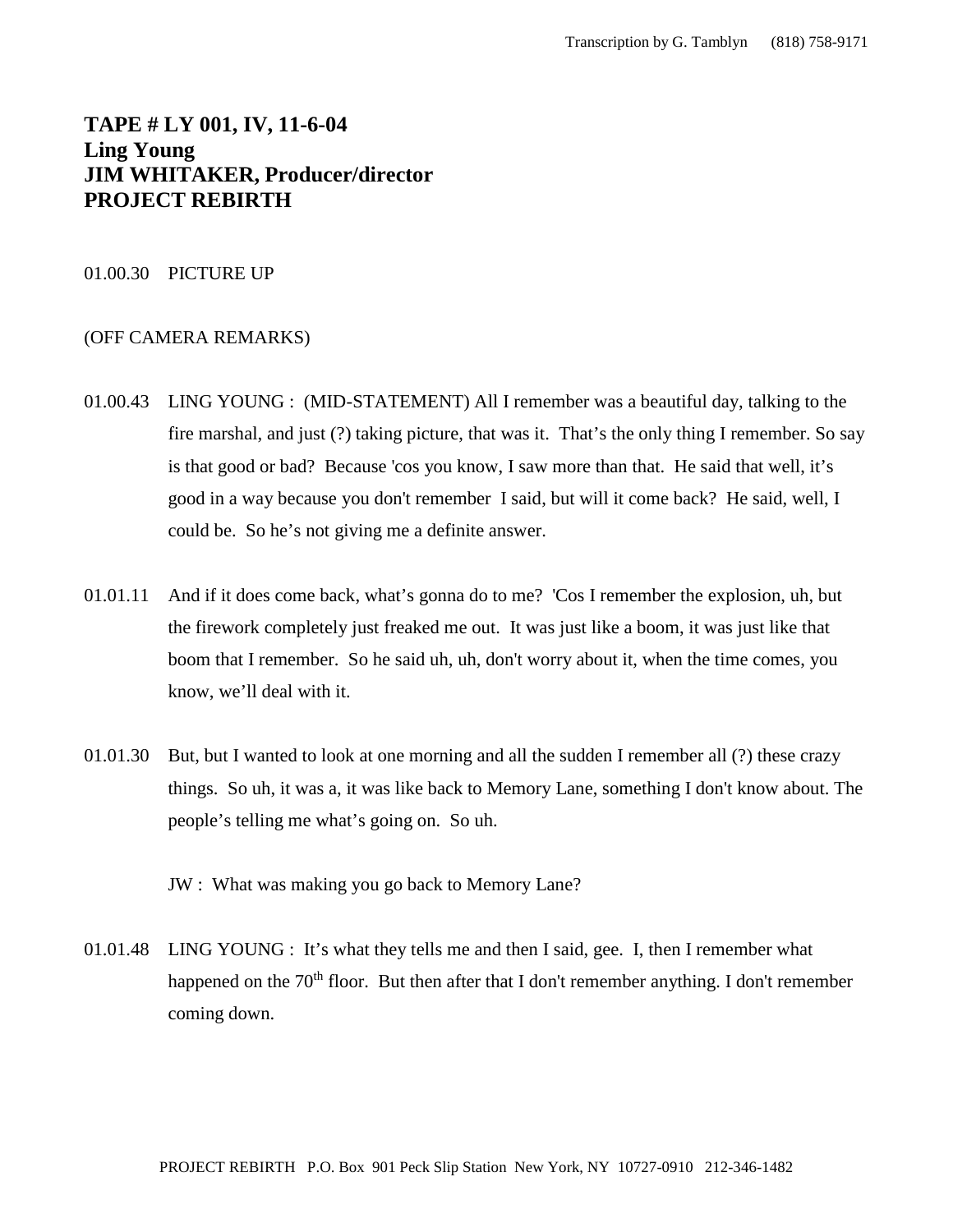- 01.02.00 Walking on the street. It was like a (?) day like this almost. Uh I understand that things are flying all over the place, but (?) in my mind, I don't remember one little thing. Not one slight little piece of thing that was anything flying was anybody here around me, was anybody running around with screaming. No.
- 01.02.27 And that's what kind of got scare me a little bit for like a, at least a week before I (?) I went to talk to him. We meet on a Wednesday. I don't see him 'til the following Wednesday. So that didn't do me any good. And I don't like to call unless I have to, 'cos I was in that, I wasn't that, I was upset but not a point that I was like sweating, I wouldn't say that.

JW : You were upset because?

- 01.02.52 LING YOUNG : They were try saying things that how come I have no clue about?  $(\sim I \sim)$  I mean, uh, I went through that already. But he just uh, if it happens again, he just said, then you, this time I really question myself. Was I really that shocked that I don't remember anything? Because I know that Jim told me that he was pushing me around. So (?) making sure that I wouldn't step on certain things. But. I don't remember. But he said there were people flying all, people jumping. And then one uh, these other guy was saying that uh, he was in Building 2 with me.
- 01.03.31 He was in building two and uh, he said, my god. People are jumping and the boss said, you know, you got all kinds of excuses just not to work. That was the statement he make. Not, (?) ask him that if he made it out or not, but. (?) the people don't believe it, because this is like hey, yeah, right, you know? What are you talking about. What (?) about the explosion? Wasn't it just like besides hearing it, you actually felt it.
- 01.03.56 So I don't know he's a little crazy or whatever reason was. But he, he (?) he lost his (?) brother. And uh, his brother has three kids. He just got a divorce, so he was a mental, mental wreck. So somehow he was my, that the social worker that works with us actually found him in a hospital. So he joined us. And uh, lately do you believe in spiritual things?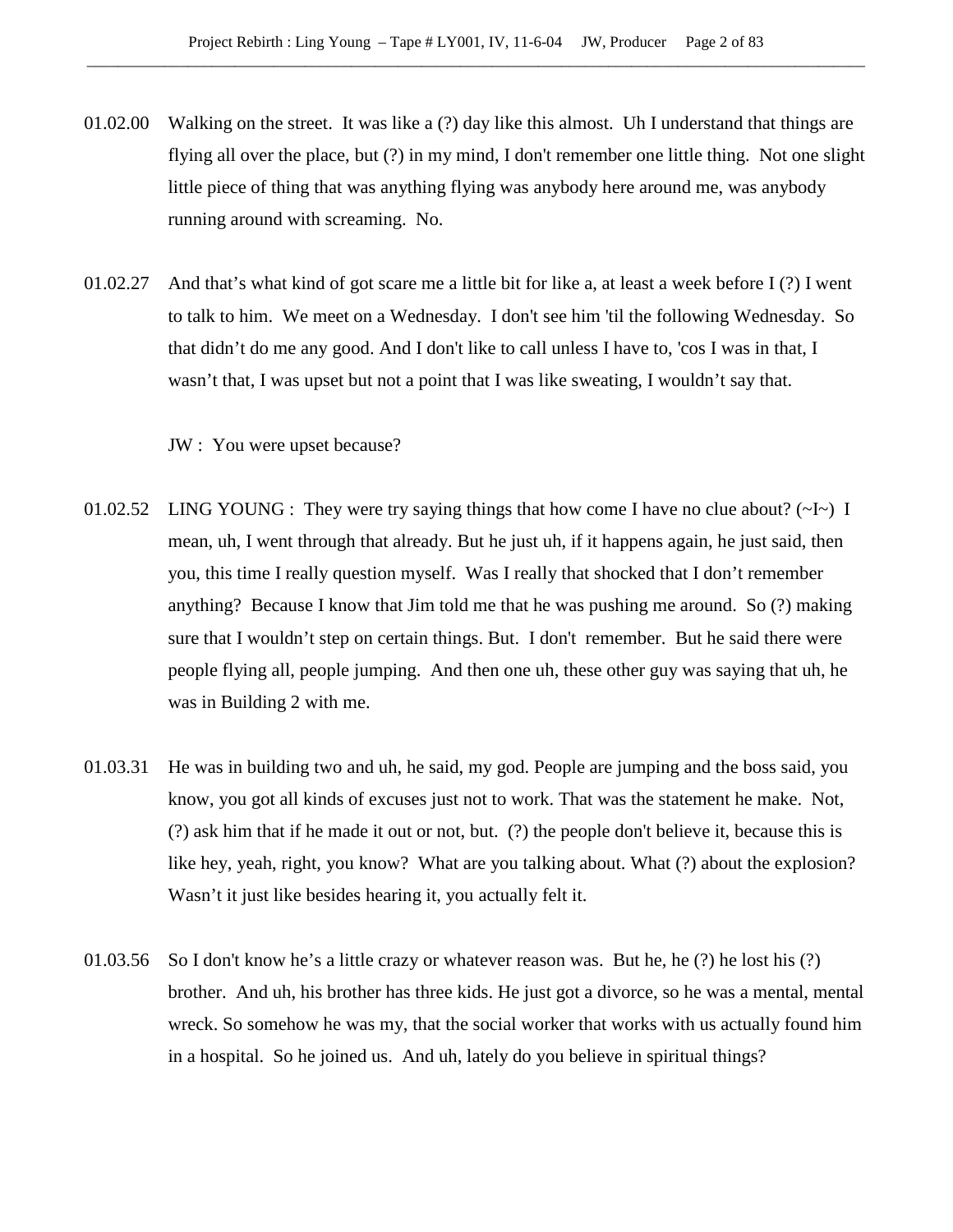JW : Yes.

LING YOUNG : Oh, you do then. Then you (?) you're into it. See, I'm not too much into it.

JW : It depends on how you define it.

01.04.37 LING YOUNG : Well, this lady's a healer. (~I~) Ok? I went to one. And if I uh, anything because I guess maybe because I'm not into it, 'cos I don't feel anything. So she was like the reggae, I said reggae? (?)

## (OFF CAMERA REMARKS)

- 01.05.03 LING YOUNG : (MID-STATEMENT) and they do like, they don't touch your body but they could feel your pain and they're supposed to take it away, you know, things like that, so. I'm like, you know, one of those things. I went to one because it was like uh, in Jersey there's an organization called (?) Tuesday's Child. They have all kind of things for widows and widowers. And somehow they invited me into this thing. And I've been into one. I didn't find it working.
- 01.05.29 But they say if you really spiritual into it and if you really uh, believe in it, you do feel it. 'Cos this guy swear to it that if, after she's done with him, he feels so much (?) more calmer that he's very, very calm and uh, and also tells me if you really, really (?) yelling and screaming (?) just like that. And he did it, he says it worked out.
- 01.05.59 And he said his wife said that I never have no idea what you said but I really don't care what you said. Uh, so he, she came to the group and uh, he, supposedly shook up a couple of people. And one guy. Andy is the guy I was talking about, that he actually took up, he took everybody's pain supposedly. He was crying his heart out. That's the guy that I told him to say overnight. So that night I figured out, normally he comes over, just leave him alone, and just let him watch TV and then, and then go to sleep.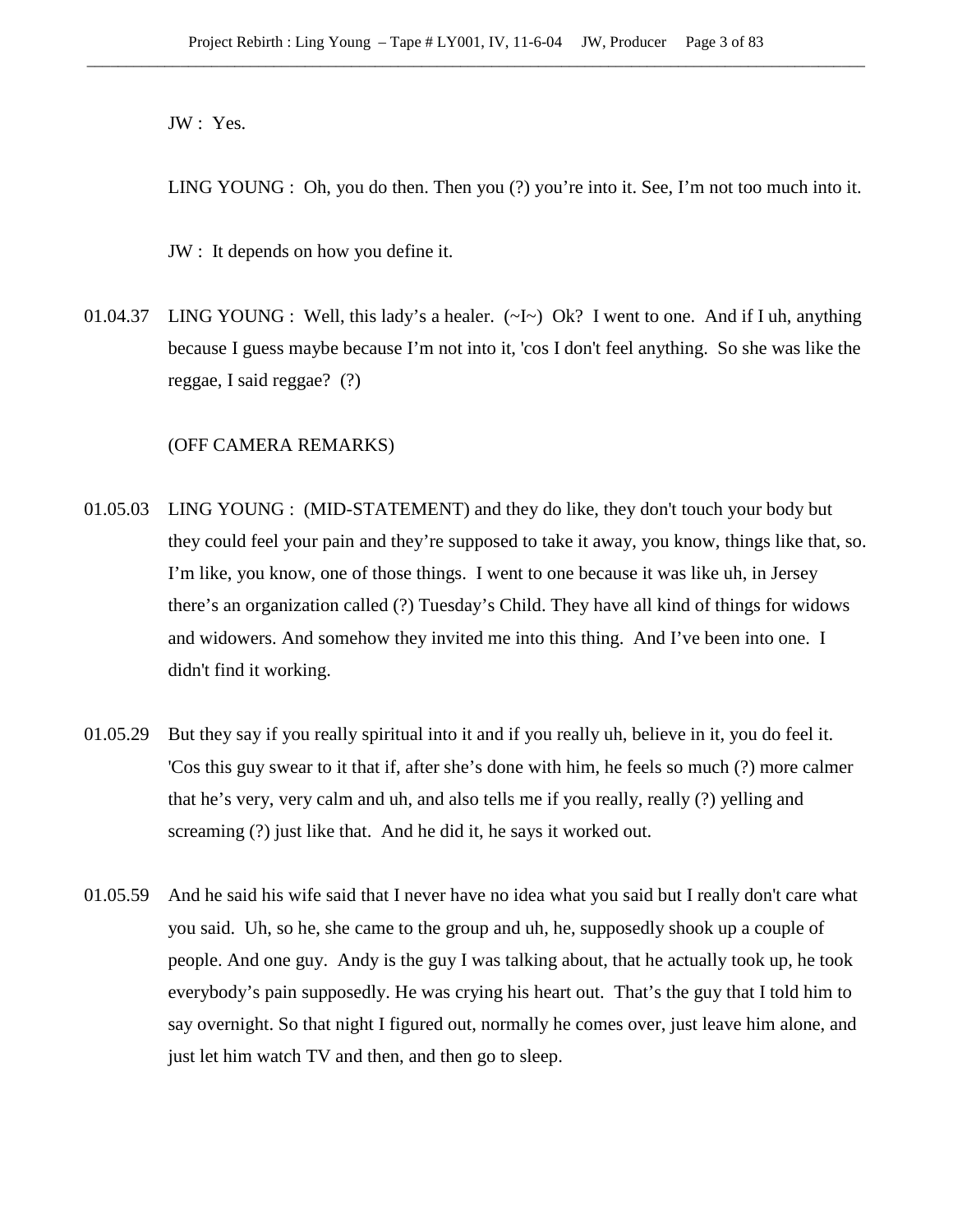- 01.06.30 But that didn't, really wanted was to drive home. And no one's really offering. So the kids were out anyway, so I said, why don't you just come on and stay over night, it's not a big deal? Ok, so that's what he's been doing. Uh, that night I know he was, he's not all there. so I, I stuck around just talking to him about relationship and all these other things. The bad part is he has a wife that is, doesn't really give a damn about it. Because she has like her own world.
- 01.06.59 So she, he's like, like he's in the background. He has a big, happy family. His wife is happy now 'cos they just moved to Pennsylvania. Uh, they bought their own house. It's no more mortgage, he sold the house over here. No more mortgage, really no more financial problem for the time being. But he's not getting out. So he's really miserable. And he was also on 93. So what happened on 93 didn't matter uh, at the elevator 'cos they were stuck there for four hours, a room or something like that.
- 01.07.35 They came out, went, they, they went out, they got married, they have kids and that was the end of the story. So everything was working OK, but until 9-11 came, everything just shatter. And he just couldn't get back. And to get back to where he, what, what he does before, it's no way in hell. He's not even mentally able to work in a Burger King, that's how, how, how bad he is.
- 01.08.00 But there's no medical benefit. So somebody has to go out and get some medical benefits. So that's how uh, it's a sad story about him. We see him getting better, after almost 3 years, he finally found a psychologist that's great. I'm going to the same one. And uh, he  $(\sim] \sim$

JW : How long have you been going?

01.08.21 LING YOUNG : Since Day One.  $(\sim I \sim)$  Since Day One I was, I'm going. But this new one I've been going seeing's uh, oh, about April of this year, after what I was going to, kind of semi-retired and she's always, always on vacation, she's always busy and when I need to talk to her, I can't talk to her. I got to e-mail her. I don't want that. When I want to talk, I want to talk with someone alive. So someone recommended him, and the reason why he's so good is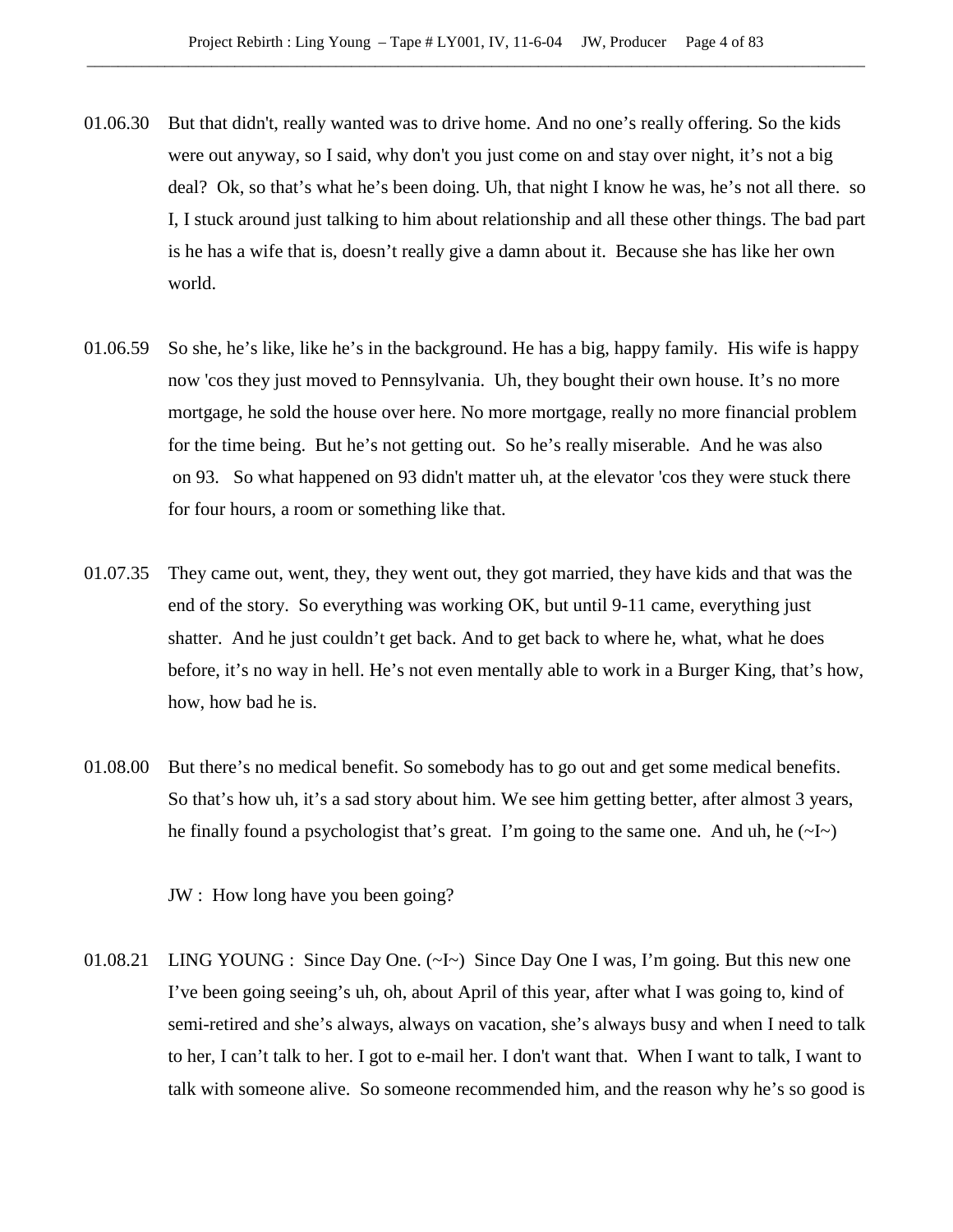he was at Ground Zero after that, afterward. He was there like over two weeks, helping out. He's like a trauma, trauma psychologist, whatever. He's into everything.

- 01.09.00 This guy, this tiny little guy, he works like (?) 9 to 10 hours a day, running from one place to another. This guy's amazing. And we've been (?) convincing uh, him to go to someone that listens to you. Said, don't go to a psychiatrist just to give you pills after pills. That's not gonna do anything for you. So he finally listen. He went to Hanberry. His name is Ray, Ray Hanberry. He's great. Because he was there, see.
- 01.09.30 When you watch it on TV you see it, but you, you're not feeling it. So he felt it. So when he talked to us, he has a more sense of what we're talking about. So he was doing (?) having progress and boom all the sudden he (?) they sold the house. So now it's a 3-hour ride coming in, it's (?) a hassle. Three hour coming in and three hour going home, and you're half tired. It's not good. So he try to come every other week. But now wintertime is coming. He can't travel 3 hours in the wintertime.
- 01.10.02 So that's gonna be a big setback for him. So we ask him to look for psychologist around where he is. And at the same time, we said just get out, just get the hell out of the house. Just do something. I don't care what you do. Get a newspaper, sit in a Dunkin' Donuts, just to stay away from the house because all he sees is, he is just doing what he says he's supposed (?) his wife Judy's doing what she's, she was doing, and then he's like what am I doing?
- 01.10.31 I'm sitting here like a, like a jerk. I'm not doing anything. I'm useless. So it's just like, you know, we support each other.

JW : How does it feel to support each other?

01.11.08 LING YOUNG : Because within this group, we went through the same thing. We kind of know what, how we, each other feels. No matter how great your family is, your grand, your family does not know the inner part of us. It just like to me like my (?) all (?) in my family.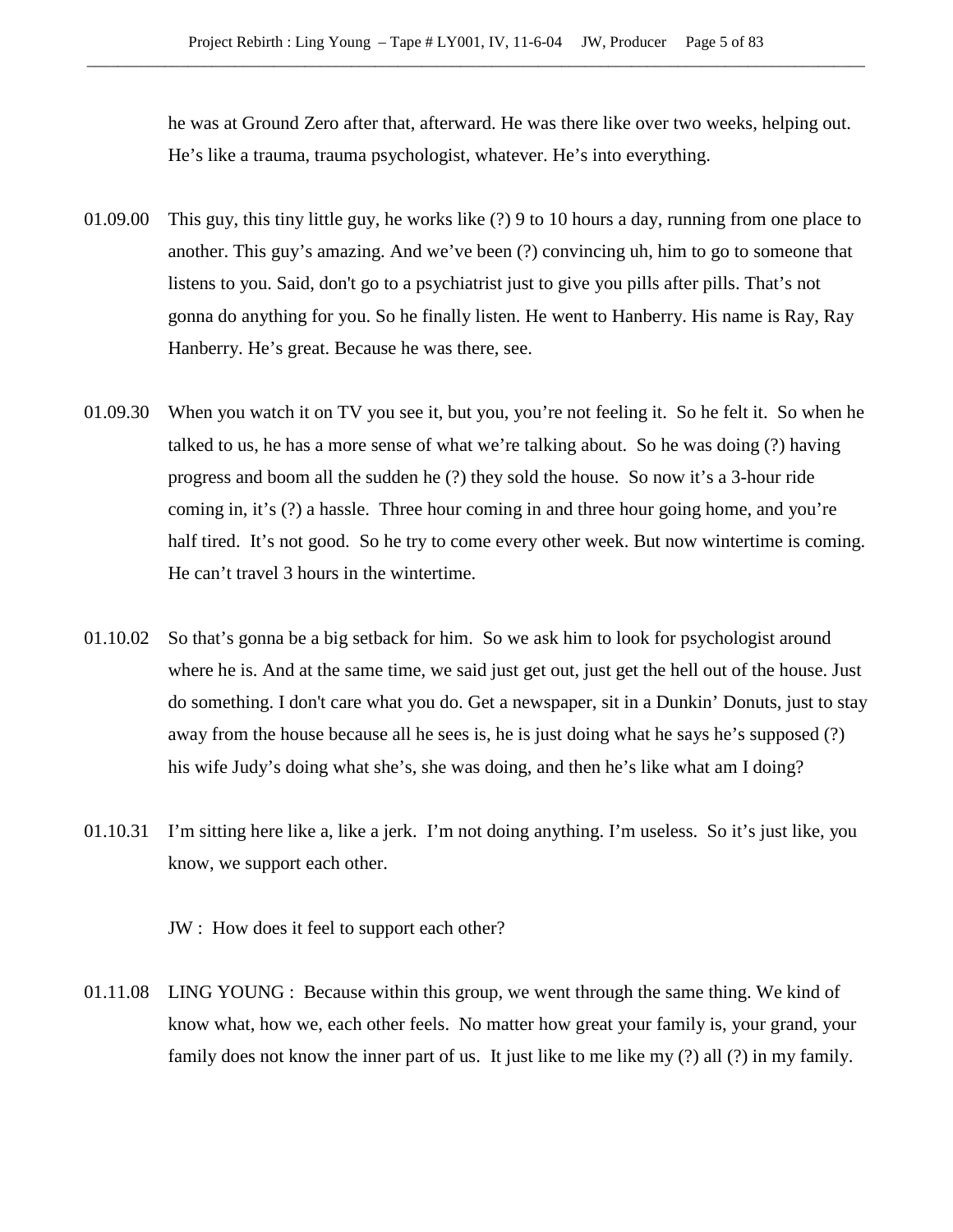- 01.11.28 I used to do everything for them, ok? Now I can't do it anymore. And it gotten to a point is because of my memory lapse and all these other things, all this problems happening to me. I, I am starting to give the responsibility away. I'm starting. I finally decided this year, I said, this is no, no. This is not good for me. It's killing me. There are certain things I cannot handle, because during the, since last year, the reason why Richard, Richard decided to get married because my mother was dying. Of course I got blamed for that.
- 01.12.00 And that's why Richard was  $(\sim I \sim)$

JW : Why were you blamed?

- 01.12.04 LING YOUNG : Don't ask (LAUGHS).  $(\sim I \sim)$  I'm just (?) saying and (?) in a sense, in a sense it's kidding. He, he came over to me and he's saying, you know what? I'm the only one's that gonna be able to get married because he's the only oldest, because my kids, the oldest, the rest is like 15, 16 years old. He said, I would like to at least see one of (?) grandkids get married. And I thought it was a very good gesture. I took up a, I took him up on it.
- 01.12.32 So you know, you got to do everything fast. This is in February, she found out she was dying also with colon cancer. Was forth stage, got into the liver and that means it's gonna be like boop. We didn't even know that she was (STUMBLE) ever make it to the wedding, but, but she was hoping. She got the hope. She's all getting ready to get her dress, so she was all, all excited about it. So then afterward everything starts falling apart because you know how, (?) you dealt with Richard, Richard's very rigid, ok?
- 01.13.01 Oh, god. He, he just like drives me crazy. He wanted this thing, he wanted that thing, he wants it this way, he wants it that way. But there were a lot of thing that you just can't have what you want to have. Comes to the wedding there are certain people you got to invite. I have cousin. When I got married, we had 300 people. Which is the typical wedding. Chinese (?) Chinese invite all the kids. So now this is 30 -some odd years later.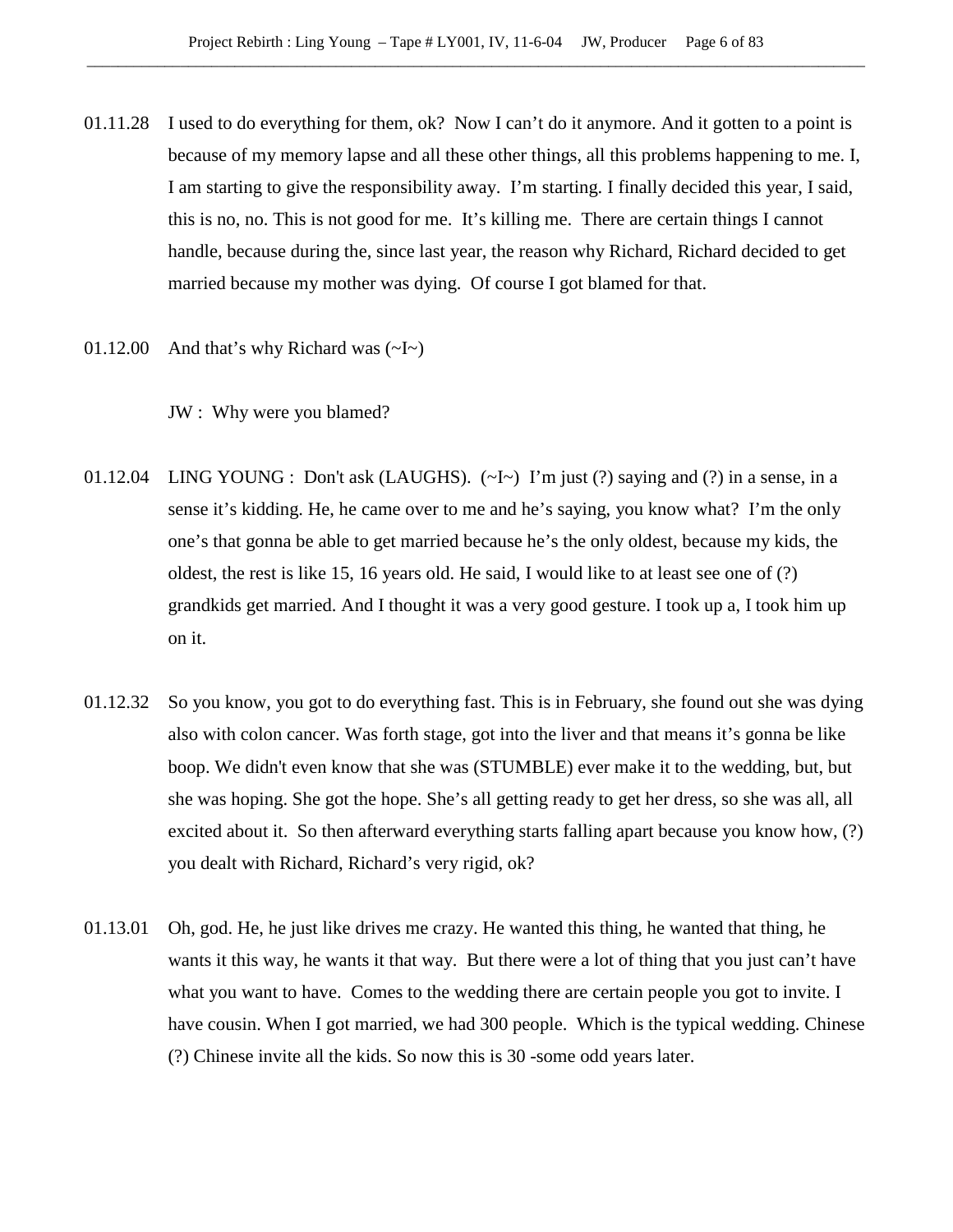- 01.13.27 You know, family grows. Ok? So 30 years is (?) it's a long time. I have over 200 family members. Donna has uh, 100-some odd people. And I was being nice. I gave the girl (?) I says, pick whatever you want. And then I will work with my number. So that mean more than (?) more than generous. But they took advantage of it. And uh, they really didn't have the kind of people. They're letting me know so I can invite some of my friends.
- 01.13.59 But it was just constantly fighting. So it got into a point where it was very bitter. And uh, and I almost (?) threw Richard out, that's how bad it was, 'cos Donna and him were really gonna have (?) really had it. They almost killed each other. So at the end was so bitter to a point that the (?) you guys were supposed to film, and then it gotten to a point that he was just didn't want to be bothered with us. And it was like to a point I wasn't even gonna go to the wedding, that's how bad it was.
- 01.14.31 It really got ugly, really ugly. Only because he wants certain things to be done, but I said you can't do certain things because that's the way it is. Because (?) when it comes to family, you can't say that oh, I invite this, let's, let's say there's 5 of you, or four of you in your family. And you our cousins. I can't just invite you and not invite your sister. Or invite your sister and invite, it doesn't work that way, ok? But the kids, today's day I guess, I know you're not on that, you're not even that much older than my kid, but they don't understand that.
- 01.15.03 You don't do things like this. OK? There are certain things you do, certain things you don't do. I'd rather not invite my friend, but you got to invite your family. And that's how it goes. And I was paying for the wedding, ok? I let them do whatever they want. But they were going a little overboard. So when they went overboard, I kind of like hey, really, hold this. This is getting ridiculous. OK? Just because I'm paying for it doesn't mean you're gonna go like crazy 'cos the wedding's expensive.
- 01.15.32 I had a, over 600 people at the wedding. So then they got upset. Well, in the beginning you were paying for it, now I said, well, because you guys are a little going overboard. You're doing things that is not necessary. You're doing things that's not even, how should I say it,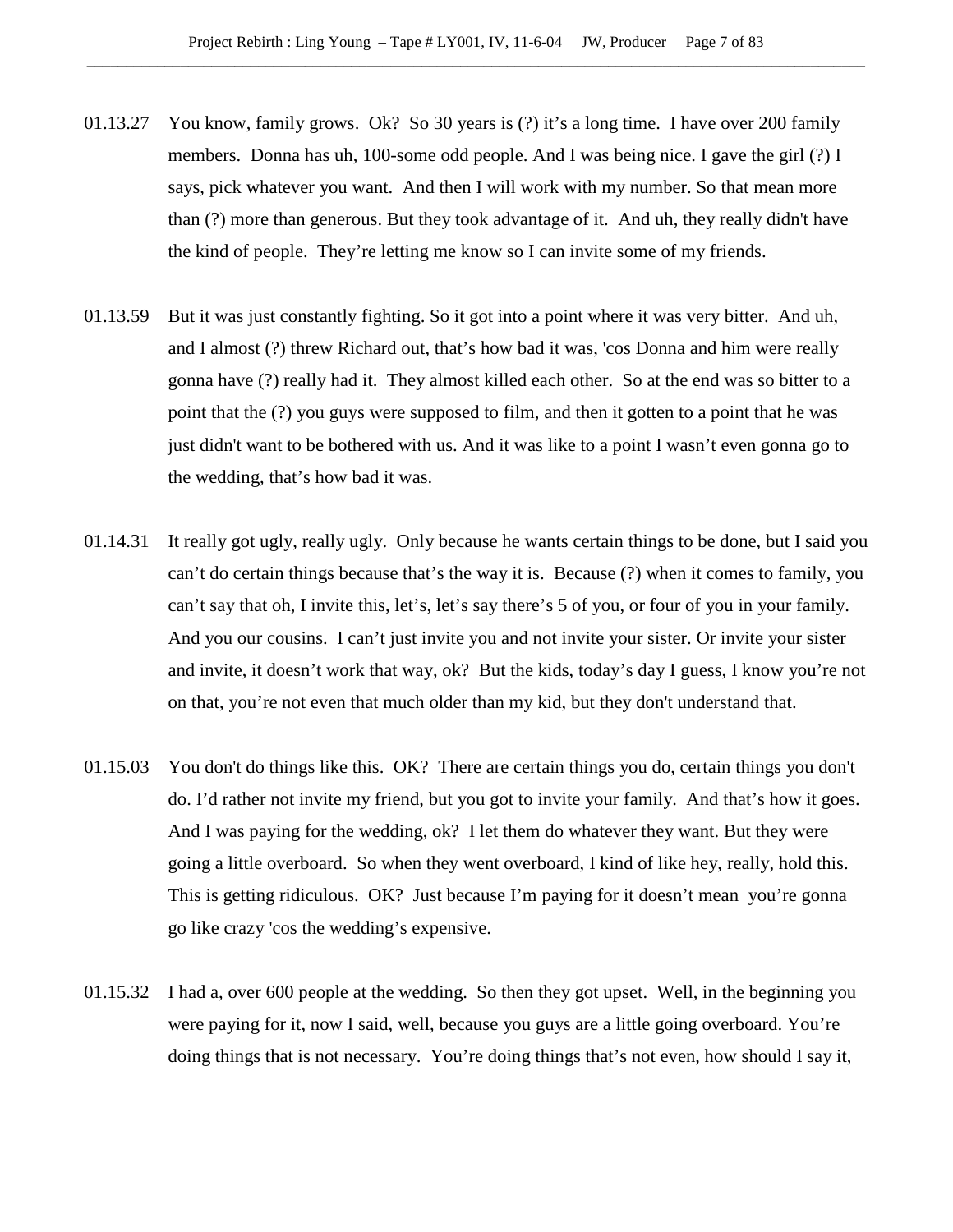like you want to do certain things, but I cannot even say boo. I can't even suggest. So gotten to a point that it just say you know what? You do what you, whatever you want to do.

- 01.16.00 Just let's get this damn thing over with. I'm tired of it. So that day at the wedding, I was really mad, but I felt I (?) was an empty stomach. I took one of my pills, so I was flying (LAUGHS). And so, so I have no idea what happened at the wedding (LAUGHS). In a way it's good 'cos I was happy. Ok? I was not all there (LAUGHS). So one thing I was really enjoying the wedding, but I have no clue what happened at the wedding, you know? (LAUGHS) But uh.
- 01.16.30 Then of course after what I had problem, my, my little daughter-in-law, she's the one I don't know if I ever tell you about the story. She's the one that I didn't, that was (?) for many, many years. But she's very, very possessive. And to a point that she is, I can't even describe the word. So I kind of just said to Richard, I said, listen. Well, she's telling me all these little things. I think that maybe she's just (?) I didn't tell him to break up.
- 01.17.03 I says, maybe just cool off, I think (?) you guys are going (?) way too fast on the, on the relationship. And he didn't want to, he didn't want to listen. So I said, ok, well then you do what you want to do. I said, as a mother, I'm seeing you putting your foot into a grave. Halfway in, and I'm just telling you. He said, oh, Mom, let me make my own mistake. I said, ok? Then do what you want to do. I left it that way, but because of that she never showed up again for like almost 3 years.
- 01.17.32 'Cos she decided not to show up. But after 9-11, he came to me and he said, Mom, she's very, very important to me. Can you reconsider? What are you gonna do? He's been with me since Day One. You can't say no. So that's how he, she came back into the picture. But I said to (?) we're just joking, and I said well, she'll get even. And she's getting even. But I used to get upset (?) over things like that.
- 01.18.00 Now, it doesn't bother me anymore. Because you know why? Life is too short. I went through this thing already. I don't think it's worth it for me to even worry about is she gonna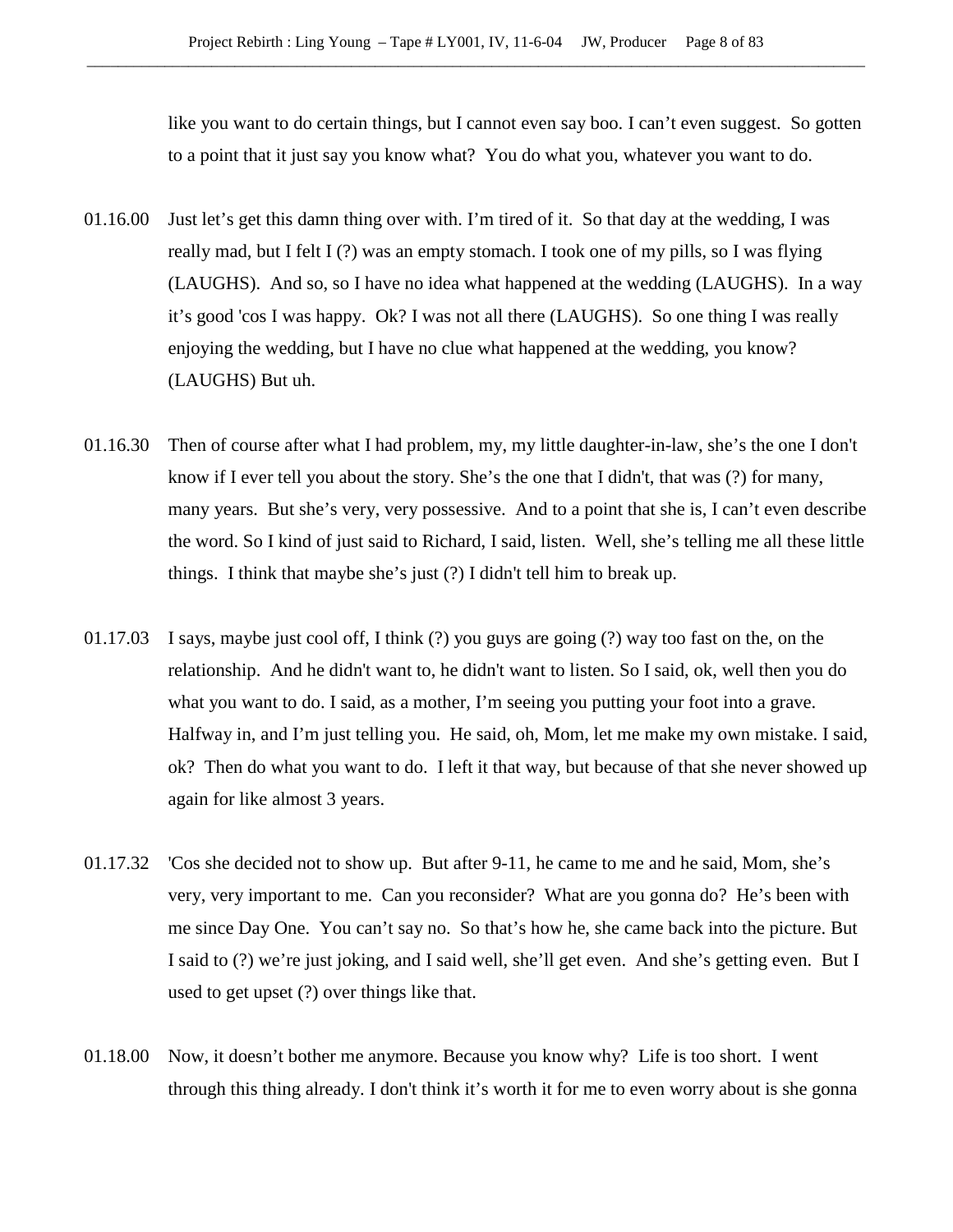call, (?) to say hello to me, or not say hello to me? She would purposely do it in front of me, just to, just to bust my chops. But it doesn't bother me anymore. But the worst part is, she's very, she's having a big influence my daughter.

01.18.30 That is the (?) that's the not so good part.

JW : On your daughter?

- 01.18.34 LING YOUNG : Yes. Very bad. It had gotten to a point is like now, you can't say boo to my daughter. 'Cos all you have to say, you just have to just open your mouth and it's the wrong thing. And uh, and then she, it's also to be a point it's like uh, like uh, whatever comes out of my mouth now is just like oh, Mom, please, you know?
- 01.19.01 How should I say it? Uh, just like (?) I don't know, I don't know what the word you use. It's just a matter what uh, uh, doesn't matter if she's saying something or I'm saying something. It's always like (?) it's almost like a bone in there, that that's not what you meant or (?) it doesn't matter what I do, you (?) did, interpret it whatever you want anyway. So that's just how we, the relations have gotten pretty bad.
- 01.19.30 And it's not good. So I'm kind of, kind of upset about that. But it's nothing I can do.

JW : It sounds hard.

- 01.19.37 LING YOUNG : It sounds very hard, it's nothing I can do. I know my daughter is smart, but she's not that smart in the way that she, she knows everything. You know, she's still 23, ok? Twenty-three when we were 23, you pretty mature. Today's 23, they're really not mature. They think they know everything but they really don't know. But I figured out you know what? That's gonna be your life.
- 01.20.01 I (?) enough is enough, because I can't, I can't be dealing with too many things. Just like when I, after I deal with my mother, I start dealing with my father. My father has, also has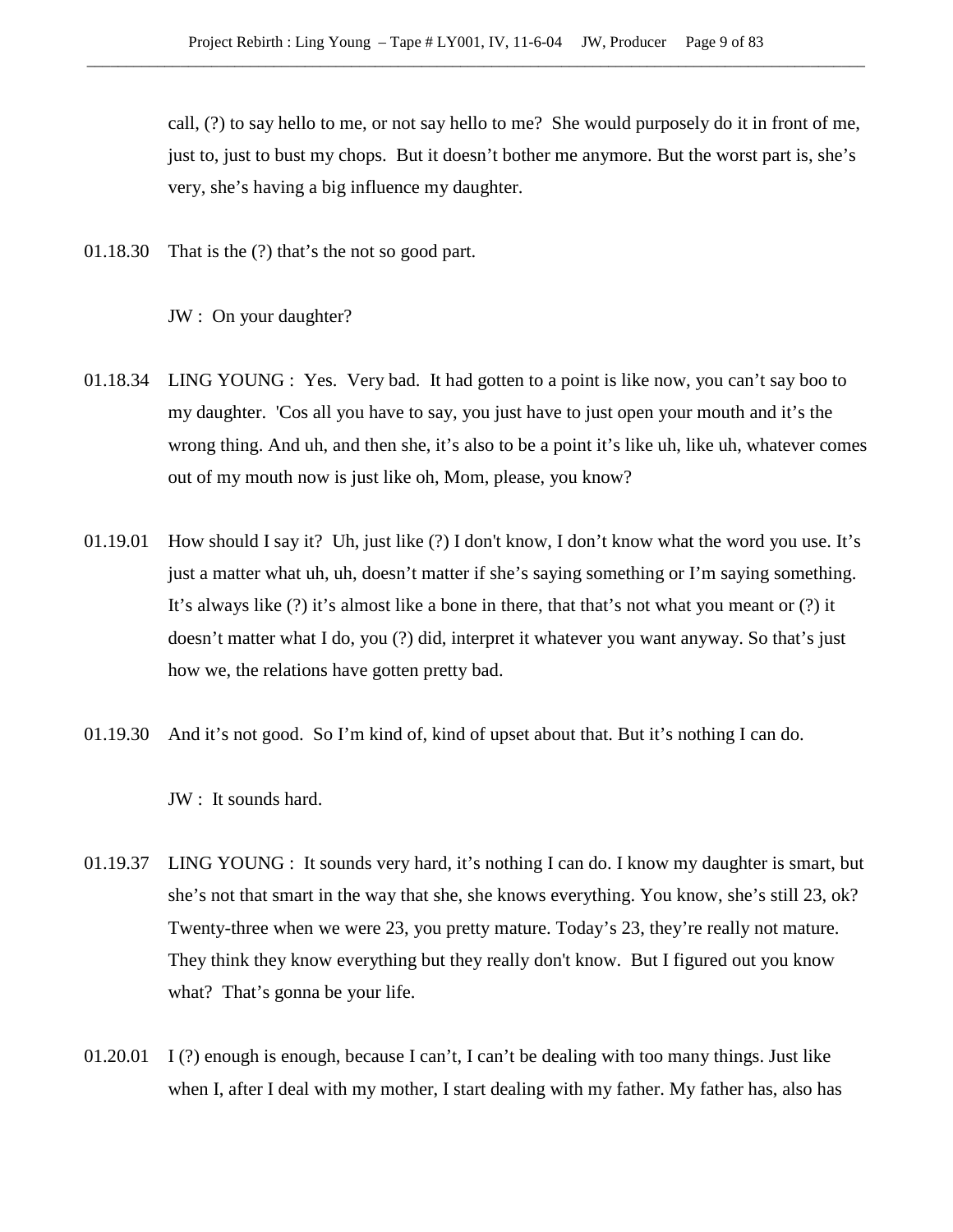problem. Also when he had an infection, they found out he had an aneurism. He just thought, he just got operated. So I have stacks and stacks of medical report that I have to deal with. And (?) I'm trying to deal with it, 'cos I used to do everything like you say. And I'm (?) seeing things. I said ok, I think that's about time to quit.

- 01.20.30 But I was, but I did (?) it took me two weeks to put everything together, in folders and different ways, different colors, so this way, I told to my brother, here. You gonna take care from now on. 'Cos I can't handle it anymore. I could be on the phone for two hours with one person. I don't have that kind of energy. So I gave that to them, and then next thing you know, I says, maybe something's wrong with me. Then my sister's kind of gotten a little crazy on me, too. I said maybe it's just, I guess maybe I wasn't aware of those things maybe before?
- 01.21.03 It was like one time we went to a wedding, and uh, I forgot, I forgot my brother's checkbook. So I said oh, why don't you just write the check for him? And she made a remark like how do you, how do I know that you're not giving me back the money? And I'm looking at her like what? I said what do you mean? She said, well, I don't know if you're gonna give it back to me. I said, Ok, I kept quiet. I didn't expect that out of her, 'cos I've been taking over her finances day one.
- 01.21.32 'Cos I didn't want her ex-husband to take 'cos God forbid something happened to her. So it's always a joint name with her. So one day I changed something on the bank, and somehow the bank made a mistake that I was the primary, I said no, no, no. I don't want to be a primary. This is not my money, really. I want my sister to be the primary. So I gave her a call, and she said why should you, you should be on my account? I said, what? I said what are you talking about? We always had a joint account? Oh, well, I don't want to.
- 01.22.00 I said, ok. So. Took everything. Changed everything back (LAUGHS). Gave every penny back. Which I was about to anyway. Little bit at the time because she's not good at doing anything. She has no clue what's going on. She (?) can't even balance her checkbook. That's why I was taking care of her. I write her checks, I did everything for her. I did her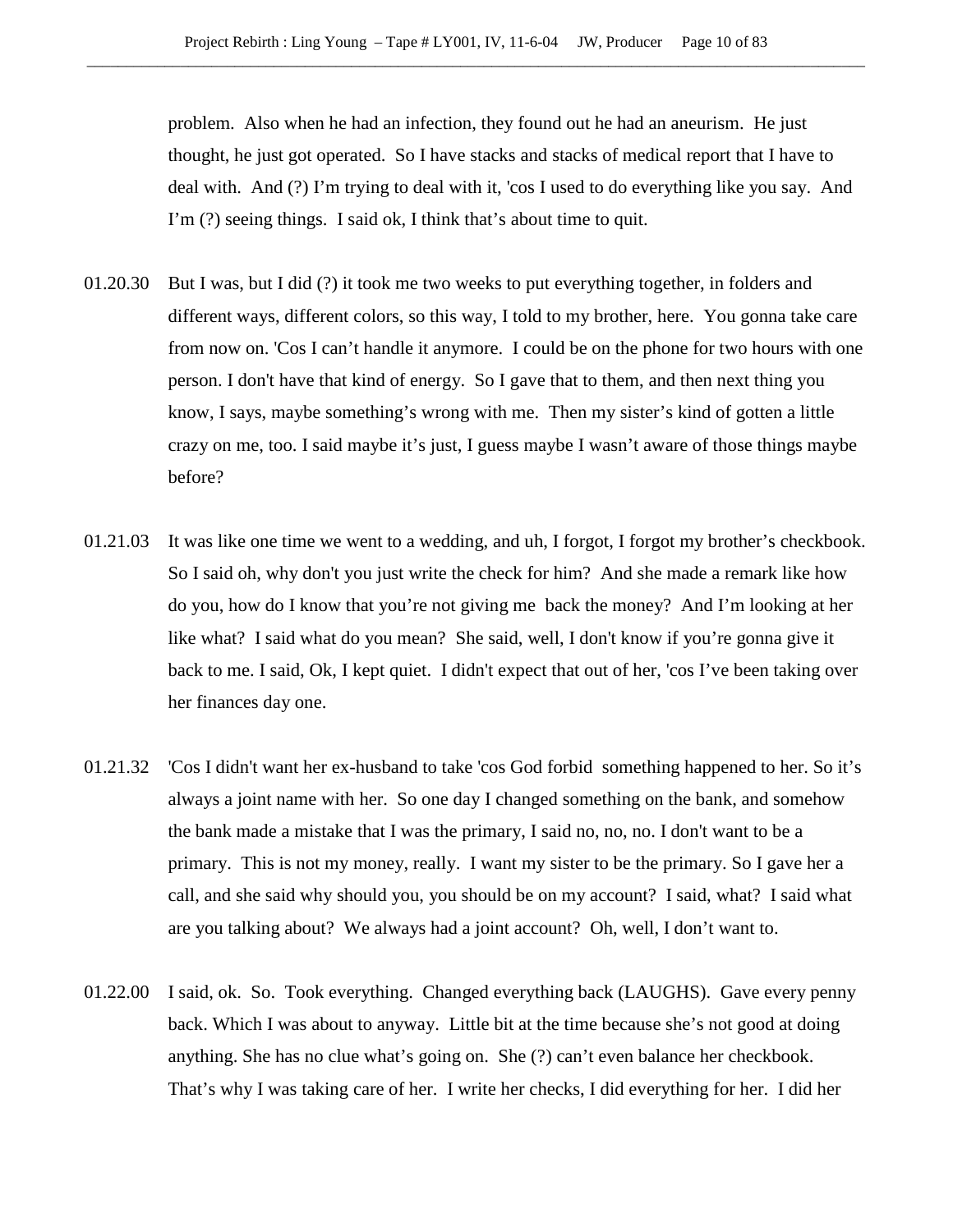bill, but I said, well, if that's how you feel, I said, it seem like I'm stealing from you guys, from her. From you. I said, I didn't say exact the way that it is, but that's how if, I felt. I felt like, I felt betrayed.

- 01.22.39 I've been doing them for her for 14 years. And being trying to save for her so she could have a better life later in the future. And I got socked in the face that number one, I was, I was like not giving her back her money. Number two, I did this, number three I did that. But not knowing that I have very good records, 'cos many years ago when I first built the house, this is back in 1990's.
- 01.23.02 The minute I finished building the house (?) I thought, oh, there's no job. I thought, oh, Christ. You know, you just built the house. You know, you got this big, big mortgage. And those days it was ten and three quarter percent. You know what that means, right? You could have a small mortgage but I have a jumbo mortgage. So she was helping me out and then uh, as long, as time goes by, but I didn't have the kind of money to pay out (?) right away. But I kept very detailed records.
- 01.23.32 I mean, to a point that if today I was something for \$200 for, for my nephew, 'cos we always joined, 'cos she didn't want to be bothered with it, so I was buying, buy it and we split it. And I would write it down, so-and-so's birthday, how much. I had it since 1995. So it's not that I don't have no records. I do have records how her money was spent, how her money was taken out, how I have paid her back, how I did not pay her back.
- 01.23.59 So but it's one year I couldn't find, 1999, what happened to it. So (?) so I decided to take a big amount. And I did decided when I did, when I do have enough money to pay her back, I'm gonna give her back interest. But you know how the interest rate is? When, like this. So I took her, I took an average, being very fair to an average and then I'm gonna double that amount. Just because she, she helped me out at that time. It wasn't a lot of money, but just the point.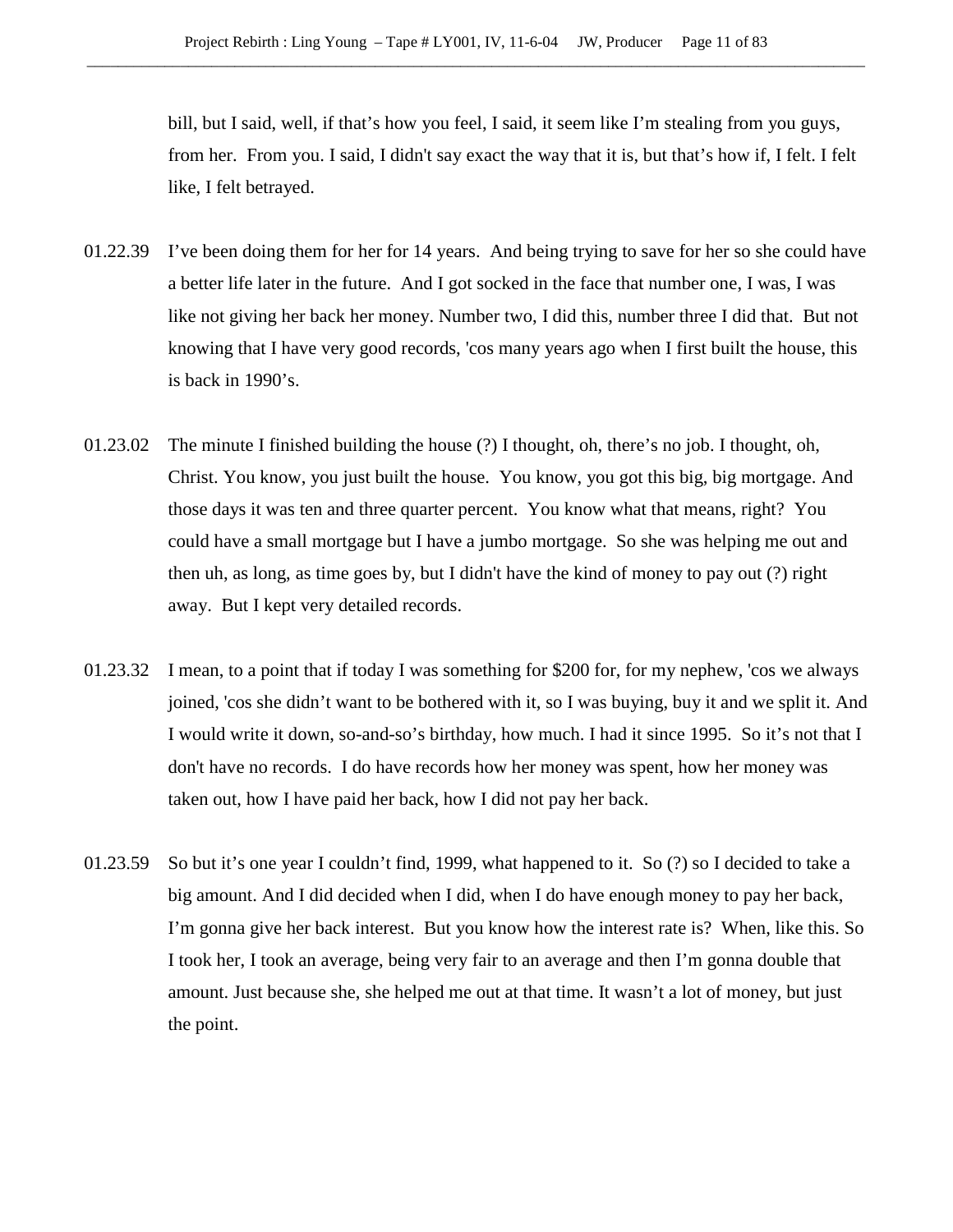- 01.24.29 So, that was that part, and it was just like everything is just happening to me at one time. Like all the sudden like people's going a little crazy on me. Maybe I'm crazy, I don't know (LAUGHS) I don't know what it is. But  $(\sim I \sim)$ 
	- JW : This has all been happening this year?
- 01.24.45 LING YOUNG : Just this year. Just like that. And then with my parents, my mother, see, would, the Chinese family (?) my family, the girls are not really that important. It's saying no matter what I do, makes, it doesn't mean anything.
- 01.25.01 It's what (?) my brothers would do, it means something. Now I have another brother. I have two brothers. One of the, one of them is the only one that they really give a care about. The other one is like no matter what he's trying. He works in a hospital, so everything that he look at, if there's a hope, he wants it, he wants to do for my mother. Ok, so he's trying so hard to try to bring her back to a point, and I keep on trying to tell him, listen.
- 01.25.29 (?) She's at a certain stage is very sad to see people go, especially your parent, but sometime you either let go, just let go. I don't want to see her die, either. But there are things that you have to let go. But my mother don't see it that way. My mother seeing it as a, as a torture. As that uh, he, I don't understand why he's doing this. I don't understand why he's doing that. But if it's coming from, out from my other brother, then everything's ok.
- 01.25.58 That hurts. Hurts tremendously. It always hurts me tremendously, too, because I try to do the right thing. And turns around that I'm the wrong one. Like I would, this just sounds so stupid. My mother was uh, telling me about some kind of soup. That make the, makes her feel good. So I went out and bought the thing. (COUGHS) And then next thing you know, my father wasn't talking to me. I didn't understand why. I (?) I said, what have I done that you're not talking to me?
- 0126.30 Well, because I made this soup, I didn't (?) make it for him. So silly, stupid, stupid little things that drives me crazy. And like I said, I go this, like I said about this, I went back to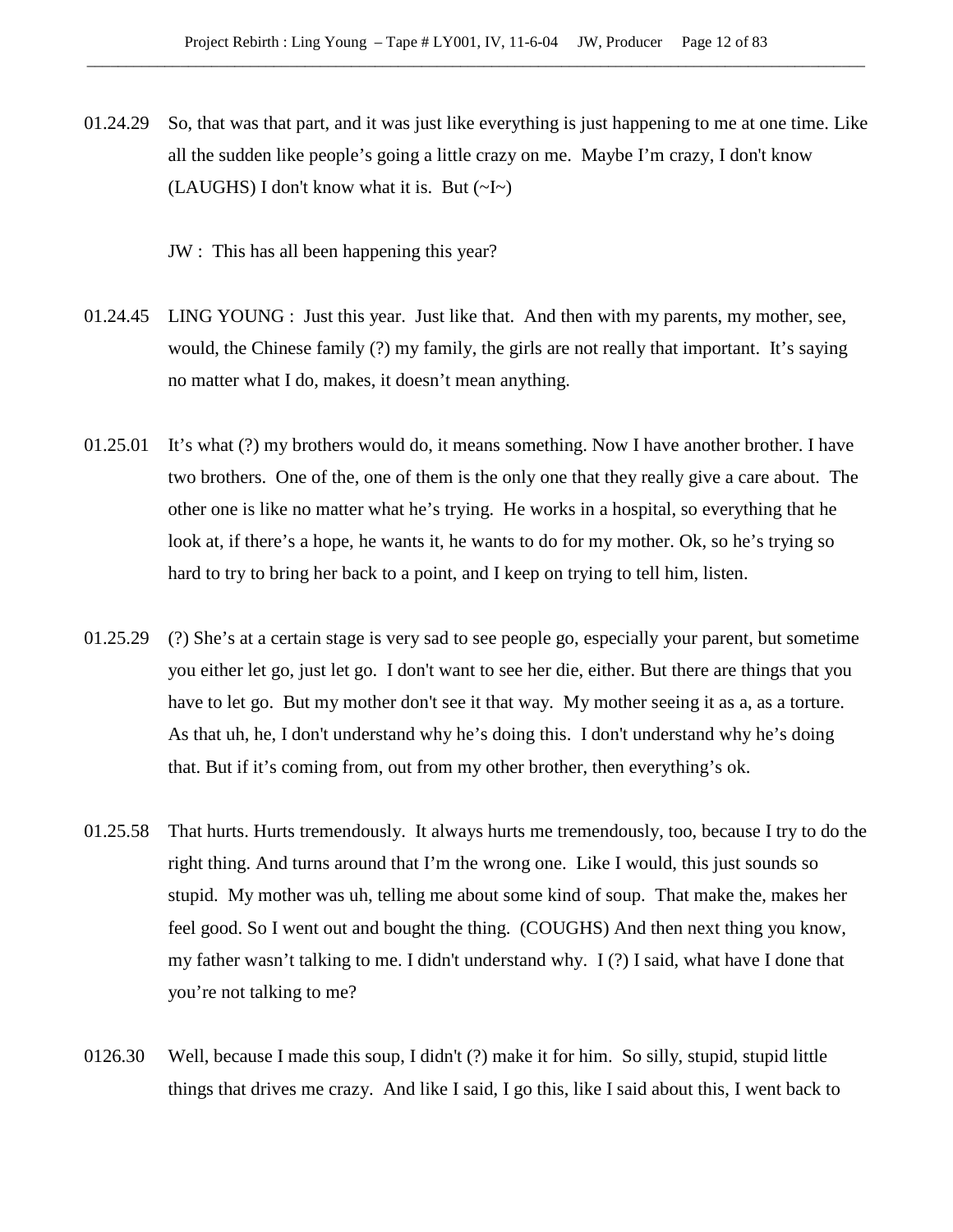support group. When we were together, it's like I understand you, you understand me. 'Cos we both, we all went through the same thing. You might not be burned, but you went through whatever happened around the, around the area. So we kind of like connect. Your family may be the greatest thing on Earth.

- 01.26.59 But they were not there at the time when this happens. No matter how sympathetic, how they understand you, but they don't really understand you. That's the thing that we all facing. I mean, Donald, in another hand, he think I'm still the same person what he married thirty some-odd years ago. I'm keeping on telling Don, I'm not the same. I cannot do half the thing I used to do. And he would sometime when he's mad he comes out the statement is well, (?) you're using that as an excuse.
- 01.27.30 That would set me off to, like a fire, just like a firecracker. Ok. If you say (?) he said that to me a couple of weeks ago. That sets me off like I was like a maniac. How, I mean, how could you even think of it that I use it, my memory use that as an excuse. Because I could say to you, Jim, uh, I (?) and such, and then you (?) you quote me. I swear to God I don't remember it.
- 01.27.58 And if you're gonna use that against me, to say that well, you promised me to do this and do, do this and do that, but I have no clue and I would say to myself, I would never do anything like that. I don't remember what the uh, what the, what the reason was. It's something that I would have never, ever would promise. Probably he was asking me and I wasn't remember (?) even listening. Or maybe I was listening subconsciously but I wasn't know what the hell we were talking about. So I said don't, don't ever do that.
- 01.28.26 Because it's not, you, you push, you telling me something that I said, but I really have no clue, and I would never even in my wildest dream that I would even say something like this. So that's been my biggest problem. And to deal with them is like oh, Mom, please, like my kids, oh, Mom. You just so controlling, you're this and you're this and you're that. So finally I said to them, you keep on saying I'm controlling. I said what the hell am I controlling? I mean, (?) my whole life was you guys.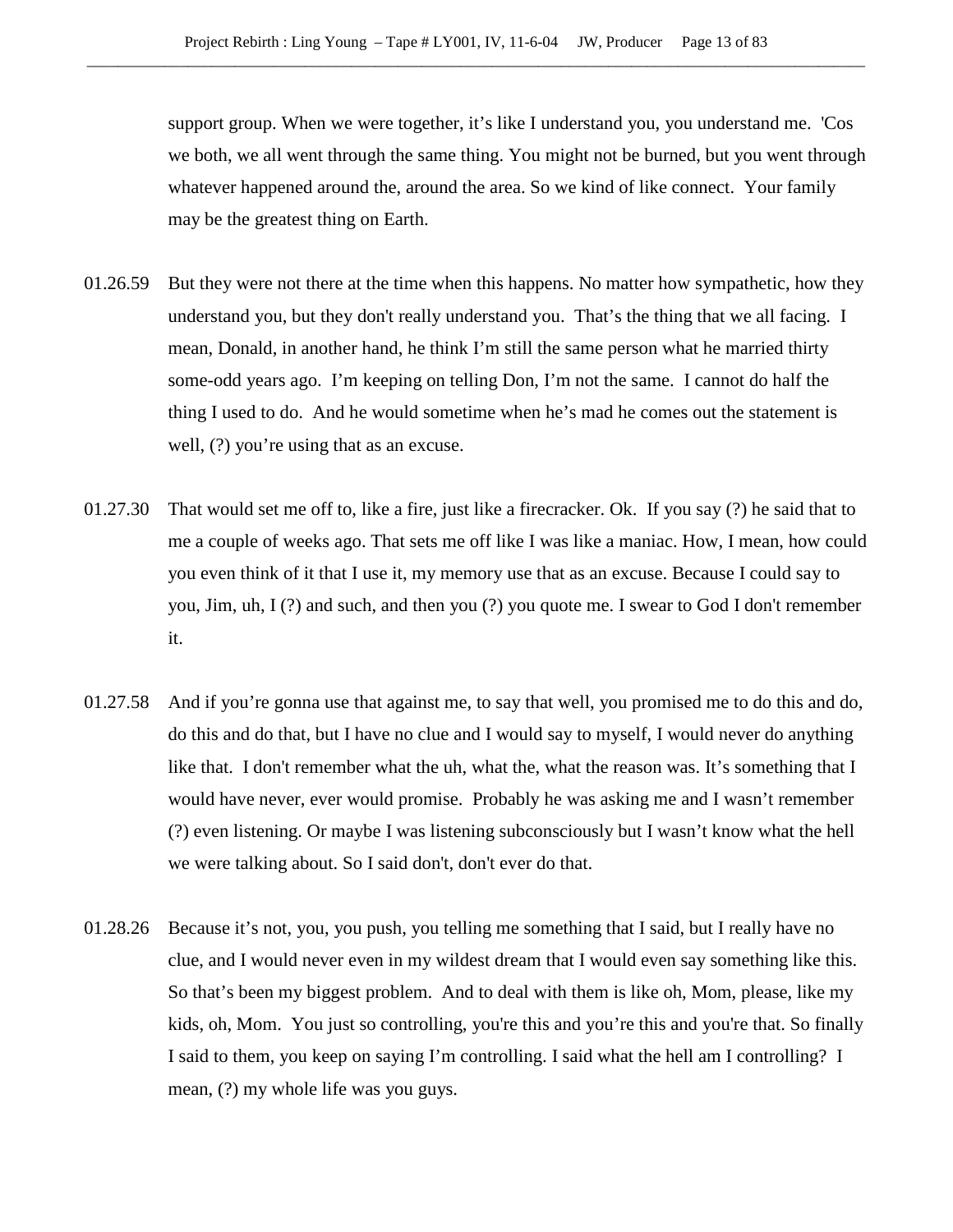- 01.28.59 I did everything I can for them, ok? I took a job that I don't get money for, because I want to be home just like uh, you say, you know, you, 'cos it's very important. Everything I did was for them, ok? My whole life was them. And then turns around, one day to say things like that to you is like it hurts. It hurts tremendously. Uh, I uh, I try not to take too much out of it. But sometime you could.
- 01.29.32 And uh, and then when you look at yourself and you say you know what? It's not getting any better. 'Cos my, my infection here is, it was to a point it's like uh, I think I must, I may have mentioned it. Uh, after shower, this is like smelling rotten food is how bad it was. It's just from this here to here. I mean, it stinks so bad that you thought that you had a pile of rotten food here.
- 01.29.59 So you know that's infection. But it's, but it's so, it look like, it just looked like this. Nothing was going on. it was just normal, it just stinks like hell. So then all the sudden, it start popping up a little bit at the time. So when it pops up, it wasn't just a plain infection. So it's taking, taking Keflex every other week. That's not good. You can't take Keflex every other week for infection.
- 01.30.28 So finally the doctor decided to say uh, let's take it out. But that was a major operation. It took him over 8 hours. He was (LAUGHS) half-dead. He didn't even make it to his daughter's prom. His daughter's not talking to him, of course. It was bad. He expected like a 6 hour operation, but took a lot longer than it was. My operations always longer than what it's supposed to be, ok? If it's 2 hours, it's gonna be 3 hours. 'Cos the first two hours to control my bleeding, see if you can see, what happen is you can see (?) the redness?
- 01.31.02 'Cos my veins all the way up on the top. Just the minute they touch me, I'm bleeding like crazy. Ok? So that's my major, major problem, and Dr. Chew in the beginning did not know that. That's only when he did the first surgery. All he did was right here. And right here. He took him over 6 hours. Because he didn't know how to control my bleeding. Second time around it was little bit better. The third time of course he knows a lot better. Uh.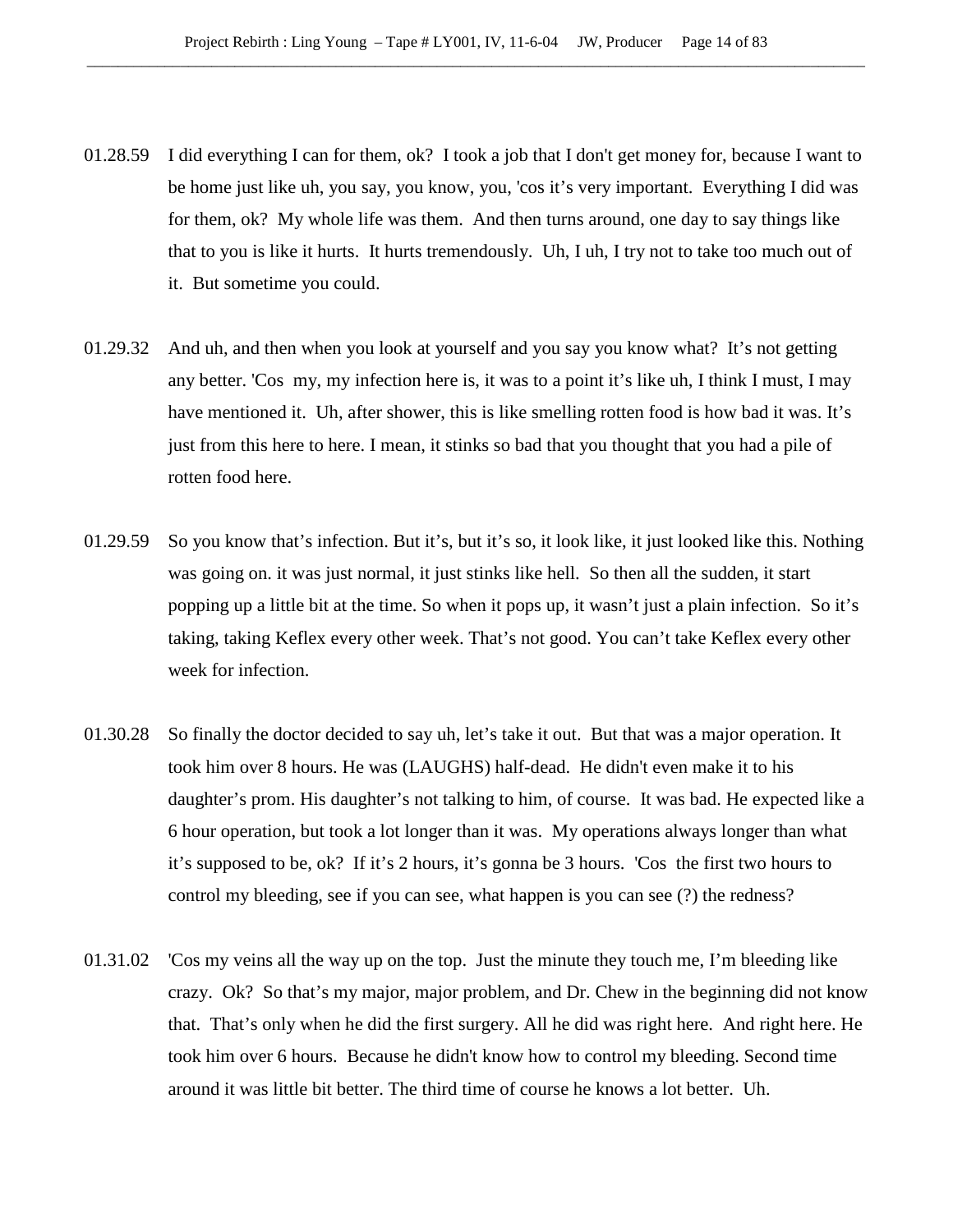- 01.31.29 So this whole thing I had this whole chunk, I was like really uncomfortable. He had a cast about like 20 pounds on me. Next thing you know, the cast was so heavy it's, if, it's gonna come off. So he has to take the whole thing off. The graft didn't take. The graft just go poop, it's gone. And this was like really gross and disgusting. But it took about a couple of months to finally heal it up a little bit. But then this one (?) like I said, a couple of spots, it just would not heal.
- 0100032.02 He doesn't understand why. He don't know why. It just won't heal. And if it heals, if you just kind of like lift it up, like you have like a whole piece of skin coming up. And he has no clue. But we just leaving it alone, we just putting bandage on, we're putting cream on and see hopefully one day this is miraculously is gonna heal. So.

JW : It's still like that now?

01.32.27 LING YOUNG : Yeah, it's still like that now. So I'm just dealing with my all bandaged up. This hand's not bad.  $(\sim I \sim)$ 

JW : What about your shoulder?

- 01.32.39 LING YOUNG : They took the whole thing out, not just my they almost like kind of cut off everything. So it's almost like you see all this thing right here, they, they just kind of even it out. I had to put a graft on it. And he took a big graft. He took from my stomach from all the way to the back. And I told him, I tell him not to touch my back, but he did, and I want to kill him. 'Cos it's itches like hell.
- 01.33.01 So he took a big, big piece, it was like, he did it from, he all the way up here, and then in my back. He, he actually did it, did a good job, 'cos he, the infection is out, but I don't understand why this part is not healing. It doesn't smell anymore thank God, so that means it might not. Once it's smelly, I know it's infection. But then it's start getting in my elbow again. See, my elbow right here now is, it just as bad right here. Starting here now, ok?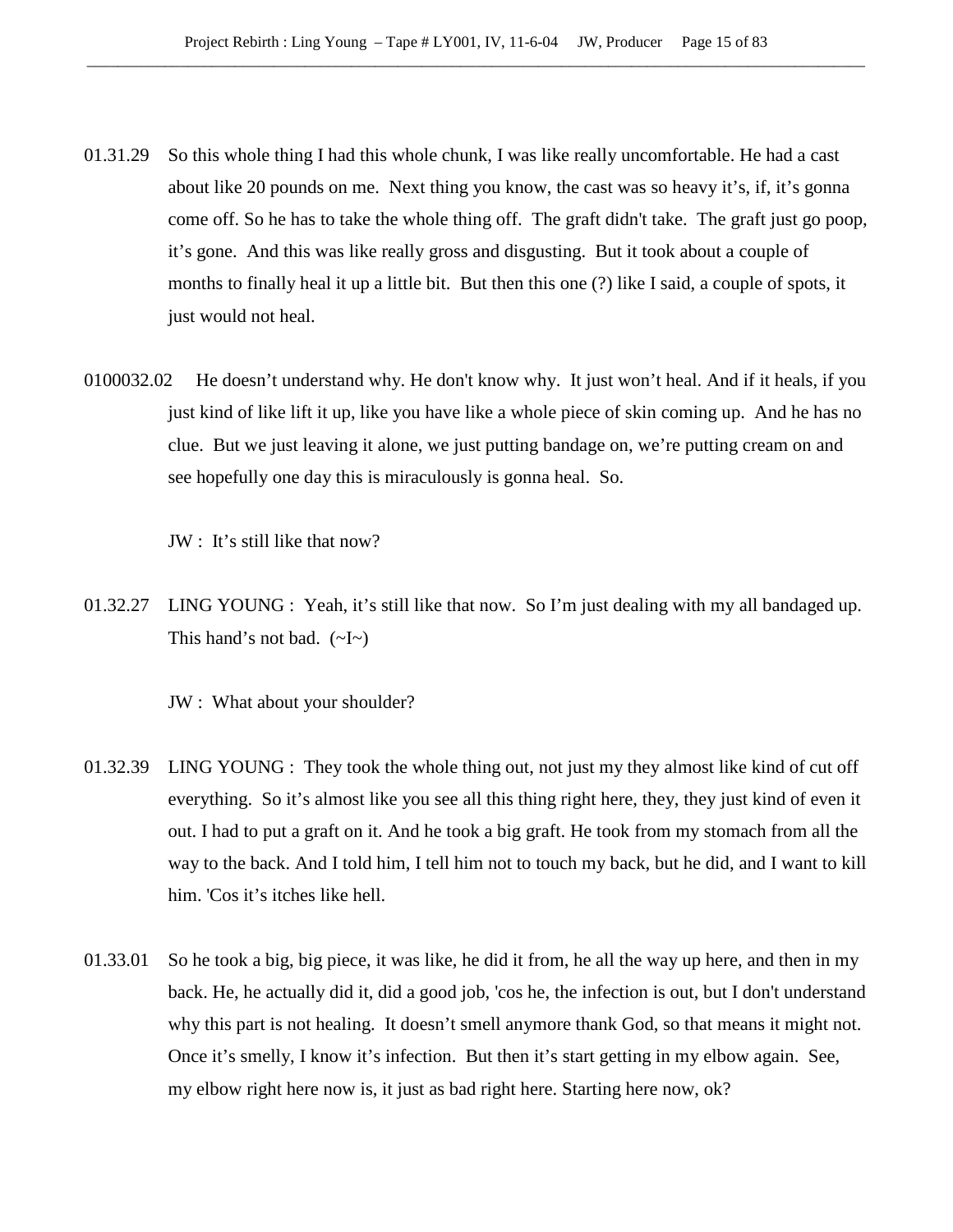- 01.33.31 I don't remember (?) it, over here, over here is like a big, big honeycomb, it was horrible. He took that part out. So it wasn't bad. Uh, this part he tried to do, now he know he can't touch me with graft. So with this hand he decided not to do graft, he decide just to cut and just (LAUGHS) start moving my skin all over the place. So my hands I look like those exact (?) the place.
- 01.33.58 Uh, but it hurts ten times more than (?) yours. Graft doesn't bother me as much. So when I take my pain medication, normally take it for a day or so, this one I took almost all week, is how painful it was. And now it's really tender. If you touch it, it's like, you know, it's kind of jump. Uh, he ask me what kind of pills are you taking, 'cos I go to pain management for my other thing. And I said I'm still taking the (?) and this, and this, and that. And he said, why are you taking the (?)? I said, well, 'cos if I try to, I did try to take it off, I weeded off for awhile.
- 01.34.32 And I'll be sitting in this thing, you know, you, you jumped up because that thing just shoots on you, without you knowing it. So I still have a very heavy, severe nerve pain. From the nerve damage I have in my hand. And you don't know when it's gonna come. So the doctor said go back on it. He says, maybe it's not as addictive you are. And at the beginning I was really never, just taking tranquilizer, not tranquilizer, I call that the happy pills, you know, one of those uh, pill.
- 01.35.02 I have to take it now, just to calm my, calm my nerve. Especially last, this year, with all this thing going around, they were driving me crazy. I was hospitalized twice. And that was go surgery in April. I couldn't go because my EKG was not normal. Ok, fine. So wait another month. That didn't work again. So now is when I go for surgery, I know my EKG's not gonna be normal.
- 01.35.31 So I got to get a medical clearance. So now I have to learn to do certain things. So my heart beats or whatever, my EKG, whatever you want to tall that, it's not gonna be no more,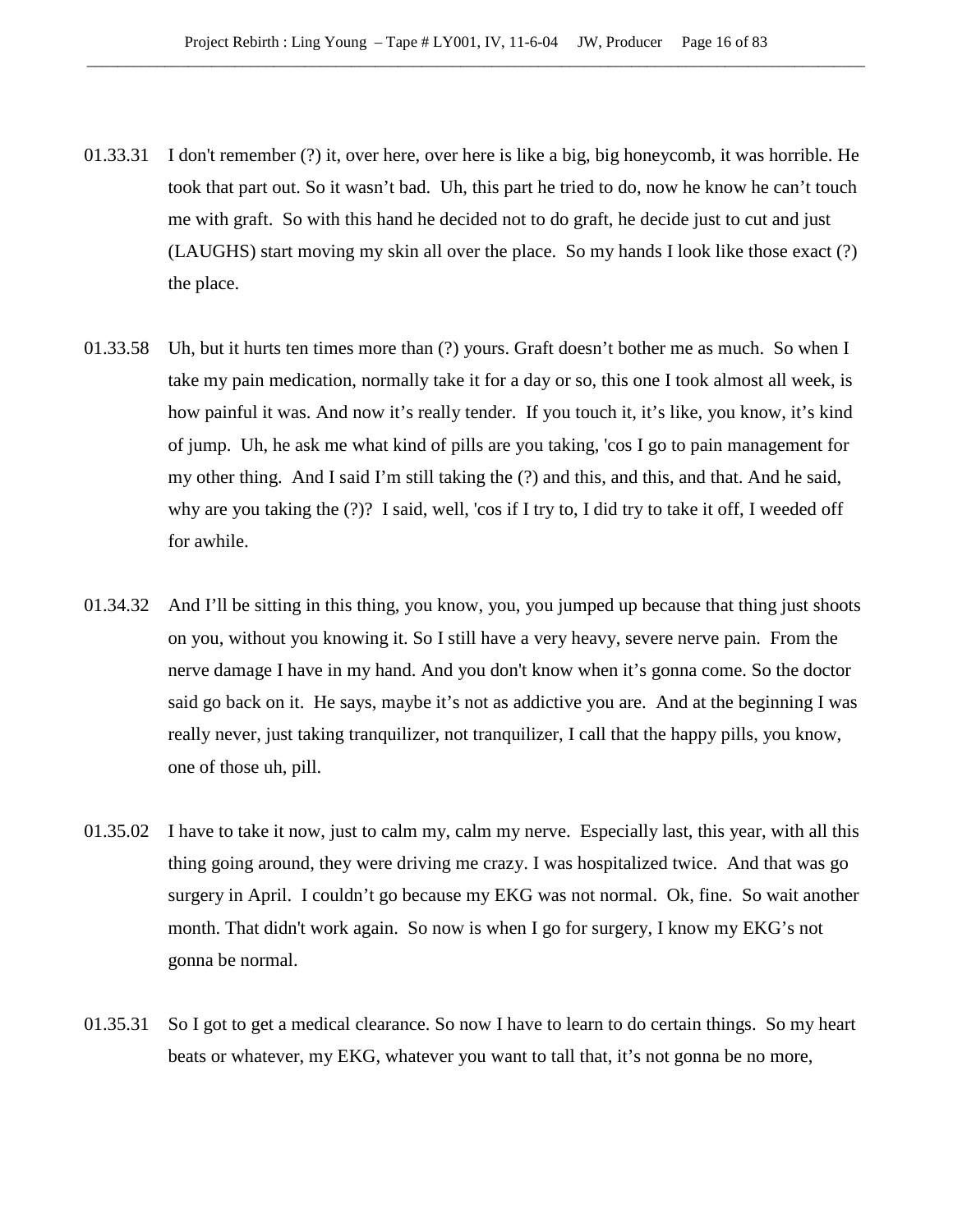anymore. That was uh, it was uh, it was like that since Day One. Uh, since 9-11. But it gotten worse. So that  $(\sim I \sim)$ 

JW : Was it before?

- 01.35.53 LING YOUNG : No. I was the most healthy individual you could ever think of. I don't have cold, nothing. If I have a cold, maybe once in a while because let's say I was sweaty and I walk outside and the wind is blowing me, and then just, and now (?) like a, like some kind of flu coat, but other than that, nothing ever happened to me. My whole house, everybody be sick like a dog. And I would not catch it. And I'm very, very healthy. But since then I'm like, if it, I'm prone to everything, especially infections. And the reason why I think is because I have a thermal burn. That's what everybody's telling me. 'Cos I'm so baked in that you don't know when the thing's coming out.
- 01.36.34 Like I could be sitting here today and then tomorrow next thing you know I have an infection right here, and then you have to take it out. Taking it out is not easy, now. 'Cos before an infection just drain and that's the end of the story. Now you drain it, you squeeze it. Everything comes out, then (?) the cyst comes out. And as you're not ready. So that's why when he was doing all the operation, Dr. Chew has a uh, an office that has like a, almost like a outpatient uh, operating room.
- 01.37.05 So he does all this operation there, and he takes the whole thing out, he cuts it. And next thing you know you go home with a big hole like this big. And the last one that (?) two months to heal and then next spots comes up, then the next spot comes up. So we, uh, it's like that's what I have to couple of months, he said, no, this ridiculous. He said (?) it's almost like I be on antibiotic for the, this week.
- 01.37.28 Then I'll be Ok next week. Then I'm back to it again. So it's constant, constant, constant. So he finally decided, he said this is it. We're gonna, we're just gonna try to do the whole thing. And that's why he decided to do the whole thing. I was in the hospital like 4 times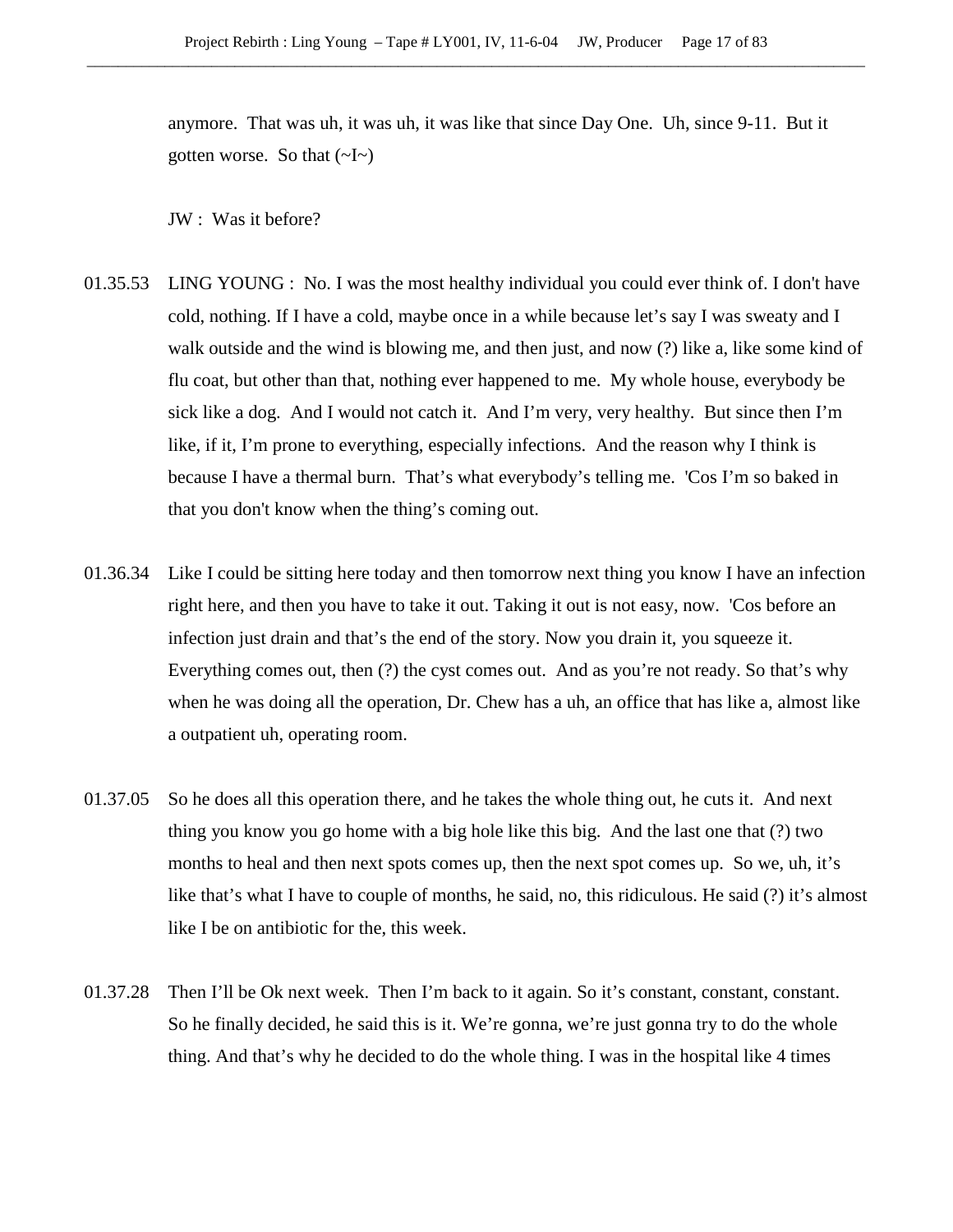in 10 days. So that's pretty, that's a lot. That's why he decided this is it. (?) let's take it out. So far he's been pretty good. Uh. Because Workmen's Comp's been paying him.

- 01.37.58 So I told you that my case went all the way up, 'cos they were not willing to pay Dr. Chew his fee. Ok? Uh, I guess no one's there to challenge him. He must have all report what he's gonna do with me. And no one's, no one challenged him. So he got what he wanted, which is like a big difference. You talk about (?) amount of money what anybody else would be getting. So he got it, ok? And I want to mention him and things, but he got what he wanted. But that was his normal fee.
- 01.38.33 And uh, he (?) well, he wasn't mind doing it for like short term, but now (?) he found out I'm gonna be long term. He said, I can't be doing this for a long term. (?) he said, I got to make a living, too. So now with this one, he's gonna do in December. I, I said the date on December  $10<sup>th</sup>$ . He gonna redo this. He's gonna take the calcium out of here. This was more higher than this. It's like a big bump here.
- 01.39.01 Some kind of calcium deposit. He gonna try to open part of my web space, and that's gonna be pretty major. 'Cos now my hand hurts like heck if you touch it, it hurts. 'Cos it's still like, stiff like this. I don't know what he's gonna do. We'll find out. Ok, he did say one, two, three, four, but you can't trust him, 'cos he, (LAUGHS) 'cos by the time you get out, he's always something more to what he does. So he doesn't tell you everything, but he does, once he start drawing pictures, you say ok, when is my next day?
- 01.39.35 That's when you know I know that he's gonna have an operation. But he does what he does is he, he see what he's gonna do, while he open me up. He decide to do other things. That's what he does. The last time he didn't do this, he said. If he does this, it could be an extra couple of hours. So he can't afford to spend the kind of time on me because there's other patients.
- 01.39.57 You know, with me he's almost like, always puts me number one. 'Cos you never know how long it's gonna take with me. So uh, that's why the day that he uh, when (?) very early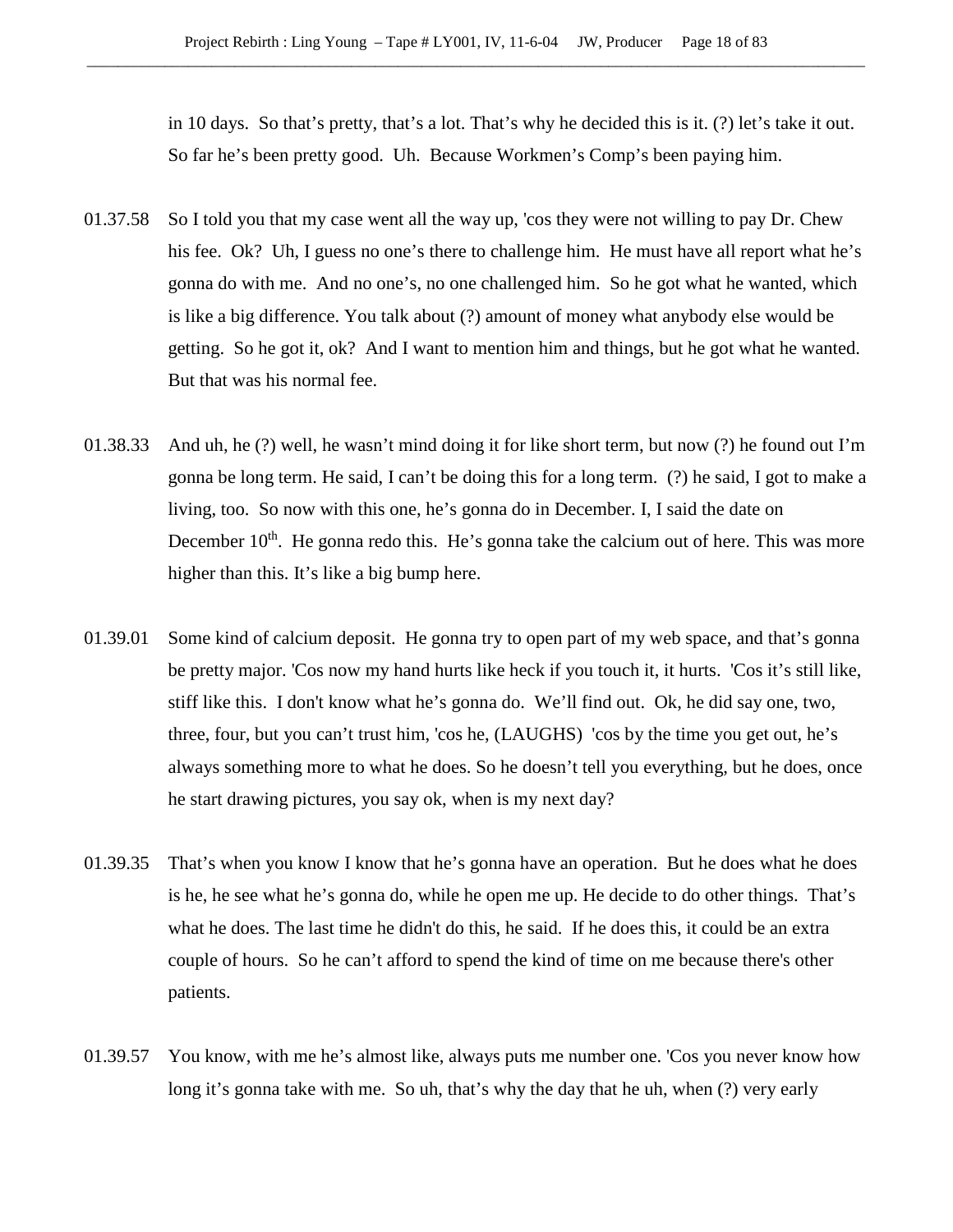at 5:30 in the morning, he said (?) that early. That was the day he had the (?) his daughter had the prom, and he still didn't make it. Expect (what to be a six hour?) became an eight hour. And he didn't take nothing 'til (?) just go poop. So the whole skin they took from me was like a waste.

01.40.28 It was just like so frustrating. It was like you're actually seeing the skin on top of you like a, like a Saran wrap. And you know that thing is gonna come off. And that's the frustrating part. And when it comes off, it's gonna be like one raw piece of thing. And then you have to start putting cream and coating and all kinds of nonsense on it. Hoping that it's gonna heal, but it did heal a little bit. I shouldn't say it didn't heal. So but I did it my way, though.

JW : Do your mom and dad ask you about what happened?

- 01.41.05 LING YOUNG : My mother's funny. My mother think this is all fake. One day just gonna lift the skin and it's all gonna be gone. I said oh, no, this is it. This is to stay. And my father, I guess you know what happened, the problem is the reason why I decided to be a mom at home only because when I was growing up I didn't have that.
- 01.41.27 Now that was a decision I made. I mean, I couldn't afford to stay home in those days. So I took the job (?) the job I had. That I couldn't be home when they're home. Uh. They do understand, they don't understand. I guess they don't know. They keep on saying, why you keep on going for surgery? I said I didn't go for surgery for plastic surgery. I, I go to surgery so I could have more movement. Not to look better, 'cos like, you know, like Dr. Bauer said, I could say he's one thing, you're never gonna have beautiful hair. And I said gee, thanks. Just jokingly.
- 01.42.00 'Cos I know for a fact this is what's gonna happen. But I just want something to give me a little bit more of a movement in this hand. Because I can't really do anything with this hand. This hand, thank god, it worked out pretty good. But. That depend on just the things close up on me or not. So, so I have to keep on constantly trying to do that. But it's very right over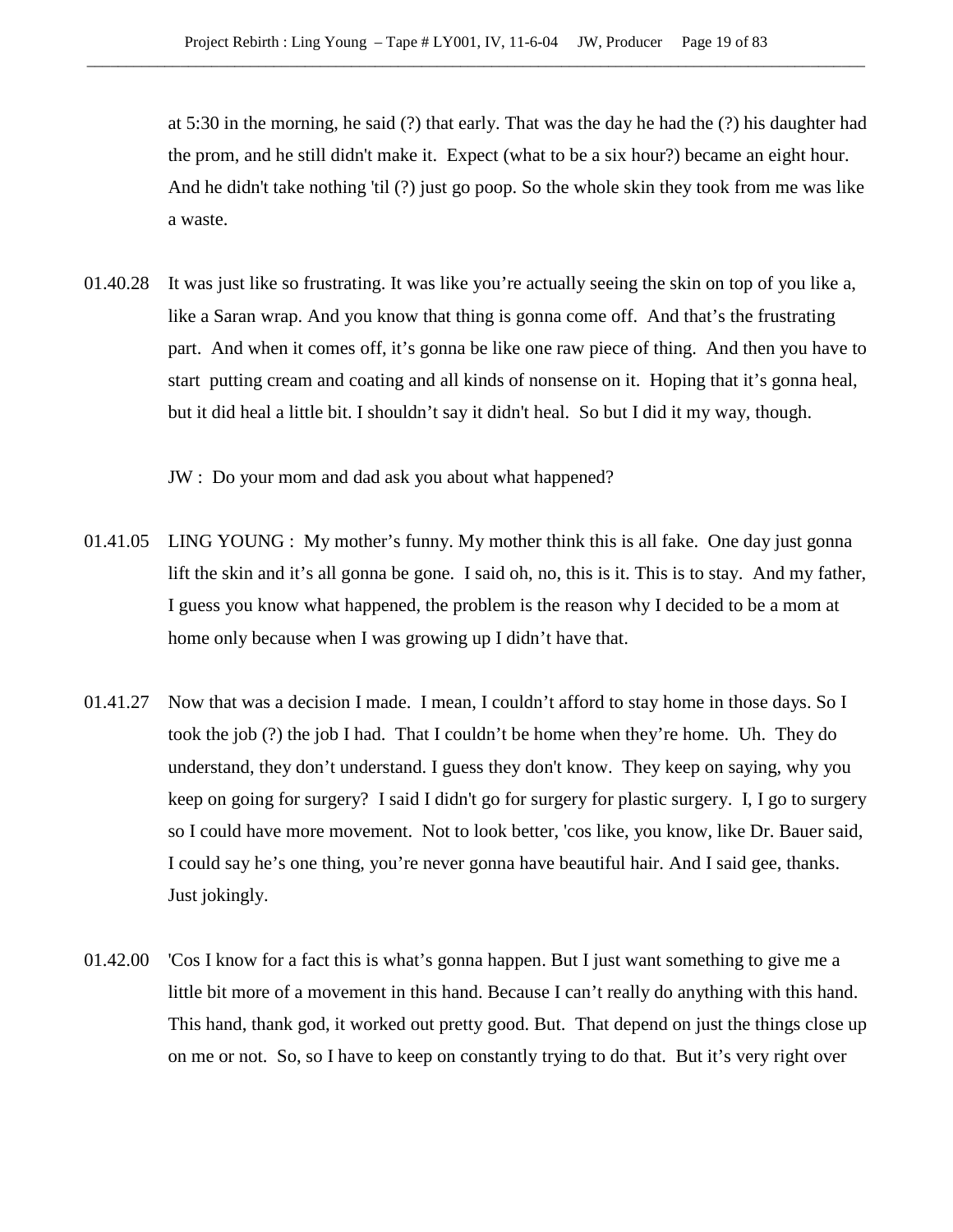here, 'cos if you can see, I lost some space already. It's still better than nothing. You know, ok, so I, I keep on doing it this way.

- 01.42.30 But uh, as you can see, this is all graft. It's still just as red. This is three years ago. Uh, this is April. May. No, no, no. January last year. So you put you, you, you tell it's not much of a difference in color. But they don't understand why. That's the whole point, they don't understand why am I uh, I'm so, so uh, upbeat with, with the vein. It's on the top. You put a pinhole in there, the blood would gush out.
- 01.43.01 So I can't win. So uh, with my uh, so that's my next agenda. He's gonna do my ears a little bit more, to loosen up a little bit. He had all this planned, but he doesn't know I'm not gonna do it. He planned to do all this fixing up for me. I'm not gonna do it. I'm just gonna have my ear loosened up so I could clean it. And this part, if he cuts it up here, I could go at least I could move it out to pull my eye.
- 01.43.30 And I'm not looking to, to be you know, plastic surgery, none of those nonsense. I just wanted to be, for my, for my purpose is mobility. That's all it is. Uh. And hopefully that to control my infections. If it's a small one I do it myself. He called me Dr. Young, of course. 'Cos you don't want to go to the doctor's for the little, 'cos you, by now I know my own body. I know what it is, I know that I could do certain things.
- 01.43.57 Just the same thing that I know when I have an infection, I know when it's gonna hurt me. Once infection is full-blown, you can't move your arm. It doesn't have to be big. Could be a small little thing like this. You could literally could not lift your arm up, that's how painful it is. So that was that. And uh, planning another wedding. I don't know if I ever told you. (?) Next October. This one's easier. 'Cos part of them is in Texas.
- 01.44.28 Which had nothing to do with it, which I don't want to do anything with it. And this one over here, he said I don't care what you do. So that's great. Because technically in a way, comes to a relative, you don't know all my relative. Ok? If I do the invitation, this is what it gets me so very mad. The invitation's in Chinese. So when they reply to you, it's in Chinese.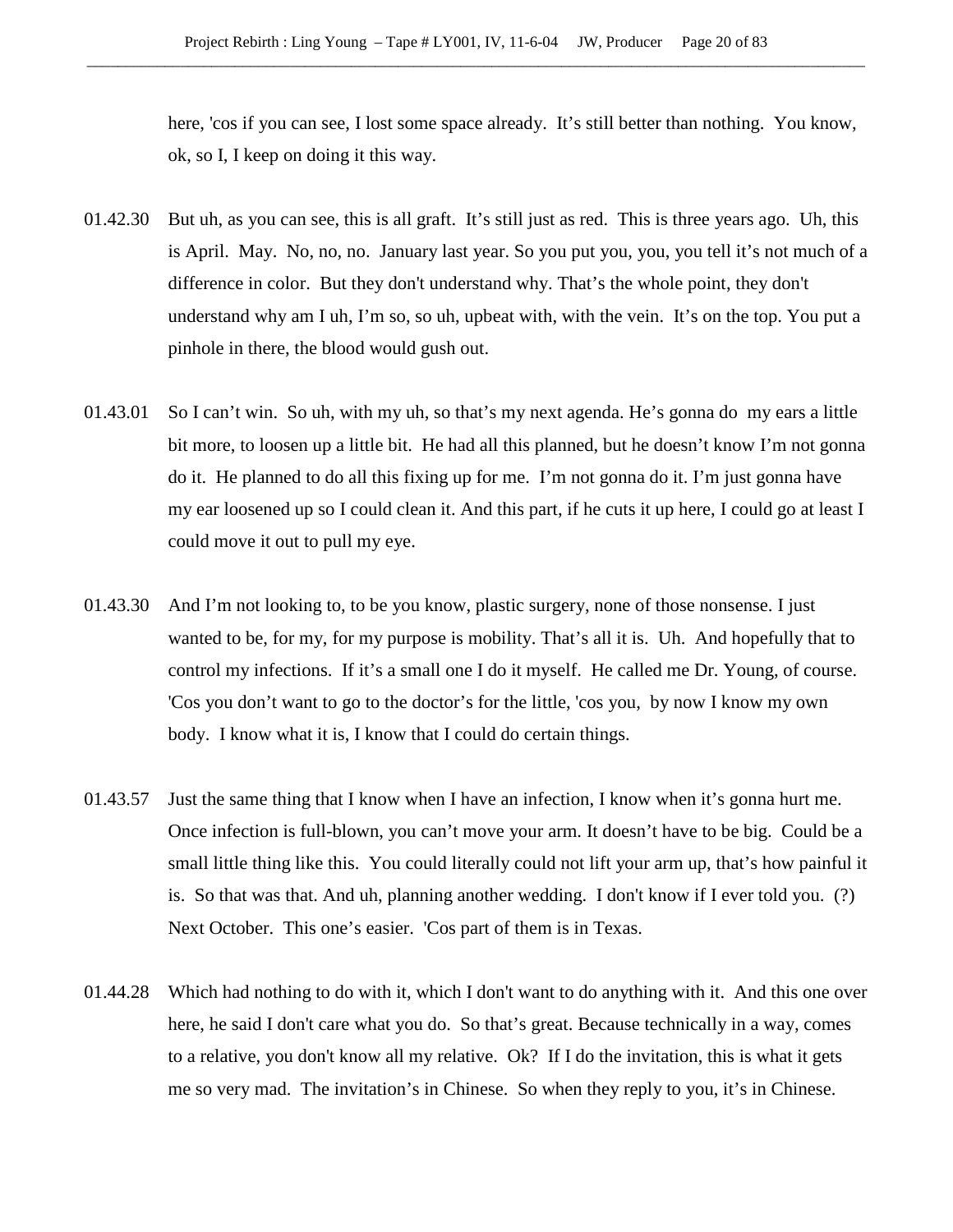Richard does not read Chinese. So why would and first of all, you don't know who the heck are who.

- 01.44.59 So why would you want the invitation, the reply card, going to you? Then you drive all the way to my house to ask me who they are. Isn't it easy for you just use, you take care of your friend, I take care of my own, and would, at the end we'll just combine it and that's the end of the story. No, no, no, no. He has to do it. He has to control this, he has to control that. He wants to do this, he wasn't do that. Do you know, nothing work out the way that, that day?
- 01.45.27 Nothing work out the way he wanted it. Because he had never planned a party. He had a uh, a, a ceremony at the town hall. He spent lots of money on the hor d'ouvers which no one can get near it because it was a, a church at  $5<sup>th</sup>$  Street uh, not a (?) a (?) that sits 300. And the room to get your food is the size of this room. How 300 some-odd people's gonna get in there I have no clue.
- 01.45.57 They didn't bother to say after you get your food, you please go outside? So people, some people got pissed and left. 'Cos they can't get to it, and they pay over five grand for it. I want to choke him. But that's Richard. Doing this a little easier. He said you know what? Why should he (?) bother with it? You know who it is. So you take care of yours and I'll take care of my own friends. Uh. But I'm glad my mother saw it. And I'm glad my mother went through the wedding.
- 01.46.29 I'm glad my mother saw everything. 'Cos she almost couldn't make it. Ok? And she was in such pain. Besides going to chemo, she broke one of her uh, her (?) she broke her back. That didn't work. Then she had back surgery, which is doing a little bit ok. Wasn't doing too good. Then she fell again, it made her worse. And now she broke two other bones. But she went in and could not (?) She, they said she way too weak. Her blood pressure's too high, so now she's in pain.
- 01.47.00 She'll be in pain constantly until she dies. Uh, other than that, she's looking pretty good. But it's like a day-to-day thing. You don't know when it's gonna kick in. And I just said to them,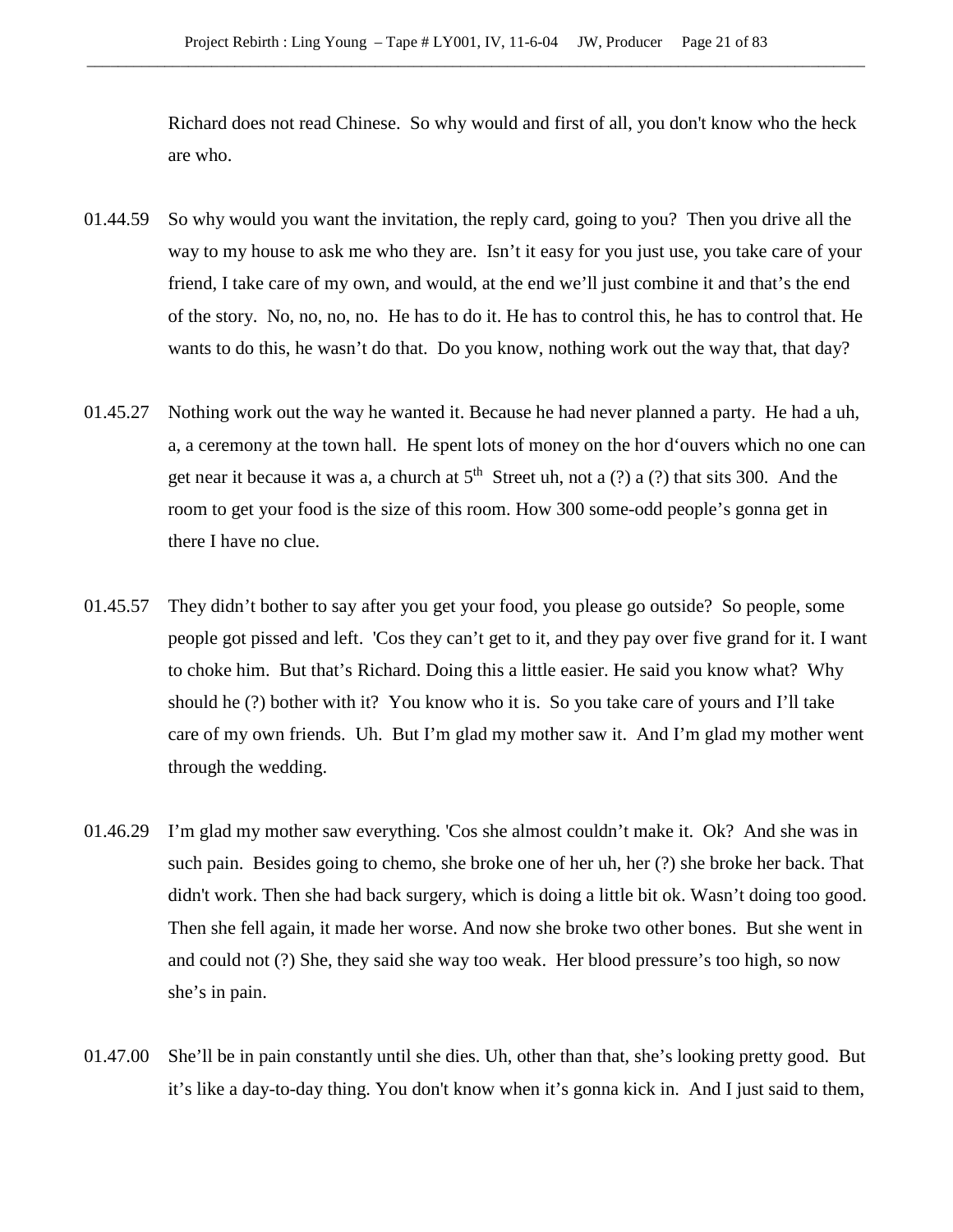enjoy, enjoy the days she's around. And just go visit her once in a while. Ok, I try to do that, too, but because of my father I can't do it now because in case. It's just like so silly. Silly, silly, silly little thing. Over stupid things.

01.47.29 So I was gonna go bring, bring soup over to my mother yesterday, Momma said no, no, don't come. 'Cos he's not, he's not over yet. I said, oh, Jesus. It's like get over it. He's gonna be 80 some odd years old. I mean, can't you just learn that tomorrow she might be gone? Or tomorrow I might be gone? Who knows who, who know what life is gonna be? So uh.

JW : Do you have a hard time expressing that to people?

- 01.47.58 LING YOUNG : Uh, it's not easy. Well, they do realize that I see things very, very differently. They do know, notice that I don't take things too seriously. You could be going crazy and I will look at you like listen. I might not be here tomorrow, why kill myself? Because I see things been happening, I see friends been dying, ok? I see, I guess things that ticking (me off?) like crazy. I, one day I have a very good, a dear friend, very good, dear friend of mine I know for many years uh, he very young. He's in his 40's. When he died. And we were gonna go on a trip together, you know, things like that.
- 01.48.43 And when I first went to the office I (?) like there, one of those mug. And I had one myself. I happened to go up and pick up something. And when I saw the cup, everything just rushes right back in. That day was not my day.
- 01.49.01 I just could not stop crying that day. Because of a stupid cup. 'Cos that cup reminded me everything about him, every little thing that, that we went through, everything that uh, we should drive to Albany. And he used to tell me all about all his life. You know, he's, his love life, and everything was like a little kid. He's like a, like a son to me even though I'm, I'm not much older than him. But uh, that stupid cup, it's just like whoa.
- 01.49.31 I just came down and I, (?) She said what happened, Ling? I said (LAUGHS) I said, it's silly, but that stupid cup just reminded me everything that happened. That, that I dealt with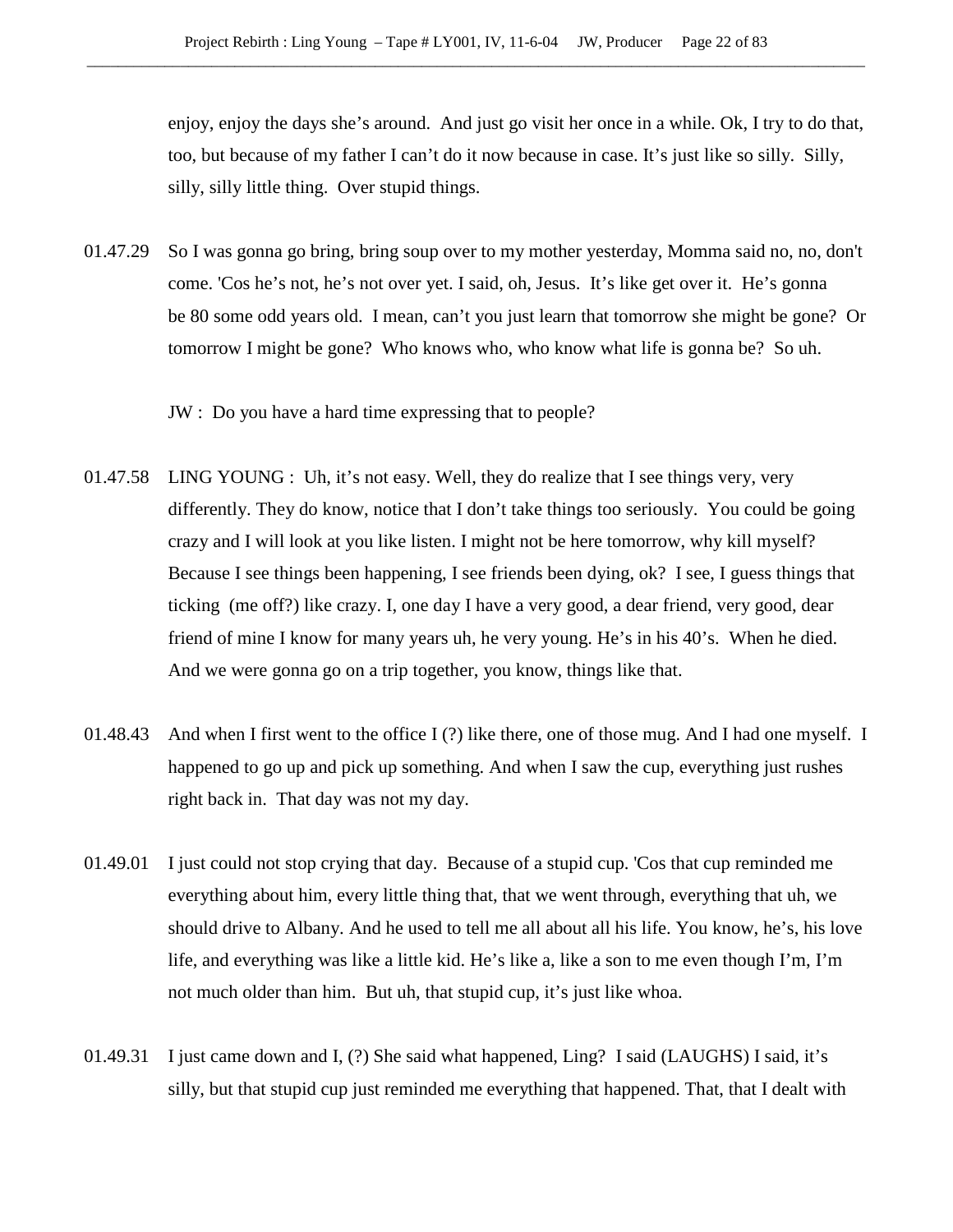him. So was, it wasn't. It just how, you don't know what's gonna, when it's gonna happen to me. It just happened that cup was in the closet, is in (?) the, in the linen closet. I just happened to just like hit me right in my face this way.

01.49.59 And it just, I just lost it. So you don't know when you gonna lose it. Uh, before this happened, I never had this kind of problem before. Uh. I don't know when I'm gonna be able to uh, I don't forget this kind of thing.

JW : What kind of thing?

- 01.50.19 LING YOUNG : Uh, sometime you look at yourself and you say to yourself, you know, I had my whole life planned out. So like now is like you really can't plan all your life anymore. 'Cos you don't know what's gonna happen. Every time I go to surgery, what I normally do is funny.
- 01.50.36 I pay all my bills, 'cos I figured out they (?) they not gonna (?) I don't think they stupid. But it just like I want everything to just go smooth. If I never come back out. Things happens. You know, you never know. You could go in for a simple finger operation. Because before it never hit me.
- 01.51.00 Now to me is you could go in and you might never come out. So sometime when I, I fight with them I just say that, you know what? Why don't we just leave it the way as is, because who knows what's gonna happen? The only thing that gets me upset is that, it's like Donald doesn't understand that I am not the same person. And just 'cos I feel a little bit better, he think I'm the same person again It's the same thing as we can't sleep.
- 01.51.30 Ok? Uh. If I'm, if I take sometime once in a while, my pills makes me very groggy. But other than that, (?) that's only once in a while. But other than that, we don't sleep. And it's not that we don't want to sleep. We just don't sleep. So during the daytime, with the  $(-I)$ 
	- JW : Physically you're having a hard time?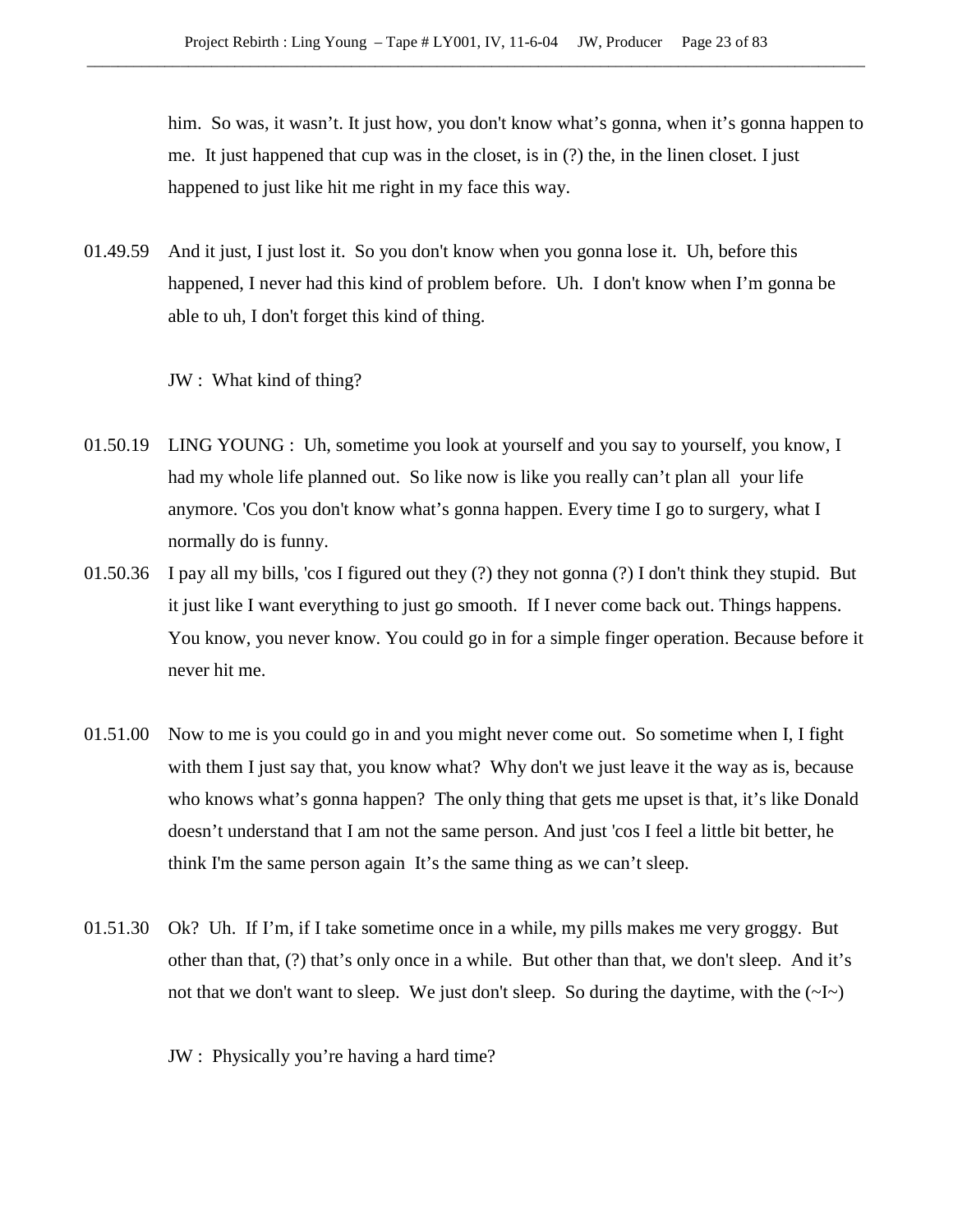LING YOUNG : Yeah.

## 01.51.57 END OF TAPE # LY001

**TAPE # LY002, IV, 11-6-04 Ling Young JIM WHITAKER, Producer/director PROJECT REBIRTH**

02.00.22 PICTURE UP

### (OFF CAMERA REMARKS)

- 02.00.49 LING YOUNG : It's that a lot of time he doesn't realize that I'm not the same person, ok? I can't do a lot of things. I try to help, even try to cook once in a while, but I couldn't do it because you never know when this hand's gonna give up on me.
- 02.01.03 First of all, I don't have strength in this hand anyway. And these hand, even though I'm moving but I'm limited in the space-wise right here. So I don't know when am I gonna be able to I don't know where I'm gonna flop the whole thing. To me to get burned again it's not gonna be a pretty (?) picture. So I try not to do it, but, with Donald is  $(\sim I \sim)$

JW : You don't feel comfortable around stoves?

02.01.32 LING YOUNG : It's not that I'm not comfortable. It just that I tried a couple of time. It just didn't work. I mean, there are people who are a lot more disability that could do it, ok. But I guess maybe now I'm not ready for it yet. But sooner or later I guess I probably have to be ready one day. But it just not ready to do certain things. I guess you just remind me of certain, certain things that happen that day. I don't know what it is. It's just like I was doing anything and then the whole thing just went on the floor.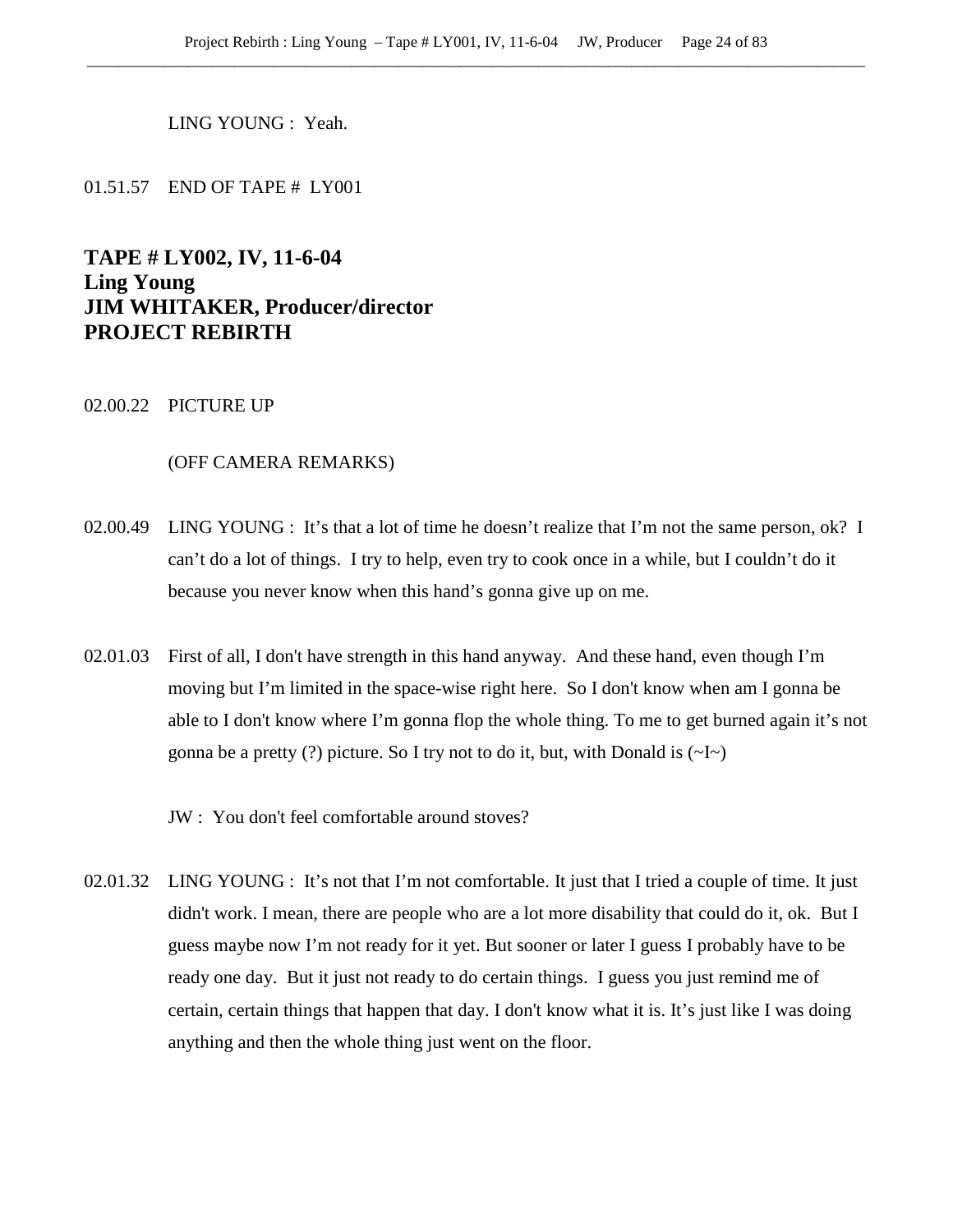- 02.02.00 I said, this is, I'm not doing it anymore. Ok? Enough for awhile. So I, I did try it a couple of time, but it didn't really work out the way I want it to work out. So but then Donna comes home from work See when Donald started a new job, everything's like the whole world's got to end. Like it had to stop because of this job got to be done. Just like he started the generator. And if God forbid you ask him to do certain things, he's like oh, my god, you know, I'm involved in this generator. But you know what? I says, you go through your whole damn life. This is you.
- 02.02.31 Ok? Every time you start a job, it's the same thing over again. It's like the whole world got to end because you doing one job. That's not my fault. Ok? And if I needed some help to do something, not because I don't want to do it, not because I didn't feel like doing it, because I can't do it. Like in this hand, I can't (?) I could wrap myself to a certain extent, but I really could not do it the way I, I want to do it, because there was like spots that you had to put certain things on.
- 02.03.02 Uh, they called (Acti-cope?) to put on the wound, so they would uh, supposedly sticks. Uh. But to him, it's like OK, I got to get up at 4 o'clock in the morning. I understand that. But don't remind me every single time. Like I said, we don't sleep. Literally we don't sleep. Either there's certain (?) there's (certain?) groups that sleep all day because they (?) were drugged up all day. Or there's a certain group like us who's drugged up, too, but we don't take naps and we don't sleep.
- 02.03.34 So during the daytime, I'm either out, out in the doctor's office in, in therapies or whatever, whatever reason I, I am, or I'm on the phone constantly with the doctors or whatever. Uh trying to fix the bill, do a medical bill, I was just doing that for my mother. And I mean, Marge could tell you that for one phone call I'd be on there for like 2 hours.
- 02.04.01 You know, they keep on putting you on hold, changing the different department. They never let, let you go to the right place. So I'm like drained. That's the reason why I decided this is it. I cannot handle this anymore. Here it is. They wasn't happy about it. I said, well, you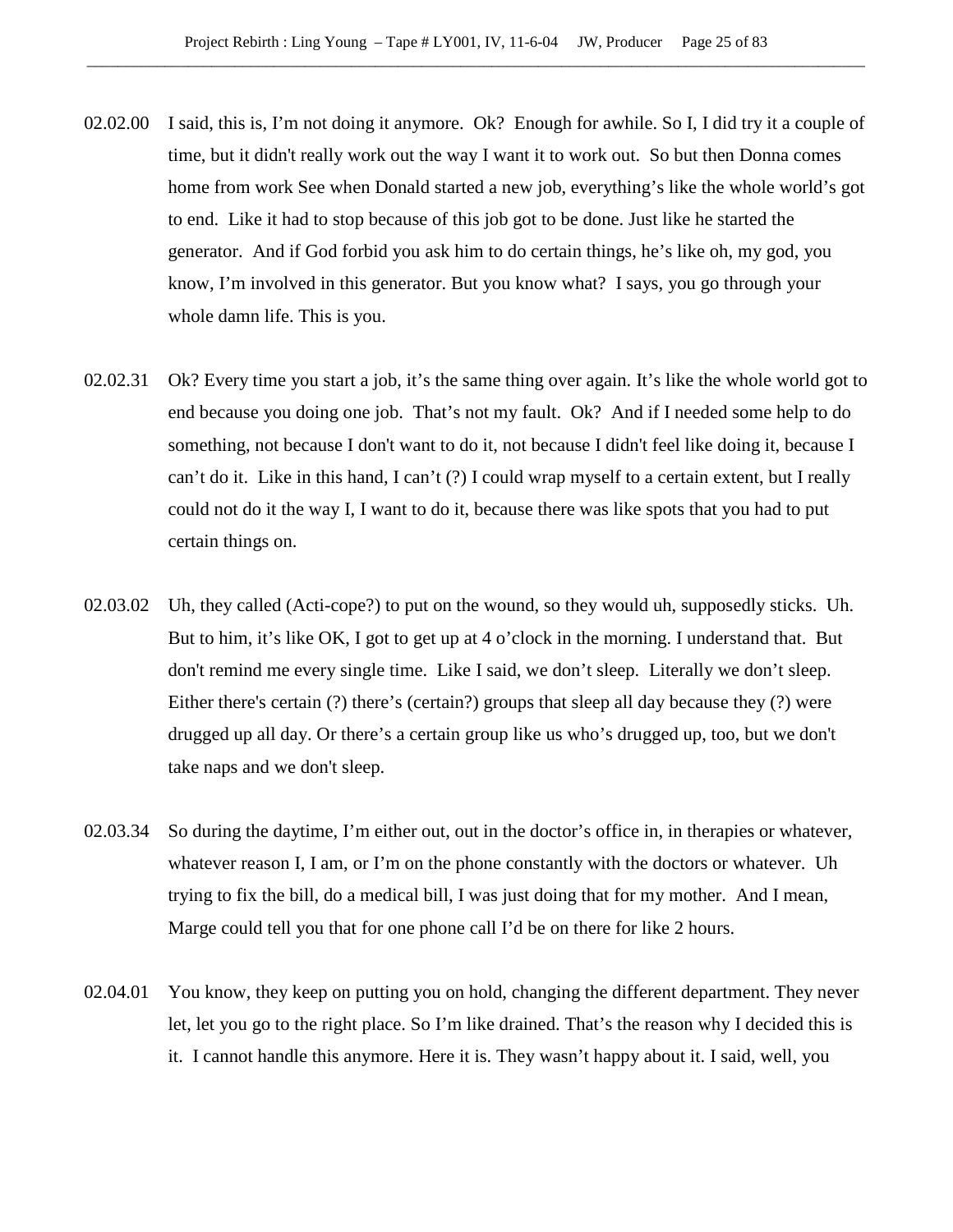know what? Tough. Now it's your guys' turns. You handle it. I don't have the energy, I don't have the, the uh, the, the willpower to do it anymore. I wanted to, but I can't.

- 02.04.27 So I got rid of that part. I'm start slowly giving back the kids the things to do, too. I make them do certain things. Now telling them how to handle the account is like I am controlling them. Well, you know what? Then you do the way you want to do it, ok? Just like Richard was saying, well, I got to get a new car. I said, well, get a new car is cash. Or you get a loan. Well, because he, he's spending so much mileage, so much money driving, cost him about 6, \$700 a month just in gas. I said, Richard, I made the same mistake I made many, many years ago. I had an Oldsmobile, so I went to buy a stupid Datson.
- 02.05.07 So the save on mileage. But you forget you're paying cash for the, you're paying money for, for the new car. Insurance. Everything. You're never make up the difference with the gas that you pay. So run, run the car to the ground. Well, Mom, let me make my own decision. I said ok, fine. I kept my mouth shut. I was only trying to tell him my experience. Buy a new car to save gas is not the, not the good reason to do it, because you'll never make up the money. Ok?
- 02.0536 So like I said, back to Donald. So it's like we're constant having problem now because he constantly think that I'm Ok now. I'm, I'm out of the wheelchair, even though I'm out of the wheelchair but I really can't stand. Sometime I could, though. So he's like well, I guess you only, if you wanted to, you could. Well you know what? It depends on what, what my legs feel like saying ok, when I saying ok.
- 02.06.03 It's not, I don't control that. I could be walking and let's say for an hour, and very, very tired, but I'll be Ok. Or I could just get up right now. I, I would be going crazy. Get all the blood would go down, it becomes purple, and I'll be itching like I want to kill myself. All depends on my body. I don't make that decision. I don't make that decision that when I should be feeling better or not better, ok?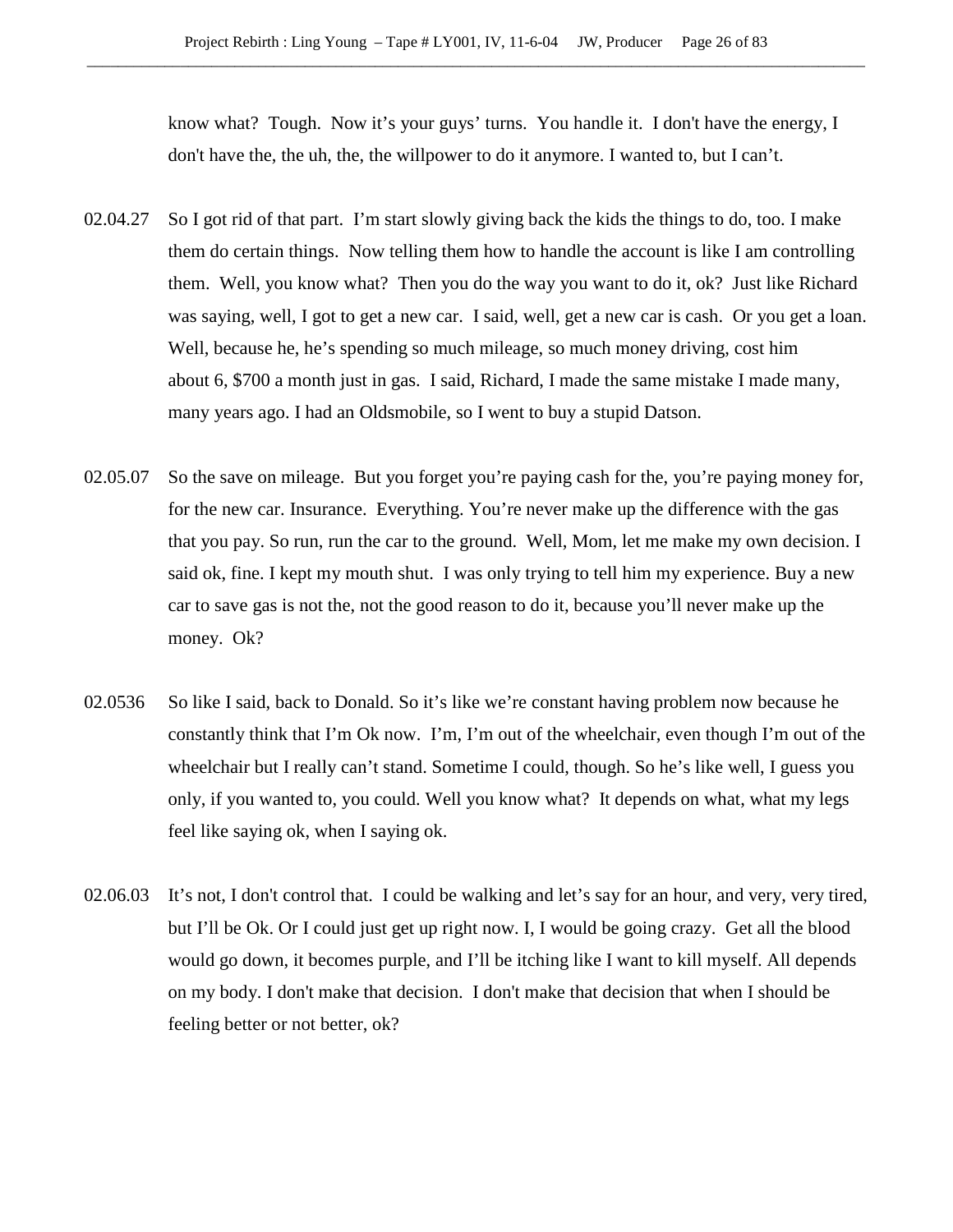- 02.06.30 It just comes and goes. Uh, I'm still wearing my (jobs?) as usual, ok? I didn't wear my hand because I was having a little problem, 'cos it was too, I don't know what it is, it's the blood. It's just all concentrating so I haven't been, I didn't wear my glove today. But other than that I would be wearing my glove, which holds it down. But the minute I take that thing off, it's like boom. Explodes on me like, it just like itches. And then you got to go a little crazy a little bit.
- 02.06.59 So that's something I guess because unless you're a burn patient you don't understand it. Uh, that's why I learn so much from the burn (?) World Congress, I learned so much. And if you see the people got burned there and you say to yourself, wow. I am nowhere near as bad as some. Uh, I have the, I think I have the worst complication but talk about deform, deformwise, you can't compare.
- 02.07.30 Ok? Uh, they make me feel like you know what? I'm very, very lucky. Makes me luck, feel lucky that you know what? Hey, you know what I still got half my face. Oh, my hair looks like this. Who cares? I mean, my leg, the whole thing is gone. So I don't know what's gonna happen to me later in the future. That this contract like my arm, then I'm dead meat.
- 02.07.56 That means (LAUGHS) I'll be in a wheelchair. So let's hope that that's not the case. 'Cos if it you know, if your whole leg starts from here to here is, that's contracting, you know how far that's gonna go. So I'm looking forward to a future that's very unknown. Sometime that scares me a little bit. So that's why when they keep on (?) when he tells me that you know what, you (?) using this as an excuse, and try to think that I'm the same person, that bothers me a lot. But he doesn't understand that. He can't understand it because he was never faced with any reality.
- 02.08.33 I think even as of today that he know it happen to me. Uh. Sometime I get very mad because it's like you guys are doing things so maybe because you have to do it. I know you guys care, but it's not like you're doing it because you want to do it, because (oh?) I have this thing to do. 'Cos everybody has everything else to do. But if I don't need you to do it, I really do not ask.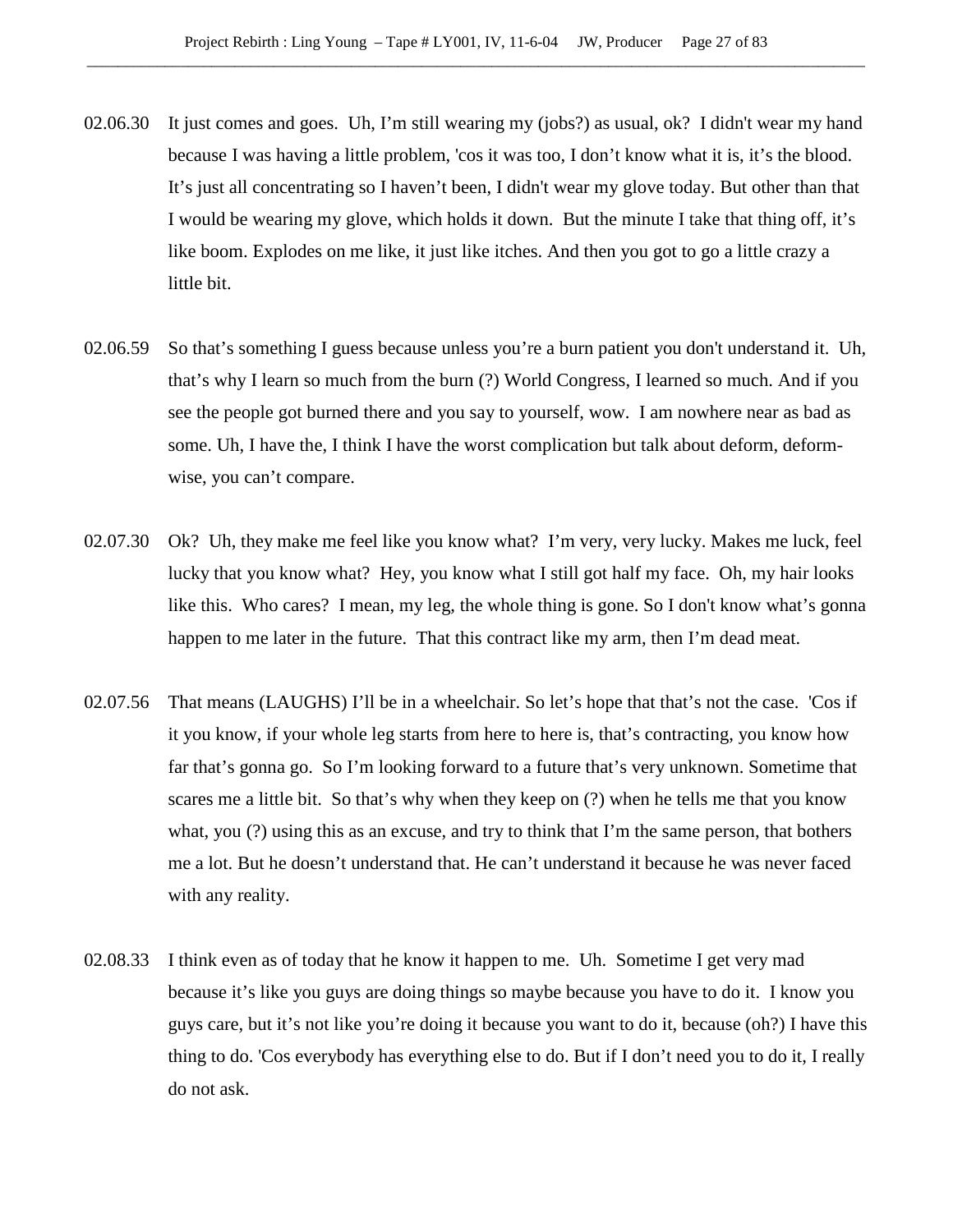02.09.02 I try to do everything myself I could. Ok? So that's kind of problem that we're having right now is kind of hard. Uh.  $(\sim I \sim)$ 

JW : Do you feel like you're an obligation for them sometimes?

- 02.09.22 LING YOUNG : Yes. I do. I'm almost like in a way I am a burden. I'm a definite burden. Even I shouldn't feel like this, ok? But I do feel like that a lot of time. Because I take away their times. And uh, I mean, like my daughter. It's, it's funny. When we were growing up, you go to work, like I used to be, I go, I go to work, come home, the minute I walk in, take off my sneakers. I'm in the kitchen. You go through right (?) this you do for the kids and (?) do this. At weekend you want (?) wash clothes and you do all those kind of things.
- 02.09.58 You don't complain, you figure that's your job. Today's day, the kids like oh, my god, I'm so tired. Can't do this, I can't do that. But in the meantime today have, this today is so-andso's birthday, got to go out to dinner. Tomorrow's so-and-so's thing. Everyday is a little different things. And then if you (?) try to talk to her, oh, I'm way too tired. I can't even talk. Uh, oh, mom I don't want to talk. Oh, please, please. And then the minute she gets home, it's the phone call (?) a phone call from a friend, then she's alive.
- 02.10.28 So I'm saying to myself, damn (LAUGHS) this is like, is it me or is it like what? It's just there's no communication anymore. It's so hard to even communicate with them. Because she's so influenced by my new daughter-in-law to a point it's like I am such a controlling freak that uh, how, how shall I want to put it?
- 02.10.58 That if I was the parent, I would not do such-and-such-and-such. So now turns around now and my daughter feels that's what I'm doing to her. I can't swear to it this is what's happening, but I am seeing it. Uh. It's like, like I said, she would purposely say goodbye to Donald. She would not say it to me. Just to try to see how to rouse me up, but it doesn't, it does not bother me Jim, really does not bother me. Because I don't find it to be necessary to be even upset over this kind of thing.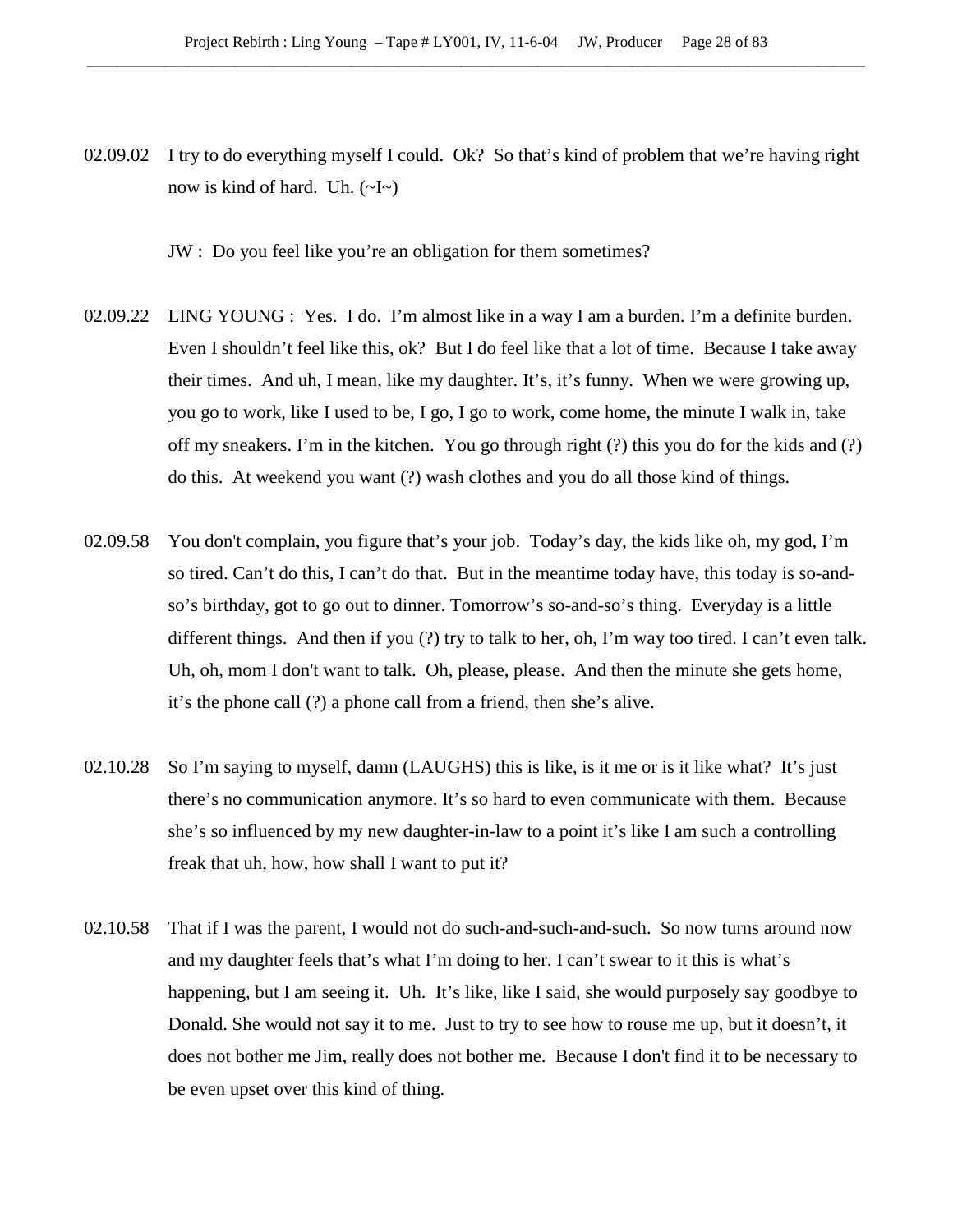- 02.11.36 I talk about it with everything I'm very upset about it, no. I, before, that was beforehand it would bother me. I'd probably think about it and I said oh, you know, with them, and how could she do this and this and that. But now, I talk about as a joke oh, yeah. You know what she did? Yeah, she say bye, and then she would say Bye, Dad. And this is the kind of thing. See with us, with the Chinese tradition, either you call me mom and dad, or there's another word.
- 02.12.03 Another (?) way saying it. Ok? But you do not call me by my first name. Don't call me Mrs. Young. There's no such thing (?) not after you're married. But I understand the newer generation, they don't call mom and dad. He, they would say I only have one mom and one dad. I would not call your mother, mom. So I said, well, whatever she does is fine with me. I'm not gonna say boo. But I guess afterward, she, she kind of realized that she better do something one way or the other.
- 02.12.31 So Richard came over to me and asked her what would you like me, her to call you? I said, well, whatever you guys feel like it. It's fine with me. So what would you like? I said, well, whatever, doesn't matter. Whatever makes you guys happy, do whatever you want. But, but don't you call me by my first name. 'Cos that would be for, to us to be a very big insult. That's the only thing. You want to call me Mrs. Young, that's fine with me. That's how you want to call it, it's Ok. So I guess you, they finally decided to, to call mom and dad. Uh.

JW : How did that make you feel?

02.13.06 LING YOUNG : Not much of a difference, be honest with you. 'Cos I don't only had too much uh, I do love them all, ok? But I don't really say that I would start going crazy if they don't call me certain things, ok? It does drive me crazy what she's doing to me. Because she's causing a lot of headache for me. Uh, causing also a lot of stress for Melissa that she doesn't realize it.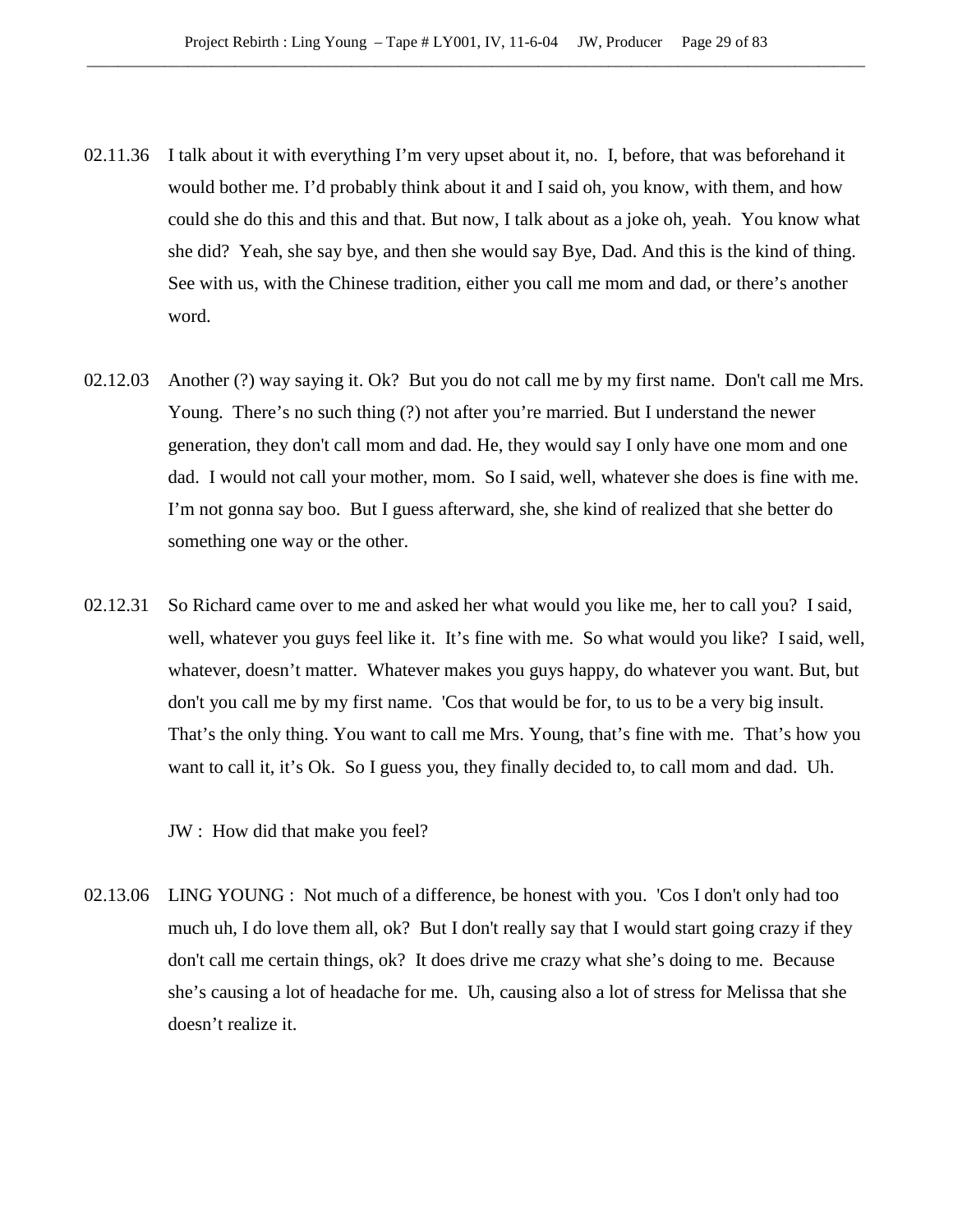- 02.13.33 She thinks that she's helping Melissa to rebel. Ok? But not realize that by rebelling, she doesn't realize that Melissa can't live without us. That's the only problem. Melissa's doing a lot of things. You say well, I want to do what I damn please, and (?) as long as I'm happy I'm doing this, I'm doing that. I said ok, fine. That's your decision, which is fine. I say, you're an adult, ok? You do what you want to do.
- 02.13.58 But I know bottom, down deep, she can't just leave me and just that hell with my mom and I disappear. That's what she doesn't realize it, in her head she think everything's gonna work out fine. But not knowing that she's actually hurting her a lot more than she, than she think she realize. Like I, like they say sometime, your friend's your enemy. And that's what this case is all about.
- 02.14.27 But I can't go tell Melissa that, because Melissa would say that you know, I'm, I'm making it up. Or whatever. So I'm just, let her cool off. Just let her, let her (?) Whatever (?) life brings us. It's (?) they already scheduled me for December already (LAUGHS) (?) has all this plan. And then the best thing is that to me, well, he's 58 years old. He said uh, he's gonna do this, he's gonna do that. He said, well, this gonna be the rest of your life. I said, gee, thanks. (?) like I need to hear that like a hole into my head.
- 02.15.00 I mean, I mean, don't tell me this, you know what I mean? I, even I know it, but don't kind of rub it in. So, 'cos I know my joints not gonna be good. And he's trying to, I think he's trying to put a joint to (?) my hand. I never heard of it. He said they could add plastic joint. I don't know what he's gonna do, be honest with you. He's a, he's a hand specialist. Besides a plastic surgeon (?) besides being a nerve doctor or something like that. I said all right. It's the same thing like when he, when, when I have a piece right here that was open.
- 02.15.33 Was like the skin was hanging, so I cut it. He was livid. I said what's the big deal, the piece of skin was just hanging? He said that connects my whole nerve. I go oh, boy I don't know that. How could a skin from my (?) from your shoulder, that actually can (?) your nerve all the way down? That would never in my wildest dream. I was ok, so from now on I won't touch anything.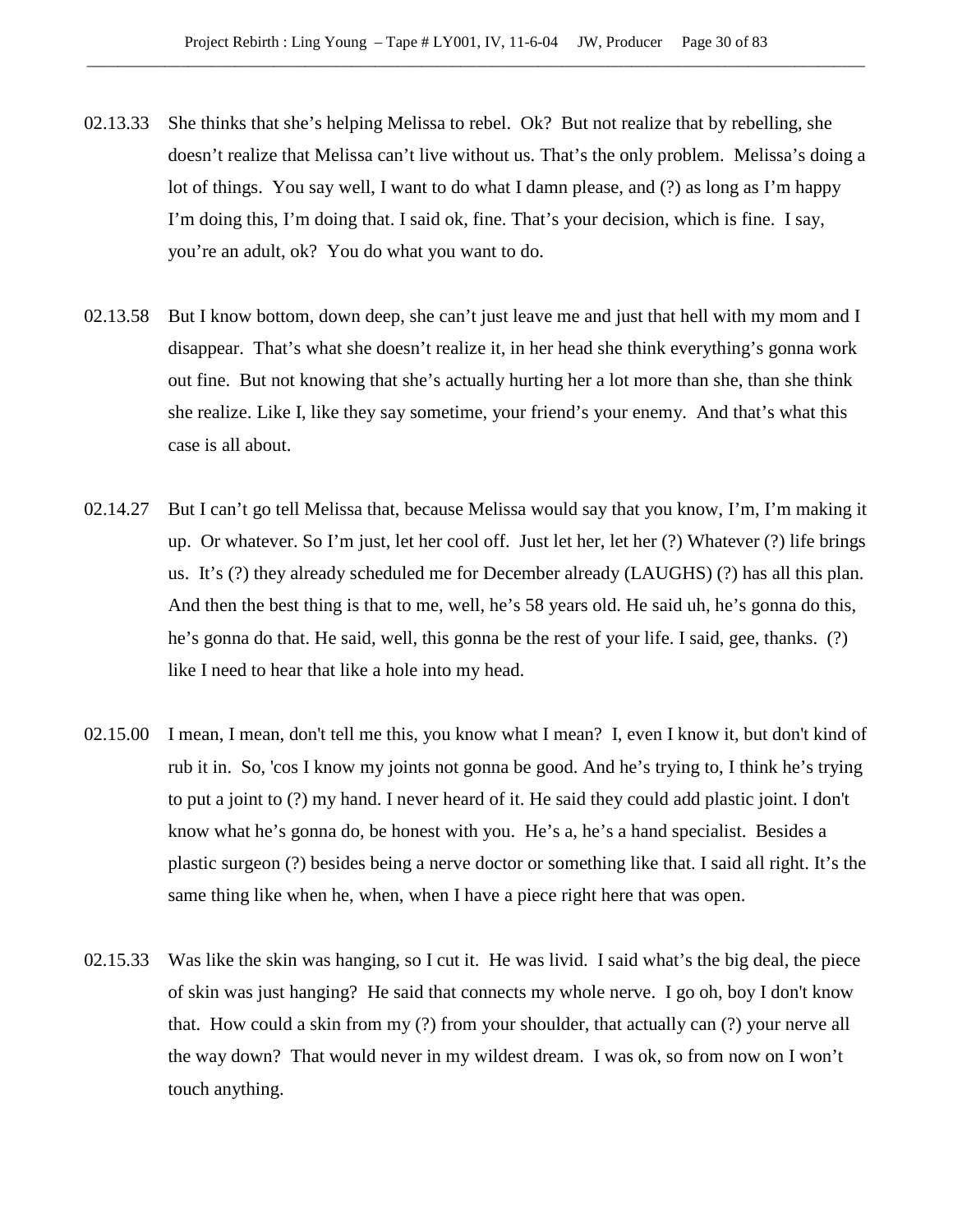- 02.15.59 So (LAUGHS) it's like but he knows. So that's why he had I got like a big sponge right here when he did it. I didn't understand. I said why the hell put a big sponge right here when (?) to put a cast. He said, because if I close it up this way for a long time, I would damage my nerve. So I guess there's so many things that you're learning. So now you know not to cut anything that's not supposed to cut. Ok? He says, it's right in the shoulder right here. How could that not be, that's what he said. Uh, he had, I know he has a lot of plans for me.
- 02.16.30 But I'm not gonna do half the thing he think he, he's gonna do for me. 'Cos I'm not gonna do my face the way he wants me to be done. I'm not getting no tummy tuck like he think he's gonna give me a tummy tuck. 'Cos I gained 20 pound right from just from the steroid shot. And that's the, that's the funniest part. I try to get a dress to wear to the wedding, I couldn't find anything. 'Cos I'm petite, but the tummy's not, but the tummy's on the way. Unless I go, go to buy maternity clothes. Otherwise there's no such thing.
- 02.16.59 So that, that was uh, but somehow somewhere I was lucky I, I found something. But if you look at the picture, I look like a blimp (LAUGHS). Picture makes you look bigger than what you are. But (LAUGHS) uh. But it was over. It was over to a point that I don't even remember anything (LAUGHS). And uh.

JW : How much do you think this rebellion is normal versus what happened to you?

02.17.55 LING YOUNG : Uh, I guess you know what happened all their life I had taken care of them. They were pampered. I think they were spoiled, ok? They (?) never went through what I went through, 'cos I figured out I didn't want them to go through what I gone through, ok? I started working when I was 14. I'm in a factory, same in (?) the clothing factory, which is pretty tough, only because in the wintertime, you will sew summer clothes. And in the summertime, you were doing velvet and corduroy. You would dying in there with heat. You're sweating your head off and there's no air conditioning.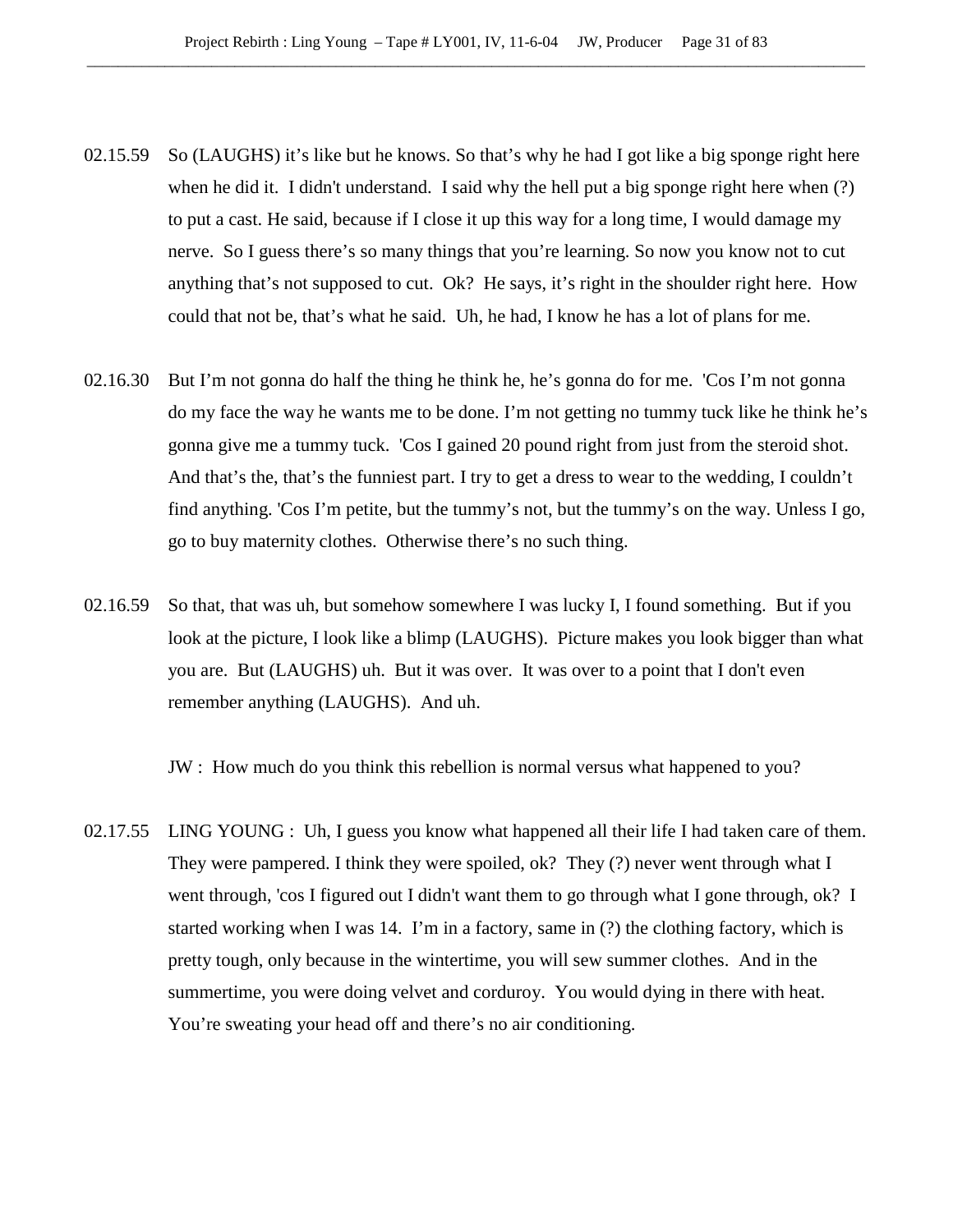- 02.18.30 There's a fan maybe blowing a little bit but it's not something that you know? They with, with them I decided I wasn't gonna (?) strictly go to school. I never asked them to get a summer job. So they would be the only one that has  $(?)$  no summer job but money to spend. So I think they were spoiled. And then when it comes down to it, there's no responsibility. They, there isn't any responsibility. They had never learned to cope with how money it's hard to get.
- 02.19.00 And when they rebelled, it's like got to be my way. But in the meantime, when they say it's got to be my way and they keep on saying it's my way, well, my way means just try to get you guys into a better position. Your way means like you say, rebelling is a, you know, you trying to control my life. You try to tell me what to do, you try to tell me to do this, you're trying to tell me to do that. I'm not trying to tell you to do anything. It just the same thing like when they were going through this marriage thing, there's (?) the right way, there's a wrong way.
- 02.19.30 Just like when Junior proposed to his uh, girlfriend. Technically, if it's the right way you just mention it to the father. That's the right way to do it. You just don't go get her, get engaged and then forget about the father, don't bother to say anything until he finds out by himself. So he kind of (?) and asks me, you know, that this is what happened. I said, well, you want to know the right way or the wrong way? I say, there's two way, there's the right way and then there's your way.
- 02.19.59 Your way means you do whatever you want and the right way is you just kind of mention it to her dad, say uh, you know, so-and-so, I'd like to you know, propose to your daughter. That's the right way. But that's from old school. I don't know what the new way is now. I don't know what it is. Uh, I guess I was pampering to them to a point that I did a lot of things for them, and now it's also and they, if I was saying let's do this way that would be like I'm (?) controlling them.
- 02.20.33 And I want everything my way. Even Donald's the same thing. I want everything my way. Well, you know what? I took care of the household, ok? He went out to work, he did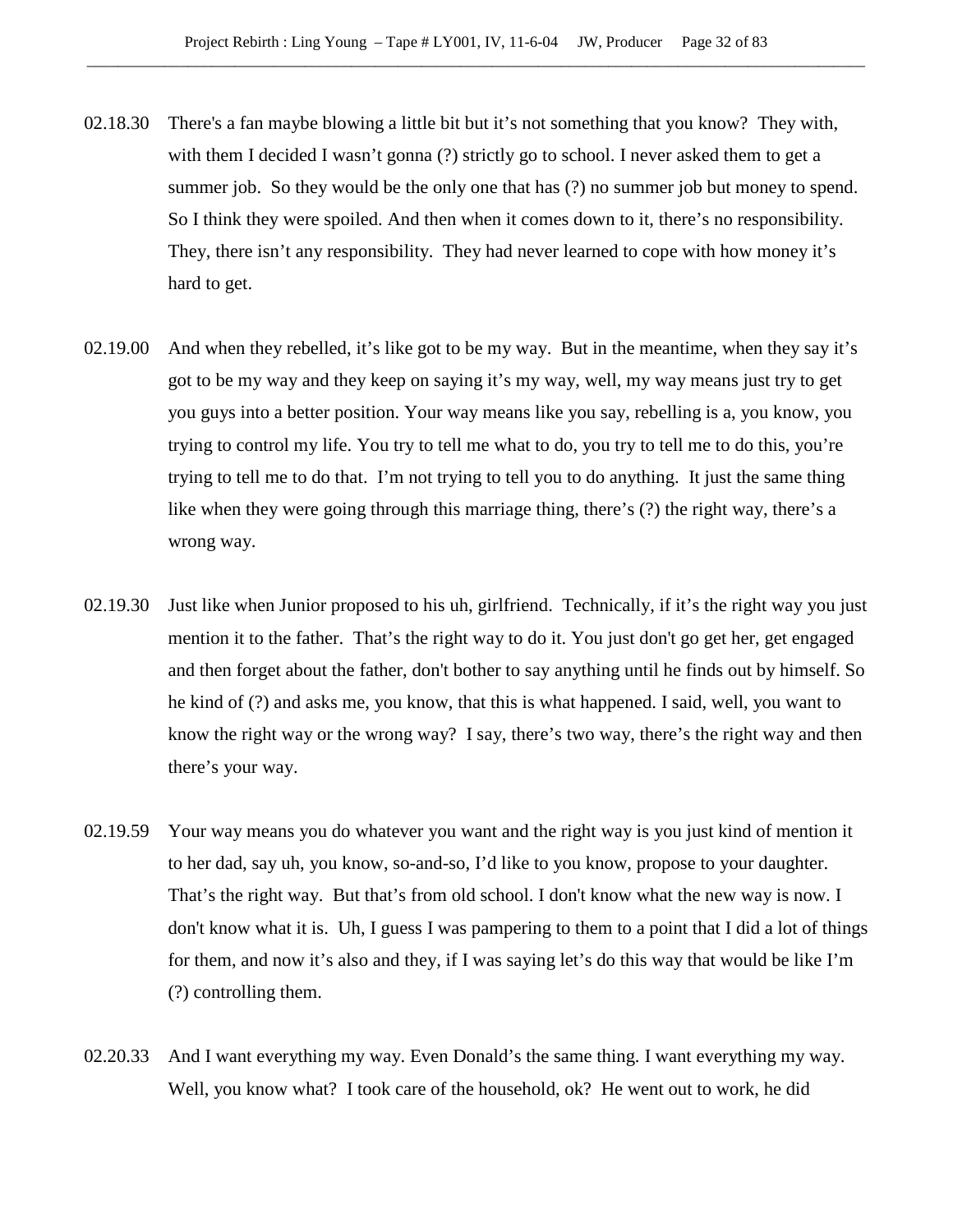everything. I worked, too. It wasn't I was sitting home doing, painting my nails, ok? I did my housework. I did everything. I did everything all around, I took care of everything. He did the outside, and that was the end of the story. But to, to him it's like I guess I didn't do anything. I guess maybe in, in the mental mind, so.

- 02.21.03 Sometime that, that get to be conflict, when they, when he's start saying that you know, I've been doing this, I do this, I do this, I do that. I said, well, you know, gee, by the way. I guess I didn't do anything? (LAUGHS) I mean, you know, like just like now he's, now he comes home and he says, well, when I come home I give you the whole paycheck. I said, well, you know what? The paycheck's to pay bill. You didn't give it to me so I could go on and buy myself, buy myself a dress or a piece of jewelry.
- 02.21.31 I took the money and I went to pay bills. So don't tell me that you gave me all your, all your money. You didn't give it to me. You, we took the money and we pay bills. But in the, in his mind I guess he's just, I was controlling, too. So it's like I'm, I'm a control freak, I guess. (According to all of them?) It's either your way or no way. If you don't get your way you become a bitch.
- 02.22.01 Well, if I didn't become that way, you guys would never get, you, you guys would not be where you are. If I didn't control the finances anyway I can finance it, you would not be sitting in this home that you built. Not because I want to brag about it, because I try to manage to do everything that I possibly could do to give them a better life. So in order do that, you got to have one person who will control everything. Control means just to make sure bills are paid, things are done. Not because to say that you can't do this, you can't do that.
- 02.22.28 I never, and when they were growing up, people, everybody having designer's jeans and all these other thing. My kid never had this kind of thing. Because you do what you can afford. And that's how I do things. And that's what the, how they were brought up. But unfortunately now, uh, Richard has been not the same way. Richard is like my brother, who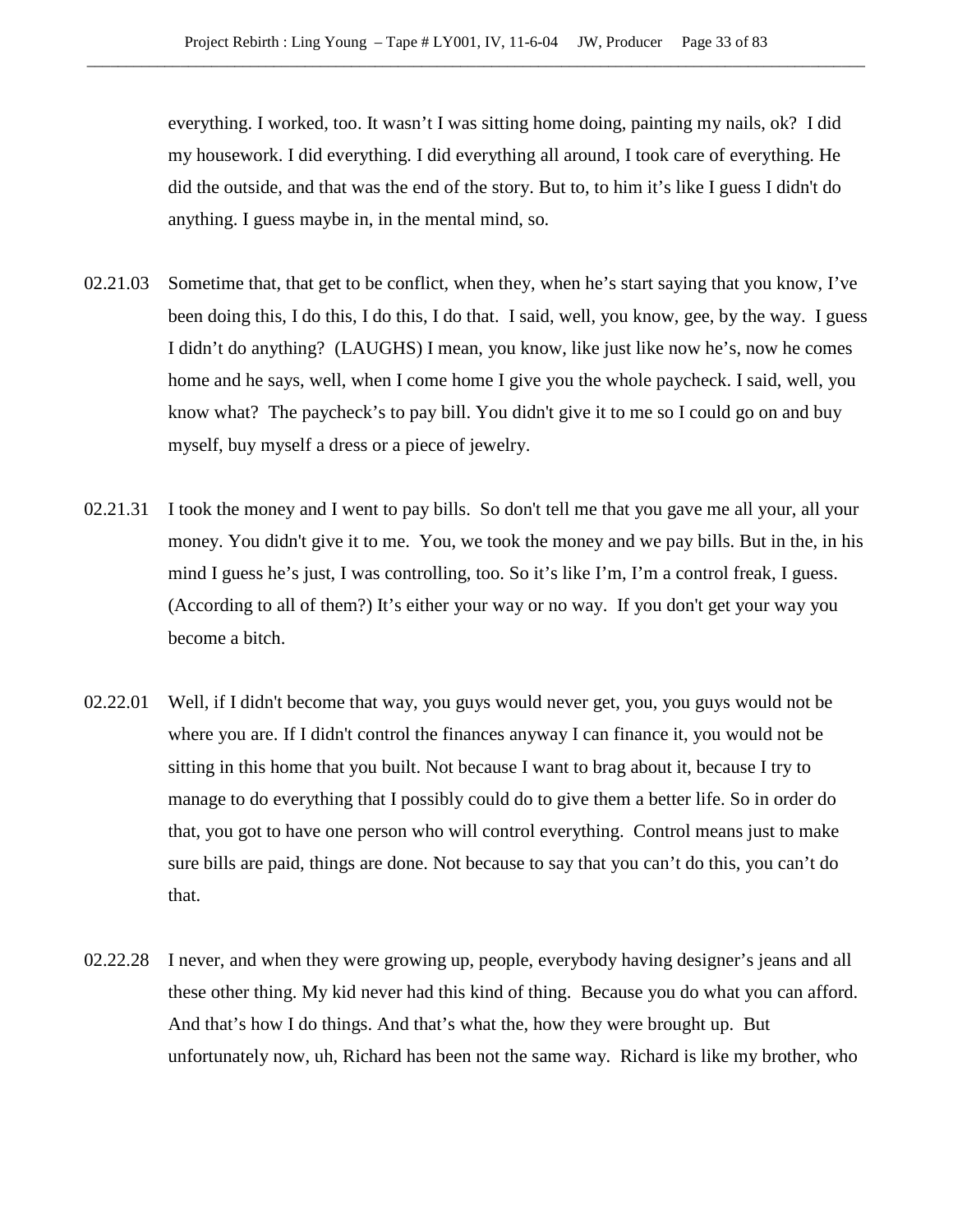spend \$2 when he has \$1. That's the sad part. I thought he learned when he lost his job. He did learn, but I guess now he's back to his old self.

- 02.23.02 So that's why I said with the car thing, if you have two dollars, don't spend \$3, ok? Because you do have other futures. If you want to have a better life, you better start moving. Don't go out today, hop in the bar and go, go to a nice restaurant. Every time you want to take uh, say let's go out to dinner, he wants to pick these fancy place and I just look at the places, those beautiful fancy price's high, but the food is just the, the same building next door. So that's the kind of lifestyle that she, she is used to.
- 02.23.36 Ok. Uh, I would help them out when time comes, ok? But I want the money back. Ok? They don't know their money's gonna be theirs, but I still want it back now. I want them to feel the, the position of paying out bills, ok? I want them to learn that you just can't just sit around today and worry about tomorrow if I don't have a, a borrowed, there's no such thing. Ok?
- 02.24.04 I don't want them to learn it that way. So if you call that controlling, fine whatever you want to call it. But if you listen to me, fine, if you don't listen to me, then, then it's your problem.

JW : Who controls the bills now?

LING YOUNG : I gave everybody else's thing back. I still got my own.

JW : What about your own?

02.24.24 LING YOUNG : No, it's nowhere near. My daughter is still teaching  $(\sim I \sim)$  'cos she's, she's another uh, like in La-La land with, with bills. She's started actually started a couple of weeks ago, and now she's controlling her thing and every time the mail comes, I dump it right to them. If you have question, you come and ask me.

JW : It's complex because you did it all before 9-11?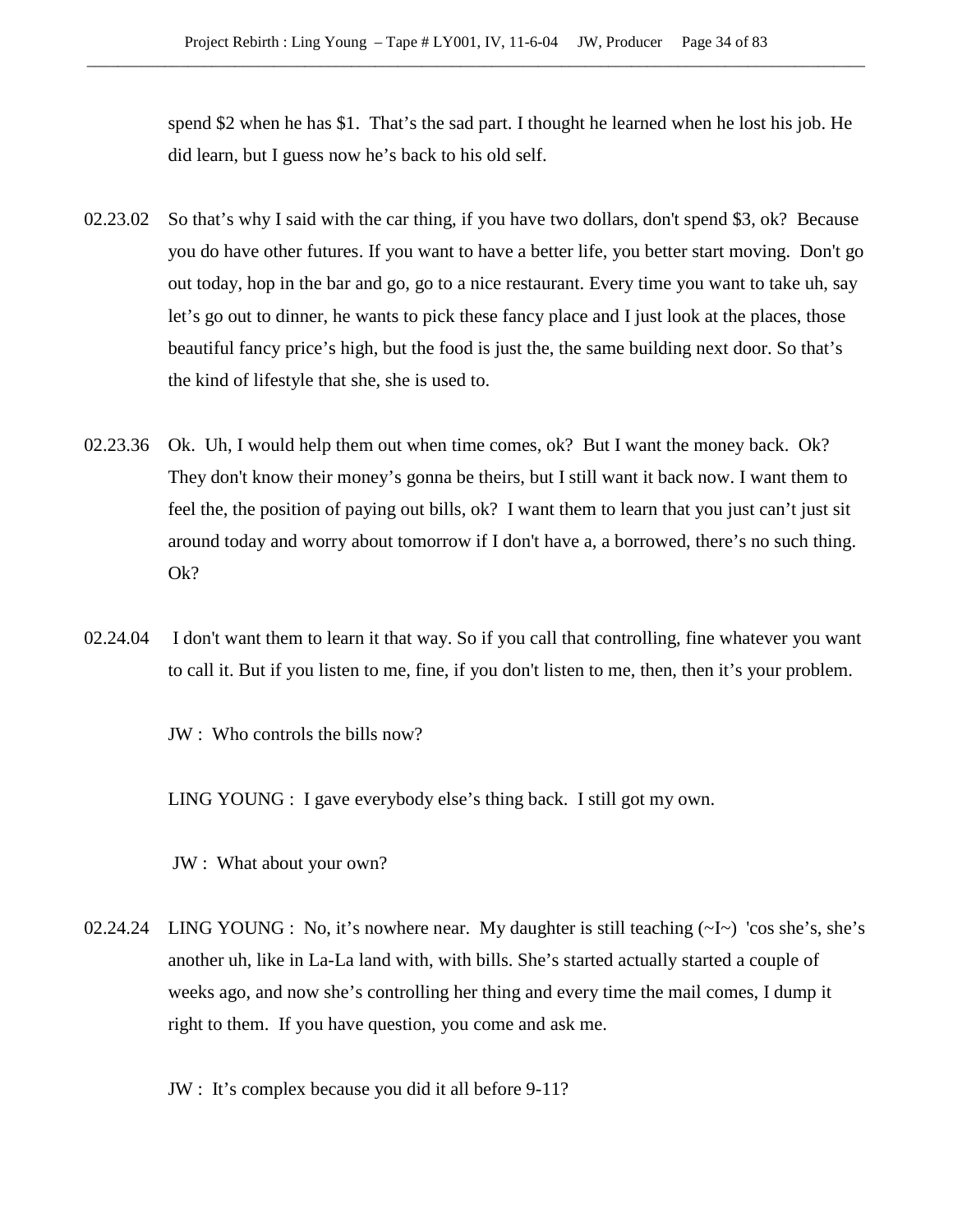LING YOUNG : For a long, long time. Things are piled up. Actually this whole  $(\sim I \sim)$ 

JW : What happened from 9-11 on?

#### (OFF CAMERA REMARKS)

- 02.24.56 LING YOUNG : It kind of stand still.  $(\sim JW \sim)$  Yeah.  $(\sim JW \sim)$  No, no the bills are paid. And sometime I have (?) writes the bill when I can't write, but that was about it. Other than that, nothing was really like organized. See, I, I'm a, I'm a very organized person. Ok? I have different folders, different thing. That's why even though when I gave my brother the medical bills, I actually separated to a point that he could just go right into the folder and know exactly what's going on. 'Cos they're not used to this kind of thing.
- 02.25.27 So I would have my mother's bill except I, I color code everything. And everything has a, has a thing, I have all, all the contact thing. If I did call somebody on a bill, I will write right on it, say I called such and such date, and this is what happened. And let them follow up, and each folder has different things. Each folder has different (?) folder has different hospitals. So if a bill comes, all they do is look into it. I said, don't look into Medicare unless there's a questions. Because if they pay, what do you care? That's how I see it.
- 02.26.00 And if they don't pay it, then you look in Medicare, see oh, gee, what happened? So he, (?) it's not much to do because I already set up everything for them already. But before I settle this (~I~) everything's all in one pile. 'Cos I didn't have the time or the energy to do it. But it took me two weeks to do all that. 'Cos you couldn't do so many at one time. You only could do a little bit and you had the rest because my mind start, once my mind start seeing things, I know it's time to stop. 'Cos I cannot concentrate I used to concentrate.
- 02.26.32 I can't concentrate and do a bill that (?) ok, this is what happened, you know, medical bills are horrible, you know that, right? It's like flip-flop. And you look at one thing and it's oh, my god, and then you thought you knew what you're doing. Next thing you know another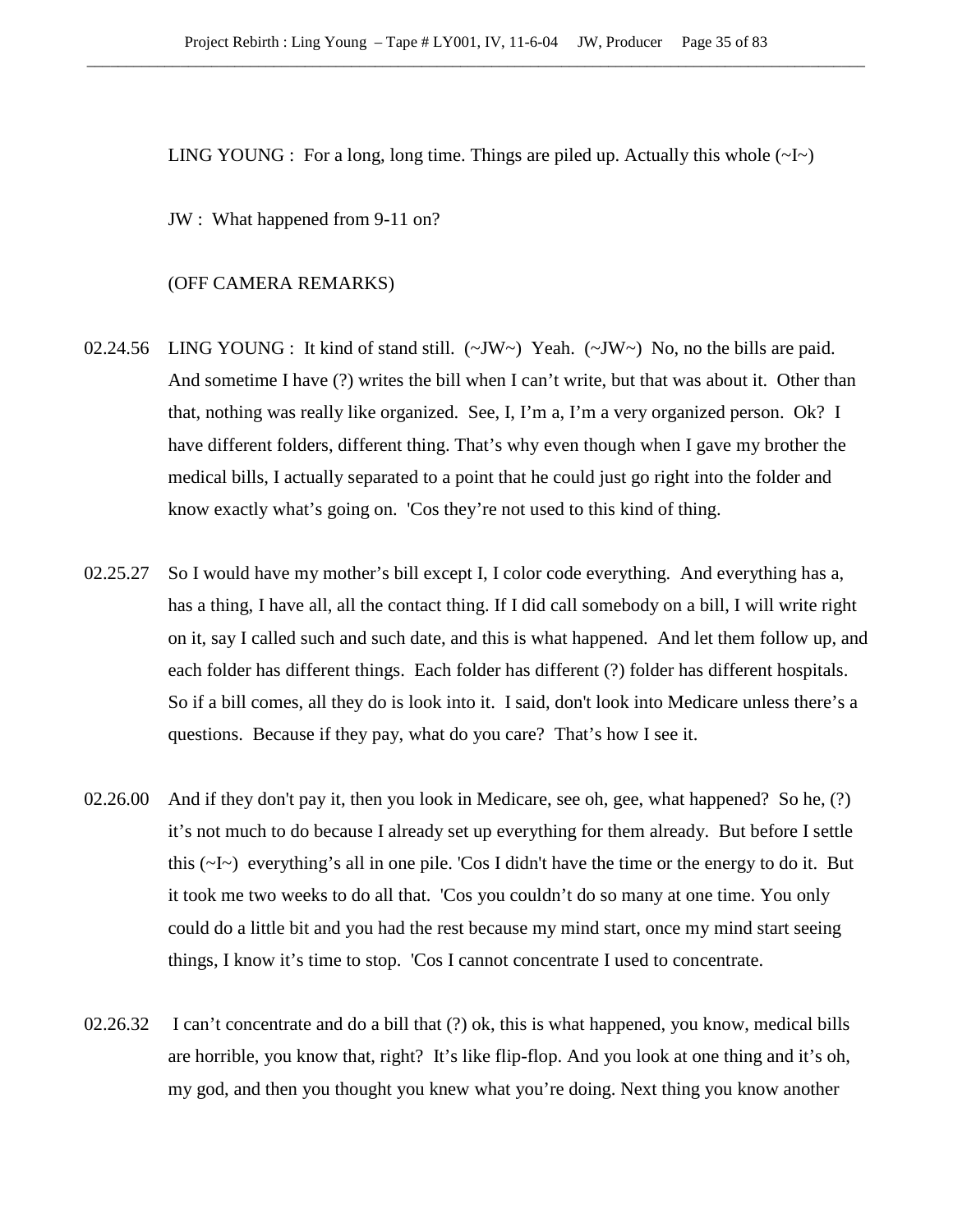bill comes and they have just other explanation and it's completely different, but it's the same bill. So. I did that for them, and then when I found my father was sick, I said boy, that, that I really not gonna do it.

- 02.26.59 So I gave it to him and supposedly taking care of it. But I don't want to know about it. So let him handle that. And then he has a wife that's home doing nothing anyway. And the only thing that's really getting me upset is when my brother's is home, now my, my brother decided to just move my mother to his house. Just like that. What I thinking that's the best for her. But not knowing his wife is not the best thing on Earth. How should I say it?
- 02.27.32 She is a, she's dizzy. Means that she will be very nice to you in front of people. And she would do everything for you, but the minute my brother's not around, she gets nothing done. Nothing. And she will complain to me. I said, I says there's nothing I can do. First of all, you are in her house, ok? You really cannot complain to my brother that she's doing that to you because he won't believe you.
- 02.28.03 Because it's not, it's true, 'cos he, you can't believe a person would do anything like that that she would not even give a damn that (?). But and then my father was eh, whatever's there he'll eat. But my mother can't do that. She has no appetites. So it's, when he's home it's ok. When he's not home, then they, they in trouble.
- 02.28.29 But I can't go tell my brother that 'cos really then I can't interfere. She really can't say it because he might not believe her. So it's like it's a very rough situation right there. So I finally said, if you want to say something, just say something. If you don't want to, then you just have to live with her. So once in a while I try to, try to take her out. But I don't drive. Ok? So the only time I could do it is when, when I go for a physical therapy, which is in Jersey. I will meet her in a restaurant.
- 02.28.01 And then she, she will drive me home later. My sister-in-law will drive me home. Then sometimes she has a decent meal. But other than that she doesn't have a decent meal. There's nothing I can do about it. Not a thing I can do. So it's like I worry a little bit, but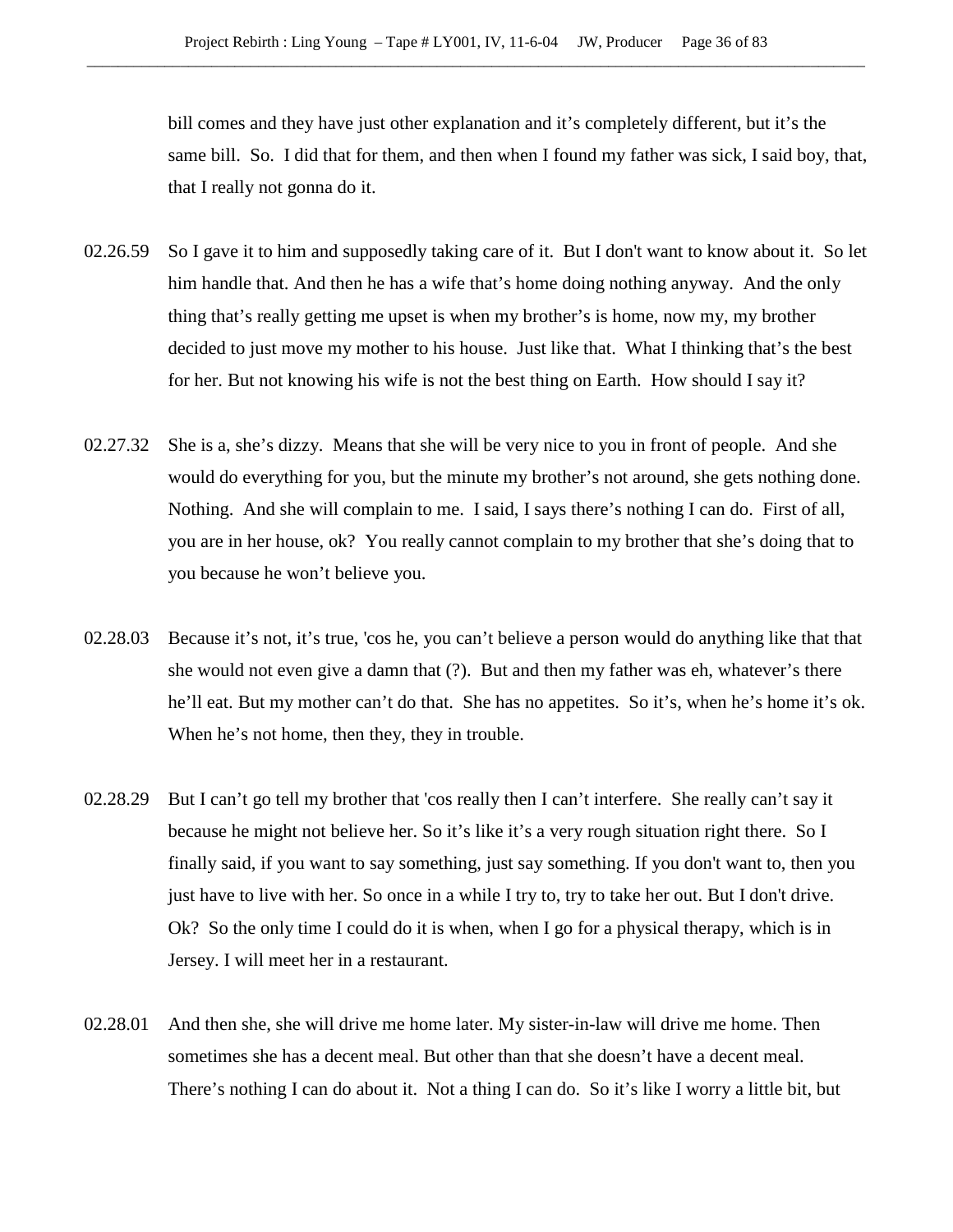then I say you know what? It's not much I can do. So try not to think about it. So a lot of thing I try not to think about, try not to get involved, because now my situation, my position is if I cannot control it, try not to do anything about it.

- 02.29.33 Just like Marge. Marge keep on reminding me, Ling, you can't do anything about it. Just leave her alone. And I try. I've been trying. But it does bothers me. That bothers me a lot. And one time (?) asked, because she calls me up and she's complaining, complaining, complaining. She's doing this, she's doing that, she's doing that, I say well, I say you expected that. I said, why is it a surprise to you? You know that's what's gonna happen.
- 02.30.00 Ok? I mean, she's bad to a point that she actually hides food from you. That's (LAUGHS) how bad she is. That is sick. (LAUGHS) It is sick.  $(\sim I \sim)$

JW : Hides food from your mom?

- 02.30.12 LING YOUNG : Yeah. It's kind of sick. It sounds kind of crazy.  $(\sim JW \sim)$  Ok?  $(\sim JW \sim)$  I mean, it's true. It's not crazy because, 'cos I (?) made a vow to myself. She, she's, whatever she's doing to my mother now, I said to myself, I would never, never let anybody do that to me.
- 02.30.31 In, that's my, all my, my daughter-in-laws. Jeanine, which is Richard's wife, tried it once on me. And actually was this year. My daughter had a barbecue. She came in supposedly, I was working on some paperwork. And weekend you try to do something, try to concentrate so (?) paper works. So I was really intense on my (?) mother's medical bill that day. And the room is about wasn't a big room, you know? Next thing you know, Richard come running in, you know?
- 02.31.01 Well, Jeannie came in and say (?) to you three time and you ignore her. This is how he talks to me. I said what? Well, she came in three time and then you (?) you didn't want to talk to her. I said what are you talking about? So I sat down, I was gonna let it go. And I say you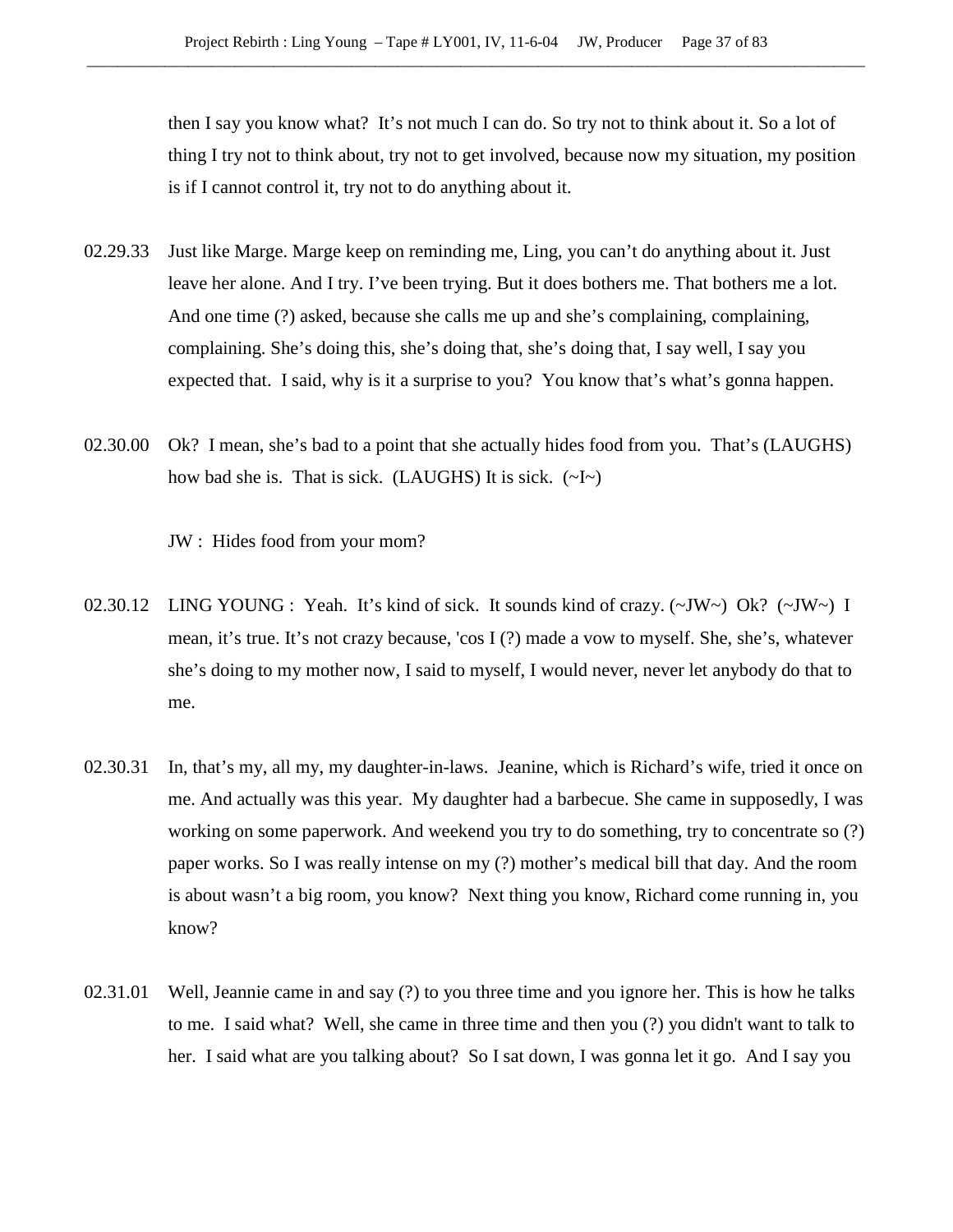know what? No, I can't let this go. 'Cos if I let this go, that means that she's telling the truth and  $I(?)$  just don't want to be bothered with her.

- 02.31.28 I went in very nicely and said, excuse me, for, I said excuse me, Jeanine. Did you come in and say hello? Yeah, I did. I said, well, what if you came in and said to me that you came in three time and I refused to talk to you. I said I don't remember you coming in. She said oh, no, no, I just knocked at the door and you didn't hear me. I said oh. So then in a way I'm kind of saying to her, Ok. That means number one, you're lying.
- 02.31.57 I didn't directly say you're lying, ok? Number two, don't try to put this on me. And I'm gonna keep my mouth shut. That's what my mother's been doing with my sister-in-law. She kept her mouth shut. But I did it in a nice way. I said, oh uh, gee. I said, if you did come in, I didn't hear, I'm sorry. So I make it sound like you know, if I really didn't hear you, I'm sorry I didn't hear you. But it wasn't purposely done. So right that day on she knows that you can't pull that crap on me. Ok? You could try.
- 02.32.28 But don't try it to a point that it's almost as saying to her is I'm not as stupid as you think I am. I might not be all there. I'm not that stupid, ok? She figured out probably I would never say anything. I sat there and I thought about it and I thought about it and I said wait a minute. I cannot let this go. 'Cos I let this go now, it would be to a point that I'm (?) gonna be a trouble maker, that here she is, try, try to be nice to me, and I'm a (?) and I'm not acknowledging her, you know?
- 02.33.01 'Cos she did the same thing to me way before that. And Richard came home and said that you said (?) and you said this and you said that. I said, well, Richard, you know your mother. Ok? And I had taught you guys not to lie. Ok? You know how I have never lied to you about anything. Even after today and (?) I have not liked to Donald. I don't tell him everything. But (LAUGHS) I'm not gonna lie to him about it, ok? So I mean, there's always white lies. You stretch the truth a little.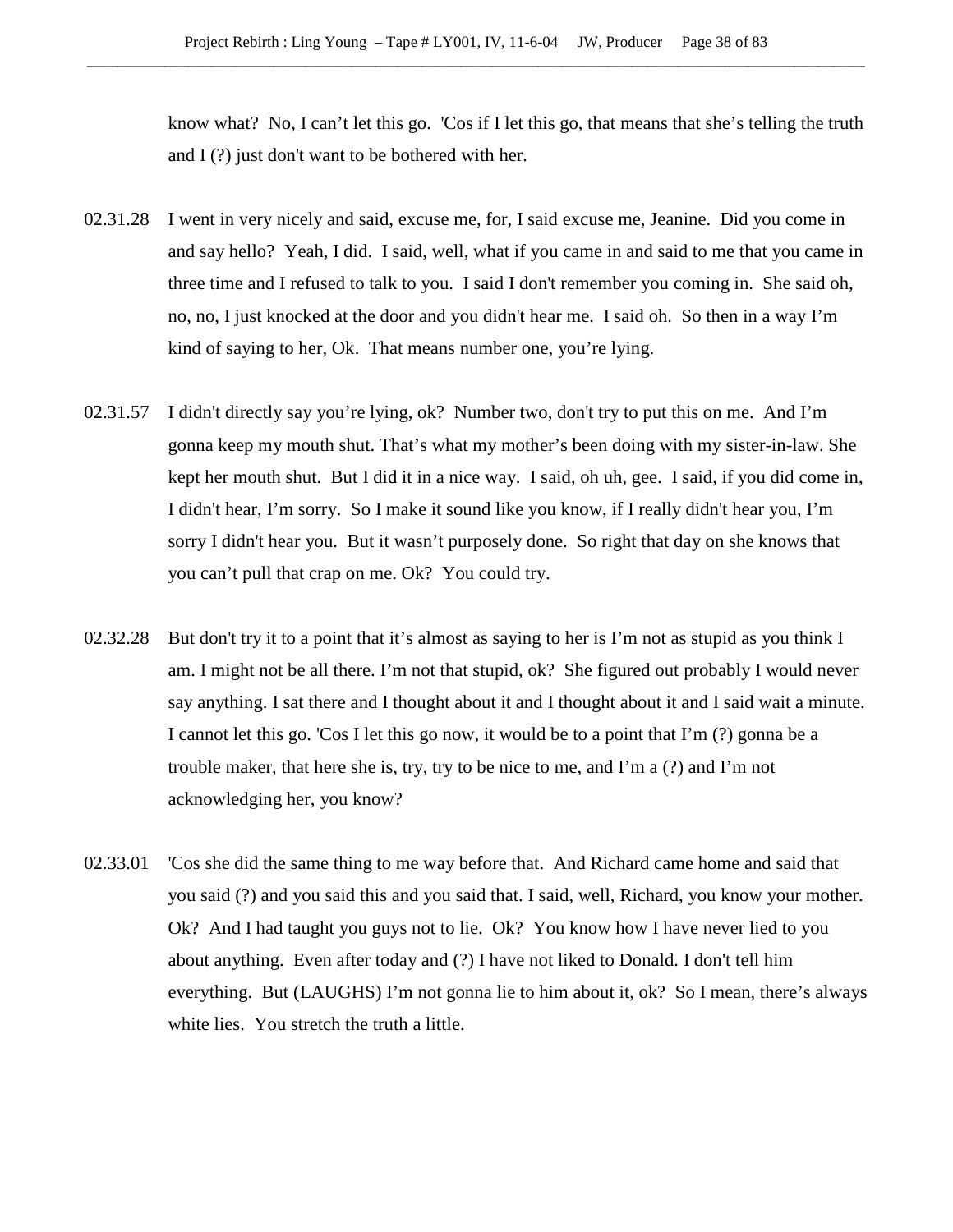- 02.33.29 That's, there's, there's always, people say they never lie. There's a lot of, they lied to you. That's a lie. You stretch the truth sometime, but I don't, I don't lie to Donald about anything. And oh, I, I just don't tell him. I mean, not telling him doesn't mean it's lying. So that's how I was, I was brought up and that's how I brought my kid up. So I said to Richard, I said, well, this is the thing. Either she's lying or I'm lying. Ok?
- 02.33.58 Can't be both of us are telling the truth. And (?) something has to do with her, her health or something like that. I said, she told me this and you telling me that no, no, no. She can never, she would never say that. So that means that one of us is lying. Ok? I said, based on what you know about me, you make your own decisions. And I just left it that way. So that means she's trying to lie. But not knowing that Richard's gonna come and confront me. See, I don't want that to happen. So to me, you come and visit me, would be great.
- 02.34.32 Ok? But I am not gonna make it my, my point to. We will have a relationship as just as friendly as it is, but I'm not gonna make it to a point that I am going to get myself into a hole for something I didn't do. I'm not gonna be (?) I'm not gonna be my mother. That's how I said to myself. I would not be my mother, 'cos my, my brother made a statement, said oh, you know, how mother is, she stretches out the truth. She's stretches the truth, she just doesn't know what she's talking about. I'm not gonna put myself in that position. That's the reason why I went out that day to say oh, uh, excuse me. I thought, I know, I didn't know you come in and say hello to me. If I, if you did, I'm sorry. So.
- 02.35.14 I left it that way. But then she kind of like said it that you know, it wasn't true. That she didn't come in three times. So but uh, Richard's smart enough to know that you know what? She's lying. But it didn't hit them, you know, what I'm saying? It didn't hit them that you tell me three times and now she just telling me you just knocked at the door.
- 02.35.34 Lightly. That I didn't hear you. But it doesn't hit you that gee, she lied to me. But it doesn't hit them. But I don't really care. You know what? You two are living your own life. That's why I say you, you're moving out.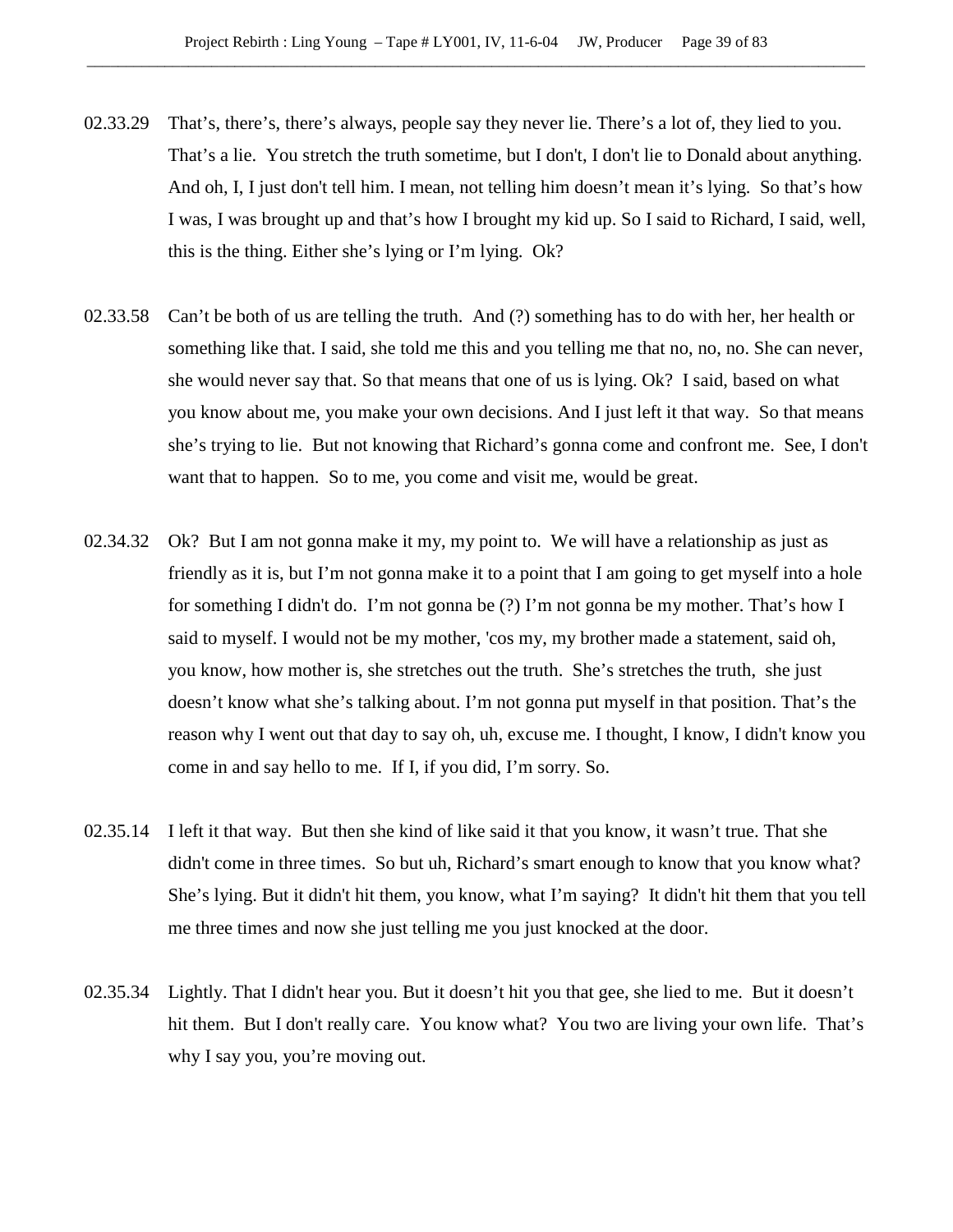## JW : Is Richard angry?

- 02.35.53 LING YOUNG : Richard's very angry, yes. Richard's a very angry little individual. Uh, yes, my, taking care of me, ok, for the first year he did it. Like from day to night. He did every paperwork. Without Richard, I don't think I would be halfway where I am, ok? And that's the God-honest truth. 'Cos he's very anal at me on certain things. He making sure all my doctor's appointments, everything's taken care of, uh, he actually got us to meet with certain things. To make sure that uh, he makes sure that I see this one, see that one.
- 02.36.30 He even had a uh, doctor flew in from another place to see me at the World Burn Congress. He did everything. Because of me, he is not, he (?) he's not advanced as where he's supposed to be. But Richard also has a very bad attitude. Bad attitude means that if I don't like you, I'm gonna tell you. See, in the business world, yes, it's true. But now you can't do that. Ok?

JW : What do you mean?

- 02.36.59 LING YOUNG : Means that  $(\sim JW\sim)$  lot of time you don't like your boss. That doesn't mean you go and tell him off. Or you go, go write a letter about her or him to his or her boss. You can't do that, ok? Because they don't need you. Because they could get rid of you any time they wanted to. Why would I want to have a trouble maker who's always, 'cos let's just say she is, actually the one that she wrote on was one of the worst person on Earth.
- 02.37.29 The client hated her, everybody hated her. But she know what she was doing. So they kept her. This company kept her with the, that's almost (?) She would be like walking by and start screaming at Richard. What the hell you doing on and on and on and on, so of course Richard couldn't take this kind of thing. So what does he do? He writes a letter to the her boss and complains. Now you're on probation. You don't do things when you're on probation.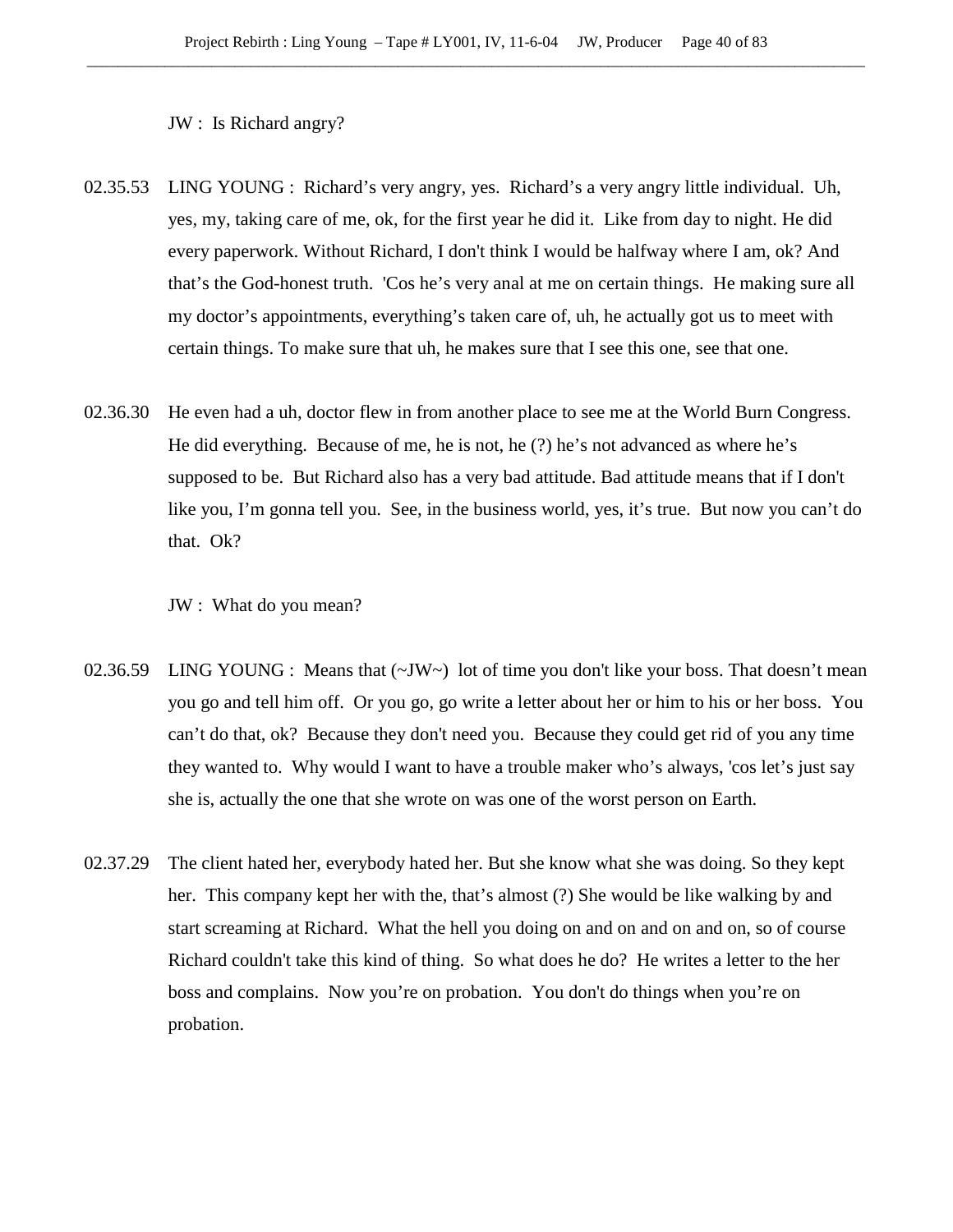- 02.37.57 You know how they say keep your mouth shut until you're past probation? So the first time, the first thing when they, when they have a lay-off, he, he was the first one to go. And in a way I'm glad that he did, he did left. Left the job, because he would be across the street from me. And it would be like guarantee he'd be coming in to look for me. So I'm kind of glad that did happen. But when you have an attitude at work and it's like I'm not gonna take anybody's you know, nonsense, it doesn't work like that anymore. Ok? Sometime you got to eat it.
- 02.38.30 See, I was taught, I had a very bad boss I told you. very, very bad. I mean, she was the worst thing I could ever imagine. I would never (answer her?) back, even though I know she's wrong. Even if I know that she's 100% completely out of, out of whack. I would keep my mouth shut. I'll, I'd go around later, later to other friends and start complaining. But I would never in her favor call her names or say you're wrong or how dare you talk to me this way. 'Cos I was never taught this way.
- 02.39.00 But Richard would go up and right in front of you and say how dare you? Blahblahblah on and on and on. So he, he found a temp job afterward, but he was getting to be too comfortable home. And that's when we start having problem. I said, Richard, go look for a job. It's not that I'm not looking for it. But then when you go to bed late, he said he's like me. He does work at night, gets up very late but then people, people gets, makes phone call in the morning. They don't make phone call 2 o'clock in the afternoon. By then people's getting ready to go home. They don't want to talk to you.
- 02.39.30 So he did that for almost like a year until he finally find his final uh, temporary job 'cos he has to. Because he has to move out. Now he's working for a uh, a company that does meetings, like he coordinates all the medical meetings. I think (?) he kind of like the job. Not paying a lot of money. That's part of it because he had no experience. He lost two years. two years uh, is a lot. So I kind of ruined his career a little bit.
- 02.40.00 I do feel guilty a little bit like that. In that respect 'cos I, I did ruin his career a little bit. But that's hindsight. What am I gonna do? That's not something I cannot control. I cannot do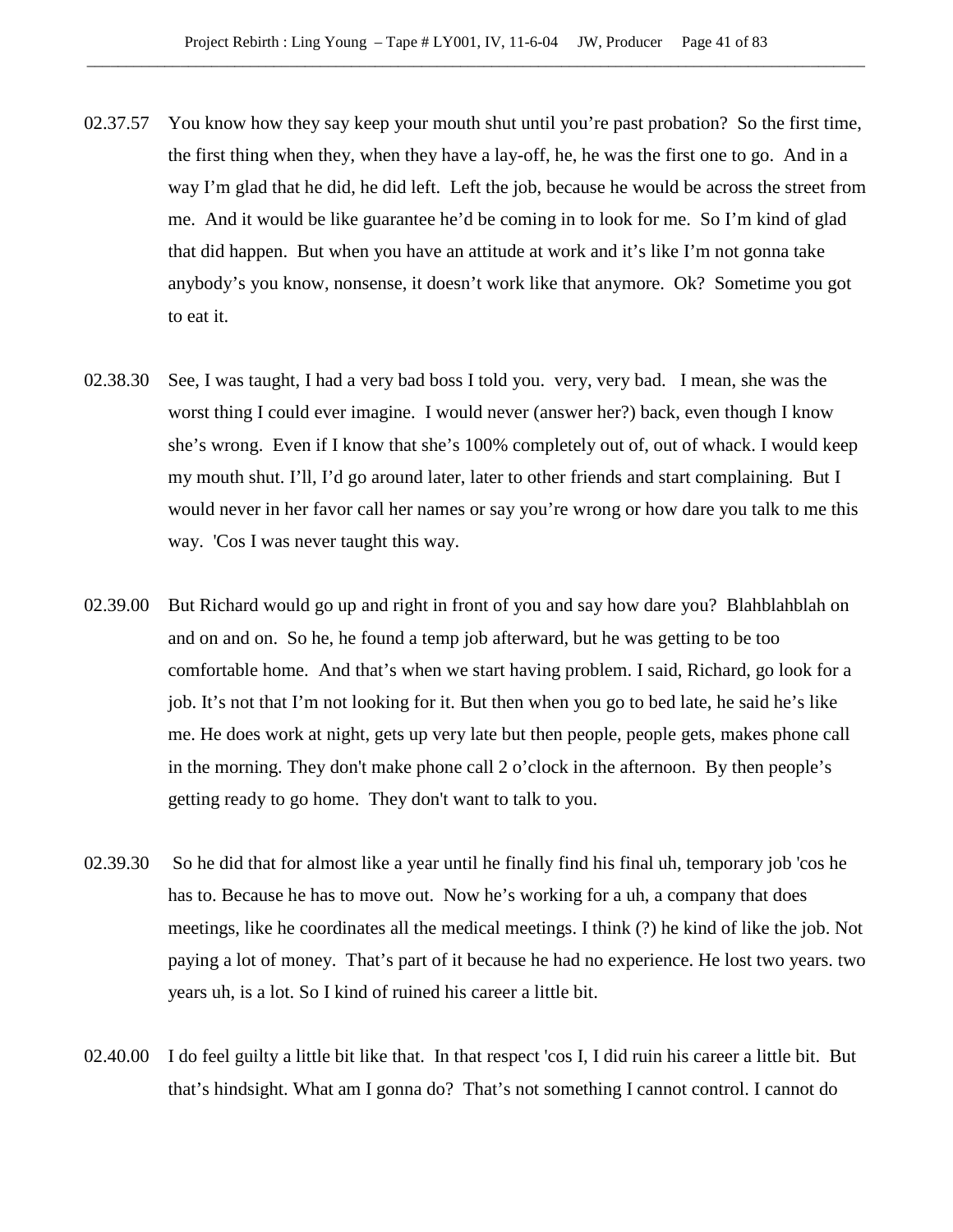that anymore. And I cannot control his temper. That uh, he could lose it if he doesn't like it, tell somebody to go fly a kite. He can't do that at a job. Now at job, so I don't care who you are. He doesn't realize that, ok? Uh.

02.40.29 Lot of time you don't like your boss, it doesn't mean anything. Just shut up.

JW : What about Richard's connection to helping you?

- 02.41.02 LING YOUNG : And it's, and I'm not  $(\sim I \sim)$  getting better. That's what, that's frustrate him. 'Cos I did read his report on one of the thing, because he was trying so hard and, but it's not his fault. He was trying so hard to get everything that (?) I could possibly get help. And I, and I'm not getting anywhere. I'm just getting worse and worse by the day. And my contraction, it's just me. It just me. And so far, so now the, no doctor understand why.
- 02.41.31 So it's not his fault. So he's really frustrated because he can't help me anymore than he could. He did his best. Ok? So he became, became a bitter man, bitter. And because of the wedding, the way he wants certain things, then he became more bitter. And he got into a point that uh, he was accumulating so much (?) he was moving out.
- 02.41.56 'Cos him and his father had a real big fight. So I said, the best thing is you have to move out, because other than that, I can't, I cannot be handling both of you at one time. You guys are killing me. So he finally got a kind of force himself to find an apartment. But then when he start packing, Richard is like I don't know how much junk he have. It's like right in the hallway, months after months he just laid there. He would do things and he would hang out and he would do all kinds of things. But he would not take away the junk.
- 02.42.27 Finally I said Richard, I'm having company. People are coming to stay overnight. Ok? You can't have in the hallway and (?) as people get hurt. Get it out. So he (LAUGHS) now, as of today he said I evicted him. Well, you know what? You're an adult, ok? You know this is your stuff, your stuff. You know you got to take care of it, take care of it. Instead of going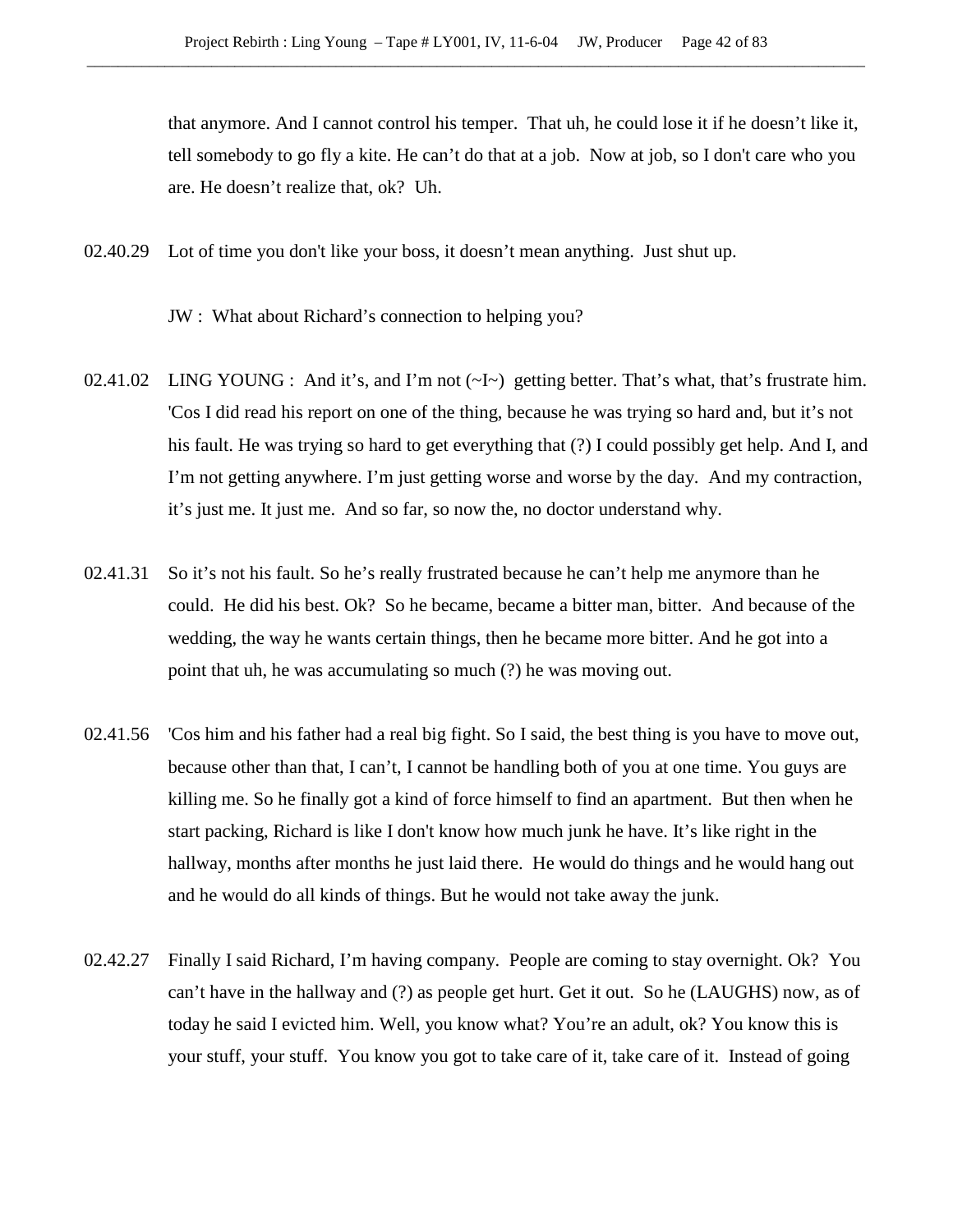through his friend's house (?) for a night, or going to this friend's for, for other things, clean your junk. When you clean up, and you could do whatever you want.

- 02.42.59 Oh, I'm not asking you this what they call controlling, I'm not asking you every day you come home and spend an hour. I'm just asking you maybe once in a while spend an hour, clean up something, do something. Instead of every time uh, free time you have, oh, let's go out to dinner. This is his wife, that's why. Let's go over here, let's go over there. Do you really have the money to do that? If you don't, then look at what your budget is. Then worry about it. But they don't think. They think everything's gonna fall into place. It doesn't. What happens all the sudden Richard lose his job? What are you gonna do? He goes rent an apartment instead of renting a one bedroom apartment, he rent a two bedroom apartment.
- 02.43.37 I said what do you need a two bedroom apartment? He said, I need an office. I almost cracked up. Do you have a business? You know, this are the kind of. I, I have an attitude with that, too, because what do you need a second, second bedroom for? You have a, you have a living room, right? You, you need a computer. You put it in the corner. Do you want to spend \$2, \$300 more just to pay rent so you have a, a room quote unquote that you can put your computer in?
- 02.44.06 You don't have that kind of money to spend. So this what gets me mad, but I had, I can't do anything about it. And besides that, the place he rented, the maintenance fee that you pay is ridiculous, ok? It's, it's a rental. He pays garbage disposal that what he pays what I, he pay half of what I pay in a year. To me, that's ridiculous. He pay for his own water.
- 02.44.30 Almost every utility there is that he pay. So by the time he finishes. I mean, for Jersey it's so expense, for Jersey \$1500 is a lot. But that's almost his whole paycheck. Is it necessary? Do you have to live in this nice, beautiful fancy swimming cup place as a starter? No. You find a place that's decent. I'm not telling you find a dump. Find a nice place that you can live in for awhile. It's not to live in for the rest of your life.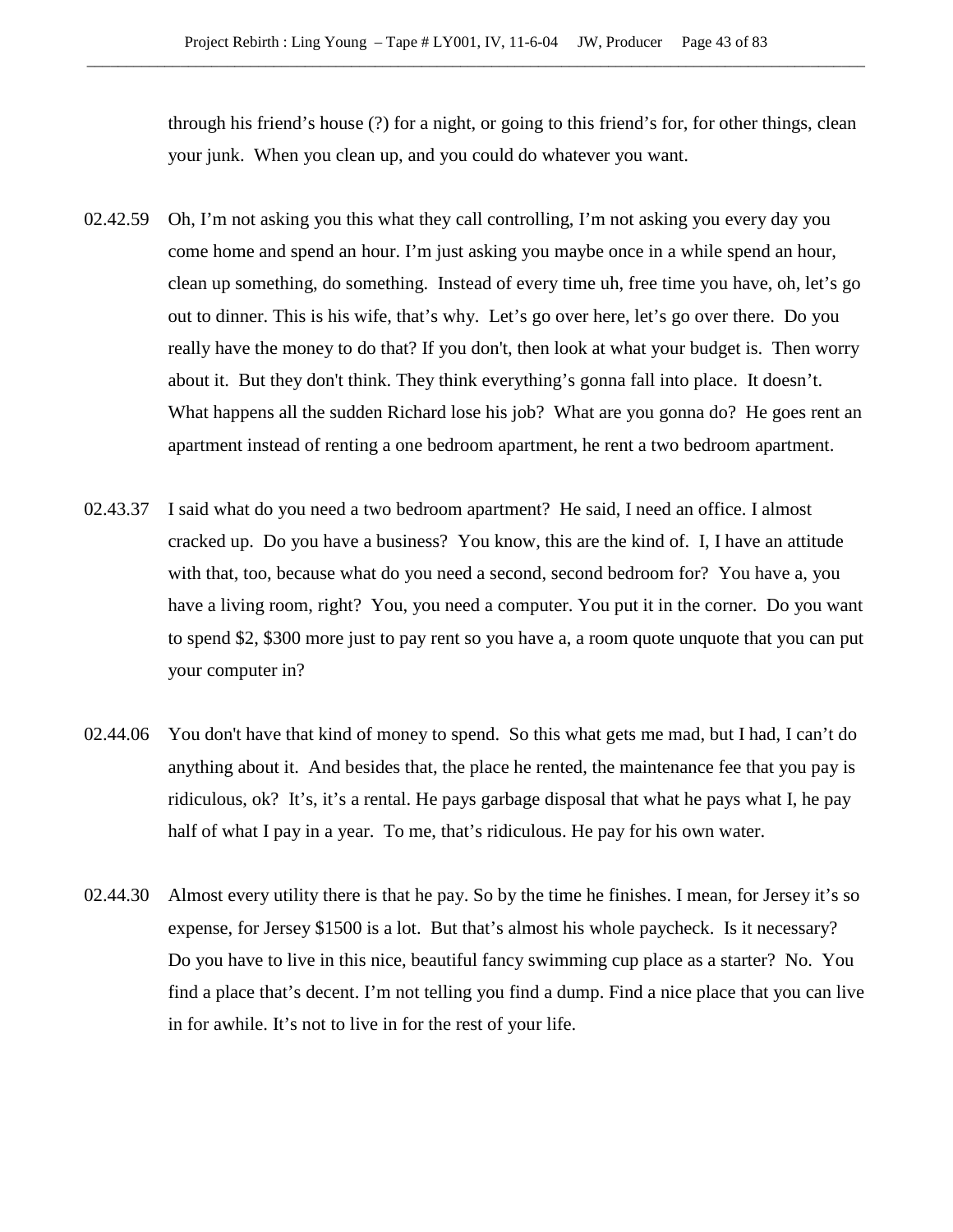02.44.58 But why go spend all this money and, and you can't save a dime? So, but you know, you can't tell them what to do. That's what they call controlling.

JW : It makes you angry?

- 02.45.10 LING YOUNG : Makes me a little angry, but then I kind of got over it because I, I just laugh at her now. I said, well, my, more, my son doesn't know money but he rent a twobedroom apartment. And they all laugh. Because it's true. If you have no money why would you go? Everybody's (?) when he, when they said that uh, uh, when they heard me they (?) oh, yeah, my, my son rented a two-bedroom apartment. They said what?
- 02.45.31 What for? 'Cos it's the two of them. I said, well, because my son needs an office. And they all started laughing, you know? We were joking around like this. Uh. What does he do? I have no clue, but one thing he does is he volunteer for the EMT.  $(\sim I \sim)$  He loves it. He loves  $(\sim]_{\sim})$

## (OFF CAMERA REMARKS)

JW : It's connected to you in a way?

- 02.46.08 LING YOUNG : Yes. It's connected to me and he said what everybody else is for me he wanted to give something back. That's the reason why he's doing it. Actually he's traveling a lot more mow 'cos we're, I'm in Marlboro. He moved to Lawrenceville, which is about half an hour away. Because he's so short-handed in Marlboro, he's coming back like every Friday or Saturday to be on call all day. So he won't be home like the whole two days.
- 02.46.31 Let's say today and tomorrow, I think he's on call, the whole weekend. I think he need like 40 hours a month. His wife hate it with a passion. So I don't know how long it's gonna last. And so now he doesn't care. He's gonna do it anyway.

JW : He loves it?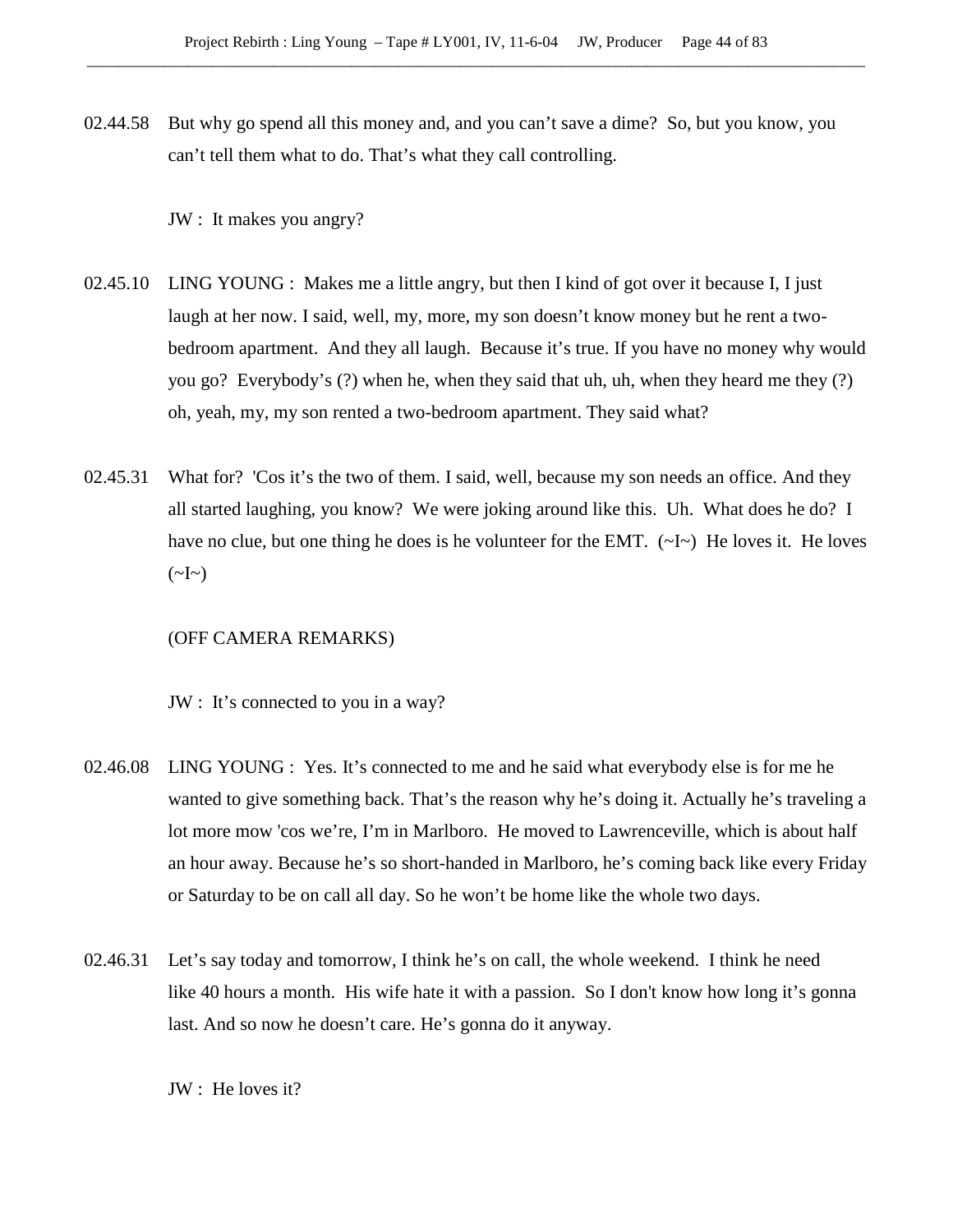- 02.46.46 LING YOUNG : He, oh, he loves it. I mean, he still would do it, but he, he's thinking about maybe going back to where he (?) lives, around the area. But he know this particular fire uh, in uh, EMT place is very, very short-handed.
- 02.46.01 And they gotten so close to the, to the people. So he's still running back and forth. So he stay overnight Friday sometime. And I guess tonight maybe he stay over there. I'm not too sure if he's on call maybe 24 hours. I don't know what it is. When he was pissed at me, he was living in the, in the firehouse. I guess it wasn't that too comfortable. Because (LAUGHS) it's very, very uncomfortable. So uh, but he's very much into it. He's (gungho?) he study very, very hard to pass it. And he finally passed it. And uh, he loving every (?) moment of it.
- 02.47.36 He, I don't think that's something that he, his wife's gonna be able to get him out of it. She hates it. She literally hates it. Because he, that, that thing's very noisy. When that thing start ringing? It's like the whole house shook. The whole house shakes like (?) this. And  $(\sim]$

JW : That's when he's on call to go?

02.47.56 LING YOUNG : Yeah. it's (?) and the noise is like everything goes up, you know, you, your beeper's on, your other thing is on. Then the whole house is like loud. Of course, when you're sleeping you don't hear it. And she hates it with a passion.

JW : He goes on ambulance calls?

LING YOUNG : Yeah. He goes the ambulance call, yeah. he goes with the uh, (?) whatever.

JW : Is that a career for him?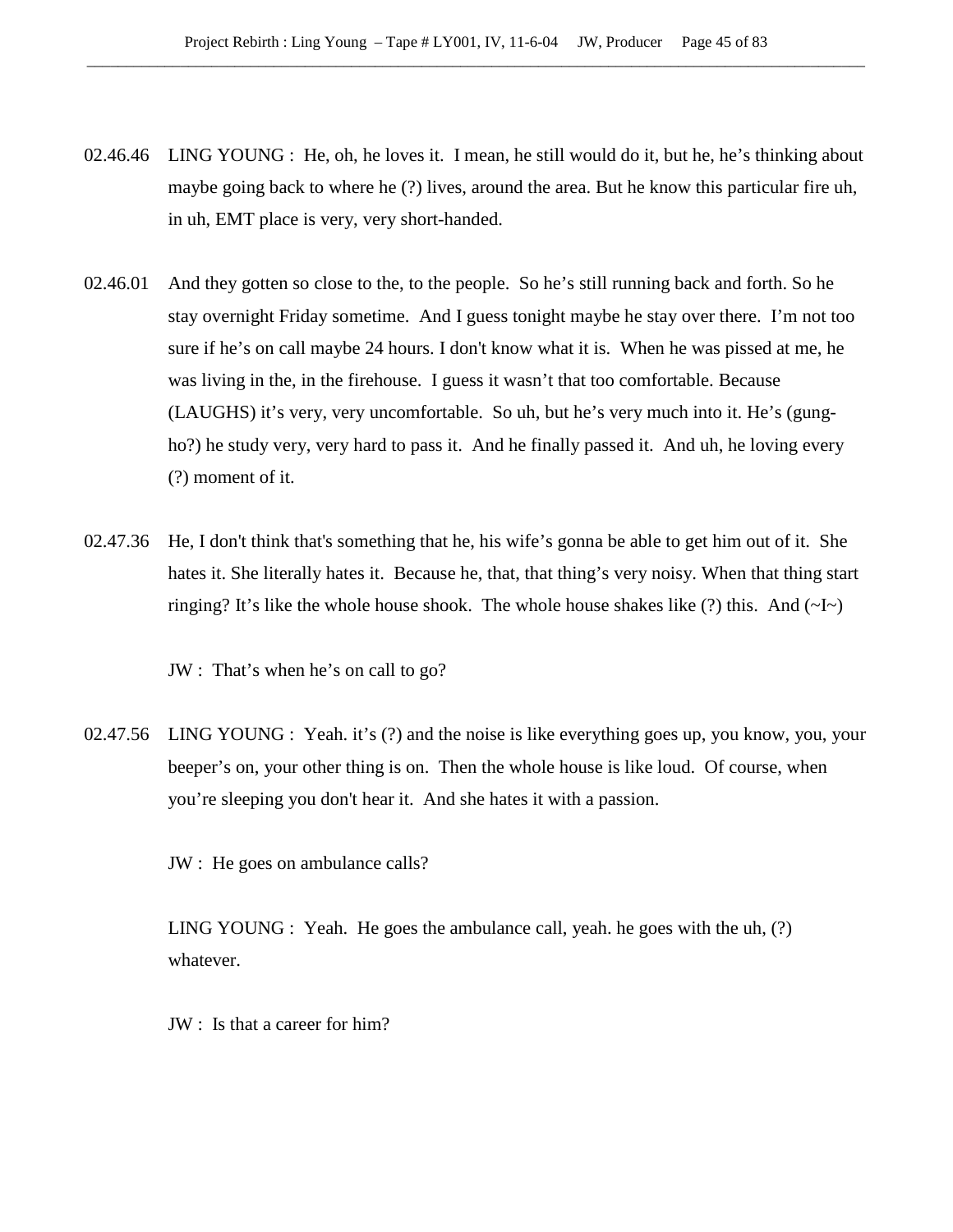- 02.48.18 LING YOUNG : No. I don't think it's gonna be a career for him, 'cos I think the timing is not right, and I don't think it's gonna work out very well with his wife. That's definite, unless maybe later in the future it might be, who knows? He's very much in love with it. He just amazed about what's going on. Ok.
- 02.48.36 Uh, 'Cos you saw the time you get crazy calls, like in the middle of the night you get a (?) (LAUGHS) phone call from an old lady, from a (?) senior citizen's home, or maybe (?) they forgot to turn of the gas or some nonsense like that, you know? But there are some other things are very uh, it's interesting, you know? He loves it. He really, really loves it. But I know she, she told me she hates it. Oh, (?) give uh, I that stupid thing again.
- 0249.00 'Cos it's very loud. But you know what? Hey. Deal with it. You know, I mean, it's not that he's, he's going out to party. It's not that he's doing something that's not worthwhile. You know, he's doing things is (?) worthwhile. So see how long he's gonna last in Marlboro. It's not that he's going back to where he, where his other firehouse is uh, not firehouse. Uh, it is firehouse, right? (~JW~) Yeah, it is a firehouse.

(OFF CAMERA REMARKS)

02.49.31 END OF TAPE # LY002

**TAPE # LY003 IV 11-6-04 Ling Young JIM WHITAKER, Producer/director PROJECT REBIRTH**

03.00.30 PICTURE UP

(OFF CAMERA REMARKS)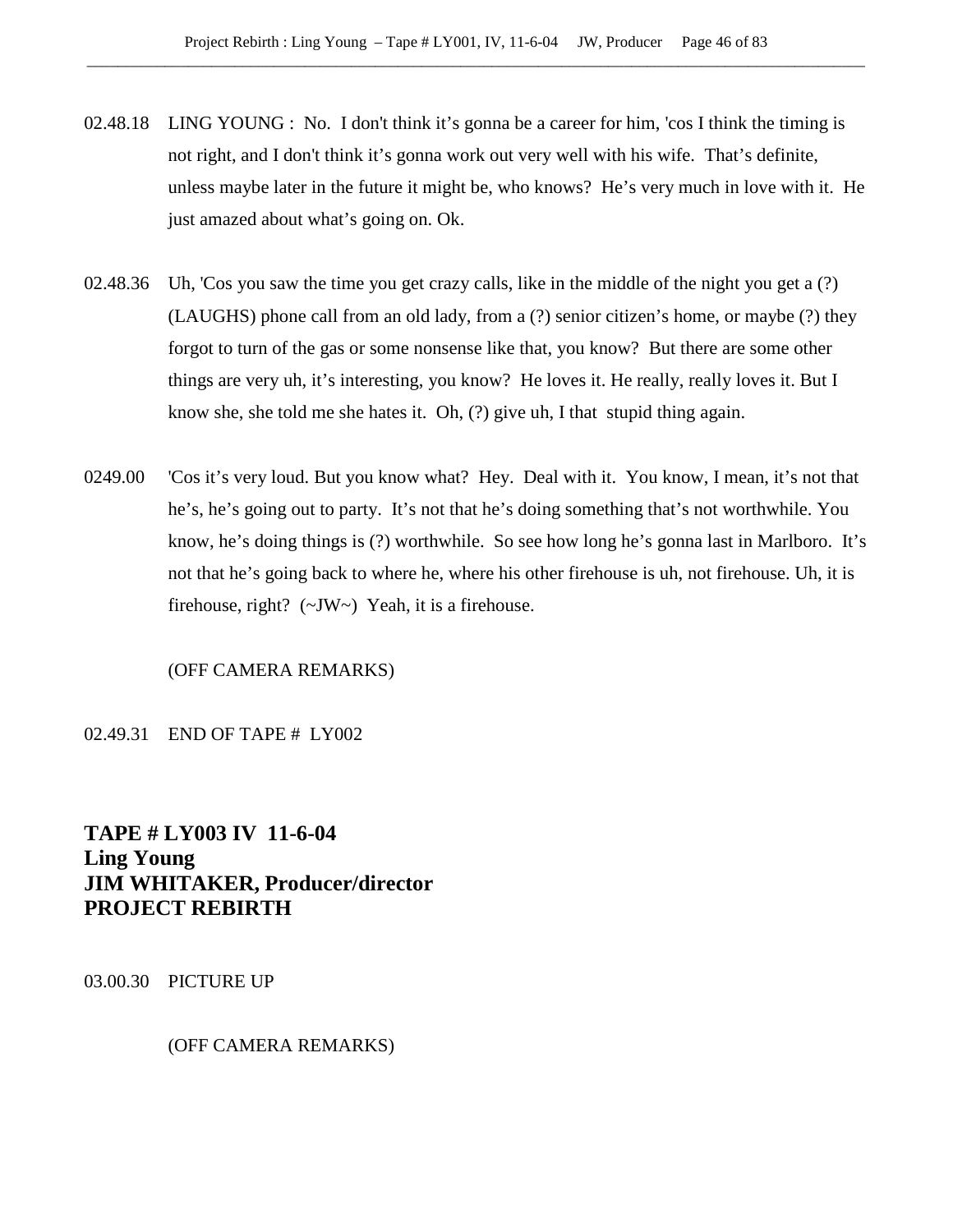JW : What about flashbacks?

- 03.01.10 LING YOUNG : Yeah. I could be doing paperwork, ok, then all the sudden I do, I remember things happening with my friends. Uh, my friends means that the ones that passed away. Uh, then I just have to stop. I couldn't do anything anymore. And uh, now I'm trying to actually trying to concentrate on certain things.
- 03.01.30 I got myself TiVo, ok? That gives me coordination of what show should I do and how to coordinate the time or some kind of crazy things like that. Not easy. First of all, it's technology it's like computer. Computer things. And then last week's TV Guide was all crazy because of the, the daylight saving's time? Everything was completely wacky. So that was driving me crazy. Uh.
- 03.02.01 It's kind of funny, people, people think I'm crazy but I'm taping a lot of old show, old detective show. I figured out one day if I can (?) in case I can't move that's the only thing I could do. I figure, hey, I got a whole bunch of show to watch (LAUGHS). And I might prepare sounds weird, but people think I'm crazy but things can happen. You know what I mean? But I, but that gives me like a thing to do, like OK, I have to coordinate this time with this time, so this time does not overlap.
- 03.02.32 But TiVo lets you know you're overlapping anyway. Uh, besides of one. That's when you get mad. It's oh, darn it, what should I do, you know? So I been trying to do that, and it does help me concentrate a little bit. It gives me because hey, wait a minute, you can't do this at 2 o'clock because this thing is something else. And after a week, then I found a better way of doing it. 'Cos I, I was like taking it like different show and I tried to plop them in different places.
- 03.03.00 That's the way I meant I do a spread sheet. The old type of work. So I have Monday through Friday, Friday and everything. I have to do that then I could say ok, wait. Take the Friday and dump it in there and see what, where it fits in. So I'm learning kind of like to coordinate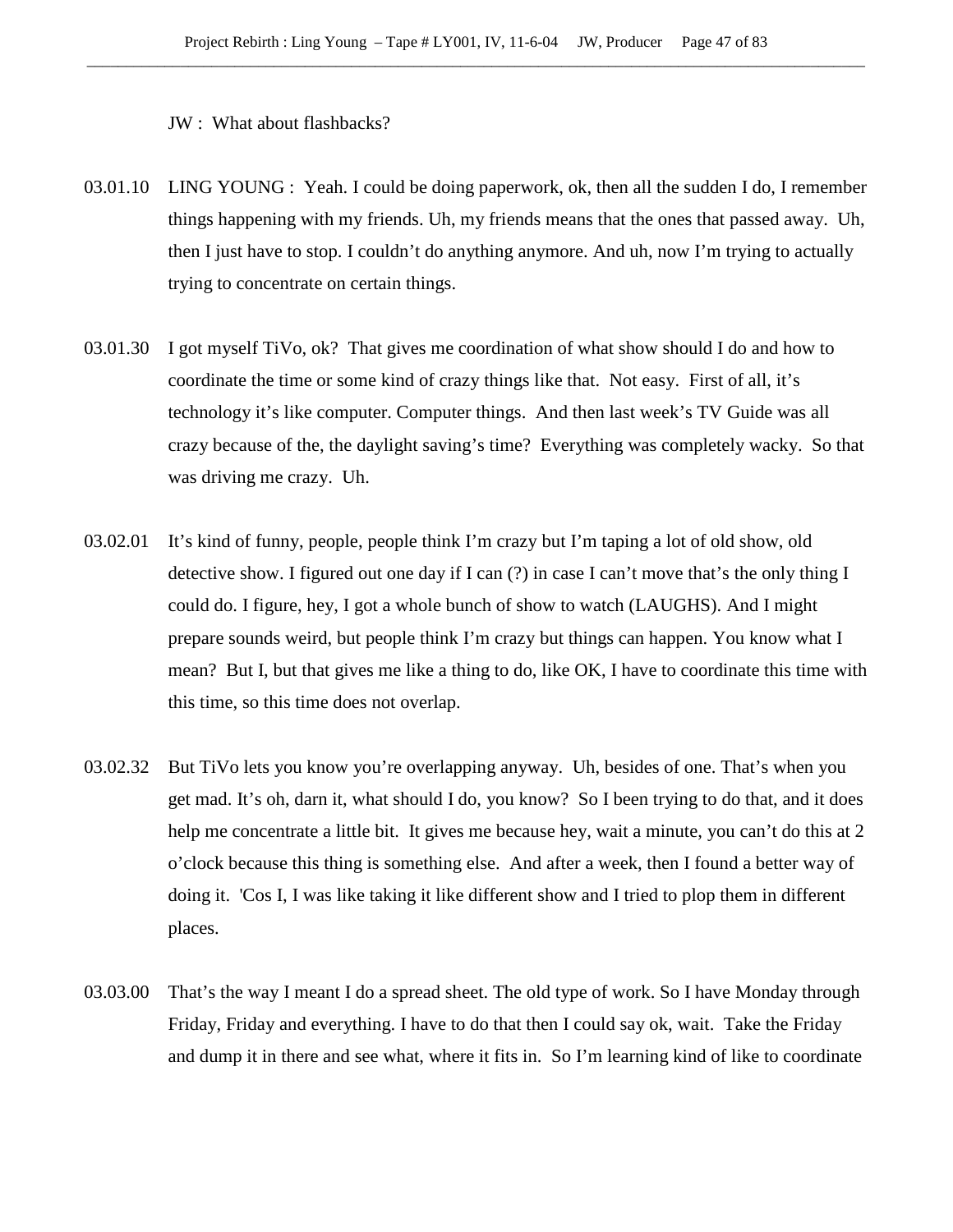a little bit. So that kind of give me a little, actually a little pleasure doing it because I kind of like coordinate how to coordinate my own oh, my old let's say my old job?

03.03.29 Uh, how I used to do spread sheets and paperwork and all this kind of thing. I haven't watch any of the show yet, ok? Now did it tape or not? We shall see when I watch it. But (LAUGHS) that's the uh.

JW : What about Murder, She Wrote?

- 03.03.46 LING YOUNG : Yeah, I haven't watch it in a while, but she does something to me. I don't know what it is. I guess she's like, she's so calm. She really makes me calm. Don't ask me why, because she's not excited like, like crazy like go on like blasting off on all this other nonsense.
- 03.04.05 She's just like a calm little old lady. Oops, I know this and I know that. You know, like almost like you go on the crime scene. She's the only one's that's allow to go in, you know? Like there's no such thing. You know, in the crime scene it's locked off, it's locked off. You're not a policeman, you're not going in, but she'd be like oops, she hopped in she goes to this, she does that. So she.

JW : Is it a fantasy, something you see yourself doing?

- 03.04.27 LING YOUNG : No.  $(\sim I \sim)$  It's just like  $(\sim I \sim)$  Not really. It just like because the way she is, the way she's so calm. When I'm edgy, when I'm like having this rush of like, like I have this anxiety attack on me. I just put her on, sometime I (?) even know what I'm watching. But somehow she just, just like kind of calm me off. I haven't watched it in a while because I haven't had, I didn't uh, I haven't had time to do any of those things 'cos I was busy with uh, with this other paperwork.
	- JW : This is in case one day you can't move?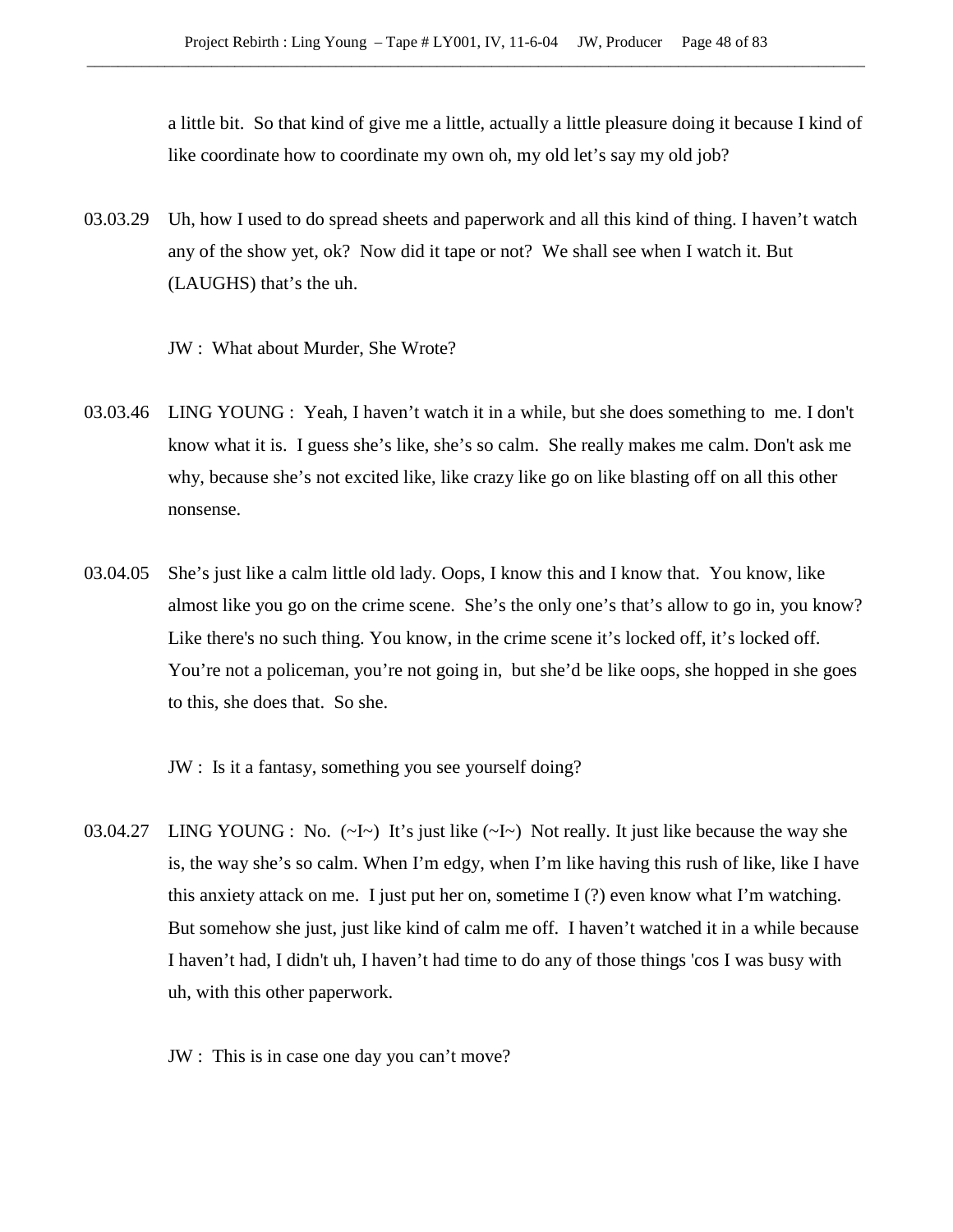- 03.05.08 LING YOUNG : Yeah. it's weird, but. This is how I feel. And I, this is how I feel because I said to myself one day, who knows? I might be able to (?) just kind of push my buttons. So I'm recording all these (?) I'm (?) recording almost the whole season, Murder, She Wrote, what will happen that (?) she just stop. Ok? I'm recording Perry mason (LAUGHS).
- 03.05.29 And people think I'm crazy. The most boring show probably on Earth, because it's, the oldtime, you know, like everything's just like you get up, you talk, you know, you know how the old court thing. Not like now it's drama, DNA, none of those nonsense. You just talk, you ask questions. And uh, I start taping some movies. Uh. Just to like try to see if I can coordinate myself to put myself in gear. That to go back to a normal filing things the way I want to file things. I also.

JW : Is that indicative of starting to be more normal?

03.06.08 LING YOUNG : Yeah. I'm trying. To see how far can I go. But I do notice once in a while when I get up in the morning I said now where the heck did I get this number from? No clue. Because it had nothing to do with anything. This number just came out of the air.

JW : What do you mean?

03.06.25 LING YOUNG : It's means like I would be doing like an addition (?) and say, and the thing adds up. It's ok, the next day when I go back, the whole thing is completely different.

JW : It's wrong?

03.06.35 LING YOUNG : Yeah, completely wrong. Like how it got there I have no idea. But I'm getting a little bit better. So what I do is I stop, anytime when I feel like I'm kind of tired. I just don't bother continue, because I would be wasting my time. 'Cos that would cost me more time to fix it next day. My one day I was doing my, trying to balance my checkbook. I'm \$133 and something cent off.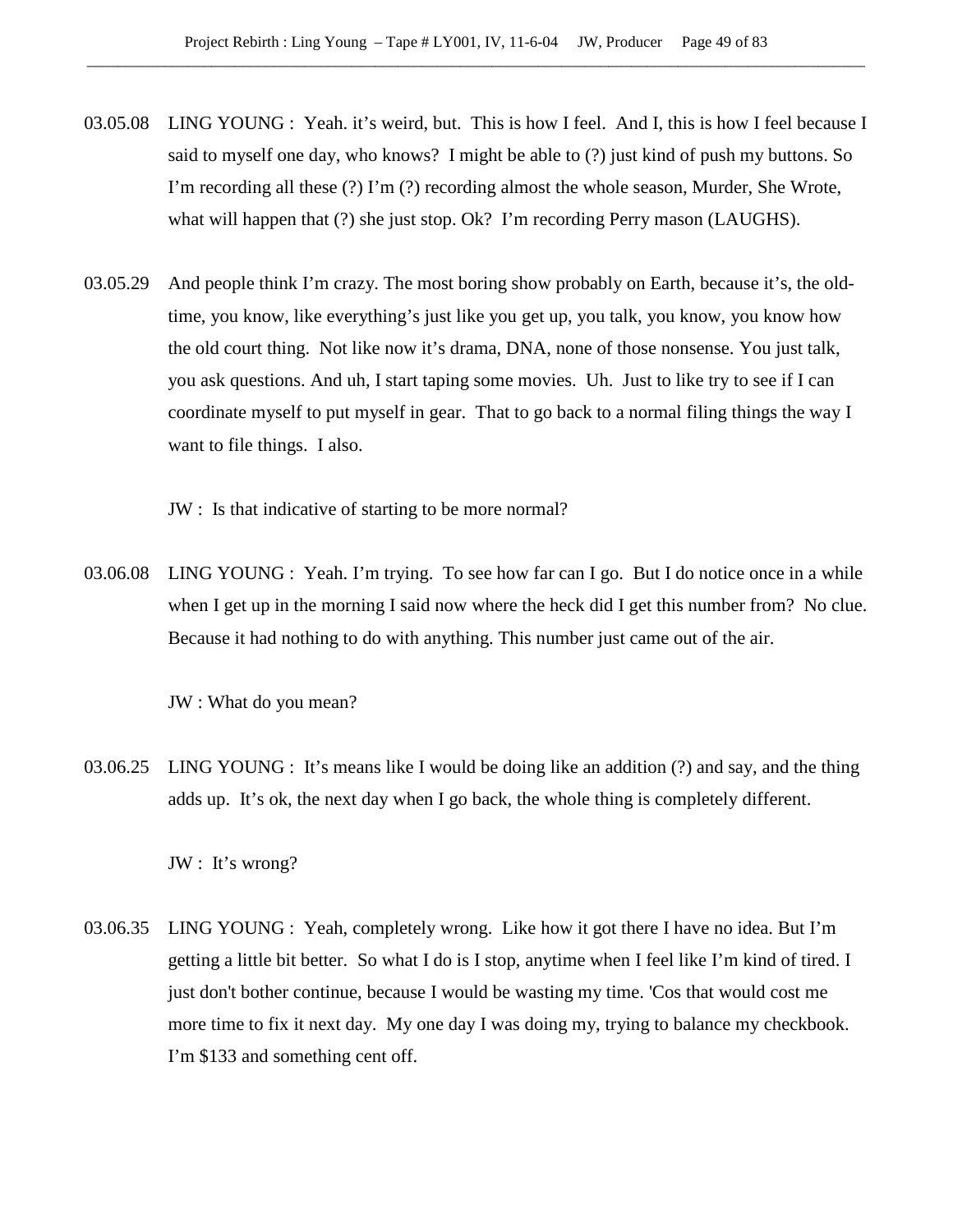- 03.06.59 I said, this is the weirdest number on Earth. There's no check is this way. There's no, you can't take out money like that in a bank. Ok? Why am I off that way? So (LAUGHS) took me 3 days I could figure it out. Did the whole thing over. I add all the checks, exactly the check I pay. Add up all the deposit exactly the same deposit. Add up, check it off again, erase all the thing (?) I still do old-fashioned way. Did it, still the same thing. I thought why, it can't be that kind of (?) money off.
- 03.07.32 Finally I said ok, forget about it, I left it alone for two days. Went back to it, did it again, it was perfect. I don't know where it went wrong. I have no clue. But I just decided once I do that, I just gonna say forget it, I'm not doing it anymore. 'Cos it would be wasting my time.

JW : Do you remember when you decided you would stop?

03.08.01 LING YOUNG : When I get it to a point that I do it twice.

JW : Are you starting to reconnect to what you did before?

- 03.08.13 LING YOUNG : I'm trying to, yes. I'm trying to reconnect to a point that I could actually do certain, numbers. Paper works. Before just writing checks. That was easy. Ok, when the bill comes, I write a check and you try to balance it. Of course, lot of time you can't balance it, 'cos you're doing it wrong, even with a calculator.
- 03.08.30 Somehow you're reading it the wrong number, ok? That's, as an auditor you don't do things like that.

JW : You were doing numbers every day?

LING YOUNG : Every day and then you can't be wrong that way.  $(\sim I \sim)$ 

JW : You were never wrong?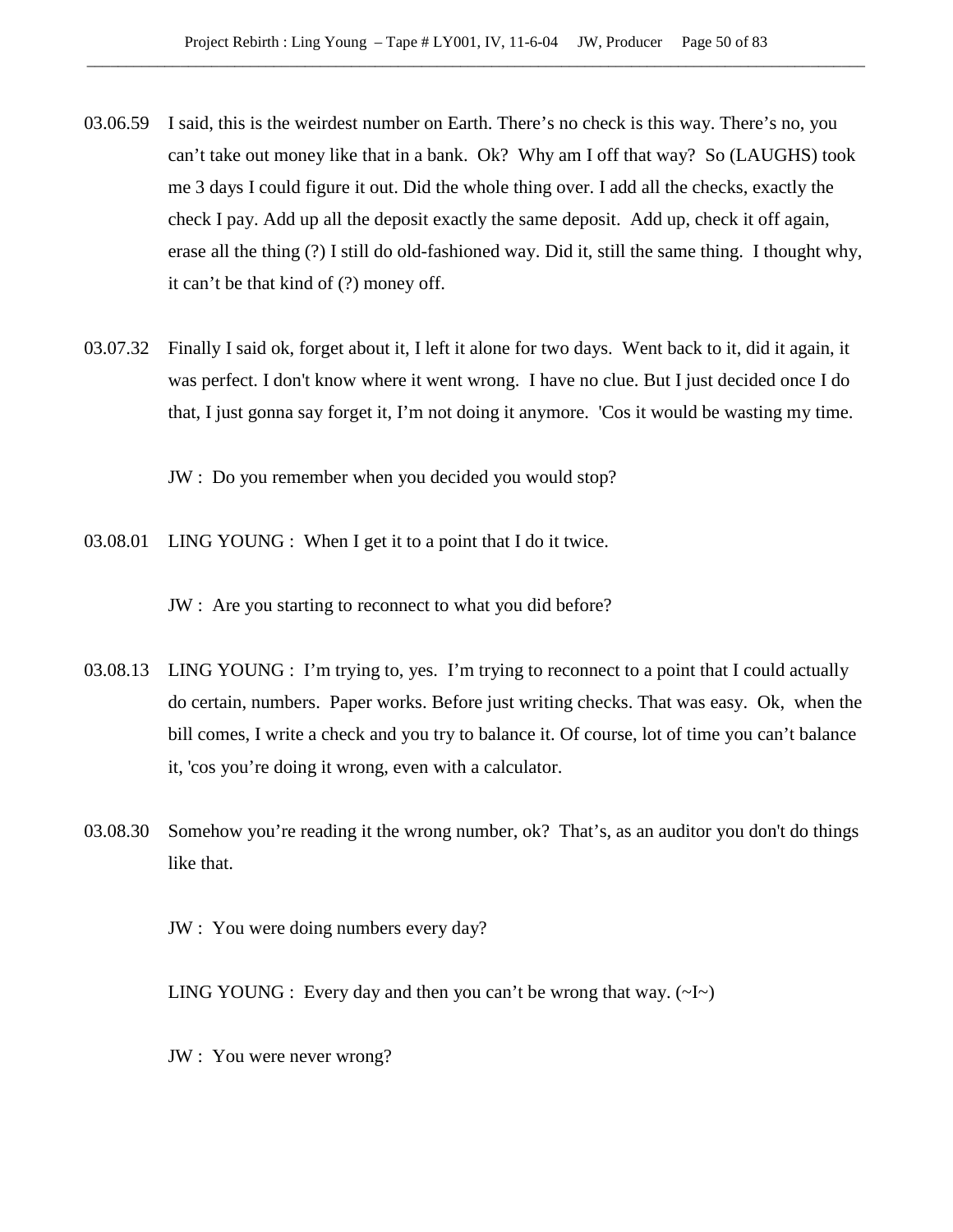- 03.08.49 LING YOUNG : You can, you can be wrong, ok? I mean, you could be wrong certain time because you, you made a mistake on giving something away or taking something away from somebody. But you can't be wrong by adding, 'cos there's no such thing. First of all, the computer does everything for you. That's besides the point ok? Uh, if you add up (?) on any (?) if the guy claim a hundred thousand, you can't come up with ninety-five thousand using his paper work.
- 03.09.14 So either you're wrong or he's wrong. So that's how everything kind of be matching. But me doing the bank account is like it was like ten dollars off, twenty dollars off. That might be some kind of a number in between transpose a number or you're adding the wrong number, whatever.
- 03.09.33 But a hundred some odd thousand is just weird, ok? I have done it one time to my account, that which thank God they didn't hit me with it. And so it was (I added it?) so I said wow, I had a lot of money in the bank. Oh, yeah, sure. You added it, dopey (LAUGHS). So it's looking a little Ok. It happened to me even before that, but still, you know, to happen to me so often is like ok.
- 03.09.58 So now I'm very careful, 'cos ok, I want to make sure this is a subtraction, this is an addition. So I'm a little bit more careful than usual. Of course I don't do as many check as I used to do any more. I don't have to take care now, I don't have to take care of my sister. When she made the remark about me taking money, that will be the last straw, even though I don't care she kids or not she kids or not. That will be the last straw for me. It's one thing I hate people do is (?) ever, ever thing I take advantage of you. I don't care you're my sister, whatever.
- 03.10.30 I been doing it for 14 years, to save your hide. And you actually come in and just say things like that. That hurts so to a point is ok, and I think, I think you know what? You're 40-some odd years old. I think it's about time that you take some responsibility. Because I don't have the energy to do that anymore. So I kind of read a little bit at a time, I reading it back to her, so she gotten most of her stuff back. I just have to have, but I still fix it nicely for her, in folders and everything.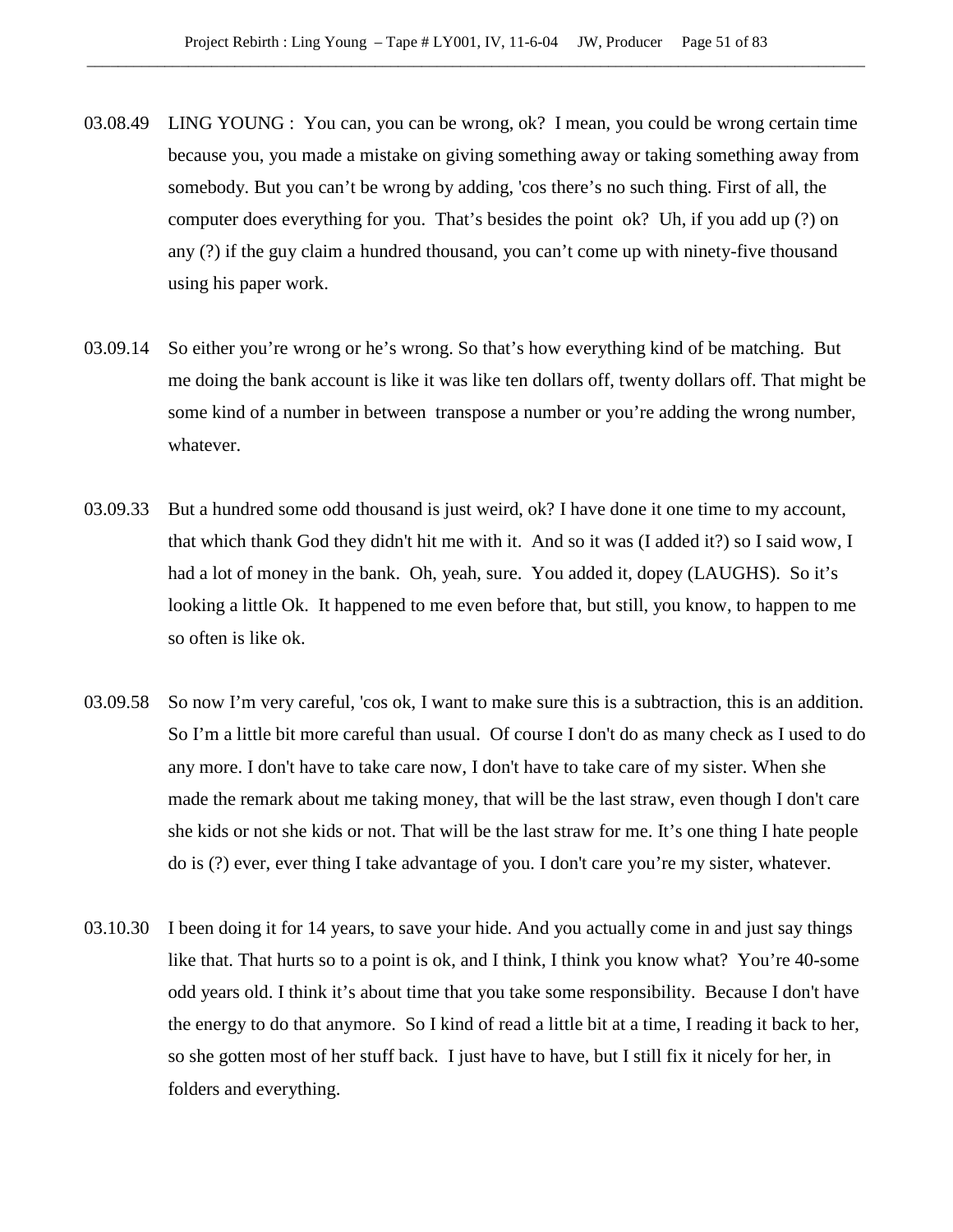- 03.11.02 So if she want to follow my step, fine. She doesn't want to, then you know what? She's a grown woman. And the only thing I'm afraid all the years I save it for her, I save a lot of money for her. If she want to flaunt it and she want to give it away, you know what? It's her money. And people start looking after 'cos I know there's a guy that supposedly I don't know if they're still going out together or not, this guy does not work.
- 03.11.28 Doesn't do a thing. Ok? If she's stupid enough to let this happen to her again, the second time around, then she's an idiot. That's what (?) that's what happened with the first one. Took her for a ride, but if she let it do it, hey, you know what? She's 43 this year. I think she's old enough to take her own responsibility. So if she lose it, it's only money.

#### (OFF CAMERA REMARKS)

JW : After 9-11, you couldn't do anything?

- 03.12.43 LING YOUNG : No. Zero. Couldn't do any period. I couldn't get back to (?) until a long time. Ok. And after I got back to it uh, I was very limited, to like a checking account. But that's why I let all the paper work come in and just piled up.
- 03.13.00 'Cos I didn't do any more investment for them or whatever. When check comes, I just lay around, everything is just like almost like taking a piece of (?) and sticking into, into their folder and that was the end of the story. I haven't done anything to it until like starting like maybe sometime last year and start trying to fix it up a little bit. But it took me a long, long time to finally almost done what it, now that's been over a year, year and a half already. Then that's when she started up, then I say Ok, I think it's about time I think I should let them start doing their own  $(\sim JW)$
- 03.13.38 Because sooner or later I need my own time. I need to heal. That's (?) what keep on telling me. Ling, don't do anything. Take care of yourself first. I finally said and I said ok, you know what? That's a very good idea. 'Cos I'm going from surgery to surgery. Like this is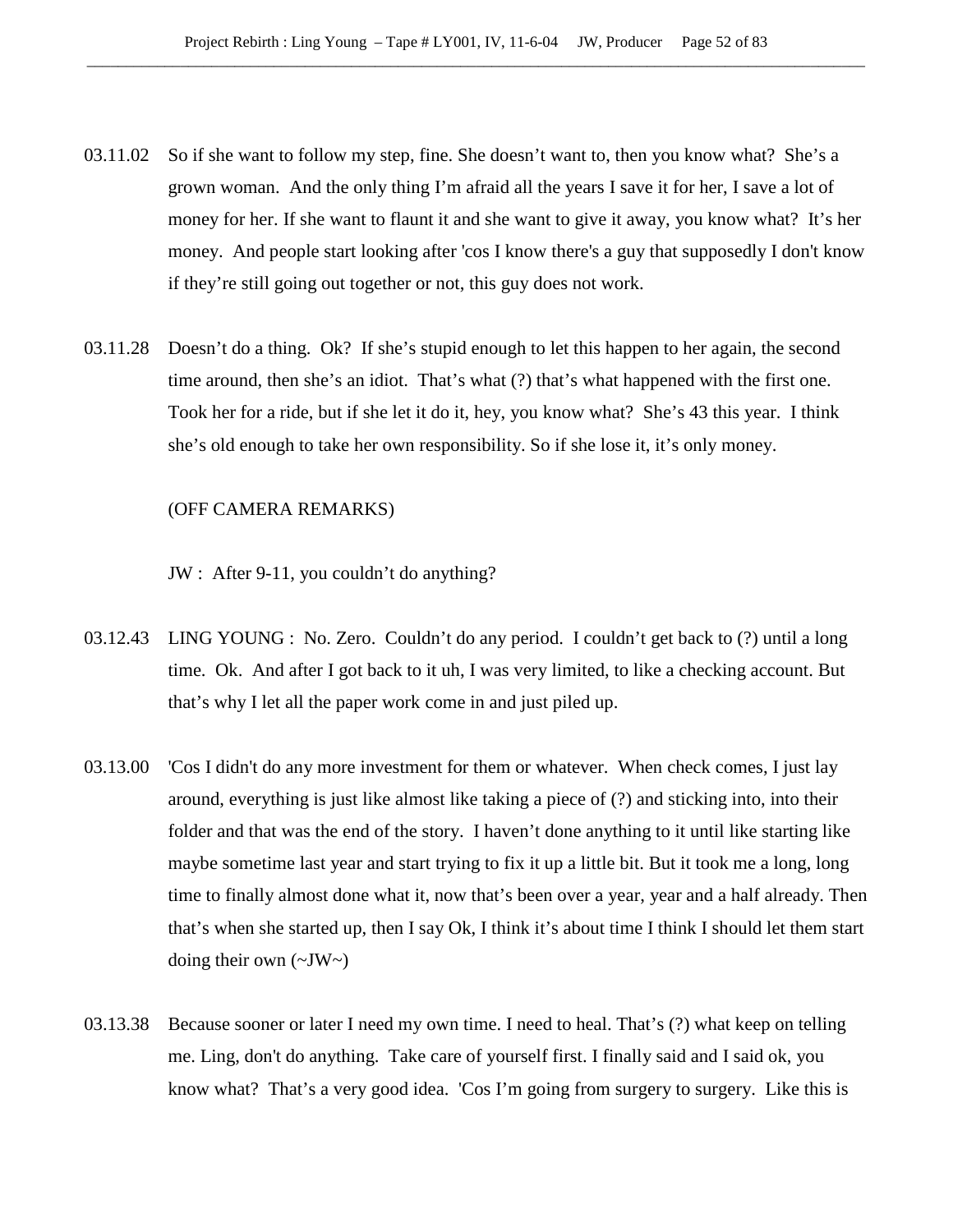the May, lasted me until now. I still move it, but it was like pretty painful. This surgery was in September 16.

- 03.14.00 But it's hurting like crazy. Only because it's the way (~JW~) oh, yeah. I'm in constant pain all the time. It's just how bad it is, that's all. Just because I don't, see I'm not a complainer. (?) I complain, you better hear me. That's the reason why I'm very mad at Dr. Wan when he did my other work. I shouldn't mention what name, his name. But when I complain about my armpit, and it was hurting me the first time.
- 03.14.27 Go home and rub it, don't worry about it, it's nothing. I figured all right, this is what the doctor's telling you. The second time it really hurting me and that's, and I felt a lump. I said no, I don't remember having a lump. This is not, this, that was like my  $8<sup>th</sup>$  or  $9<sup>th</sup>$  surgery at that time. This doesn't sound right. Oh, don't (?) worry about. And it was on and on and on, and the next thing you know, I got nerve damage. I had a blood clot. Because of that, it killed it whole thing right here. For over a year, this two finger wasn't moving, period.
- 03.14.58 And then they were bending, bending, bending, finally they bend it to a point, oh, my god, it's moving. After four months of hell means when they do it, you go see how stiff it is. They bend it all the way down. I mean, it was to a point that you got tears coming out of my eyes, and that means that you know it's killing me. Then I got an infection. And after that, this hand's completely crooked. That's it, it's done. After four months of hard work, in pain, with painkiller, with those lollypops sticking out of my mouth, it looks so funny it's like instead of one, I take 4.
- 03.15.32 Ok. It only, doesn't do anything. It numbed for that minute because you are like, like you are on drug. You're kind of high. But afterward you gonna, you gonna pay the price and you'd be itching like crazy. That's the side effect of pain killer. So. Then I have the infection. My hand was (swolled?) up like a balloon, just this hand. That's when I first to see Dr. Chew. 'Cos we scheduled a surgery in February. I went in actually two weeks in advance to (LAUGHS) have the infection.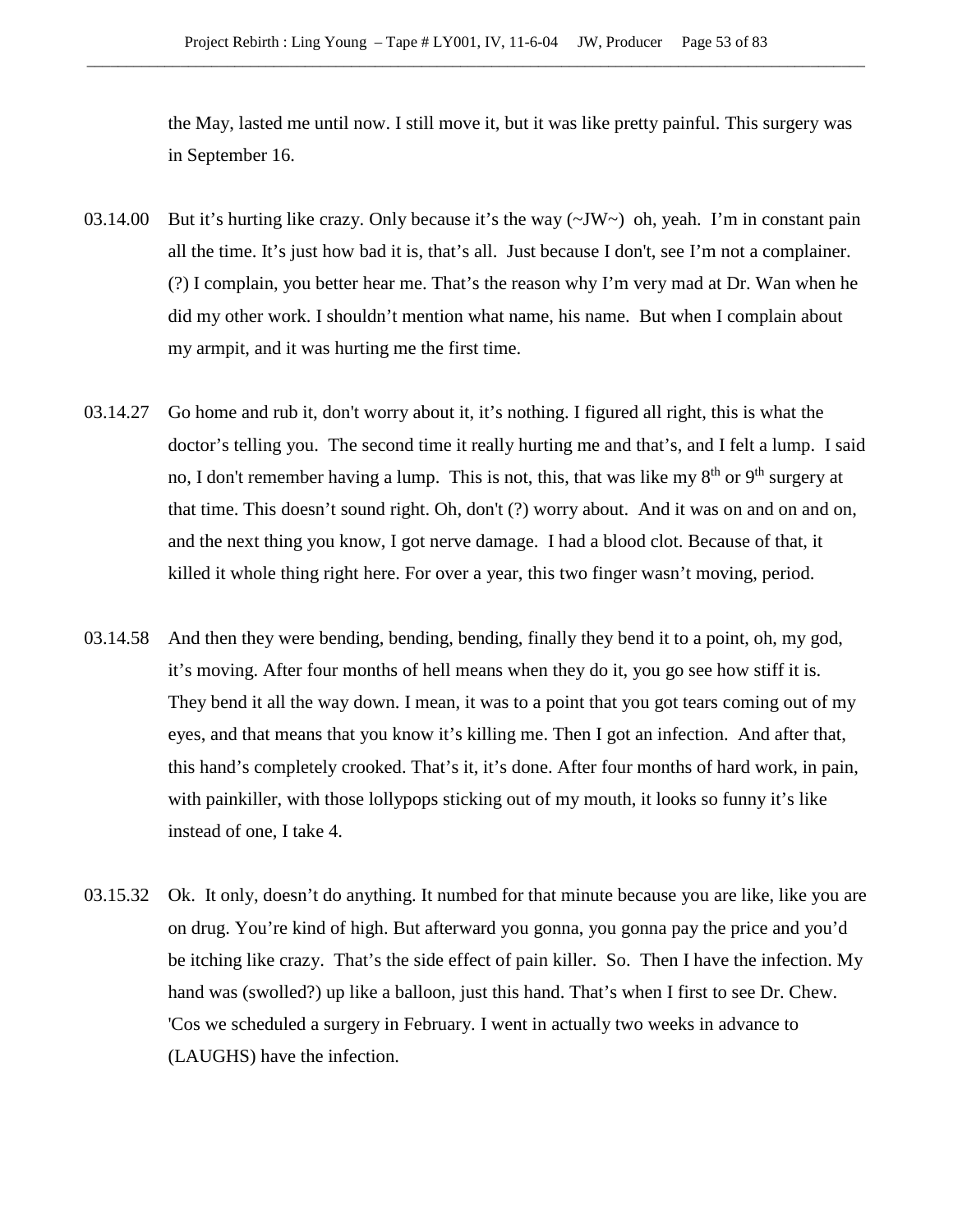- 03.15.59 So uh, there's a lot of thing that, like I said, number-wise I'm very good at. Ok. I'm mostly good at taking care of my friend's financial situations. That's why I took care of my sister, I took care of all, everybody else's. And that's the reason why my mother's mad at me because I handle my brother's financial situation. I know what he (?) what he makes, what, what's going on with him. But it's not my place to tell my mother how much my brother makes.
- 03.16.32 Or how much my brother have. 'Cos I don't think it's anybody's business. But that gets her very, very frustrated and gets me very, gets her very mad at me because why should I know and she doesn't know? So I'm always in between. I'm always in the middle of somebody. I'm always the, the evil one somehow. So. But what can I do?
- 03.16.58 Just tell my cousin, I know how much my cousin make, but I'm not telling anybody. People (?) my mother would (?) well, what do you think so and so, I said. I said I can't tell you that. I said that's, that's uh, that's something that's uh, if he wants to tell her, that's his problem, but if he doesn't want to tell you, I can't tell him how much he makes. 'Cos I do my cousin's returns, too. But everybody's just nosy. But being nosy doesn't necessarily mean I, I should tell you. It's nobody's business.
- 03.17.28 So that kind of gotten in between me and my mother because of that, and then she's always mad. Why is uh, my kids are nicer to, to me than some of her kids. Well, you know what? They owe the kids. Ok? My kids still kid kids. They are still in school. At that time, they still need you to pay them. You know, for pay their what you, expense money. Mostly out of that, out, out of school you know they not listening to anymore, you know that. Ok, at that time they still need that cash in their hand. You know how it is when I'm still supporting you? You better do a little bit more?
- 03.18.00 Well, see that's supporting me, forget it (LAUGHS). I'm out of the house. So. I'm always in trouble. It's nothing new about me. My, my whole life is like to call my middle name to trouble. They laugh at me, too, because uh, say Ling, what did you do now? I said I don't know. I have to find out. Just like my father wasn't talking to me. I have no idea why my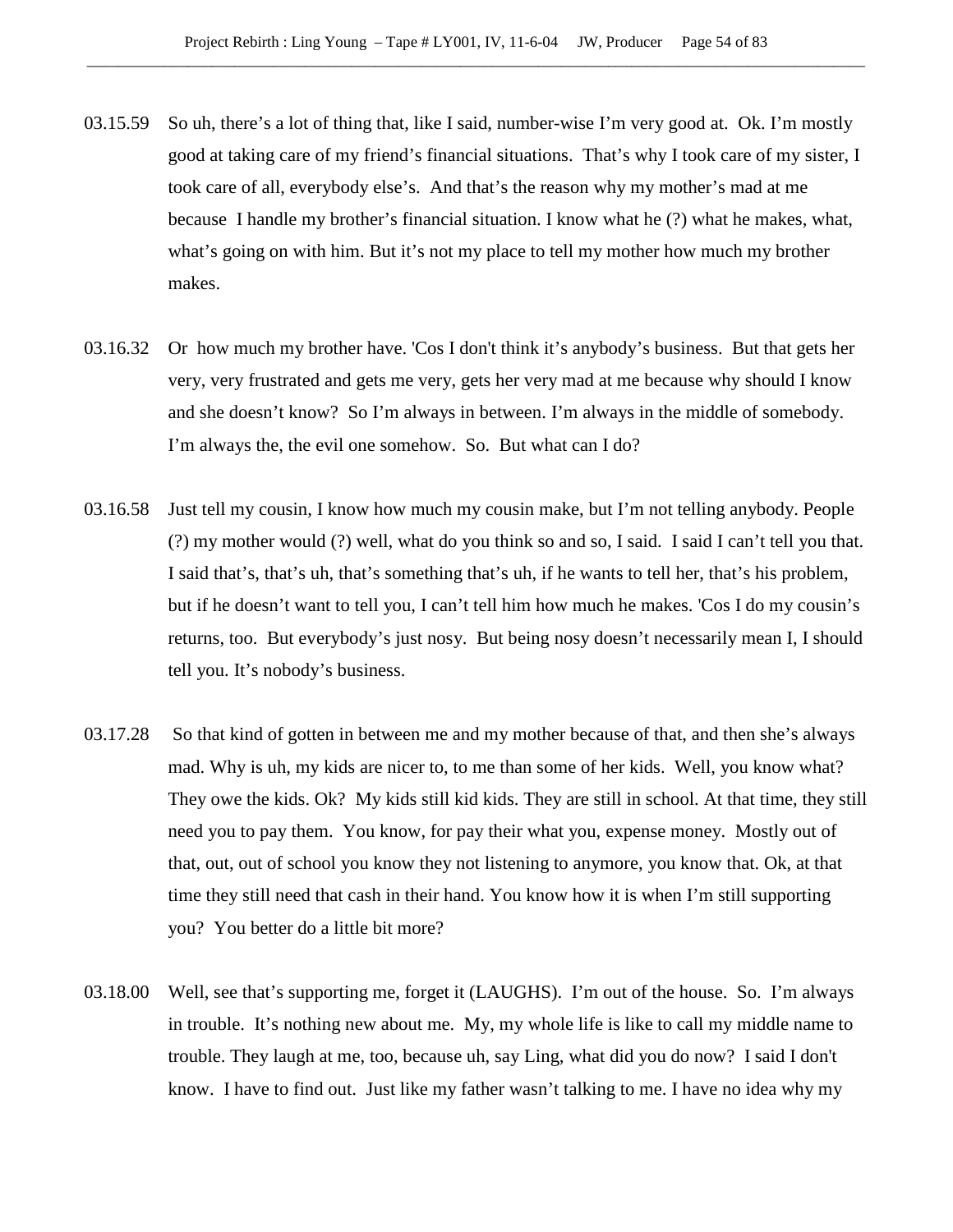father, my father didn't talk to me. But I found later 'cos I, I make some stupid soup, I didn't offer it to him. 'Cos what that wasn't supposed to be for him.

03.18.30 And for that, uh, it's like getting to be petty. But I used to get mad, I used to get, get upset, not mad. But now, I say oh, well. You know, it could be worse. But I.

JW : Did you wake up and say you needed to start doing the numbers?

LING YOUNG : Yes, it is a goal.

JW : When did it start?

- 03.19.05 LING YOUNG : It just, something just said, one day it's just like that, I sitting down I said I look at this room and I said oh, my god. It's like uh, it's like a madhouse. 'Cos I start having folders like you know, you know how you just (?) just throwing the thing in (?). And it's just a mess. And like I said, I'm pretty tidy with my paperwork. And when I got into a point where I see a thing like this (?) it just means papers are folded up. I don't want to bother open it up and just put it in flat anymore.
- 03.19.30 I just take it and just dump it into the folder. And I said, oh, this is ridiculous. Then I start starting to clean up the drawers. I take the, everything out of the drawer, ok, and I start doing one thing at a time. I mean, a little bit at a time, little bit, little bit at a day, and it gets a little bit more better, better by the day. Like I just finished one particular drawer. Then before, I was just, uh, someday I just make a folder and just dump it in, and I am like all over the place. I don't know where the hell it is.
- 03.19.58 I have no idea where I put it. I don't remember what section is it. So now I have put them in order. I'm almost halfway done. But there's been doing this for the last, close to the end of the year I've been doing that. But that's not a lot. I'm doing just a very little but still, I'm packing them together, and put them away, and I'm putting the, like the old years away. And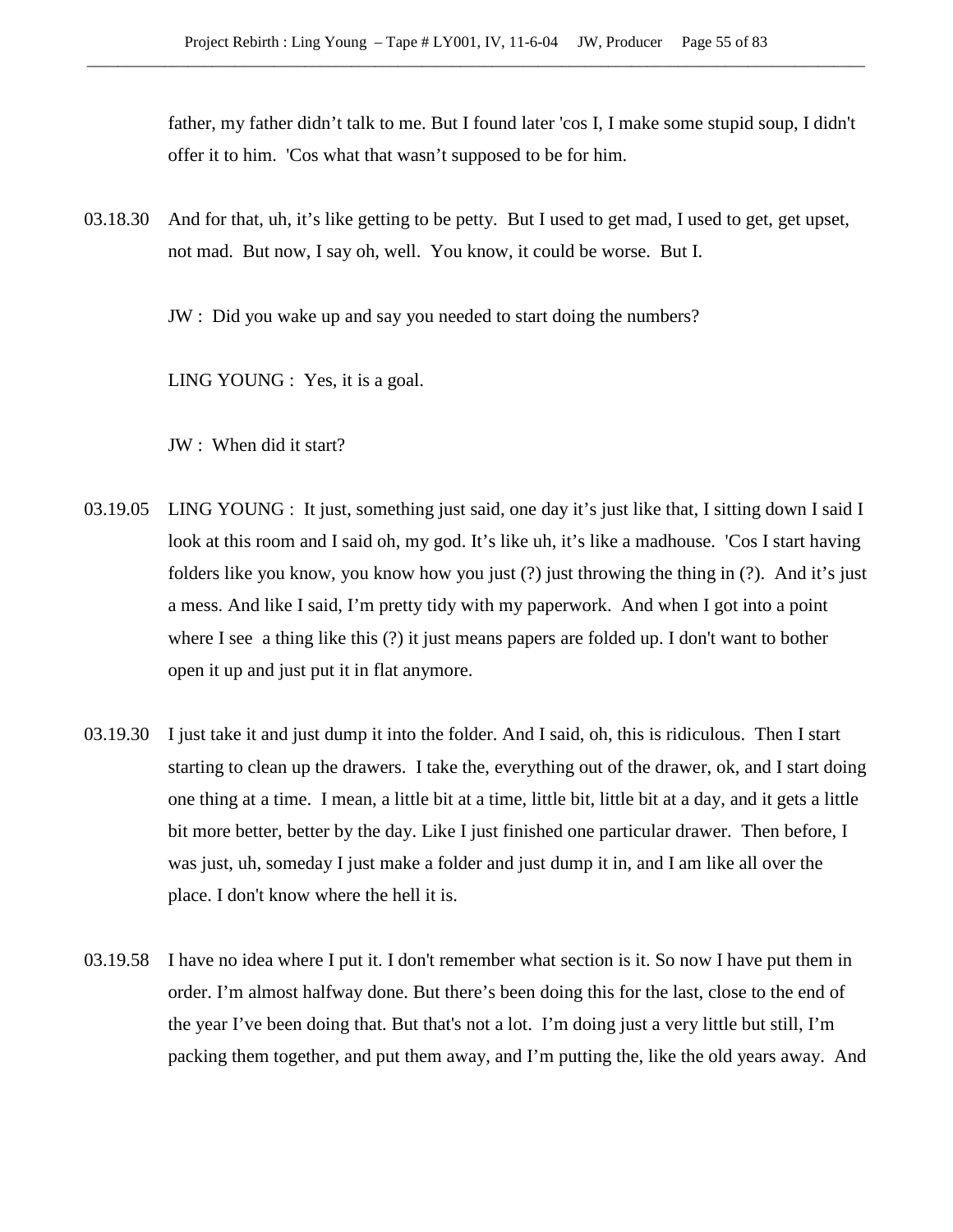things like that. And I had also made it my business for the last 3 years, a little bit at the time. If I go one day, they know exactly where the stuff is.

- 03.20.32 I color coded everything, ok? It would be means like my tax return will be here. And with this section, would be like my checking account, blahblahblah, everything is mine and Donald's. And the next one will be Junior 'cos he's the second oldest. And everything will be the same way. Tax return, checking account, whatever it is. Everything will be all in consecutive order.
- 03.20.57 If God forbid something happen to me one day, they would know where to go. Before if I would have died that day, I don't even want to know what will happen. 'Cos nobody know I, any idea what happen. 'Cos I kept it to myself, (no one?) need to know. Nobody knew where it is, whose money it is, whose account it is, 'cos I mix and match all over the place. Now, it will be like you know exactly what it is I have.
- 03.21.30 Made a spread sheets. This is Jim Whittaker's account, let's say. Everything over here is yours. Then you know that's yours, even though your name is not there, but you know that's yours. But now I did, I got rid of that, too. Now it's gonna be what's yours is yours. It wouldn't be have anybody else's name in there anymore. So I changed that, that method. I decided forget it. There would be too much for me to remember. And I don't want, God forbid something happen and then they said well, you know what?
- 03.22.00 It says here that it belong to, to Junior, but actually it's Richard's money now. No more of those. What's yours is yours now. Everybody's gonna be have their own name on it. So.

JW : Do you think about what if something happens to you a lot?

LING YOUNG : Oh, I do. I do. I don't know why this year, I do. I do.

JW : This year?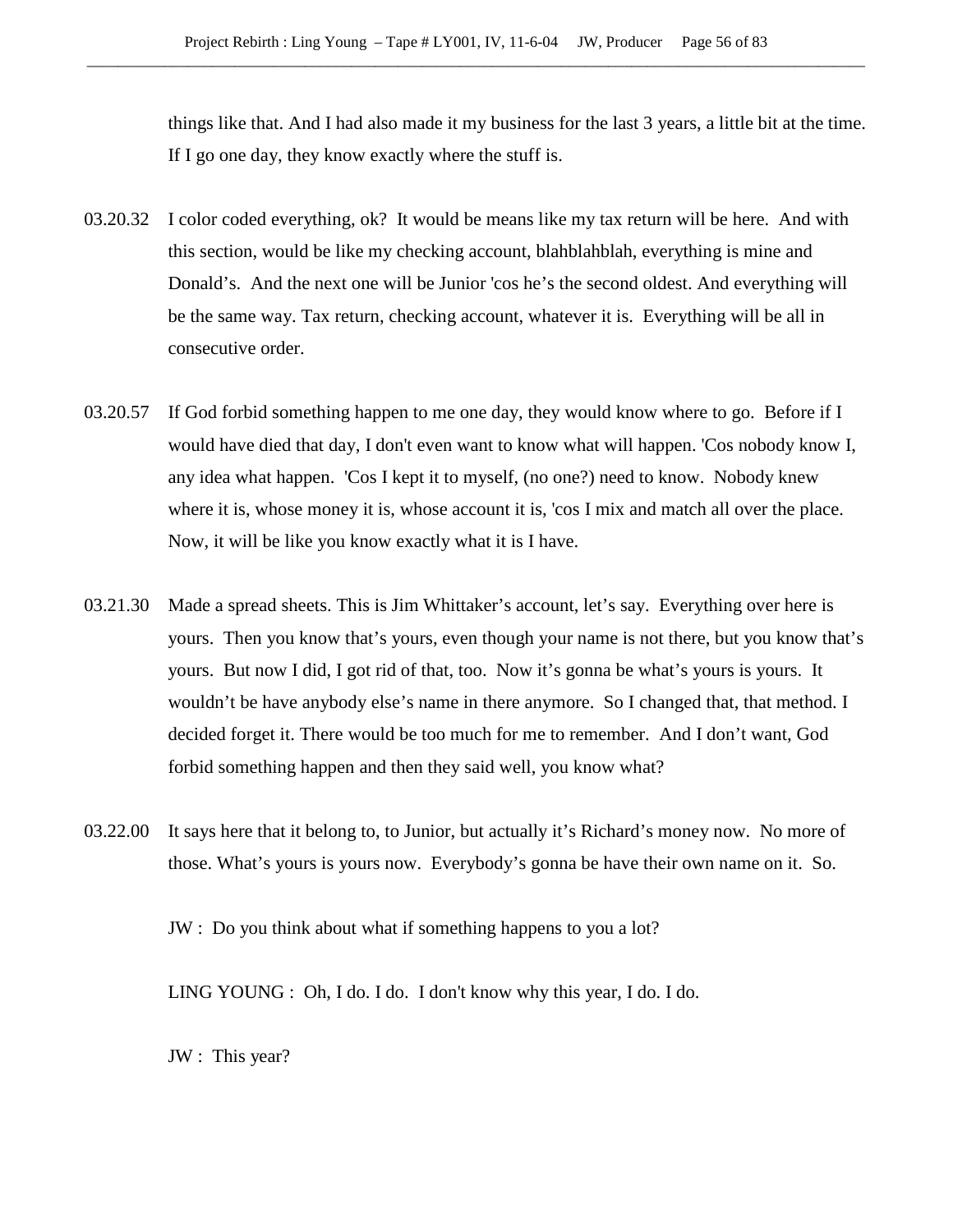- 03.22.24 LING YOUNG : Yeah, particularly this year, I don't know why. Everything I do this year it's like if I'm, if I'm gone. I don't know why uh, I also think about things that (a couple year?) down the line I don't know how, how far am I gonna be 'cos so far, my surgery has not, not been successful. And the because also because the doctor doesn't know why it's causing me this problem. So there's no answer to my, my problem. If there's any answer to my problem, then I would say, gee, you know what?
- 03.23.00 There's some hope. I'm not saying there's no hope. Like he took off this part right here. So far, so good. Except for a certain spot. But what's gonna happen later, I don't know. Is it gonna come back like thick like that again? I don't know, ok? Just like I look at my leg. It's completely gone. I, is that gonna (?) like my hand? If it does, you know how things contract.
- 03.23.30 You not straight anymore, you're completely crooked. So one then, what then? And will I be in a walker, in a wheelchair, I don't know.

JW : Have the doctors talked to you about this?

- 03.23.40 LING YOUNG : They do, but they can't answer me. Just like this part right here. I keep on asking Dr. Chew. I said, why, he said I don't know. He never can answer me, 'cos they don't know, they really don't know why. 'Cos today he'll seem me, let's stay (?) like a dime. Next day when he sees me, it could be the size of a quarter.
- 03.24.01 Then the next week he sees me again, maybe a little bit smaller. Now this been going since May. See, every week he sees me, it will be a different size. But it's the same spot. Size of a quarter, size of a fifty cents. Then also it became almost nothing. Oh, my god, it's heal, it's wonderful. You're looking beautiful. Next week goes back, the whole thing comes off. So it's now he's like. Don't know.
	- JW : Why are you feeling it more now?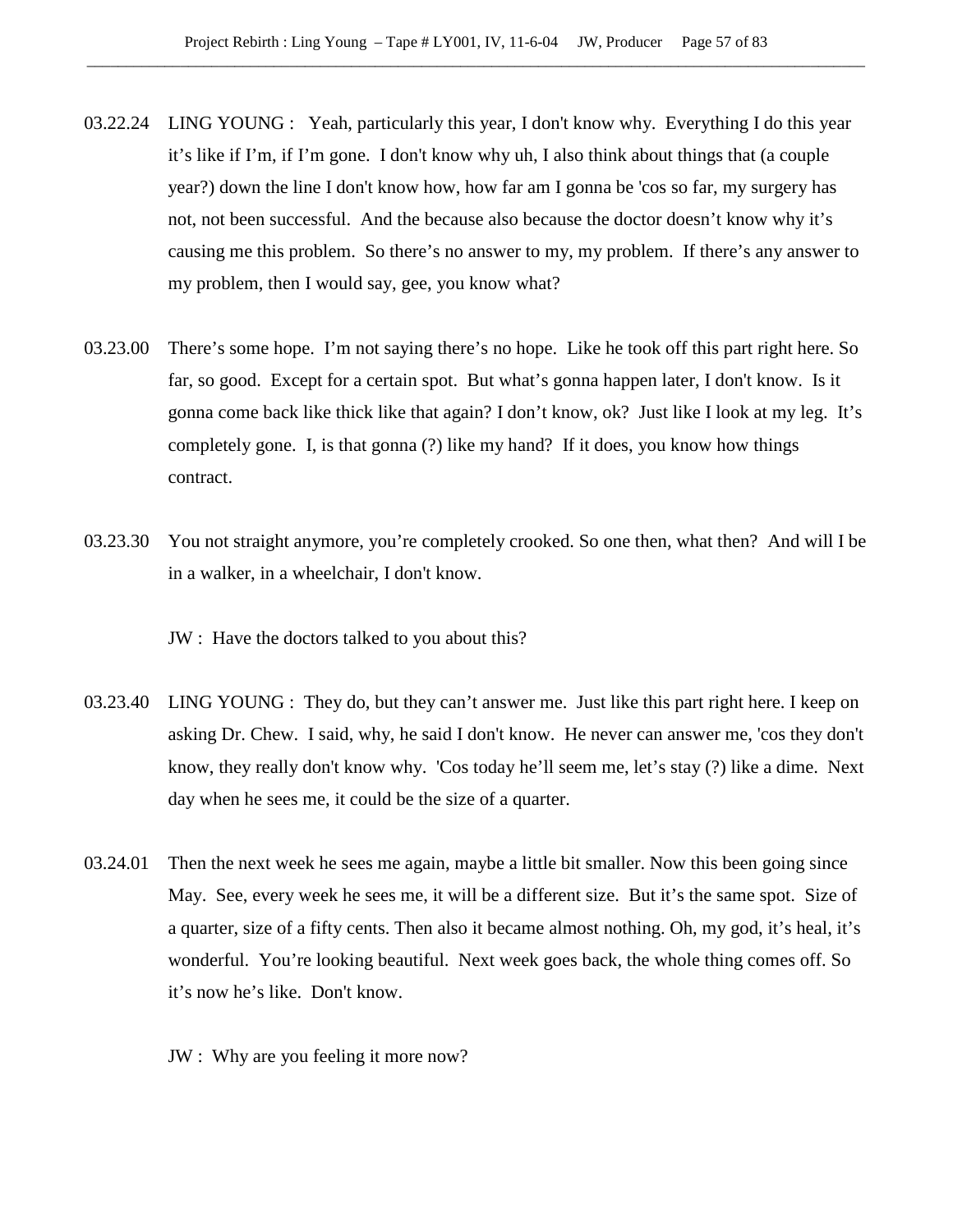- 03.24.33 LING YOUNG : I don't know. I never thought of saying why. I just got that weird feeling. People think why are you doing all this crap for? I said well, I said, well, because in case one day that I'm not gonna be able to move, uh, (?) it's (?) I got something to look at. Who's gonna be with me? Nobody's gonna be with me at that time. I mean, who knows what's gonna happen later in the future? That someone we're fighting, fighting, fighting, fighting, fighting. I said you know what? You keep on saying all these kind of thing. I might not be here tomorrow.
- 03.25.01 So why bother to go knock your brain out for something stupid? I mean, we were talking about things. Donald's a very. He could be very irrational I say it this way. Not to be talking behind his back. He, he could be so irrational to a point is he doesn't mean that he himself, ok? It would be somebody say something to him. Out of just because well, I'll say it this way.
- 03.25.30 We went to a uh, a guy and the guy was saying to him, you know, the, (?) like someone wants to buy a house. And I said to him, buying a house today is stupid. Because first of all, houses is way above what it's supposed to be it, it's costing. The cost (?) me, the house is a couple of years old starting for \$300 thousand. Now it's \$550. And they would sell that within a day. What did they have in there, not a damn thing. Ok. But people 'cos of the interest alone, and they jump, jump, jump into it. What happen you lose your job tomorrow? Who's gonna pay your mortgage?
- 03.26.05 You have to think of something like that. I said unless you have (?) a year of savings, of expense, before like 3 months then it became 6 months, now in order for you to be really comfortable, to make sure, unless you have a job that's guarantee, but there's no job guarantee today's day. There's (?) nothing is a guarantee. Even my son, Junior, making a lot of money, there's no guarantee. If he loses his job, that's it. He's, he's future ways it not making anything.
- 03.26.31 So it's like I look at myself. I'm going through all these surgery. It's just like I go into the office. I was ok, when is my next one? It's just like (?) it's just like jokingly because I know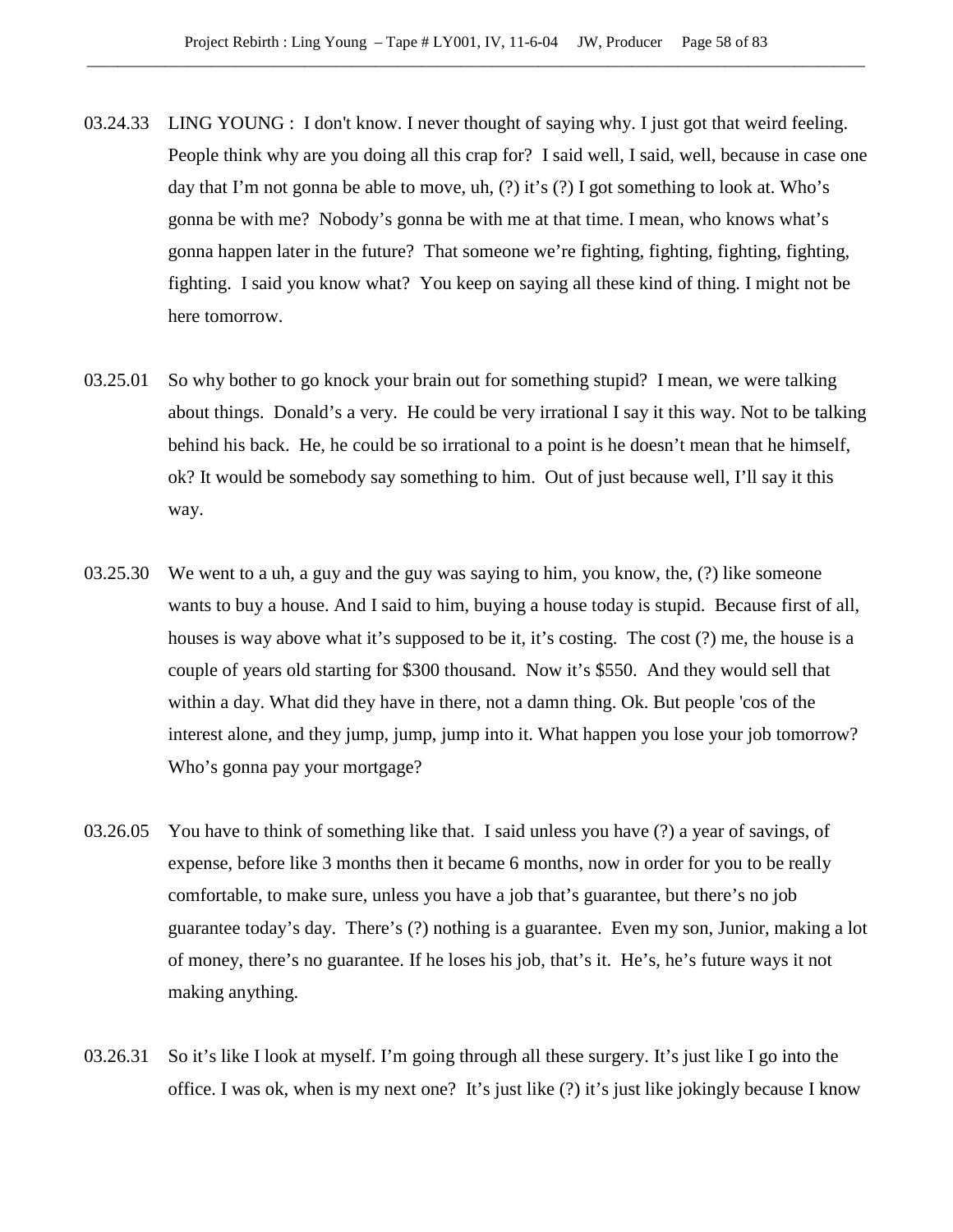who's gonna be the next one soon. So the minute I walk in, once he starts drawing picture I said I know, I'm signing papers. Next thing you know I'm going in. The reason I'm not going in 'til December  $10<sup>th</sup>$ , he's booked all the way down. If he, if he's not booked, I'd be in by next week.

- 03.27.01 That's how it is. And after that, be something else. But like I just said to him is unless it's an emergency, I don't want anything done after March next year. If you could be wait, I'd rather wait. I really don't want to go into Texas with a cast on. 'Cos that would be hell. It'd be uncomfortable, and I'm not good with casts, ok? Uh. He doesn't believe me, but now I think he has to believe me.
- 03.27.30 Or I did lie to him, that's something I never, I guess I don't do it, but I do it to him. Because he doesn't believe in taking it off until like 2 weeks. It can't happen with me. You must take it off.

JW : The cast?

- 03.27.35 LING YOUNG : Yeah. there's no if's and but's about it. In Cornell they do a splint. Ok? Splint, you air out. A cast is, and he's, cast is like inch thick. And the blood would seep through, that's how bad it is. The next thing you know, inside's like gonna heat up. (?) heat up (?) start going bad. But he doesn't listen to me.
- 03.28.10 He just refuses to listen. You have to be in a cast. (?) All right, fine. So I kept my mouth shut. Seven days when I get in, I always make my appointments 7 days. Go in, I said oh, I feel horrible. Feeling wet. Feeling uncomfortable. I'll make up anything I want to make up. Take it off. Sounds good.
- 03.28.33 Put the little one back on, which is ok. But once you air it out, the whole point you got to air it out. Let it just air. So because I remember when I did my finger right here. If I did it on a Tuesday they take it out, put it on the Thursday, no problem. But on Thursday, take it out on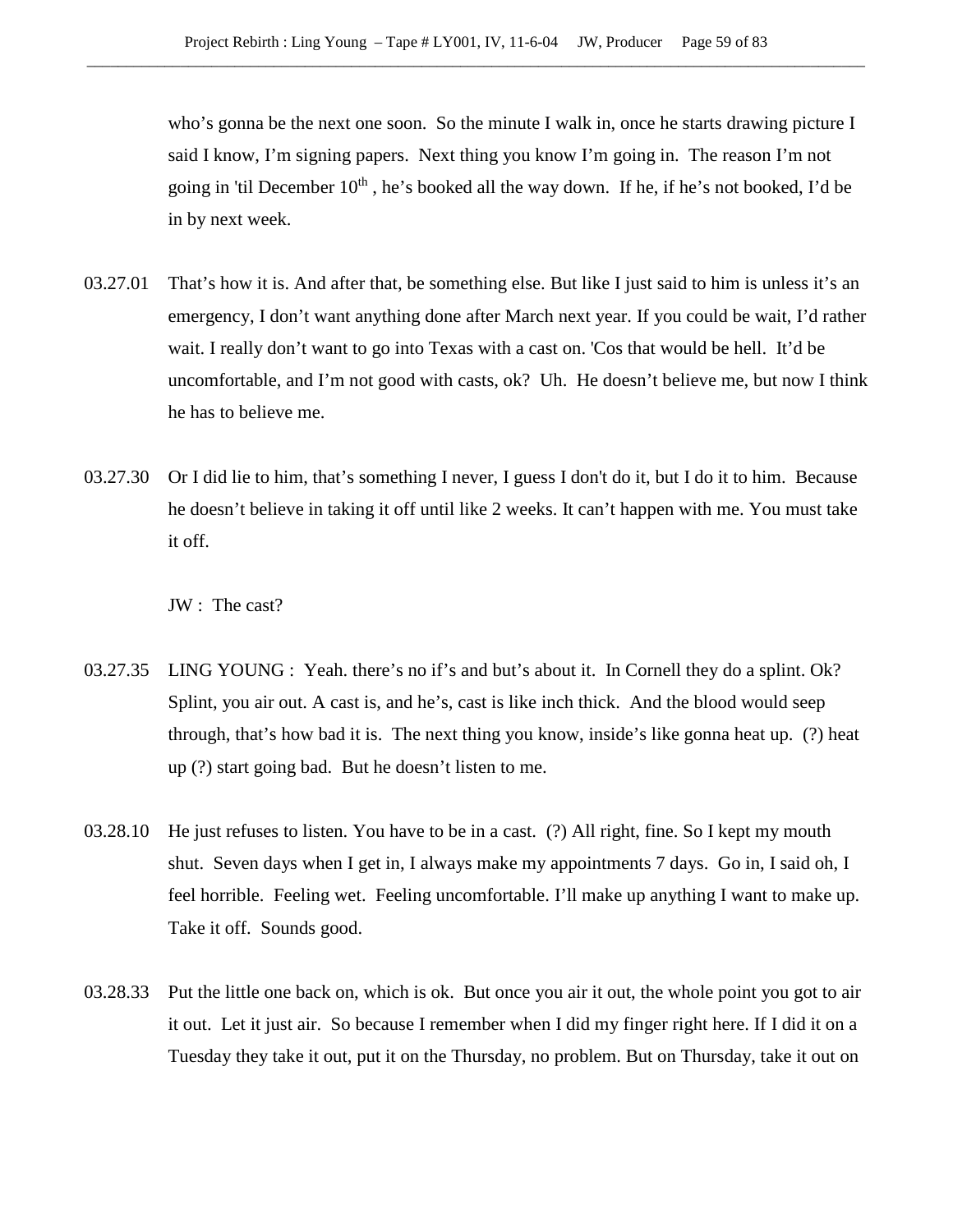a Tuesday I would have a blister. That's how I react to casts. Maybe it's something in there, I don't know.

- 03.28.57 So I said, oh, took it off. Maybe not put it back on (?) puts it right back on. I say, darn that (?) Uh, but then two days later, I start seeing things like here black. Once I see it turn black, and I know it's no good. And I went back to him the two days later I said, Dr. Chew. Sorry, this is black. This is not good. So he said, how many days it? I said, oh, it's (?) ten day. He said all right, I take it off. That's how he saved this hand. If not, this hand would be completely gone again.
- 03.29.29 See, it's the same thing with, second time I didn't do it to him. Ok? The third time I decided I don't care what he say. I'm (?) gonna lie my way out. Because he, he's so old-fashioned that he doesn't trust your judgment. But not knowing that I know my body more than anybody else. I know what works for me, what doesn't work for me. And Donald would say, well, you're gonna become a doctor, you think you know everything? I said, yes, I do. I mean, I might not know surgery and I might not know (?) but I know how my hand reacts. So if he didn't take off that piece the second time around, this whole thing would be corroded to a point that it would be beyond repair.
- 01.30.08 It won't be just uh, as bad as this. It'd be like really bumpy. And (?) they'd probably have to redo this whole thing over again. So that's what I decided to do. When he had this cast on, I knew it was not working, ok? And when I start seeing my, my stitches, and it's falling out, so he said to me don't move, just lay in bed.
- 03.30.31 Sure I lay in bed. I can't turn. I can't do anything. I'd be like this laying down like this. And it's heavy like 20 pounds. So and when you put the skin graft on, it's thin like loose Saran wrap. I think it's about 20 pounds on you, you know it's gonna shear. So he took it off a couple of days. He'll put back some other thing on it. And it hold it for awhile, but it didn't work.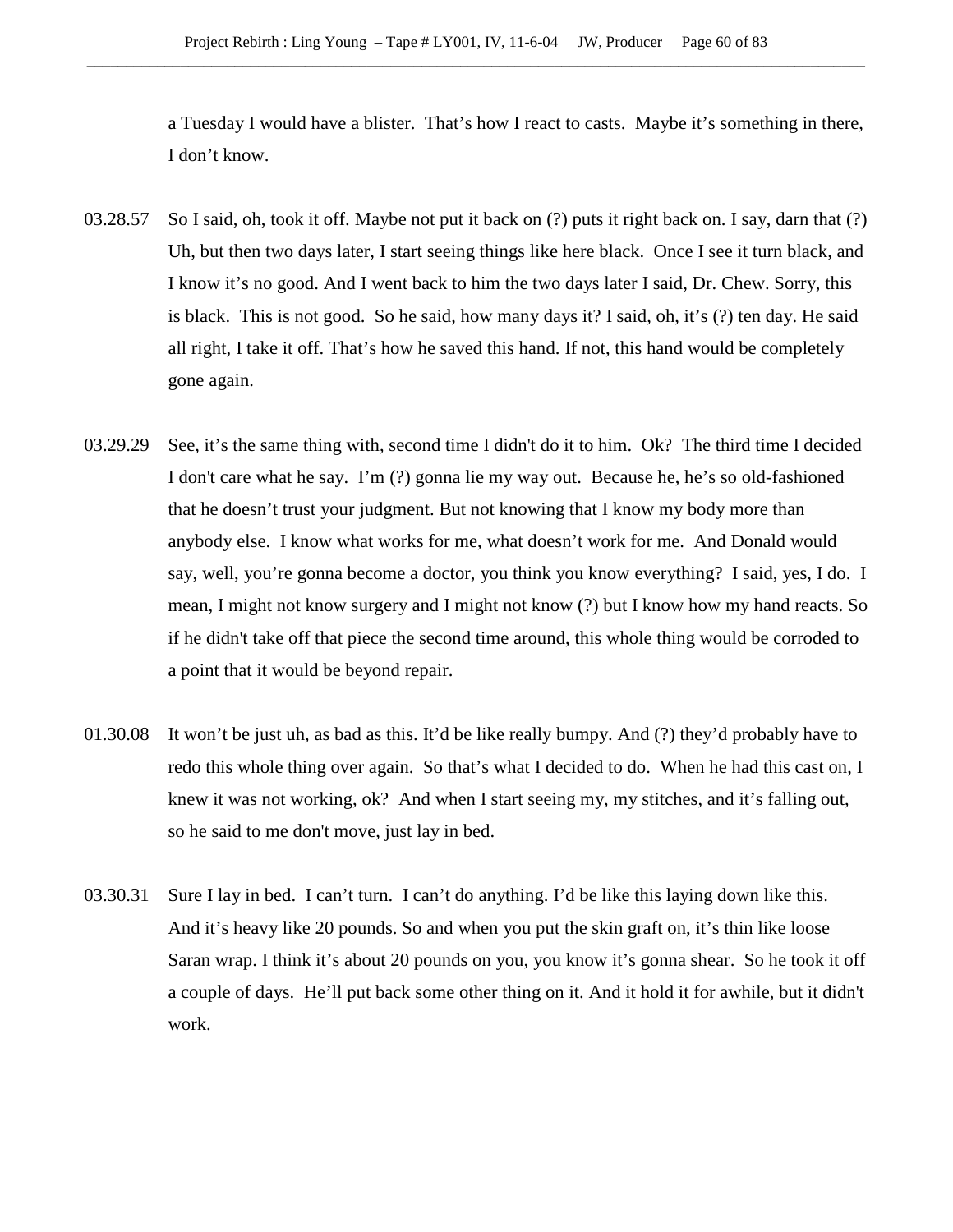- 03.30.58 It just won't stick to my skin. And I don't know why. It just don't stick. So the whole thing comes off again. So now I know, I learn I said, Dr. Chew, I understand you know, you believe in cast. Try to remember casts does not work for me. And if you uh, he still put a cast on me, you know what? Seven days I'm gonna make up my story and have him take it off again. I don't have a choice. I don't want to have a rotten hand and go through this whole thing again. So. He, he'll catch on one day that he know I'm full of it.
- 03.31.28 He'll catch on, but with by then I'm, I'm gonna tell him, hey, why did I do it? Because you don't (?) listen to me. I, I will tell him the truth. When he catch on, I will tell him, hey, you know why? Because you guy don't listen to me. I cannot have a cast on. 'Cos the first one, oh, my god, the first one was so bad it smelled. I, you'd be in the next room and you could smell my hand. That's how bad it smelled. Because it was all completely uh, infected. Because it would heat up, cooked up.
- 03.32.02 I cannot be cooped up. And that's why I, I hate the heat. I always hated the heat and me now I'm, I'm I got the (?). In the summertime, I got to wear it like this.

JW : Do you feel like you're getting your feistiness back?

- 03.32.21 LING YOUNG : I'm getting very nasty (LAUGHS). Not just feistiness. (?) you think I'm mad at you, you know what before? Boy, I'm bad. I'm very bad. I don't even realize how bad I am, ok? I don't normally use certain words. And I've been using it for out of no reason. Even the other day my brother said, gee, what happened to you? I said I don't know. Just (?) just come out. I, I don't know what it is. It's just maybe 'cos I'm so damn frustrated lately.
- 03.32.59 And (?) maybe Richard's wedding gotten me to a point that I was so (?) like this. Because I, I guess I was supposed to go to surgery. It got me to a point that I was, I went to the hospital twice. 'Cos my heart was pumping to a point that I uh, said the, they almost killed me. But then I said to myself, when I started to feel this way and I feeling that (?) grabbing of the thing, right away I said this is it. Stop. Taking my happy pill.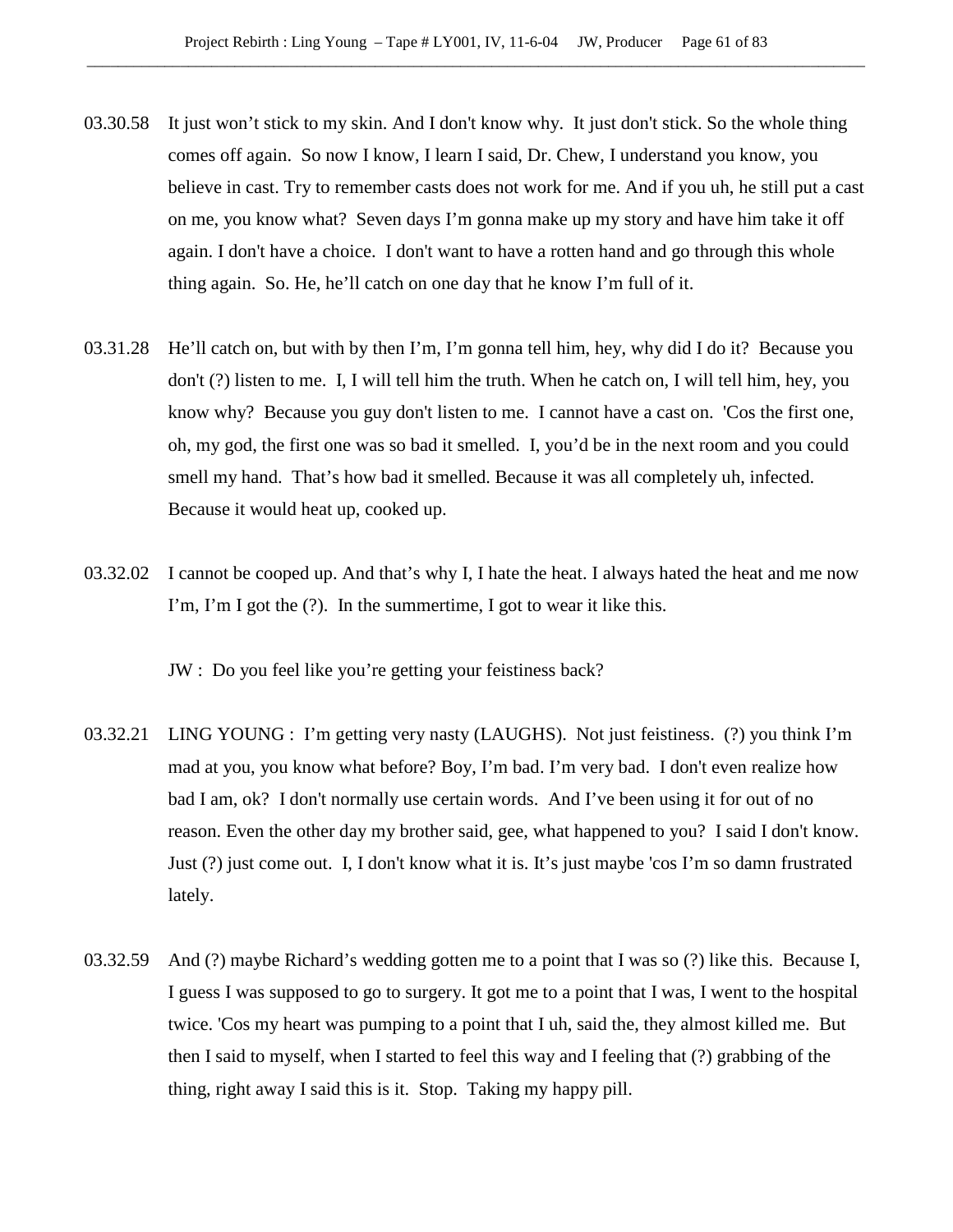- 03.33.29 I call that the happy pill. I said (?) if I needed more, I said, I have decided, I said, if I have a heart attack, if (?) I have a stroke. You guys are not suffering. I'm the one that's gonna suffer. I said I'm not gonna let you guys do this to me. 'Cos it's the truth. If anything happens, I'll be the one suffering. Not them. They might be taking care of me for (?) But who's gonna be the one who's be laying there like a, like a dummy or whatever, or can't move. Me.
- 03.34.00 So I said I'm not gonna let you guys do that to me. So the minute it happens, I would say ok, this is it. Get the hell out of my face, get out of here, period. Don't come even near me. I'll take my pill, shut the door and just try to calm down. I do give every uh, I'm very quicktemper. Worse than before. Uh, but I'm also at the same time a lot calmer than what I am on certain things because I say well, you know what? If I can't change it, I'm not gonna bother. I'm not gonna waste my time.
- 03.34.38 Just like what Richard's wife is doing? I won't waste my breath. I will not even bother if she comes in, she say hello, fine. (?) I'm just as happy. So that's how I see it. I'm not gonna go crazy over something stupid like that anymore. 'Cos it's not worth it.

JW : What does it feel like?

03.35.01 LING YOUNG : One way and then I'm doing the other thing (LAUGHS)

JW : Like a river?

LING YOUNG : Yeah, back and forth like a little  $(\sim I \sim)$ 

JW : Like hiding out in an eddy?

03.35.21 LING YOUNG : Yeah, I can hide, yeah, sometime, but not all the time. But I did say to myself it's not worth it, it's not worth it. But not all the time it could do that to me. I, and not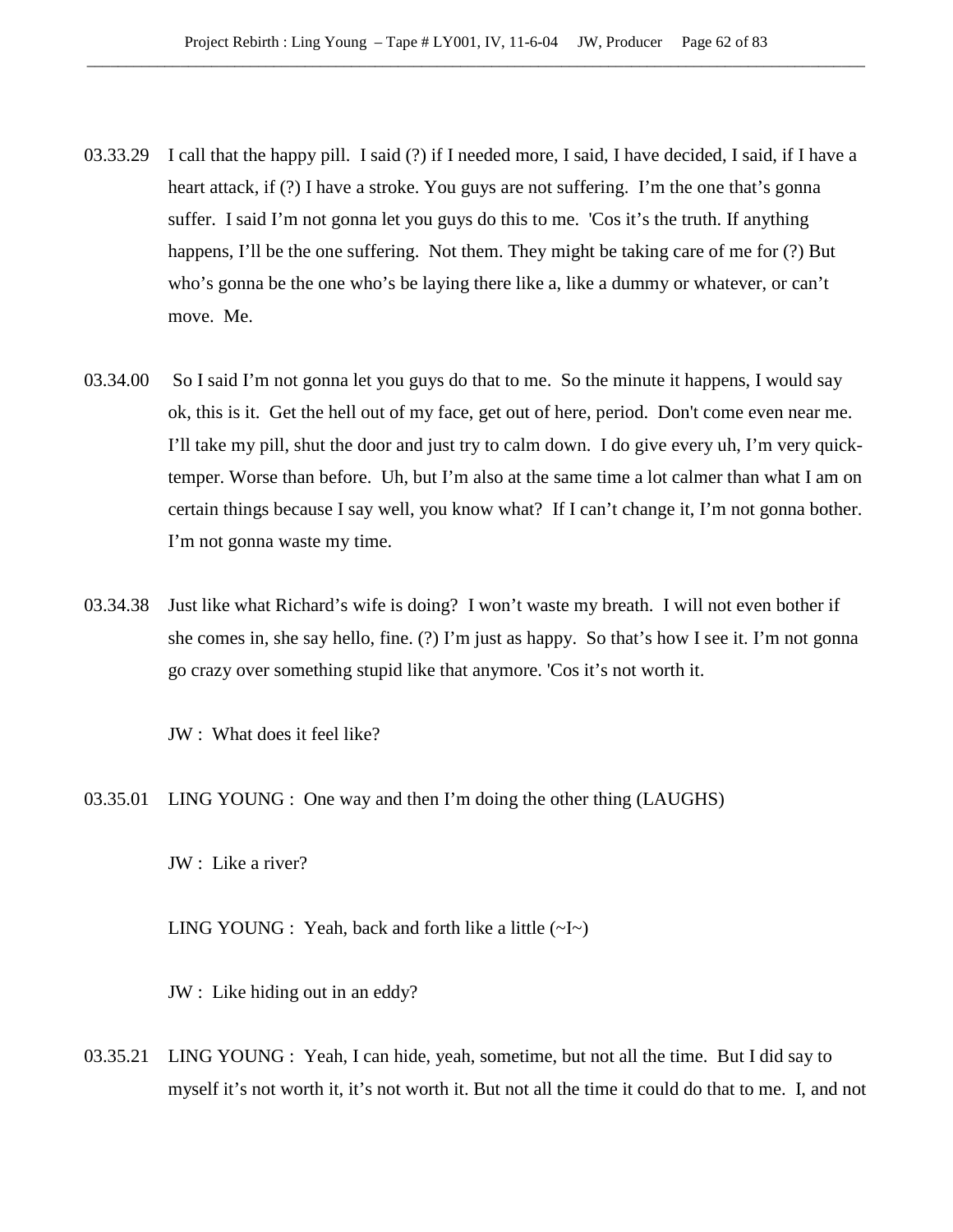all the time I'm gonna say it's not worth it. And I just let it go. But sometime it just got just go crazy. This, it just go over my head and just like completely lose it. I lose it a little bit more of than the usual. Ok? If I, I found that happening. But I also find it happening that if I do lose it a little longer than expected, like if I (?) then I start having this part right here grabbing me. And I know I said, if I don't stop, I'm gonna be in trouble.

JW : You can feel it?

- 03.36.00 LING YOUNG : Oh. Yes. Oh, yeah, oh, yeah.  $(\sim JW \sim)$  No, this is, this is happening to me. I told you since this year with my two operation, it was stopped. Ok? The first time it stopped it because I have an abnormal EKG. They refused to do it. I got to go through a stress test. I went to another, other test. I went through, you don't know how many tests I went through. Uh, they inject thing to make your body feel warm, injecting to make your body glow.
- 03.36.31 You name it (?) you name the kind of test they give me. Went through this, all this tests. It just happened (?) my heart beat is gonna be not gonna be the same. It hasn't been the same since 9-11. But it's gotten worse. But then I start feeling my heart's like sometime before which is like my heart's about to jump down in my body. That's how it felt before. But now I could feel the pain. So I said, ok. So that means it's getting worse. That's why I said (?).
- 03.37.00 I'm not gonna let this, this do, do that to me. Once I feel that, and I say you know what? Please, just go away, please. Or sometime I, I don't even care. I don't control myself. I just carry on. When I carry on, that's when I get into trouble.

JW : Is it sometimes good to let go?

03.37.24 LING YOUNG : Yeah, but not in my case. 'Cos (~JW~) I could get in big trouble. In my case, when it gets so wound up, I could cause myself a lot of damage. And you know once you have a stroke, you can't, once you have a stroke or heart attack or whatever you want to call it, you're not the same. Uh, then you really got to be so careful that you, that you'd be living on the edge (?) every minute. So I don't want to get to that first step. And I even said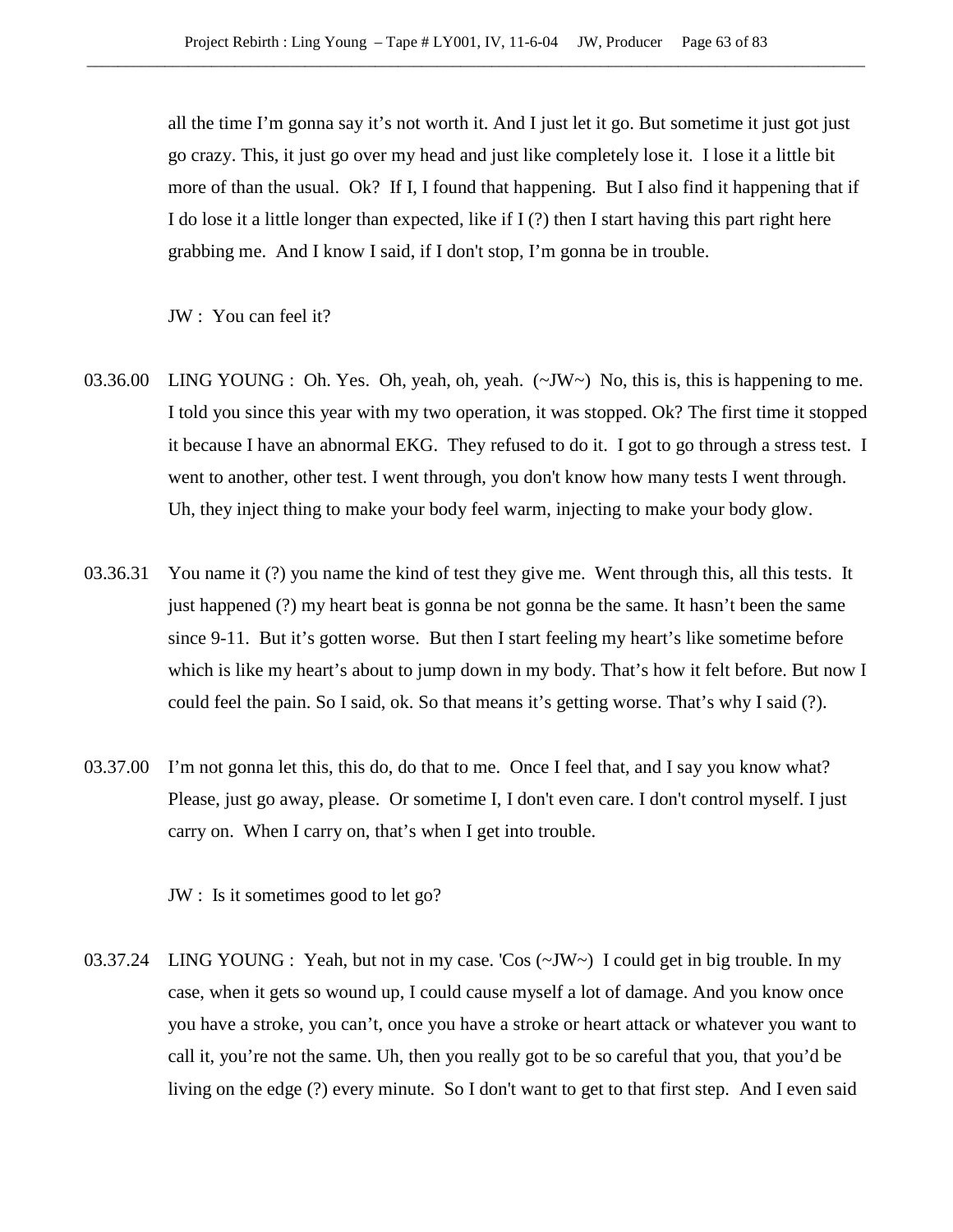to Donald, I said, when I get to the first step, assuming I have a heart attack or a stroke, you not suffering (?) you're not taking my pain away.

- 03.37.58 You're not taking my, my (?) you know, you could become useless. You're not doing, you're not taking that away from me because you're not, excuse me, you're not gonna be me. You could be there, oh, I'm so sorry that this happened. But then you're still not suffering what I'm gonna be suffering, ok? I cannot let this happen to me. So that's why I kind of (stop it?) sometimes (?) you can't and (?) just go a little crazy. It's just can't stop. 'Cos when they get so irrational it just like you can't understand why for an adult even my kid to be so irrational that they would uh, (?) their best word is like yeah, ok, you know everything.
- 03.38.38 You know, you don't know everything. I said, no, it's not that way, I know everything. Only because I'm more reasonable than you guys. You guys just only act on what comes in front of your face. You guys never think about what's the consequences. You just do it because I want to do it. You don't do things like that. When you do things, you have to think about what, what happened. Maybe I'm overreacting.
- 03.39.00 But except that 99% of the time that they come back to you, you know what? Gee, you're right. But they still don't think that oh, gee, but oh, you're right, but still you're (?) you are controlling. Uh, so I said one time, I said, I finally say you know what? If I was controlling to a point that I was control everybody's life the way I'm controlling everything else, you guys wouldn't be here, ok? So let's cut this. So I said to them, so. I don't know. I'm trying to calm down.
- 03.39.30 Trying. It's pretty hard (LAUGHS). It's very hard. (LAUGHS) It's so hard that I can't, sometime I said to myself, I said, oh, no, you guys are so (?) you guys, these guys are so stupid. (LAUGHS) I just can't help it. (?) especially my oldest son. He's 29, he's gonna be 30 this year. But he's like, no, not this year, next year. He's like I want to choke him. He's like an 8-year old.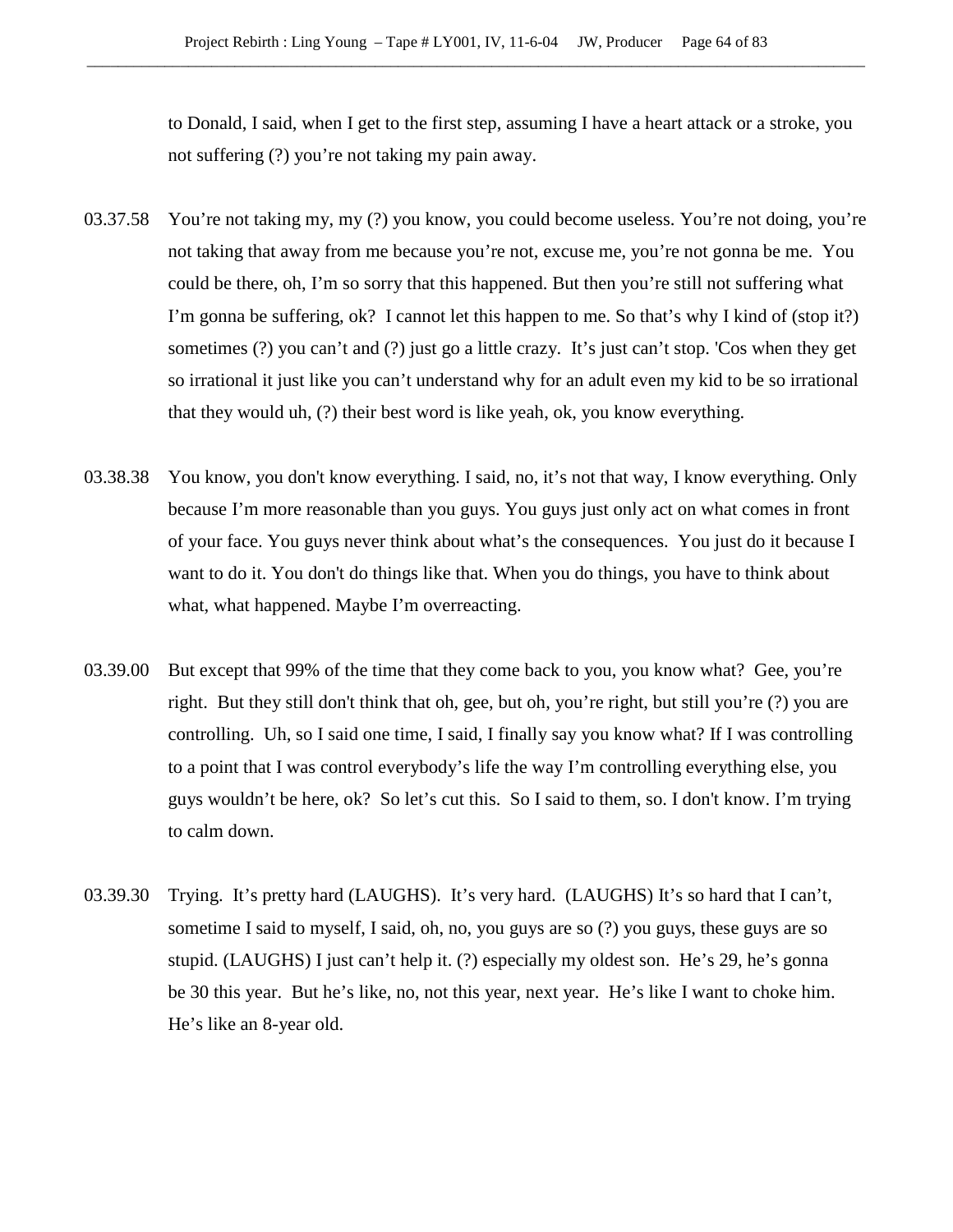- 03.40.02 And he, his fiancé is also an 8-year old. I want to choke them. It's like he uh, she's a vegetarian. So we went out to eat one day, be (?) way and we're eating and then she was stupid enough to ask Donald a question. Donald was joking. He said, how do you feel now that your son's marrying a Taiwanese? She's talking Taiwan. So Donald, you know, not thinking. Totally against it.
- 03.40.30 But he was laughing when he say that. Oh, my god. For the whole evening, she was quiet now. We have no clue what happened. Junior called and started screaming. Whoa. Now that hit me, hit me in the wrong way. I said listen. I don't want to (in camera?) say it off camera.

## (OFF CAMERA REMARKS)

- 03.43.46 LING YOUNG : (MID-STATEMENT) there's two type of Taiwanese. One is really rigid, one is like just (?) like us. I don't care what you are, you're Chinese. Ok? I don't care you're Taiwanese, (Foocanese?), or Cantonese, you're Chinese. To her, she's Taiwanese, that's it.
- 03.44.02 Uh, we're talking about language one day. She said oh, no, that's not Chinese. And I (felt like?) saying, excuse me? If you don't call that, what the heck you call that? Written language is Chinese, is Chinese. I don't care what you call it. So I know she's the extreme one, so I don't really bother with her with that. But uh, she's so to a point is we, I actually went to Texas and I told you. I went to Texas to meet the parents, the right thing to do.
- 03.44.33 So flew all the way to Texas and I said, well, no, she come uh, she (?) vacation, she can't go, dada dada, the whole nine yards. All right, so we went, we took a look at it. And uh, they saw the place they liked, and it was kind of, pretty, pretty decent price. And of course what does she do? They flew there again to take a look. Of course she's, I mean, I would have said to her, Junior, she's not gonna pick it from the pictures.
- 03.45.01 Oh, no, no, she would do it. I said no, no bride's gonna pick, pick, pick out things just from the pictures, ok? So what do they do? They spent another weekend, spent another day taking off, then another two airline ticket to see the same place before that she could have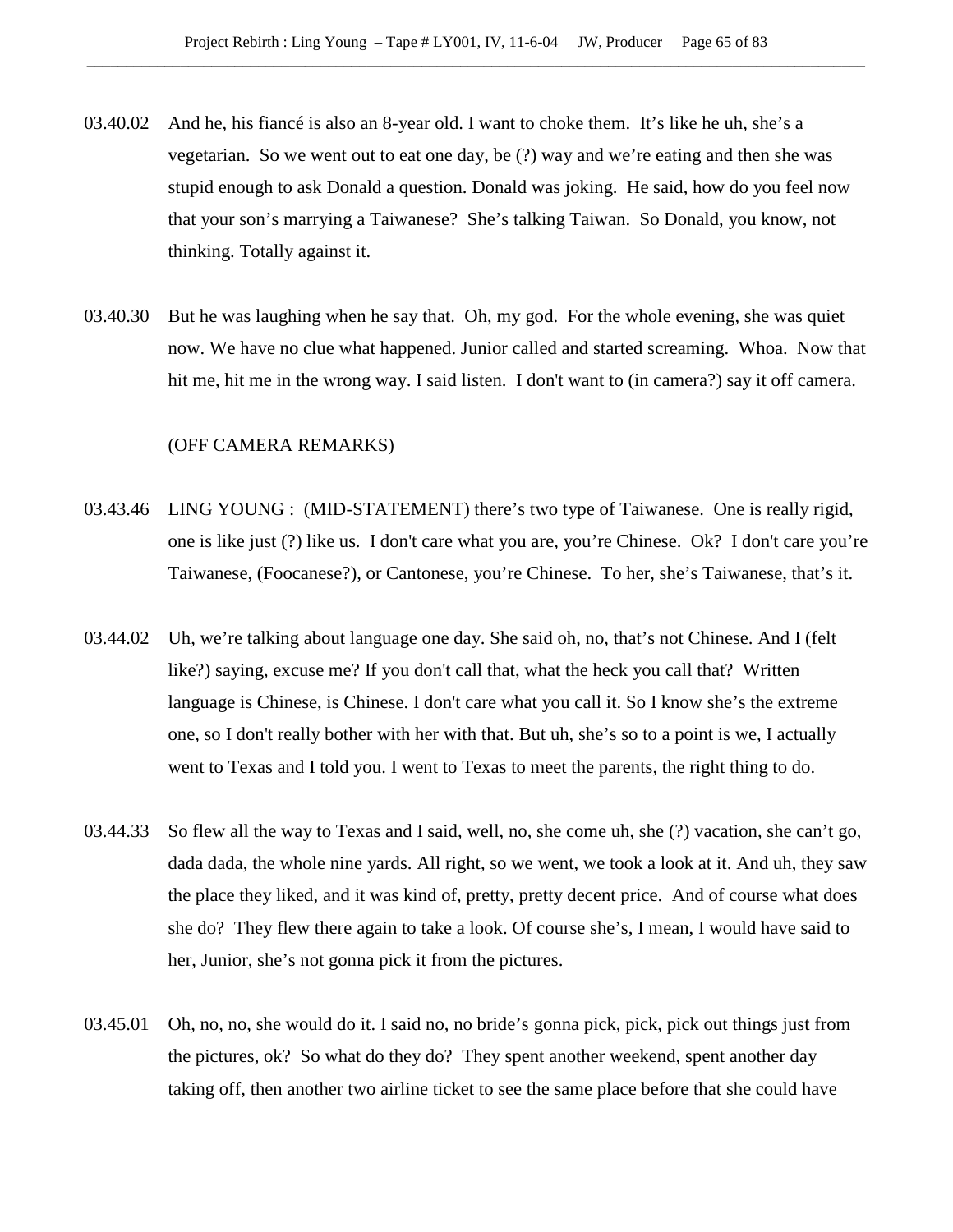seen at the same, the first time. So what did they do? They wasted almost a grand just doing that. For what? That's what I'm trying to teach them to do. But all right, whatever. You're 29-year old. You should know what you're doing.

- 03.45.30 So, so uh, so now we're having two weddings. The father's uh, actually very nice. But Junior's trying to change his whole lifestyle to please her. Means that my son is not a vegetarian. He's a meat guy, complete meat guy. He wouldn't even touch a piece of veggie. Now he's a complete vegetarian, and I'm like oh, my god. She don't cook. She won't touch the food. So that means if she, he don't cook, he's not eating (LAUGHS).
- 03.46.00 So, so he would have a wife doesn't clean (LAUGHS) doesn't cook, doesn't do anything (LAUGHS). I said, man, oh, man. I said to myself, good luck. (LAUGHS) Richard's wife does the same thing, too. So (LAUGHS) I said, they say you always marry (?) somebody like your mother. But (?) is definitely not me. (LAUGHS) So I'm just laughing, I say here you are. Well, Junior, you come home, you're half dead. You're working to like 8, 9 o'clock, and now you come home like this?
- 03.46.30 Well, honey, there's frozen food in the freezer. I'm just laughing because this is the kid's day. Nobody know how to cook, and she wouldn't touch it. At least her mother (?) actually her mother and her brother's a vegetarian. Her father's not. But she would prepare the food for her, for him. He, she wouldn't go near it. She'd sit there, she eats just like a little princess and then after that, he cleans up after her. (?) sit there like gee (LAUGHS) that's not too bad, you know? (LAUGHS)
- 03.47.02 But uh, that's their life.

03.47.13 END OF TAPE # LY003, IV, 11-6-04

**TAPE # LY004, IV, 11-6-04 Ling Young JIM WHITAKER, Producer/director PROJECT REBIRTH**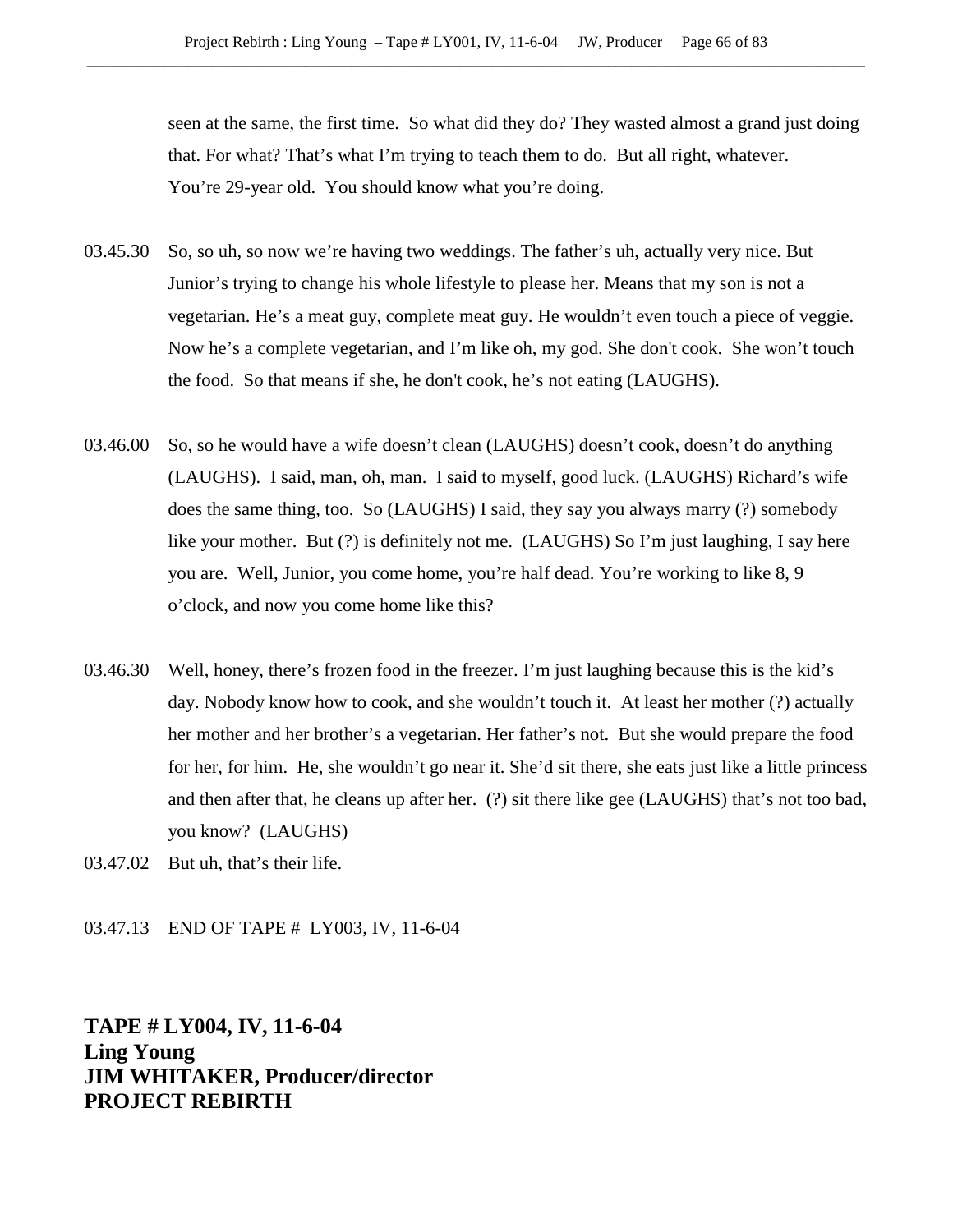# 04.00.30 PICTURE UP

JW : What else about your happy pills?

- 04.00.40 LING YOUNG : (LAUGHS) Oh, that's great pills. That's actually not a very strong anxiety pill, but that does help me.
	- JW : What about pills in general?
- 04.00.49 LING YOUNG : Oh, god, pills in general, I have tons of pills. I still taking a lot of uh, pain killers. I don't mean pain killer, nerve pain pills. I do still take my uh, itch pills, because sometime I got into an intense pill, intense that I take double douses.
- 04.01.04 I cannot help it. I always carry my pill box. Uh, like I said, I did wean off on the, on the (Neurotin?) which is (?) for nerve pain. And also I could handle it, I said, it's no use, I have to go back. You just can't get all these (?), it's not very addictive. 'Cos Dr. Chew doesn't like it at all. He wants me to wean off of all of them. I couldn't do that. I tried it.
- 04.01.29 I tried it a couple of times for the, the minute I do it, it's just like it just go right back in.

JW : What happens?

04.01.36 LING YOUNG : I would be sitting here talking to you and all the sudden I just get this  $(?)$ like this, you just actually you get like almost like electroshock.

JW : Your body will jump?

04.01.44 LING YOUNG : Yeah, you just jump because the whole thing just go right, right away through your leg. Almost like shooting stars on (?) your hand. Or makes, especially this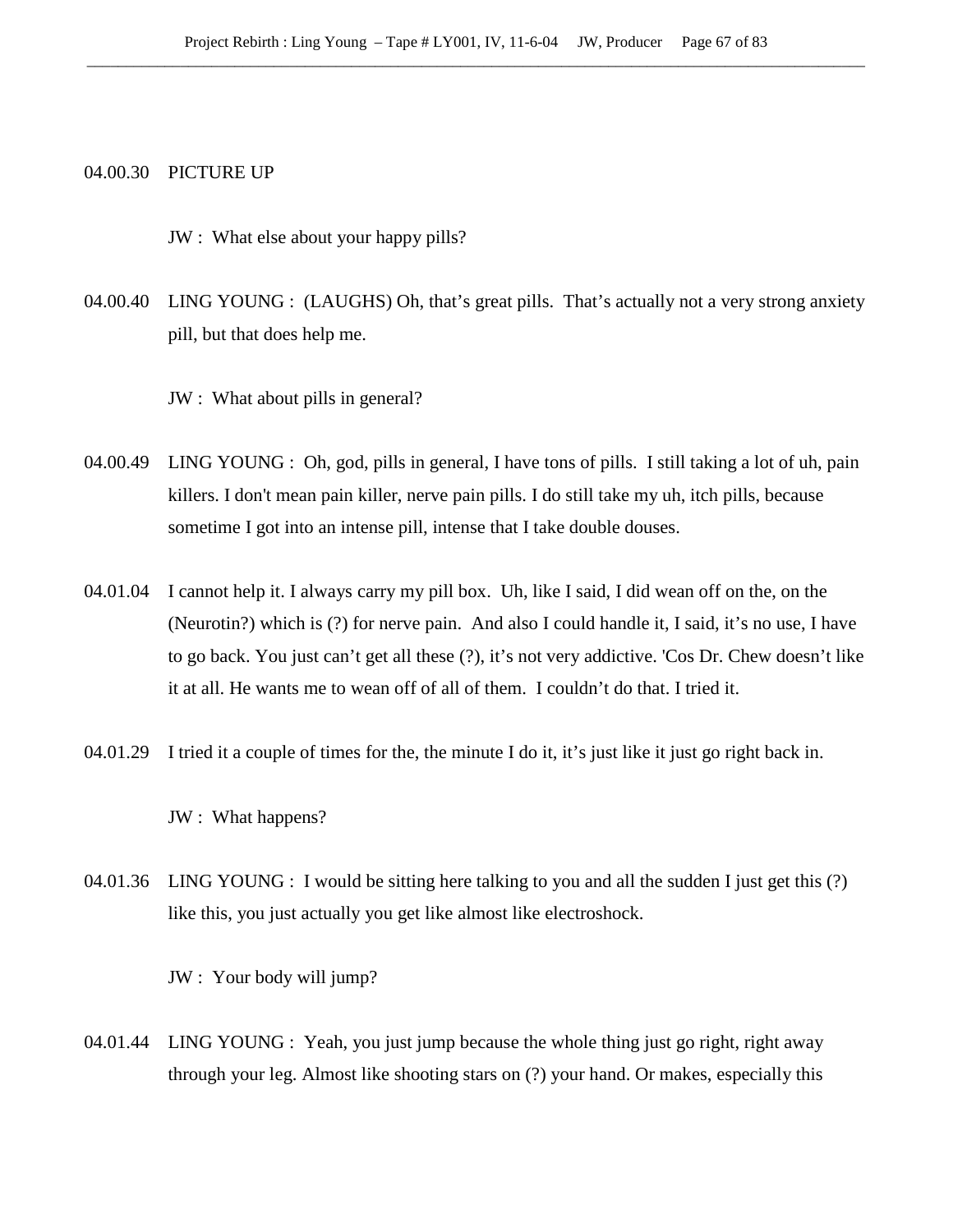hand, mainly this hand. You actually would jump and that's, and it hurts. It not just like, like a shock. It's like electric shock go right through your body and you just literally jumps.

- 04.02.02 So I tried that a couple of times and it didn't work out 'cos I, I said to him, I said to Dr. Lamett, I really want to get off of these things, 'cos now I'm kind of gotten (?) part of my motion back, do you think I really need it? He said well, I really don't think you should take off it. I said, but I don't want to stay on it forever. So he said, all right. I tell you what, just wean off a little bit. So I did that. Didn't work out. I think we tried it at least twice already.
- 04.02.27 So this week, when Dr. Chew ask me about the pill, he said why you taking this pill? I said, well, because we tried it for many time and it didn't work out. Well, I really don't like you, don't use the pill. I said, well, I'm sorry. (LAUGHS) He says, (?) Dr. Lamett is the pain management doctor. He controls all my medicines. Now I can't sleep without my sleeping pill. I mean, there was, I think the only time I actually slept without sleeping pill was the day after Richard's wedding. Was, I guess it was like a (?) you know, like that. Like a release. Other than that, it's no way.
- 04.03.01 So Donald gets very mad at me that I go to bed early. Donald, you don't understand. I can't sleep. If I do go take the sleeping pill very early in the morning, let's say at night, and I go to bed at 12. I get up 2, 3 o'clock in the morning, I'll be in trouble. You know nighttime is like somehow like you, you're very intense and itch. I literally would kill myself by itching. I would scratch to a point until it bleeds. I said, you don't understand, but somehow it doesn't sink into his head.
- 04.03.32 He would not understand why. So finally that actually was actually last week. I finally got really, really, really up to a point so frustrated. That's the time I almost got, got that part. I said listen to me. Like you say it's my body. Ok? I know what my body's looking for. Try and understand I cannot sleep. If you, if I sleep, I wake up in the middle of the night, 2, 3 o'clock, what would you like me to do, 2, 3 o'clock in the morning?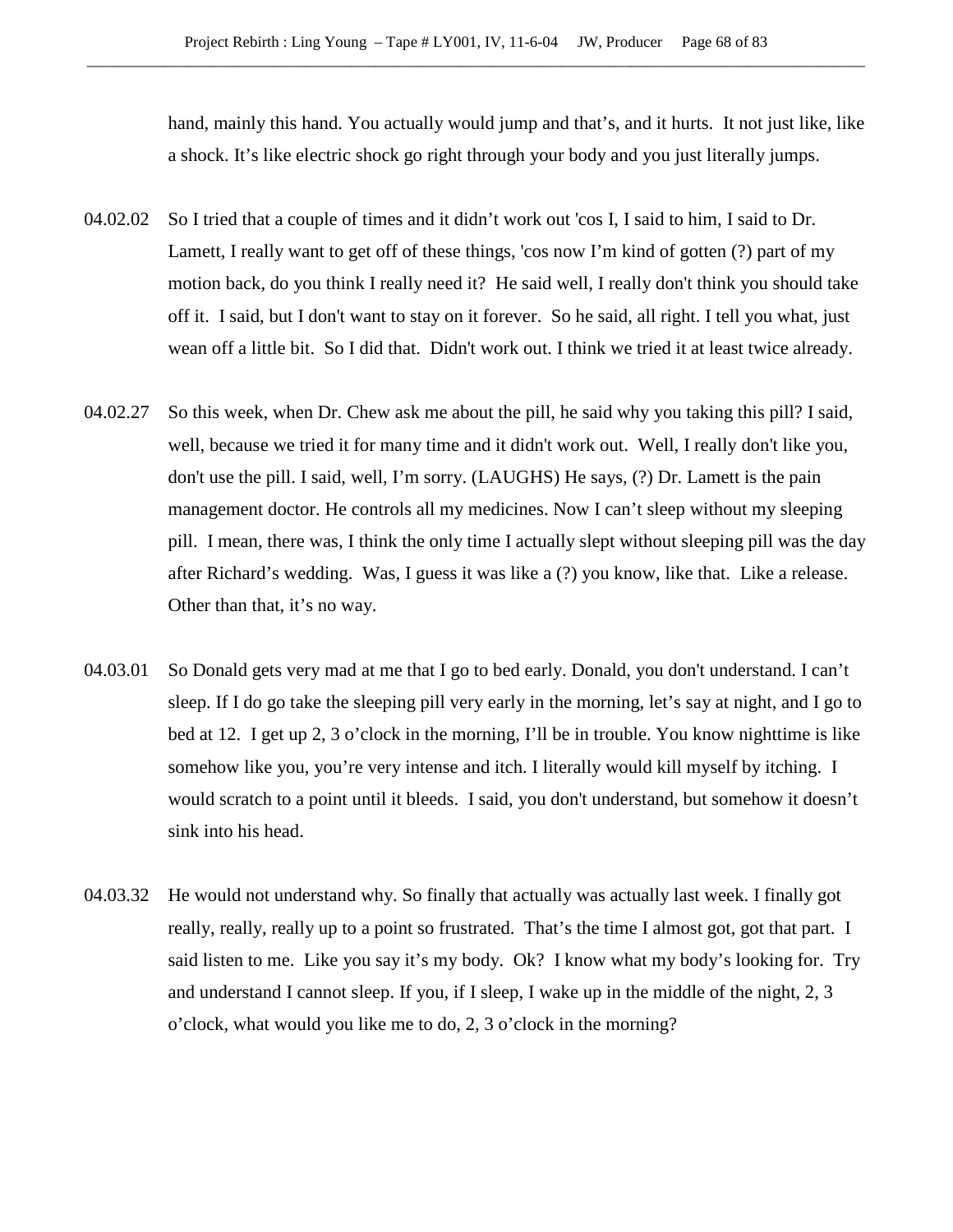- 04.04.05 Can't do anything. Oh, I can do scratch until a point 'til I bleed. Ok. How come you (dong understand?) but, but then you don't go to sleep and then if you fall downstairs, you know what? If that's the case, let it be. Maybe that's the way it's supposed to go. Just leave me alone. I said, just, just, just, just complete ignore what I'm doing, please. You do what you have to do, just you have to go to sleep, just go to sleep. So I'm gonna sleep downstairs until you're ready to go to sleep. I said no, you're not.
- 04.04.34 Not when I'm working, you snoring. (LAUGHS) (?) in hell. 'Cos you know, I have a futon under all that (?). It's no way I'm gonna be trying to do some paperwork and you'll be snoring in the back of me. I said, you just go do what you have to do. If it does happen, 'cos sometimes they do (?) finding me (?) around on the floor. 'Cos I just completely just (?) you know? Just knocked out. And some (?) uh, if I take the pill and then go right upstairs, I do sometime fall. But things happen.
- 04.05.03 What am I gonna do? I can't control myself, ok? I have to take the pill. Sleeping pill-wise, if I don't take it. I tried it, I could be all day without sleeping. I could literally could stay up all night, all day, without even taking a nap. I'm talking about 24 hours or more. I had tried that. I try everything.
- 04.05.27 Tried to like no coffee, any of the, all these other thing. Soon as it didn't work, I said forget about it. I'm gonna having my cup of coffee a day. I haven't drank coffee like for over a year after I got hurt, 'cos I, I was afraid to drink coffee? 'Cos the caffeine's no good for you and all this other nonsense. So I didn't drink my coffee. And I still didn't sleep, so I said forget it. The heck with it. I won't drink, I drink one cup a day, that's all I do. Uh, so I try to, then, and that's the time when I got real, really, really uptight.
- 04.06.00 Because it was driving me crazy that I don't sleep and this and that. And then when I go upstairs, I wake him up. I said, well, you can't have it both way. If (makes?) you feel better, he gets up at 4:30 to go to work. I go to sleep at 4:30 then. What do you want me to do? I cannot go to sleep because when you want me to go to sleep, it can't happen. I have to sleep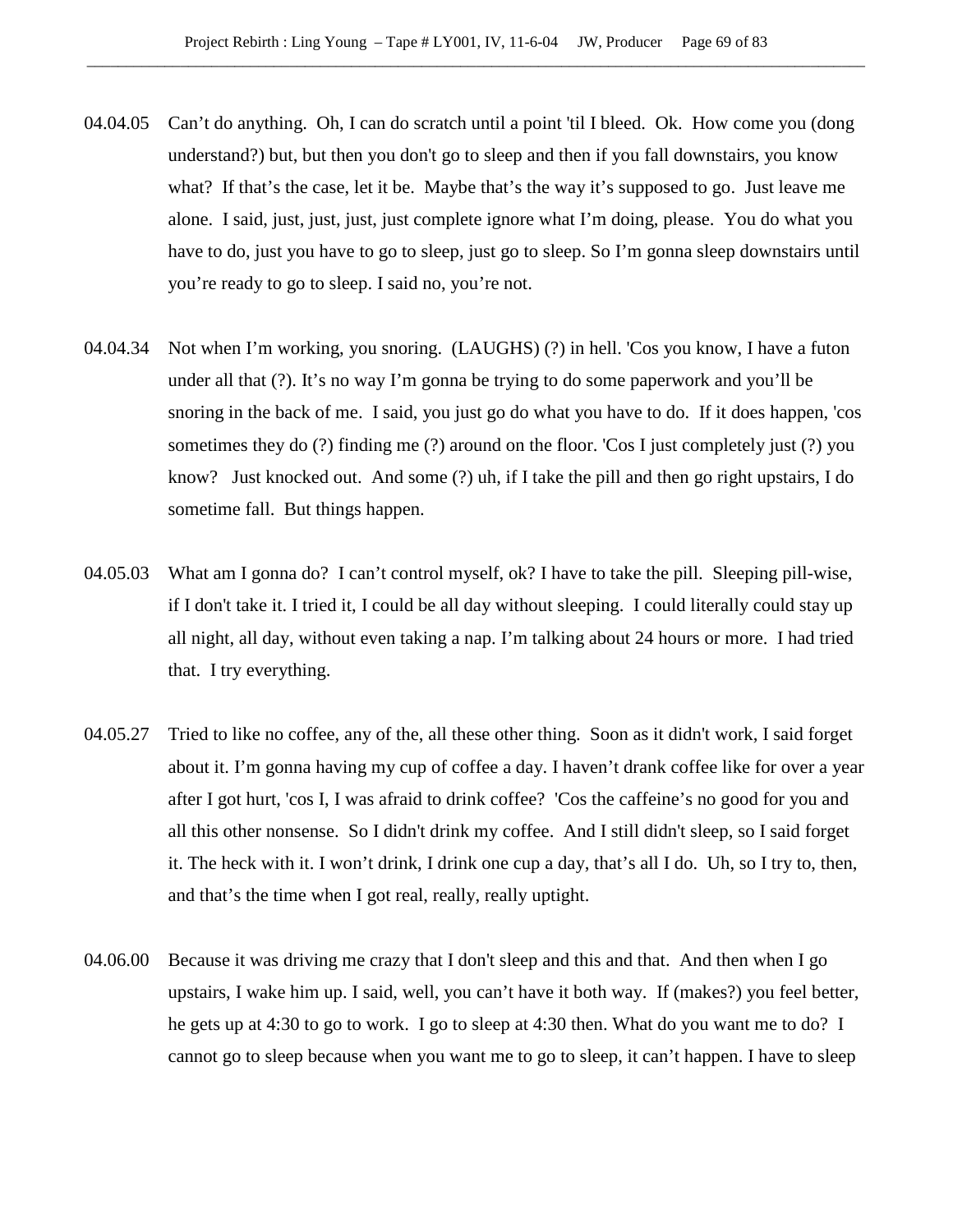when my body tells me ok, Ling, you're ready to go to sleep. If my body doesn't tell me, I can't do it. If it take the sleeping pills, and this is the bad part.

- 04.06.30 I take the sleeping pill. If I sleep, I'll be ok. But God forbid I wake up after like an hour or two, I'm in deep, I'm in deep trouble. I'd be so itchy. I don't want, I cannot describe how itchy I am. That I want to rip my skin apart. That's how bad it is. So I have to do it my way. People don't understand why this is your way. Why is this, why is that? Because it's my body. You don't understand how my body works. Well, you think you're a doctor?
- 04.06.59 Yes. I, I know I'm a doctor in that respect, 'cos this is my body. The doctor does not know what I'm going through, ok? The doctor could prescribe me a pill. The doctor could try to (?) correct what I, was wrong with me. But the doctor cannot control mentally when I could, when I cannot sleep. That's was something that we always constantly, constantly fighting about. (~JW~)That they don't, he doesn't understand why I cannot sleep early. I said, well, Donald, because I can't. Ok, like yesterday I try to sleep early so I could, because I come here early.
- 04.07.33 Didn't work. I was up about 3:30, 3, 3:30. But I'm ok. Did you see me like I'm gonna like falling asleep? No. This is me. We don't. either in our group either they sleep very well, 7- 8 hours, or you don't sleep at all. And I'm (LAUGHS) and I'm one of those other people. Maybe 'cos I have so many things going on with me and I'm, I'm itchy, I'm this, I'm that, you know, I, I'm sitting here not itching too much 'cos I talk about the doses of my itch pill (LAUGHS).
- 04.08.05 Otherwise you'd be seeing me like a monkey over here. So I'm like, that's the constant battle in the house because of that. Uh, not because he's (?)

#### (OFF CAMERA REMARKS)

JW : You appear very good, but I get the feeling when Donald looks at you, he doesn't get how you feel on the inside?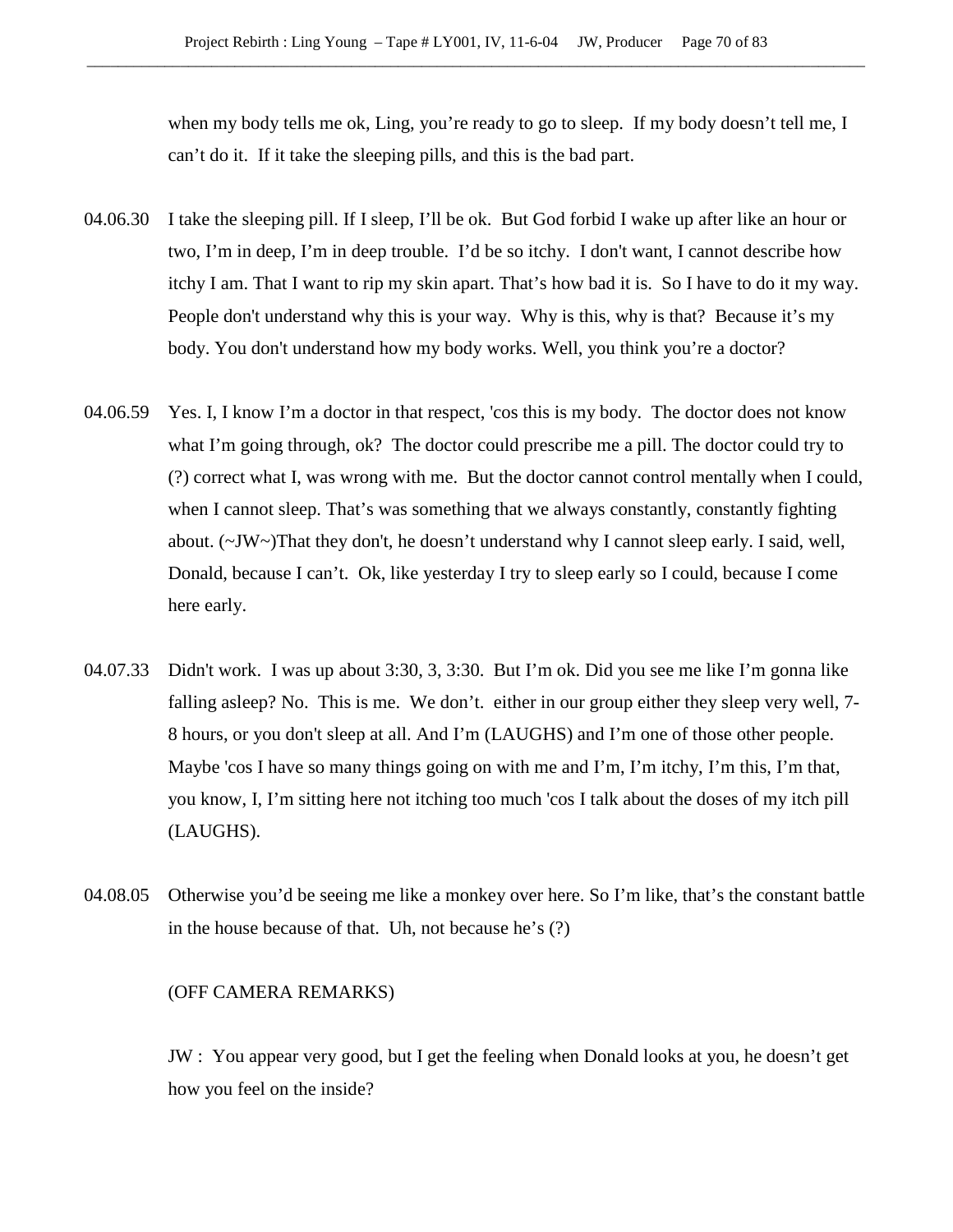- 04.38.37 LING YOUNG : That's the thing. That's the biggest problem. He think I'm, I'm just back to normal, just like that. I could do everything now. But I said, Donald, you're not, you're not looking at the, you're not looking at the whole pictures. This is not the same me 3 years ago, ok? I'm a different person. I used to come home and do so many things, ok? I can't do that anymore. I can't concentrate. Especially when he said to me that I'm using my, my, my uh, my lapse of memory as an excuse.
- 04.09.02 That, that I went berserk. 'Cos I don't remember. I really don't remember.

JW : What about those lapses?

- 04.09.12 LING YOUNG : You could, let's say like (?) sound like I'm, I'm faking sometime because it's, that's what it seems like. Remember before you stopped the camera before? I asked you what it was I was talking about? I literally in my mind I don't know what you were saying, what we're talking about. We were talking about something about Donald but I don't know the detail where we're going or what we're doing.
- 04.09.32 Ok, we would be talking something and I'm talking to you right now like this, and all the sudden, I don't remember what we're talking about. I be sitting here looking at you like, ok, what were we talking about? I do that to Marge all the time. That's the reason why, 'cos Marge is my home (help figure?) you, you met, I think you met her once. I would say Marge, what the hell were we talking about? So (LAUGHS) she was like oh, we'll talk about this and this and that. I, I mean, I was (?) my mouth's still running. But I, all the sudden I would say ok, what were we talking about, just like that.
- 04.10.04 Or just slight distraction. I completely forget what the whole conversation's all about. So that, they said it has to do with the pill. And also (?) to make me and I talk sometimes that people don't understand me, 'cos I, I kind of (?) like that. And I (?) I even when I realizing myself things come out of my mouth, (?) like that. And I have no clue what I'm talking about. Because I really wasn't saying anything.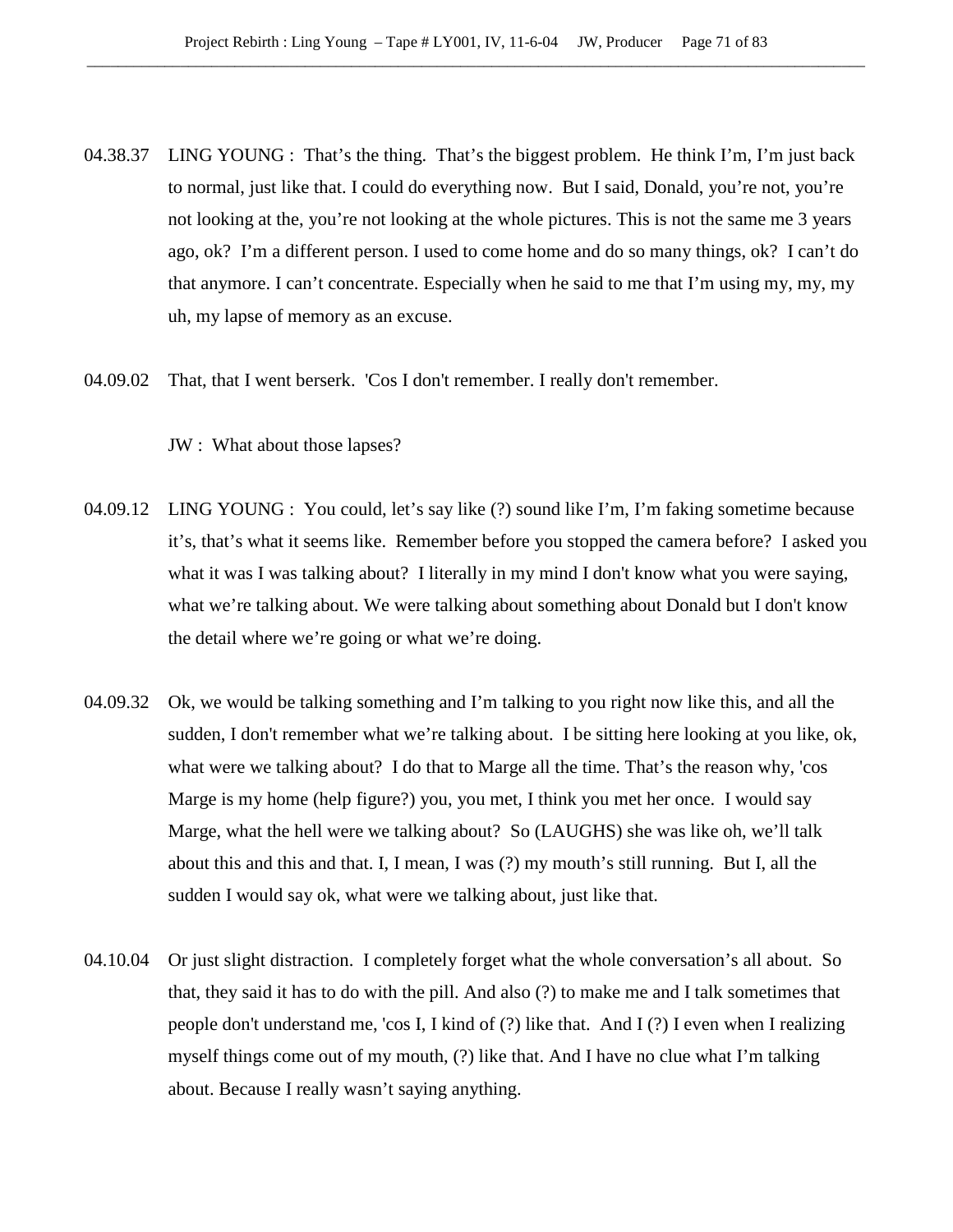04.10.31 It just like sounds coming out of it. It's, according to one of the uh, I forgot who was that tells me that's one of the side effect of (neurogen?) That's  $(\sim I \sim)$ 

JW : Of the pill?

- 04.10.43 LING YOUNG : Yeah. that's not too good to hear. Ok? And  $(\sim I \sim)$  like usually the happy pill is (?) an anxiety pill. He started out with me because I was getting so bad. So Marge said go tell Dr. Lamett what your problem is, and maybe he could prescribe something to calm you, calm you down. So he gave me those pills.
- 04.11.00 He tells me to take half a pill, it's a little (?) thing like that. (?) do anything. I said the hell with that, I took, I took one. One (?) didn't really do too much. Uh, of course I tell him afterward. I said, you know those little thing you gave me? I said, I didn't take half, I took one. I said, one hardly did anything. So but, I was only taking it when I needed it, as needed. So I was needing a little bit more of it than usual. So finally he's prescribed (?) 3 times a day. So that was helping. It was really calming me down, because otherwise then I would feel, uh, my whole body feel edgy.
- 04.11.34 It's like I'm feeling uh, I'm (?) having an anxiety attack and I can feel like uncomfortable, uneasy and everything.

JW : Have you had anxiety attacks?

LING YOUNG : Oh, yeah.

JW : What are they like?

04.11.47 LING YOUNG : Oh, god it was like, how shall I describe it. I can't even describe it. It just like, you (?) are not yourself anymore. You (?) have no sense. Ok?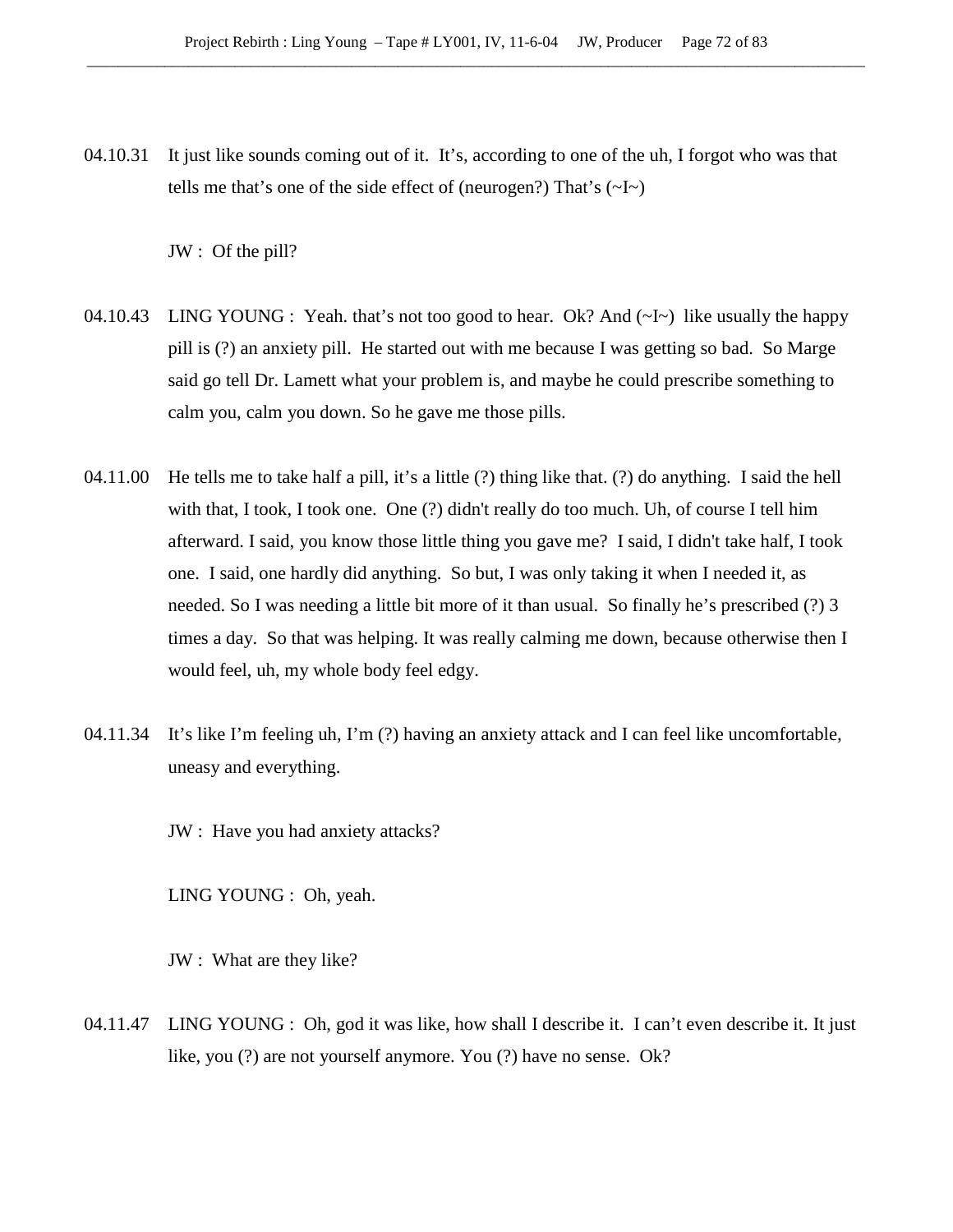- 04.12.00 And you just actually at one time when I came home, I have such pain that I had never encountered in my whole life. I have pain from front to back. I thought I was gonna die that day. I swear I thought I was gonna die that day. It was such an intense pain that I don't even know what it is. It was from here all the way down to my back. Front and back. I got scared. That's the first time I got scared. So I figured oh, maybe it's something I ate.
- 04.12.29 But I didn't eat anything. I went to like my cousin's house and ate. So I was rubbing all kinds of ointment on it, that didn't do anything. You know, and (?) what should I do, should I go back? That was the second, let me see. This is in June. 'Cos in April and they had such a big fight, I got, I got into trouble. So but  $(\sim I \sim)$  that day they didn't, I didn't have the fight with them, so it couldn't be that. So all the sudden I said  $(?)$  I  $(?)$ . So I call the ambulance and I called the ambulance.
- 04.13.01 I'm debating because I didn't really want to call, go in an ambulance and (?) do you want to ride in the ambulance. But I was in such pain. I, I was so confused, I didn't know what to do. I said I don't know what to do. I really don't know what to do. Because I, I don't know is it really I'm having an attack, or just pain. So they, they called the paramedic, and uh, Donald's supposed to drive me. Richard said no, you're not supposed to help them drive. Let them drive you. That was a mistake. Because the ambulance ride was one of the worst ride I ever had in my whole life again.
- 04.13.31 That reminded me every fricking thing that happened that day in the ambulance. Oh, you got to remember, I don't remember being in the ambulance that day. But that make me feel cold. It was like a very, very weird feeling that I had was in the ambulance. It was a very short ride, it's only like a ten-minute ride. But that was, to me that was the longest ride there was. 'Cos that's remind me of the day when I went in the ambulance.
- 04.14.00 That wasn't a good experience (?) when they found out I was on it (?) my EKG. That whole nine yards, you know, the whole nine (?) my EKG was wrong. And guess it's the same kind of problem, but it (?) it's a different pain. My whole body was in pain. And the pain was so severe that I can't even describe how painful it is. I was rubbing Chinese oil, rubbing Ben-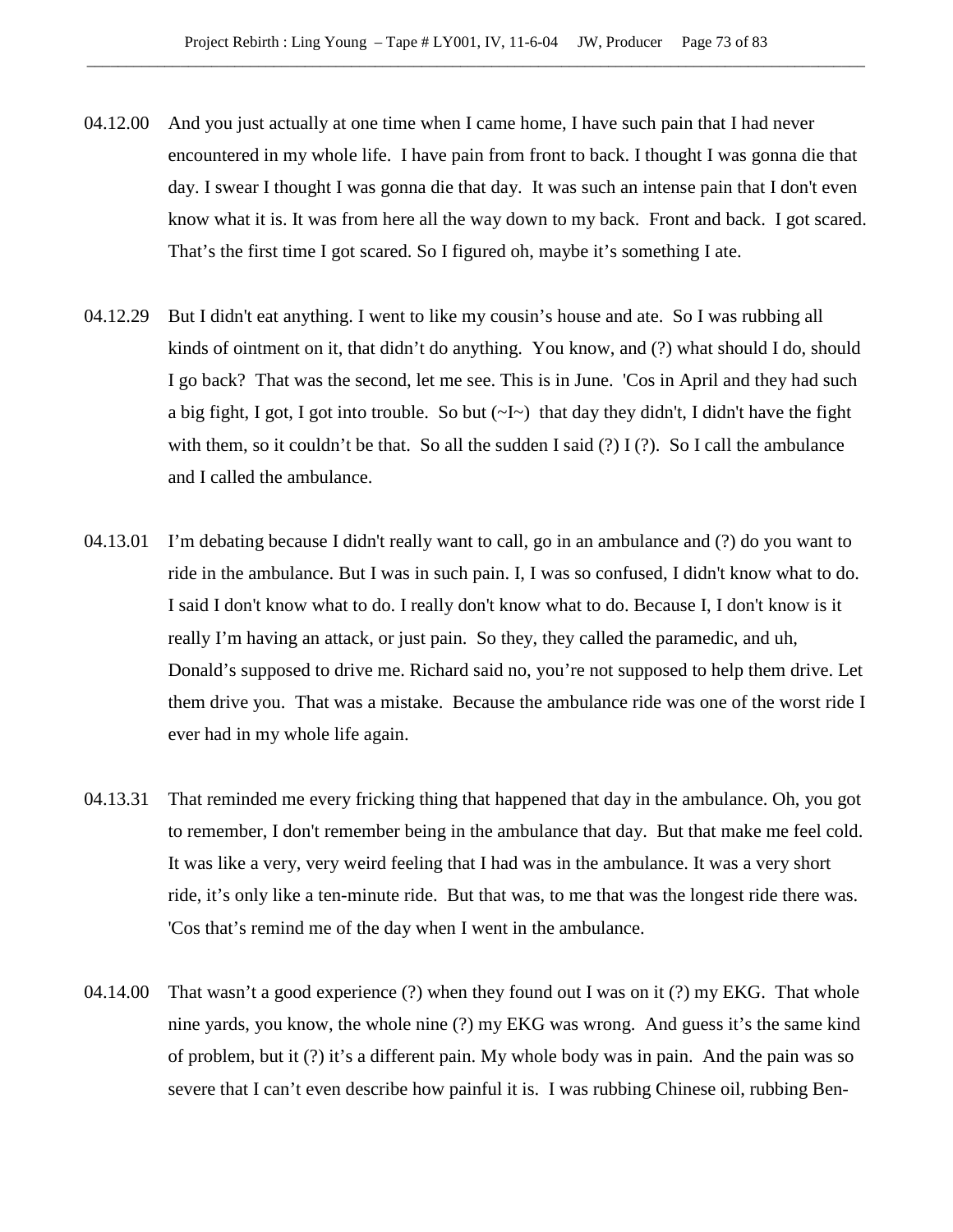gay, (LAUGHS) you name, I was rubbing. Didn't take the pain away. I was having pound my back.

- 04.14.31 That's why I got kind of scared. That was the time that I thought it was, that was the end of my life. I said, gee, I don't want to go that way. It was in pain, it was painful. But I found I was just same thing, part of my EKG, the whole nine yard, all this other things. I said all right. But that time I think that I had a funny feeling my daughter think I'm faking. I can't swear to you, but I got that feeling that she think I'm faking it (?) to get sympathy.
- 04.15.03 I swear to god that's how I felt. Because I went to the hospital. Normally she would be very concerned and scared and things like that. But then she just went home and sleep. Just like that. So I said, ok. That mean because I call for the ambulance, because (I called?) 'cos I was having such pain. Uh, she was I think she wasn't home that day I think. No, no, she was sleeping, take it back, she was sleeping.
- 04.15.29 And Donald calls and momma's feeling really, really bad, I don't know what (?) we do, should we take her to the hospital or not. And she came down and she somehow she called Richard. I really didn't want to call Richard, 'cos Richard's (part?) of the cause. So uh, and she, he wants to come over, I said no, no. don't come over. 'Cos I don't know what, how I will react. It wasn't a fight that day with him. It was just so many pressure going on. I don't, but to me, I think seeing his face, I don't think it would help me. That day.
- 04.15.58 'Cos he's very, he's a pain in the ass, so maybe that's the reason why maybe she think I'm full of bologna. And uh, but it proves them wrong because the EKG didn't come out right. But I, I had that feeling that's how she feels, and have a feeling that now recently after, after all this thing happening, every time things happen, I think that she think I'm over reacting. Uh, don't dare talk to her about Jeanine, because that's a big no-no.
- 04.16.29 So I learn not to even discuss anything with her, even Donald upset about it, whatever. But I do have that feeling that she think (?) I'm lying. It hurts, but it's nothing I can do about it. 'Cos why would I go fake something like this to your sympathy? That's not me. But lucky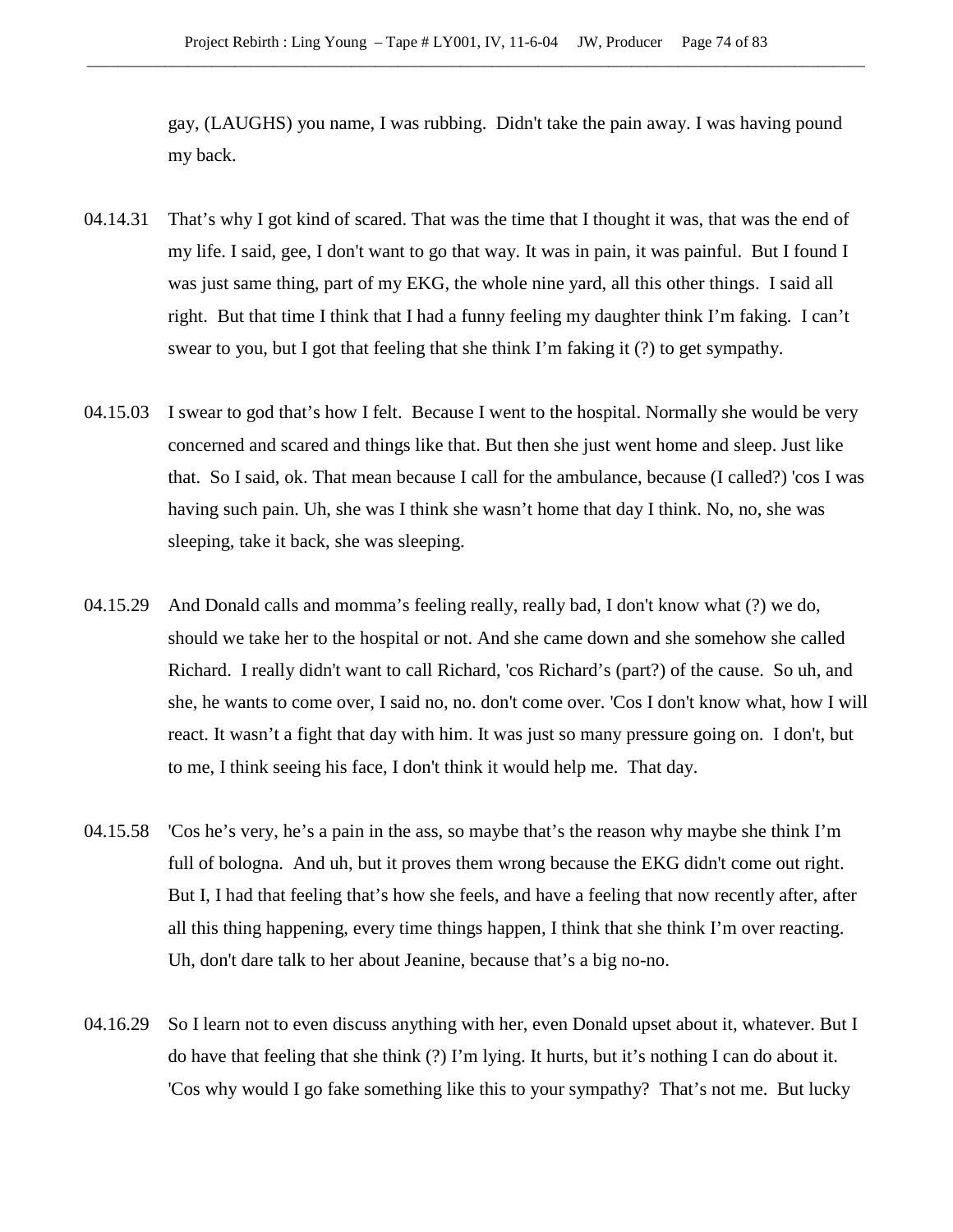the doctors got the report and (all these other?) thing to show that I did have a problem and things like that. They don't know why my pain is coming from.

04.17.00 Uh, that's not good. That I don't like, ok? I like to know my pain, why am my pains coming from? But they don't know why my pains act that way.

JW : Where do you think you are in the healing process?

- 04.17.20 LING YOUNG : I'm in a limbo (LAUGHS). Because it's like I can't win. Like they took off this thing, well, it's ok. The graft didn't take, all right, big deal. It was, look disgusting. All right, it's not big deal, 'cos I'm so used to all these (?) other gross thing. But then when this thing (?) for like 5 months, I said Ok. So you know there's something wrong now. Because it's not healing, that one spot. It's like oh, you know, like, like your skin came off? That's how it looks like. That's all it is. But why is that that particular couple of spot right there? My whole arm, this, all this all healed, but that little spot about this big, another spot about this big.
- 04.17.59 It's like a couple of little tiny spots. The same spot. It just would not heal. It's like raw skin, ok? That bothers me a little bit. Uh. Then I start having pain right here, it could be arthritis, 'cos they said this, the side effect is arthritis. And when they doing therapy on me, it hurts. But I refuse to take pain pill because then after that I'm, I guess that I'd be like scratching. I try to loosen up my joint a little bit every day, but that's not fun.
- 04.18.32 'Cos after they finish trying to loosen up your joint that you (?) really in severe pain. Uh. I am improving, ok? In the sense 'cos at least I'm not bleeding like I used to be bleeding right here uh, Dr. Chew is doing a lot of things. I mean, like (?) how he does is he like (?) zigzag he does? He takes the skin from here, ok?
- 04.19.04 He pulls it in here. He takes the skin from here, he pulls it in here. That's why you see all these little crazy little nick knack. Before it was (?) I don't remember (?) one graft, now you see all these little corner, corner, corner, (?) over here. I don't know why that would did this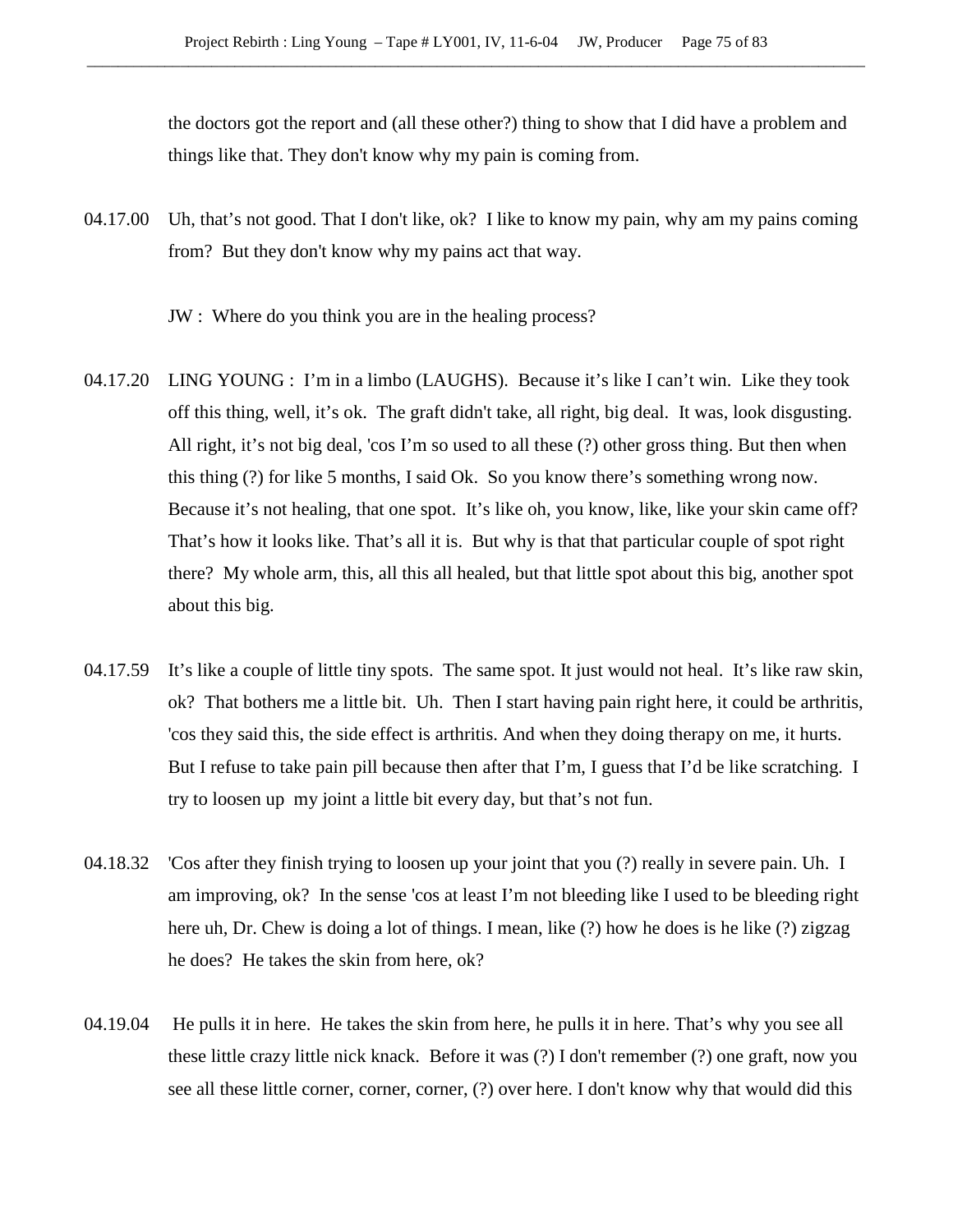one. This is hard like a rock. He said 'cos I have a scar band here. He said not for me to do anything, he has to move my wrist.

- 04.19.29 See, like this, how tight it is? He's gonna do this part, I think, 'cos it's very tight. Over here used to be have a tight spot. But he did, he cut it, he move it here. See, he's moving the skin, that's why it hurt so much. 'Cos he actually cut the skin and pulls it up and then put it on. And (?) there are probably about like a hundred, hundred some odd stitches in there, or 200 stitches or more. So when I, when I was doing, and as you can see I don't have more on my elbow anymore. If I do this way, you see my elbow, but he actually took all those excess skin and push it over here.
- 04.20.03 Ok? So, so it look a little, kind of weird, a little crooked. But it'll cover up, so. And uh, I said to him, uh. Why didn't you do this part? And he said it was too much at one time. So he learned that also. He don't do too much at one time. Sometime he want to do it so much at one time. 'Cos when they, I guess when he open me up, he see this, he see this, he see that, he's trying to do so many things.
- 04.20.31 That's why he's always over my hours. So I guess now he learned there were other patients waiting. 'Cos he getting really busy, very, very busy.

JW : How are you feeling inside?

- 04.20.44 LING YOUNG : Inside. I guess I'm Ok. I mean, besides the mental state, I'm, I don't have too much trouble, yet, that I know of. I know friends of mine having trouble, a lot of trouble now. And now they starts having glasses in the eyes.
- 04.21.03 That they never know they had. Glasses. I mean, like chipped glass, inside the eyes. Virginia, uh, one (?) of my girlfriend has that uh, my friend who went through the revolving door, he's still finding glasses coming out his body. Very recently.

JW : What about mentally?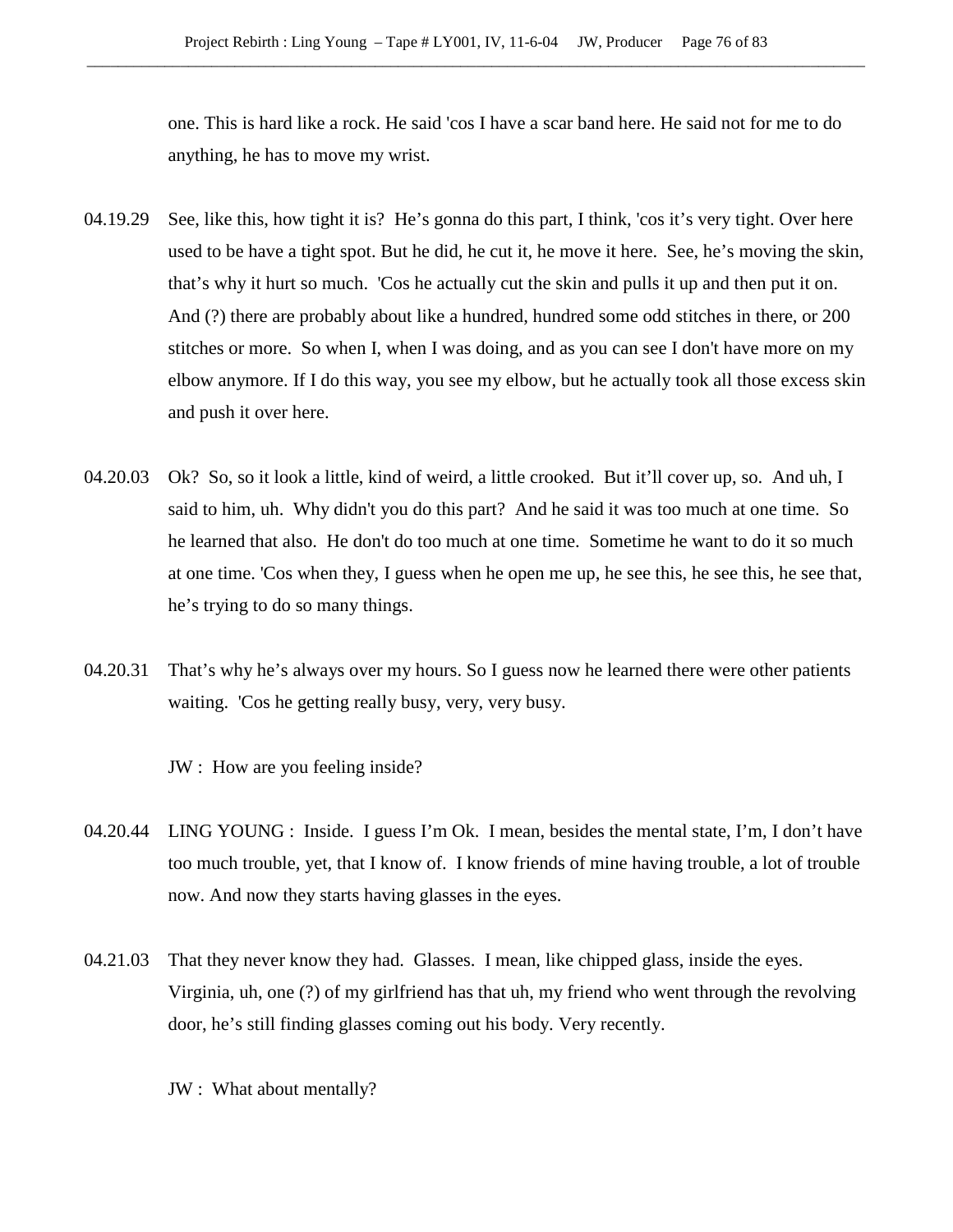- 04.21.23 LING YOUNG : Oh, (?) that inside (LAUGHS)  $(\sim JW \sim)$  That inside? Well, that inside is, is like a little roller, roller coaster. Depends on the day. I could wake up perfect, I could go (?) uh, at night I'd be lousy. Ok. Uh. I try to be as happy as possible. I try to uh, well, I guess I try to cope. Cope with whatever I got. Uh. I know I can't change it.
- 04.22.02 I am lucky I'm alive. 'Cos I went to my daughter's graduation, which (?) could not be. Went to son's wedding, which (?) turned out to be you know, a pain in the, pain in the butt. And uh, but other than that it's kind of hard because (PAUSE)
- 04.22.26 I guess it's trying to deal with a guy that doesn't really understand is very hard. This is, I think this is the main thing is, I think our biggest problem all of us that got hurt in 9-11 (PAUSE) They do get the family support. But they don't really understand you the way they supposed to understand you. Because it's, it's, this is not, it's a different kind of trauma that people goes through.
- 04.27.59 But this is something so different that. I don't think anybody will understand, even though you say I feel, I know how you feel, blahblahblah, all (?) these other things, but not really. 'Cos you're not there. You know what I mean? You're not really there to see all this. Unless you were actually, physically there that you would see it happen. It's like uh, that's why this doctor, I liked a lot, because he was physically there to do the recovery work, ok?
- 04.23.30 Yes, he's (seen?) some of the picture and you were probably there afterward, too and all this other thing. But not at that day there or the next day there, or something like that. I'm not saying that you don't understand it. I'm not saying you don't understand it. It's just very difficult for them to understand. Even like Mary. Mary's husband is very understanding and everything, but they still not the same. When you in pain. When you are having hard time sleeping, when you itching like crazy. They can't feel for you. Ok? And especially when they start making stupid remark, it hurts.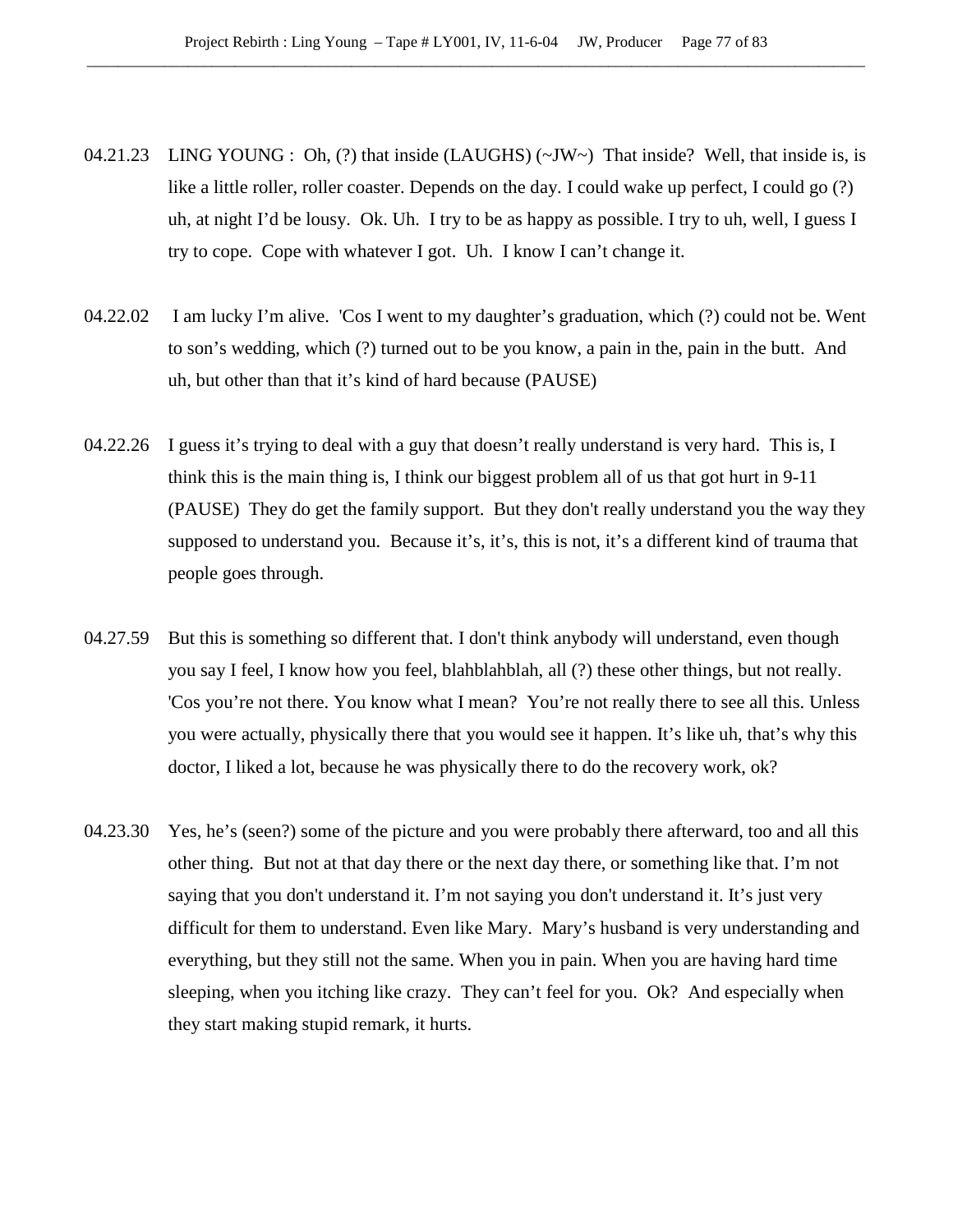- 04.24.02 Ok? Uh, you're not gonna change them. There's no way you can change them. And when you're seeing your, especially like Melissa drifting away, it hurts a lot more than usual. Uh. That's not something I'm gonna be able to change. Because that's what it's gonna be, because as long as she listen to certain people or certain things uh, whatever.
- 04.24.30 Your parents always the last one you're gonna listen to anyway. And (LAUGHS) you know it, right? We all know it. But uh, like we go through (?) like a roller coaster. You never know what to expect that day. You wake up in the morning, you never know what's gonna happen that day. Even, I don't care if you have the whole day planned. You would not know until the end of the night when you are uh, say about to go to sleep.
- 04.24.58 Oh, gee, this thing happened this day. Other than that, we cannot plan anything, we, you could plan anything you want, but it doesn't mean anything. So we don't try not, we try not to plan. It's not that we're not looking to the future. But we just don't try to plan too much in advance. To uh, to do anything. We do it as it come along. Uh, well, we do plan, oh, let's say that we want to plan to go see so-and-so or maybe we'll have a plan, there's a wedding coming in, things like that. Like this year, we had a, I had ten weddings. God knows how many babies.
- 04.25.33 Uh, showers that, that I went to. But uh, in every day life there's no, no planning. Like I could make my appointment for my doctor's. such and such, such a day. All the sudden I have an infection and I run into New York, ok, an emergency call. Or I have another problem I have to go to, like before this surgery, I must be running to Dr. Chew's office I guess (?) every other day. (?) I finally got into a point I said, gee, you know (LAUGHS) I miss you that much?
- 04.26.02 I have to see you ever other couple of days? I was seeing him like 3 times a week. Which is like, which is a lot. So mentally, uh, (?) like a roller coaster. Certain things bring things, brings memory back, certain things that uh, I mean, I'm always a happy person. I don't dwell on a lot of things. I think that's makes me pulls me through a lot. I think that I'm not as crazy as most of them.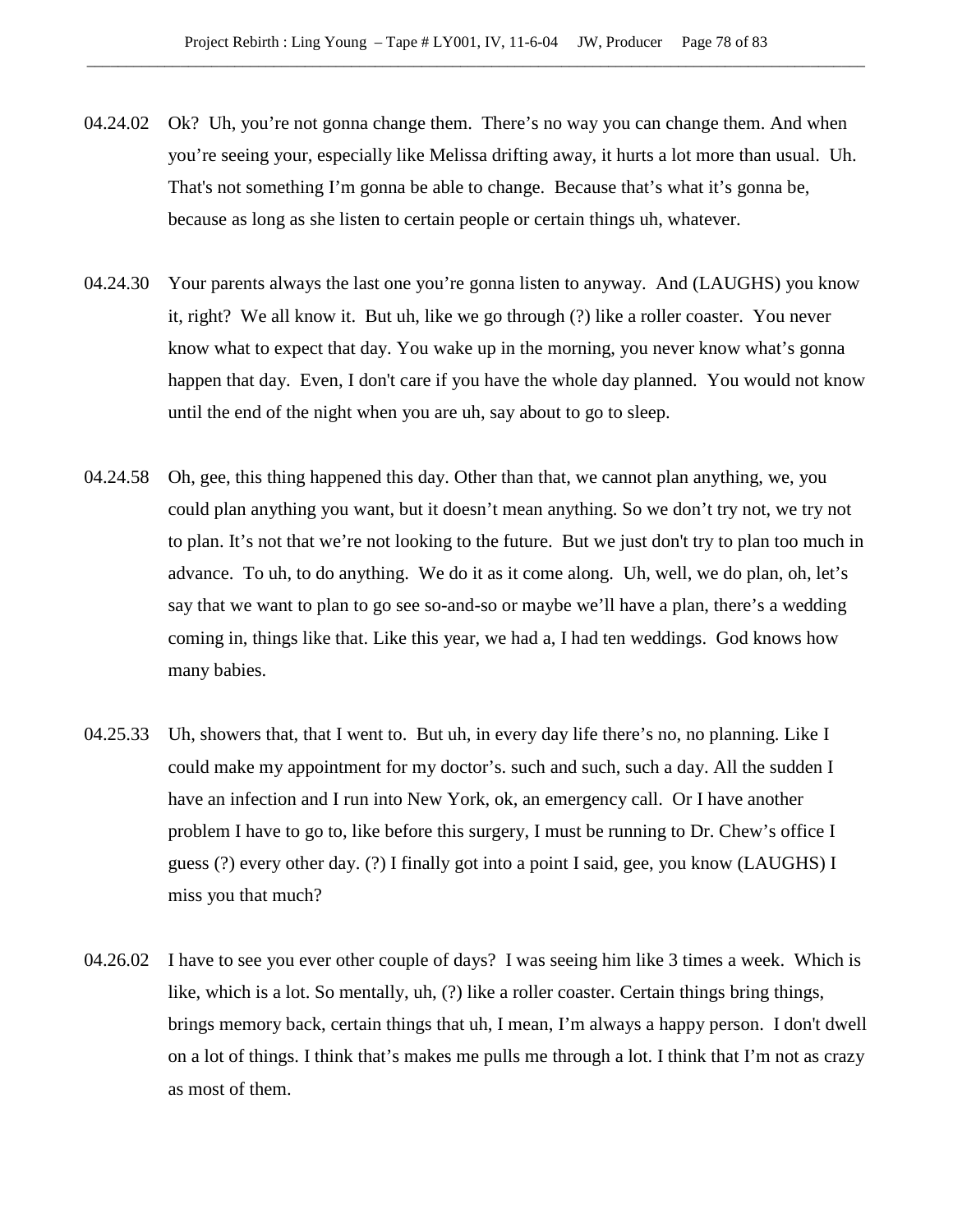- 04.26.29 Plus, I think because I haven't seen too, I didn't see too much. I didn't see no plane falling like, like (?) no. Hang out of the building. I don't see people jumping. I could talk about it because I didn't see it, ok? I don't see people plopping right next to me, you know? None of those things. So mentally in that part, I think I'm 10 times better than they are. Other parts, depends how you look at it. They don't have my problem that my family problem then, then they you know, they don't have that, either.
- 04.27.01 I know my whole group, I think everybody's having problem with their spouse, because spouse are expecting to see the same person what they had, used to be married to. But we even had a spouse night saying we're not the same. Even they admitted that he's not the man that I married 20-some odd years ago. But then why don't you know, learn how to accept the fact that you know, this is what happen?
- 04.27.32 I even got Donald to go into therapy. With me, together. Working out fine, until he decided that uh, that I'm only telling the doctor what I want the doctor to hear. That I'm not telling the truth. That I only want to tell him what, what I want him to hear, and the meantime, I'm, almost always say I'm full of shit.
- 04.28.01 That I'm not telling the truth. The truth is not like this, the truth is completely opposite what I'm trying to tell the doctor. In a way, I'm trying to tell him that you know what? He needs to see somebody, too. Because anybody went through that uh, also needs a little help. Uh, some guidance. I'm not, I (?) and believe me or not, I really never believe in psychologist before because I figure, uh, what do you need it for? But this to go there and just dump everything on that guy, it helps when you walk out. It does help.
- 04.28.32 And that's why I've been trying to tell this other kid to go. And he finally find him and he move. 'Cos that's the sad part about it. He was getting some progress, and then, and then he move. But he did promise (?) weekend. To, to do it. So it, the whole point is that, you know, you have a great family but they don't understand you. I mean, it's mostly they care, but it's not the same.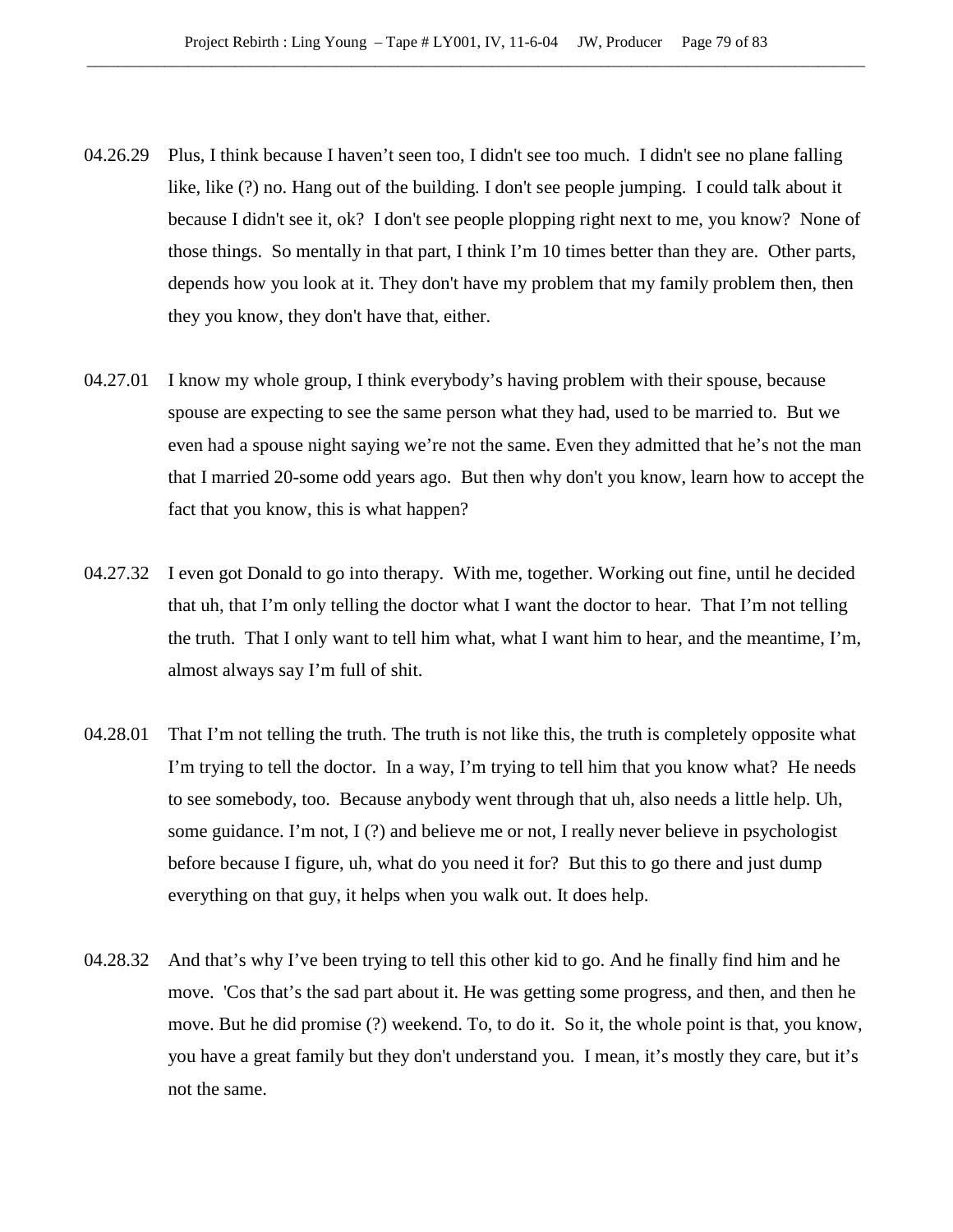JW : It's hard?

04.28.59 LING YOUNG : You can't, you can't express it. You can't express it that this is how I feel, and then they would say ok, yeah, I understand you now. You can express all you want, you could talk your head off. They said they understand, but they don't. Because they haven't been there. They not there to, to feel what you feel. Uh, what kind of a fear that you're going through. Uh, forget about my physical because physical just physical. Ok? How, how it feels to be like all the sudden (?) you're scared as hell, ok? Uh.

JW : What is that fear like?

- 04.29.35 LING YOUNG : You could be like all the sudden you feel like you're (?) in like a free fall. I don't know where. Ok. You could hit a stupid bomb, you thought you were gonna die (?) like that. You were falling down. So a cut, that comes and goes. It doesn't come, for me it's not as often. Ok. For others are so much more often. I mean, they would be driving, and then they say they're going through exit 13 where a Newark airport is.
- 04.30.00 They swear to it that the plane was gonna hit, go right through a windshield. That's a, that kind of perception they see. See? I am not afraid of plane, like I said, because I hadn't, I didn't see it. I literally did not see the plane hit. I didn't see Building 1 plane. (CLEARS THROAT) because I was on the other side. (COUGHS) I didn't look up to see those plane hanging. I might hear stories. Ok? I have not really watch any of the movie per se.
- 04.30.30 Or any of these things that goes on. I have saw quite a few time when the building collapsed or when the building got hit, something like that. But to me, it's like a picture, it's like a movie. It's really not sinking in, in my head that this is what happened to me. That actually that was my building that was getting hit. So. To me, that there was an explosion. That was it. But it wasn't a plane.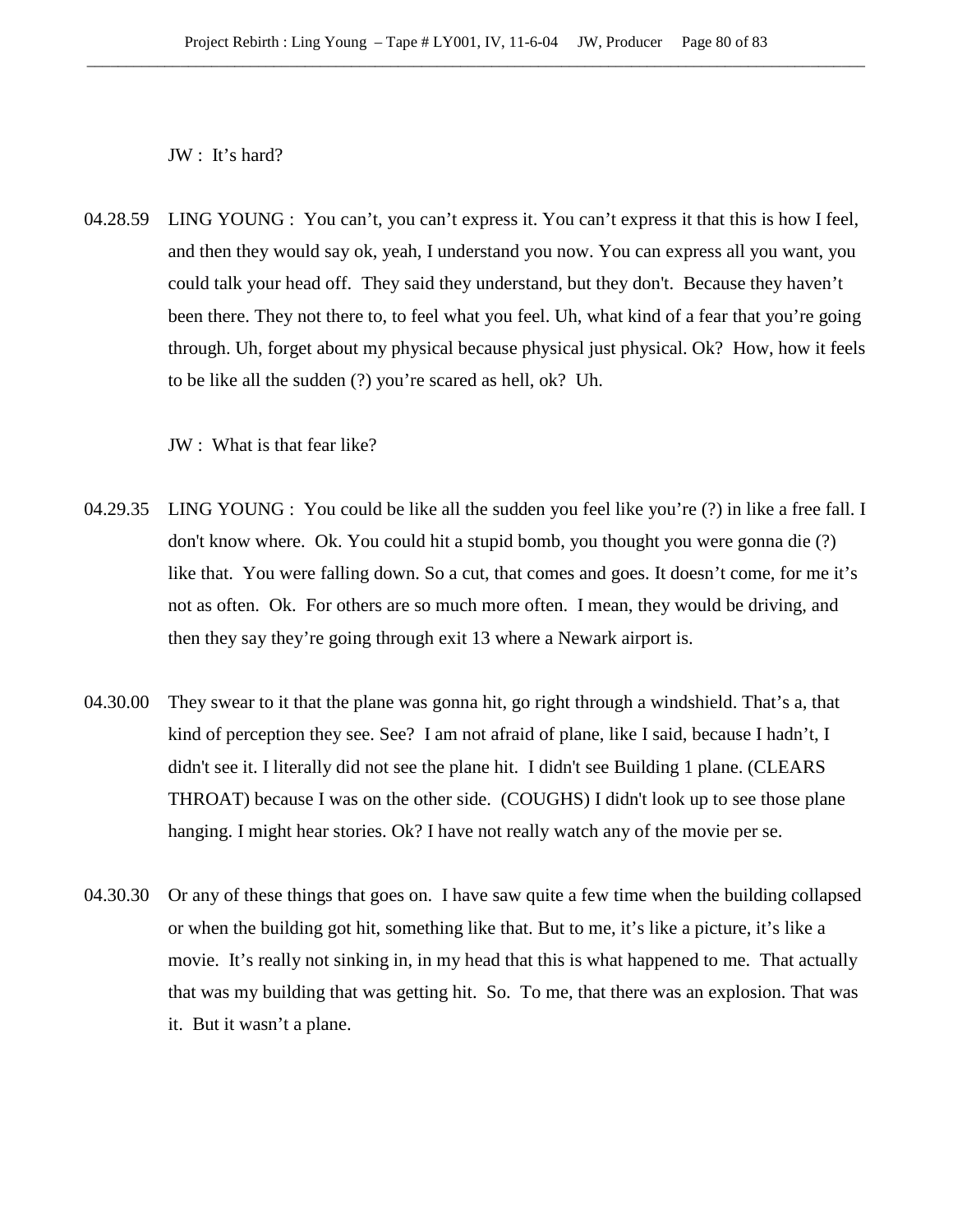- 04.31.00 The first time when I realized it, when I saw it, I freaked out. (?) when I was in the psychologist's office. Because it was just like oops, and it was like I freaked out. That was way in the beginning ok? After that, to me now if I see a movie now, I don't know. But once in awhile you do see it anyway. Ok? Uh. (CLEARS THROAT) I did look at the (CLEARS THROAT) I didn't finish the whole website.
- 04.31.28 I saw Ground Zero but I was there. I went back. It was a hole. You know? And now I know (CLEARS THROAT) now I pass by it almost every week (CLEARS THROAT) to go to the doctor. I think building 7's almost done, is it? Is, is that building 7 I'm looking at? See, see it, in my mind Building 7 that wasn't there like that, though.

JW : It's different?

## (OFF CAMERA REMARKS)

- 04.32.07 LING YOUNG : Yeah, because to me it doesn't look where it was, 'cos my, my son was in building 7. I said that doesn't look like Building 7. But it was a new building, so I figured maybe that it. 'Cos I pass by it every single time when I go to New York (CLEARS THROAT). Uh. (CLEARS THROAT) Other than that, I guess we just still trying to work out (?) how to, you know, (head?) That one day we get a little bit more normal than, than what I am now.
- 04.32.33 But uh, but not, not to when everybody else, when you're family's uh, you know, giving you a hard time here and there. It's not as easy, ok? I think if you talk about last year and this year, I think this year's a little worse mental-wise. 'Cos all the things are going on and I think uh, he's getting a little edgy, you know, everybody's getting edgy and just like everybody's changing, you know, but.
- 04.32.59 But after (?) I yell at my son, Junior, once, I think he realized that he was very wrong and he has been a little different. That I'm glad in a way that he, 'cos I kind of say to him, you can't let somebody control you life this way ok, to a point that you can't even breathe. If you can't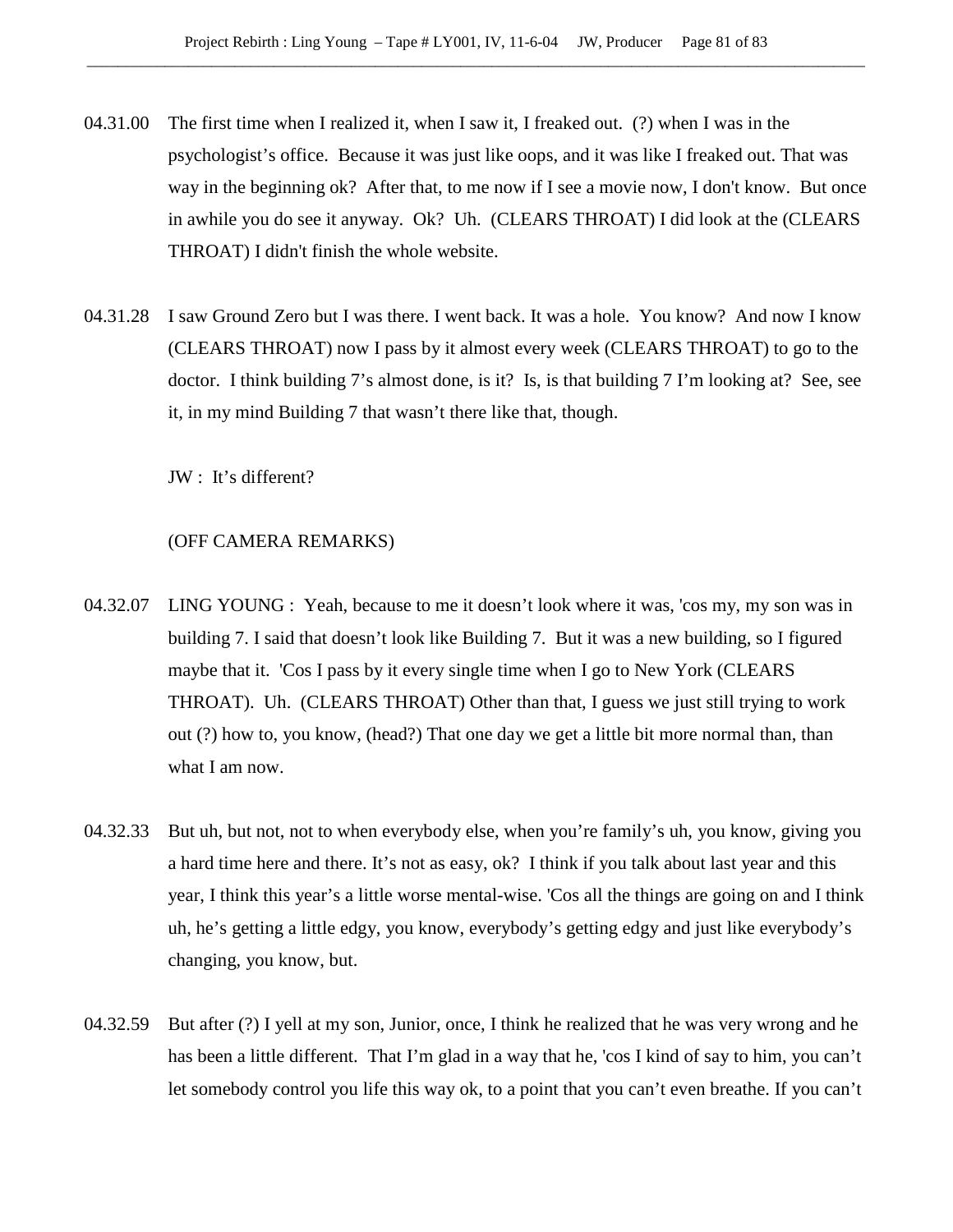breathe and you can't do anything on your own to say, have any say, and you so afraid that every time you open your mouth, I have, oh, this is what I said. I said, and I'm not gonna worry about every time I open my mouth, that I'm gonna insult her or whatever.

- 04.38.31 'Cos it was never intention insulting anybody. I'm not gonna worry about every word that come out of my mouth, that I'm gonna worry, oh, my god, maybe she's mad at me. This is no life to live. So. He apologized and I think after that he had gotten a lot, lot better. So that, maybe is a lesson he has to learn. You know, he can't just, because someone say something you don't like and you get so, so wound up. I know one time Donald just recently said something, he got so scared that he thought Donald was gonna say something else.
- 04.34.03 You can't live your life this way. Worry about your family, anybody say something that your girlfriend don't like or your fiancé don't like. Where are you gonna go, what are you gonna do? The rest of your life you're gonna sit here worry about God forbid? It doesn't work that way. So but they, they'll learn. They'll learn when they get older. That's how I see it. But uh. Am I better? Yes and no (LAUGHS).
- 04.34.30 One way I'm better, and one way I'm not, so it depends what they asking me (LAUGHS). I don't know. Ask me tomorrow, maybe a different story (LAUGHS). (Marge and?) I laugh at her because she sees me going through it on a daily basis. And she sees Donald's in action, so it's like you know. Even my doctor, my uh, shrink sees Donald's in action. He can't understand how he, how he could be rude and I so rational.
- 04.35.04 So, so he, he know how I feel when I'm complain about Donald. That he know where I'm coming from, 'cos he sees him in action. So it's, it's difficult. It's you haven't met him since (?) you haven't seen Donald in action. So you don't.

JW : I can  $(\sim$ ovlp $\sim$ )

04.35.21 LING YOUNG : You can kind of picture, maybe? Yeah, yeah, but not until you see in action you don't know the whole  $(?)$  thing.  $(~JW~)$  Yeah. That's like when my shrink saw it,